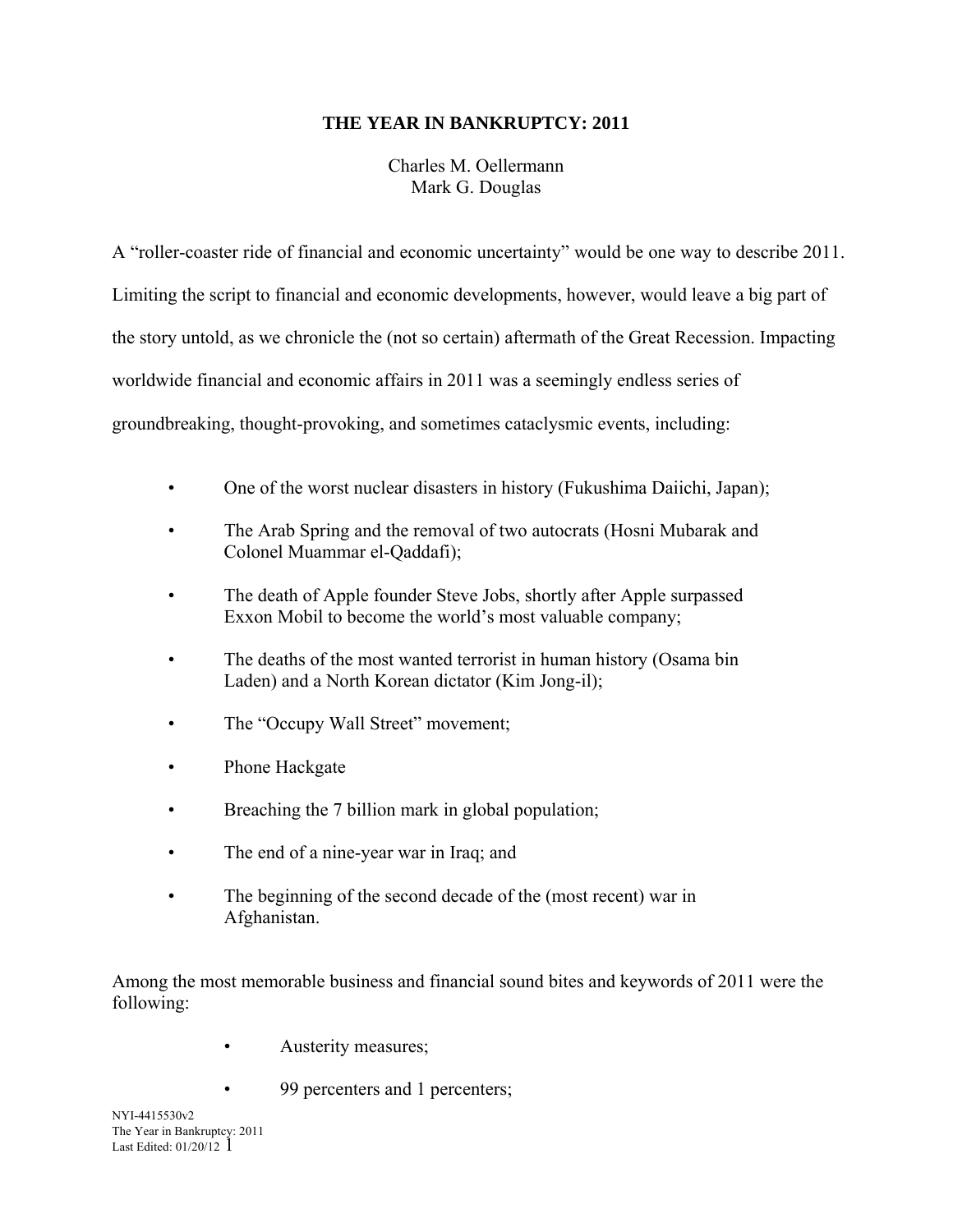- Orderly Liquidation Authority;
- Living wills;
- SIFIs (systemically important financial institutions);
- Insider trading;
- Deficit-reduction supercommittee;
- Rehypothecation;
- The Volcker Rule;
- The Buffett Rule; and
- Debtmaggedon.

In the U.S., the hallmarks of 2011 could readily have belonged to 2009 or 2010: high unemployment; depressed home values; high home-foreclosure rates; a high poverty rate and a widening income disparity between rich and poor; a national deficit of historic proportions; and a (well deserved) crisis of confidence in a dysfunctional political leadership riven by vituperative partisan politics. Still, the U.S. fared better in 2011 than many other countries.

The eye of the global financial storm moved to Europe in 2011—Greece, Italy, France, Portugal, Spain, and Ireland, in particular—where the maelstrom now threatens to dismantle the 27-nation European Union, or at least the 17-member eurozone, which now confronts the very real prospect of a Great Recession II if austerity measures fail to provide enduring financial triage.

# **The U.S.—Mixed Messages**

NYI-4415530v2 The Year in Bankruptcy: 2011 Last Edited: 01/20/12 2 President Obama released a fiscal year 2012 budget on February 14, 2011, projecting that 2011 would see the biggest one-year debt jump in history, or nearly \$2 trillion, to reach \$15.476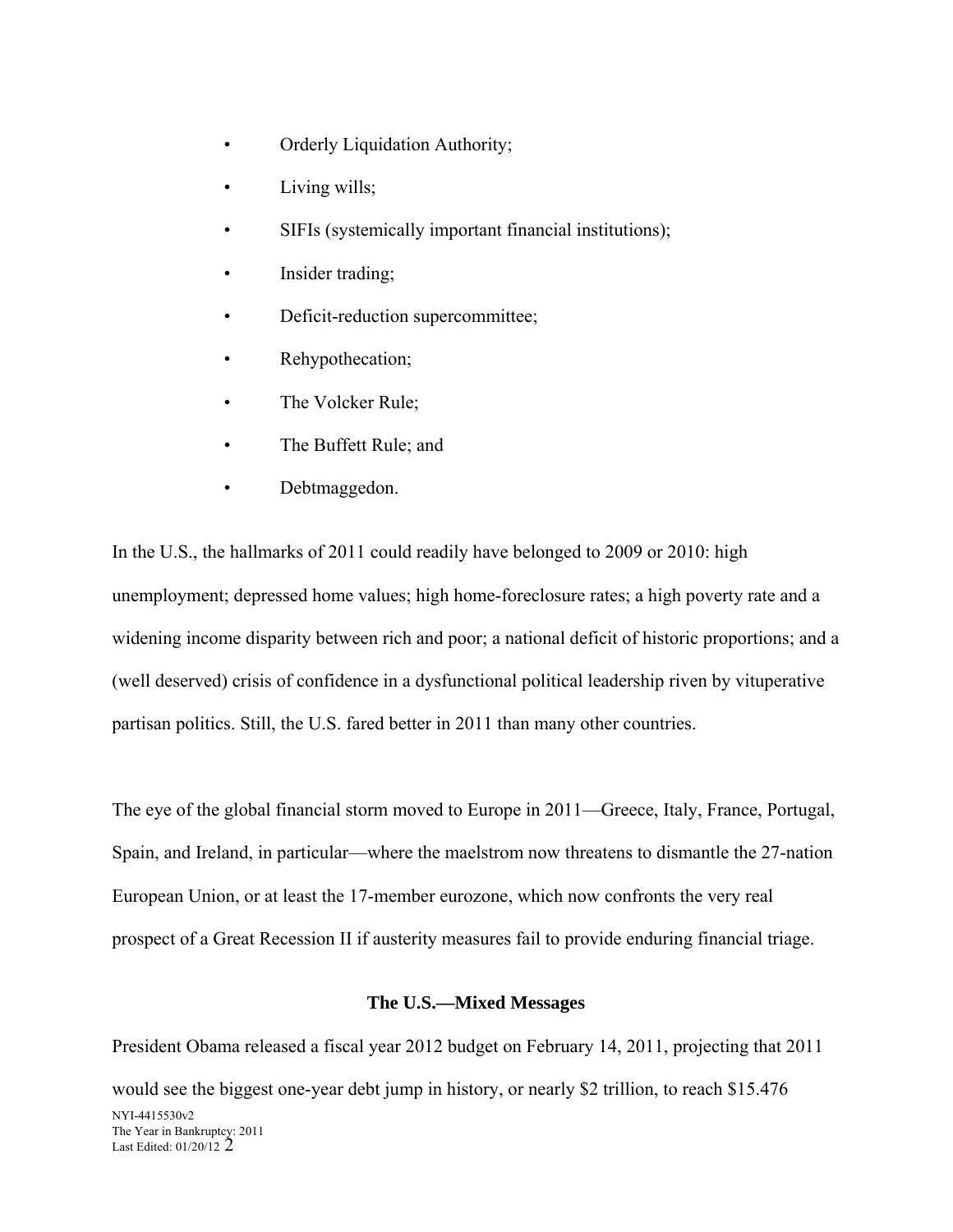trillion by September 30, 2011, the end of the fiscal year. That would have equated to 102.6 percent of gross domestic product ("GDP")—the first time since World War II that that figure has been reached. The budget projected that the U.S. government would run a deficit of \$1.645 trillion in 2011.

The U.S. Government Accountability Office issued its report on the 2011 fiscal year on December 23, 2011. It states that the U.S. officially closed its books on fiscal year 2011 with approximately \$15.3 trillion in debt—still an all-time record—equating to 100.3 percent of GDP. The deficit, however, was \$1.299 trillion, slightly more than the \$1.293 billion deficit in 2010 and less than the \$1.413 trillion deficit in 2009. By contrast, 2007's deficit was just \$160 billion.

On August 5, 2011, Standard & Poor's ("S&P") removed the U.S. from its list of risk-free borrowers for the first time, cutting its rating of long-term federal debt to AA+, one notch below the top grade of AAA. It described the decision as a judgment about the nation's leaders, writing that "the gulf between the political parties" had reduced its confidence in the government's ability to manage its finances. The U.S. had maintained the highest credit rating since S&P first designated it AAA in 1941. The downgrade ignited one of the most harrowing stretches in Wall Street history, with wild swings in the financial markets captivating the nation and the world. Even so, the U.S. Treasury had no trouble attracting investors in subsequent auctions of government securities, perhaps reflecting the deep cynicism towards ratings agencies harbored by investors in the wake of the financial crisis.

NYI-4415530v2 The Year in Bankruptcy: 2011 Last Edited: 01/20/12 3 The downgrade came shortly on the heels of a last-minute agreement in Washington to raise the U.S. debt limit and ward off "Debtmaggedon," a possible default by the U.S. government on its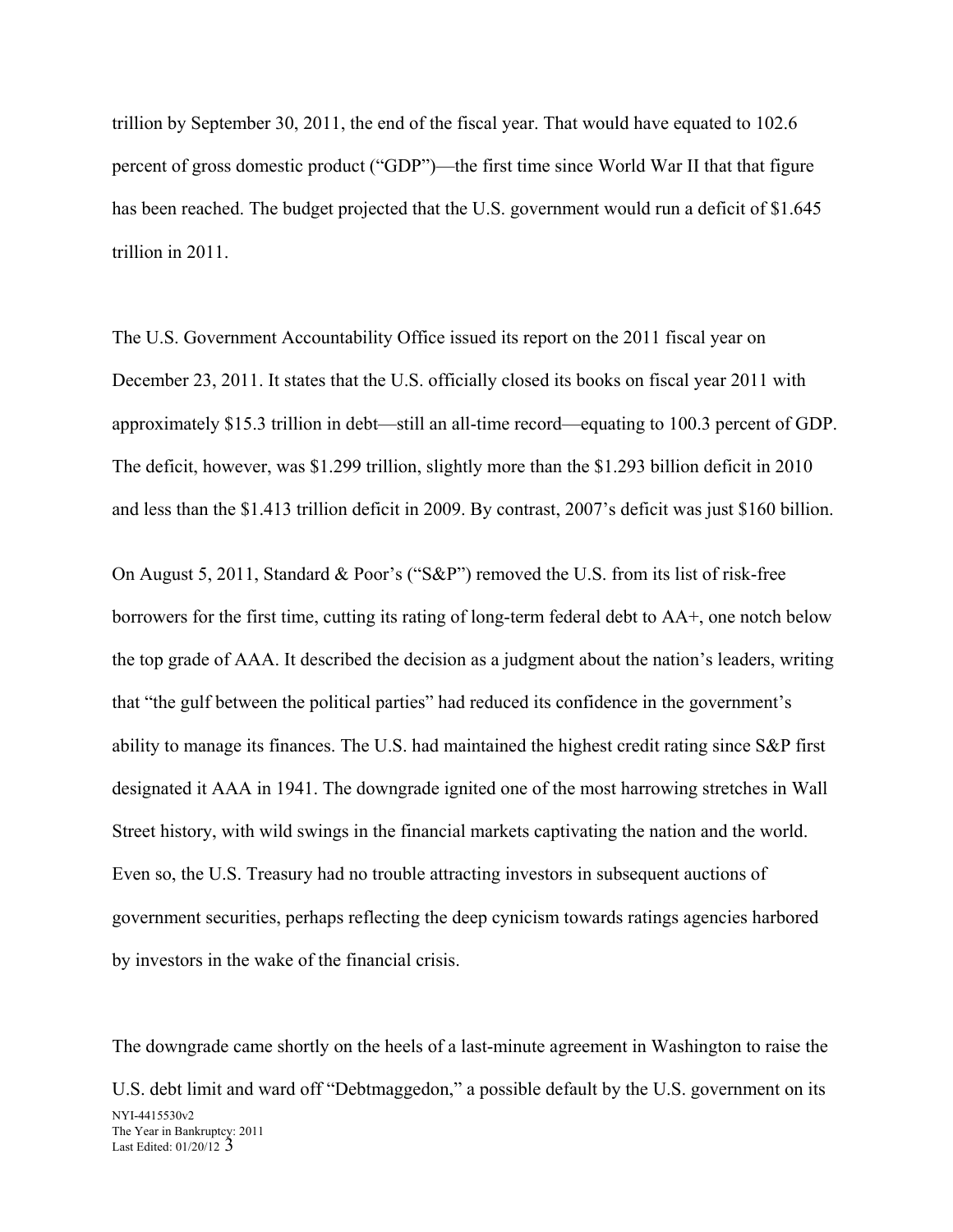obligations. The deal reached by lawmakers provided for cuts of approximately \$2.5 trillion from the deficit over a decade. \$1.5 trillion of the cuts were to be determined by a deficit-reduction "supercommittee" comprising 12 lawmakers evenly split between Democrats and Republicans. However, on November 21, 2011, the (not so) supercommittee conceded that panel members failed to come up with a plan, setting up what is likely to be a yearlong political fight over the automatic cuts to a broad range of military and domestic programs that would go into effect starting in 2013 as a result of the committee's inability to reach a deal.

Ninety-two federally insured banks closed their doors in 2011, compared to 157 in 2010 and 140 in 2009. The Federal Deposit Insurance Corporation's list of "problem" banks—banks whose weaknesses "threaten their continued financial viability"—as of November 22, 2011, stood at 844, compared to 860 as of the end of fiscal year 2010.

After starting the year at 9 percent and rising as high as 9.2 percent in June 2011, the U.S. unemployment rate finished the year at 8.5 percent, the lowest since February 2009, according to a U.S. Bureau of Labor Statistics report released on January 6, 2012. The total number of unemployed Americans seeking work stood at 13.1 million at the end of 2011, compared to 14.5 million at the end of 2010. The number of long-term unemployed (those jobless for 27 weeks or more) was little changed at 5.6 million and accounted for 42.5 percent of the unemployed. Approximately 7.2 million Americans were receiving unemployment benefits at the end of 2011. Congress agreed in December to extend the emergency benefits that half of these unemployed workers depend on for another two months, instead of letting them lapse at the end of 2011.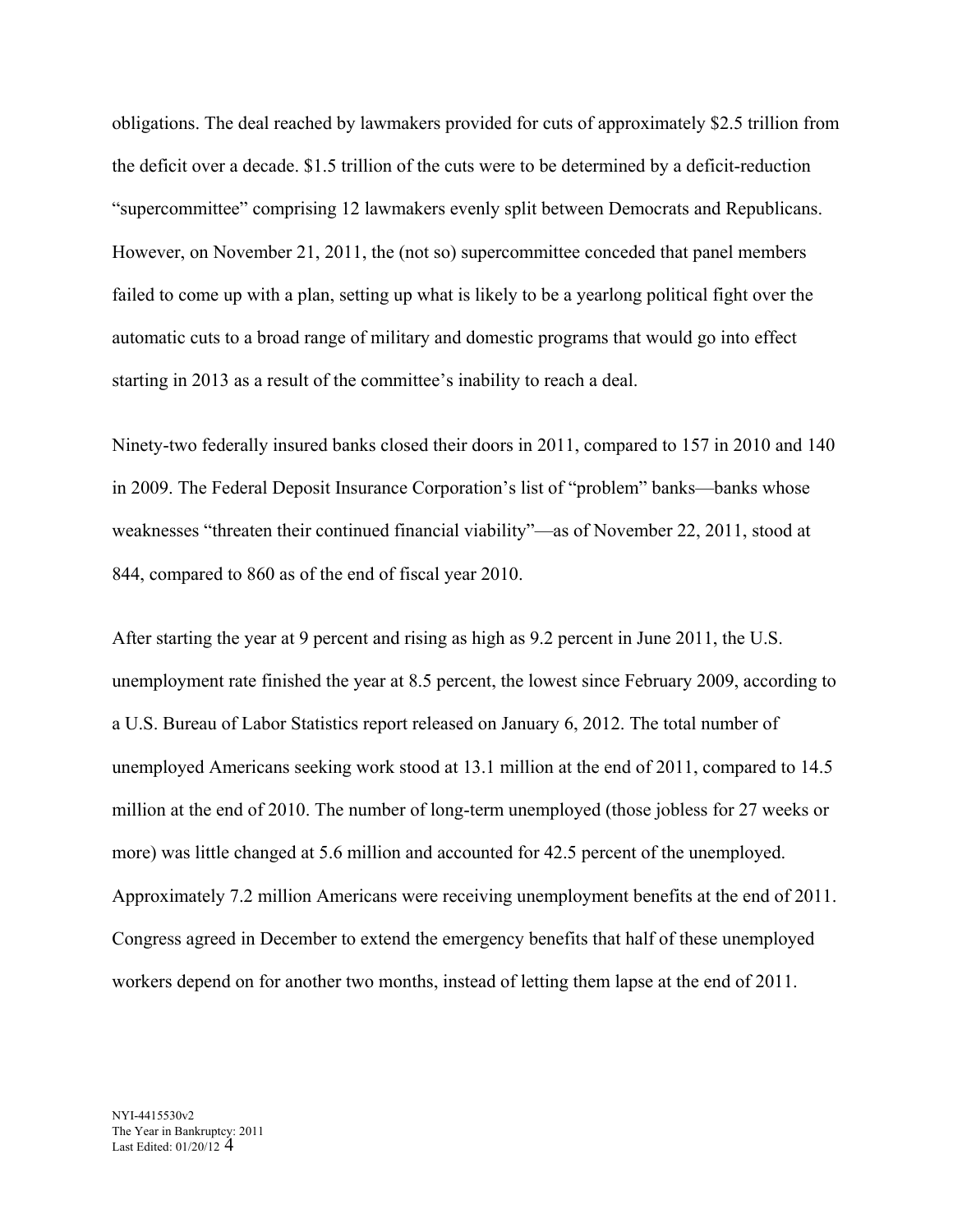Fewer Americans filed for personal bankruptcy in 2011. 1.35 million Americans filed for chapter 7 or chapter 13 relief in 2011, 12 percent fewer than in 2010, according to the National Bankruptcy Research Center. Chapter 7 filings were down 17 percent from the previous year, and chapter 13 filings dropped off 25 percent. This represents the first decrease in personal bankruptcies since 2006.

Income disparity was a big part of U.S. headlines in 2011. On October 30, 2011, the U.S. Congressional Budget Office released a report showing that the richest 1 percent of Americans have increased their income 275 percent since 1979, while other Americans have increased their income only 18 to 40 percent. This development and the widespread perception that Wall Street bankers responsible for the recent financial crisis are not being punished for their transgressions sparked "Occupy Wall Street" and hundreds of similar demonstrations throughout the U.S.

According to U.S. Census Bureau data released September 13, 2011, the nation's poverty rate rose to 15.1 percent (approximately 46.2 million in poverty) in 2010, up from 14.3 percent (approximately 43.6 million) in 2009, the highest level since 1993. Nearly 50 million Americans were without health insurance at the end of 2011. On August 2, 2011, the U.S. Department of Agriculture reported that the number of Americans receiving food stamps rose to a record 45.75 million in May 2011.

According to RealtyTrac, Inc., 1.9 million U.S. homes entered the foreclosure process in 2011, the lowest level since 2007, when the recession began.

#### *State and Municipal Distress*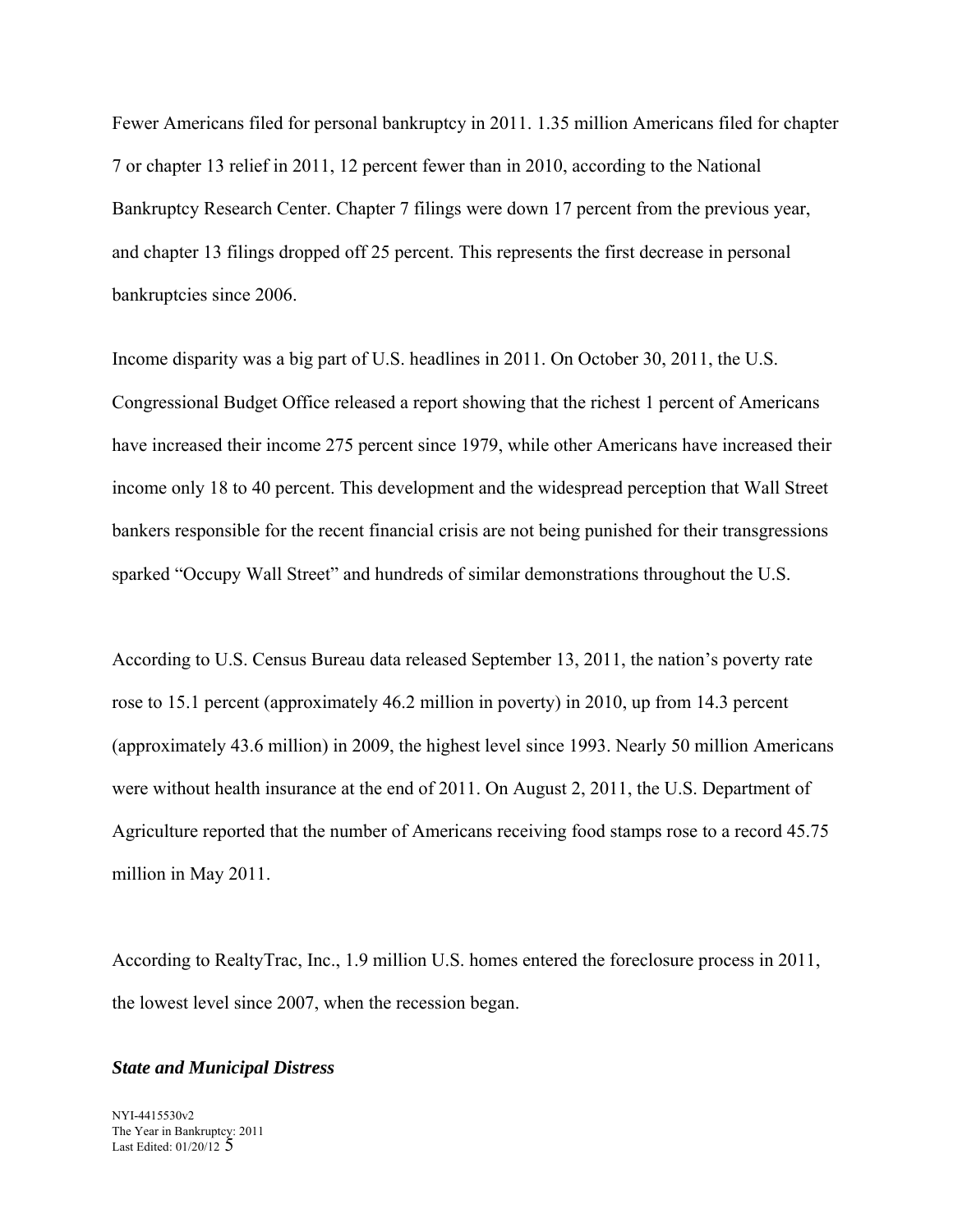Headlines in 2011 continued to herald the dire financial straits of U.S. states and municipalities. A study released on February 3, 2011, by Robert Novy-Marx of the University of Rochester and Joshua Rauh at Northwestern University showed that U.S. cities, counties, and states face a \$3.6 trillion gap between their pension assets and their pension obligations to retirees. It was also reported on January 21, 2011, by the Center on Budget and Policy Priorities, a Washington research group, that states must contend with \$140 billion in budget deficits for the 2012 fiscal year. A total of 44 states and the District of Columbia forecast budget shortfalls for the 2012 fiscal year, with the most cash-strapped states including California, with a projected shortfall of \$25.4 billion; New Jersey at \$10.5 billion; and Illinois at \$15 billion.

Most U.S. municipalities have recourse to chapter 9 of the Bankruptcy Code to sort out their financial problems, but they rarely file for bankruptcy. Fewer than 40 chapter 9 cases have been filed during the last four years―four in 2008, 12 in 2009, seven in 2010, and 13 in 2011. Noteworthy chapter 9 debtors in 2011 included Jefferson County, Alabama (the largest chapter 9 filing in history); Harrisburg, Pennsylvania (whose bankruptcy case was subsequently dismissed); and Central Falls, Rhode Island. Confronted with an increasing volume of actual or prospective municipal failures, state legislatures and executives have been anything but idle, in many cases scrambling to implement an array of tools designed to offer viable alternatives to a chapter 9 filing or, in some cases, to preclude a filing altogether.

Unlike municipalities, states cannot seek bankruptcy protection. Some U.S. lawmakers briefly considered establishing a state bankruptcy option in 2011 to address the risk of underfunded state pension plans, but backed off after legal and financial experts warned that such an option would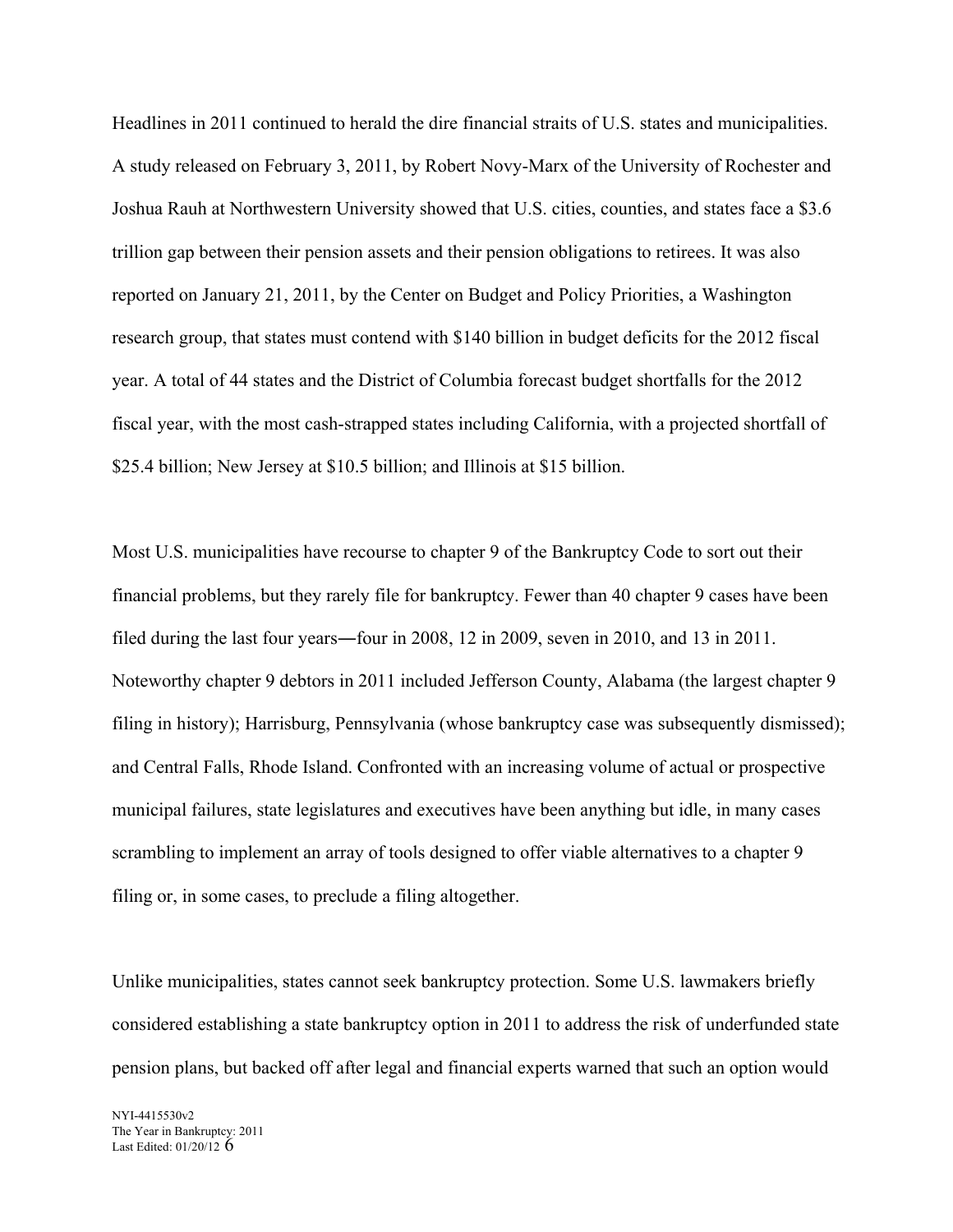wreak havoc with municipal bond markets and could amount to an unconstitutional intrusion upon state sovereignty.

### *Business Bankruptcy Filings*

Business bankruptcy filings dropped off (again) in calendar year 2011, especially publiccompany bankruptcy filings. According to court data compiled by Bloomberg News, there were 74,000 business filings in 2011, 19.5 percent fewer than in 2010. Chapter 11 filings in 2011 totaled 11,400, 16.6 percent fewer than the 13,619 chapter 11 cases filed in 2010.

The drop-off can be attributed to a number of factors. For example, defying expectations, the anticipated tsunami of debt maturities never arrived in 2011 to catapult a large number of borderline businesses into default and bankruptcy. Many companies (and their lenders) successfully pursued an "amend and extend" (or, as expressed in some circles, "extend and pretend") strategy.

NYI-4415530v2 The Year in Bankruptcy: 2011 Last Edited: 01/20/12 7 The number of bankruptcy filings by public companies (defined as companies with publicly traded stock or debt) for 2011 was 86, according to data provided by New Generation Research, Inc.'s BankruptcyData.com, compared to 106 public-company filings in 2010 and 211 in 2009. The year 2011 added only 12 names to the billion-dollar bankruptcy club, compared to 19 in 2010 and 56 in 2009. The largest bankruptcy filing of 2011—MF Global Holdings Ltd., with \$40.5 billion in assets—was the eighth-largest filing of all time, based upon asset value. Seventeen public companies with assets greater than \$1 billion exited from bankruptcy in 2011, most, however, by means of liquidating chapter 11 plans. Two of the most prominent names on the list were Lehman Brothers Holdings Inc. (whose chapter 11 plan was confirmed but not yet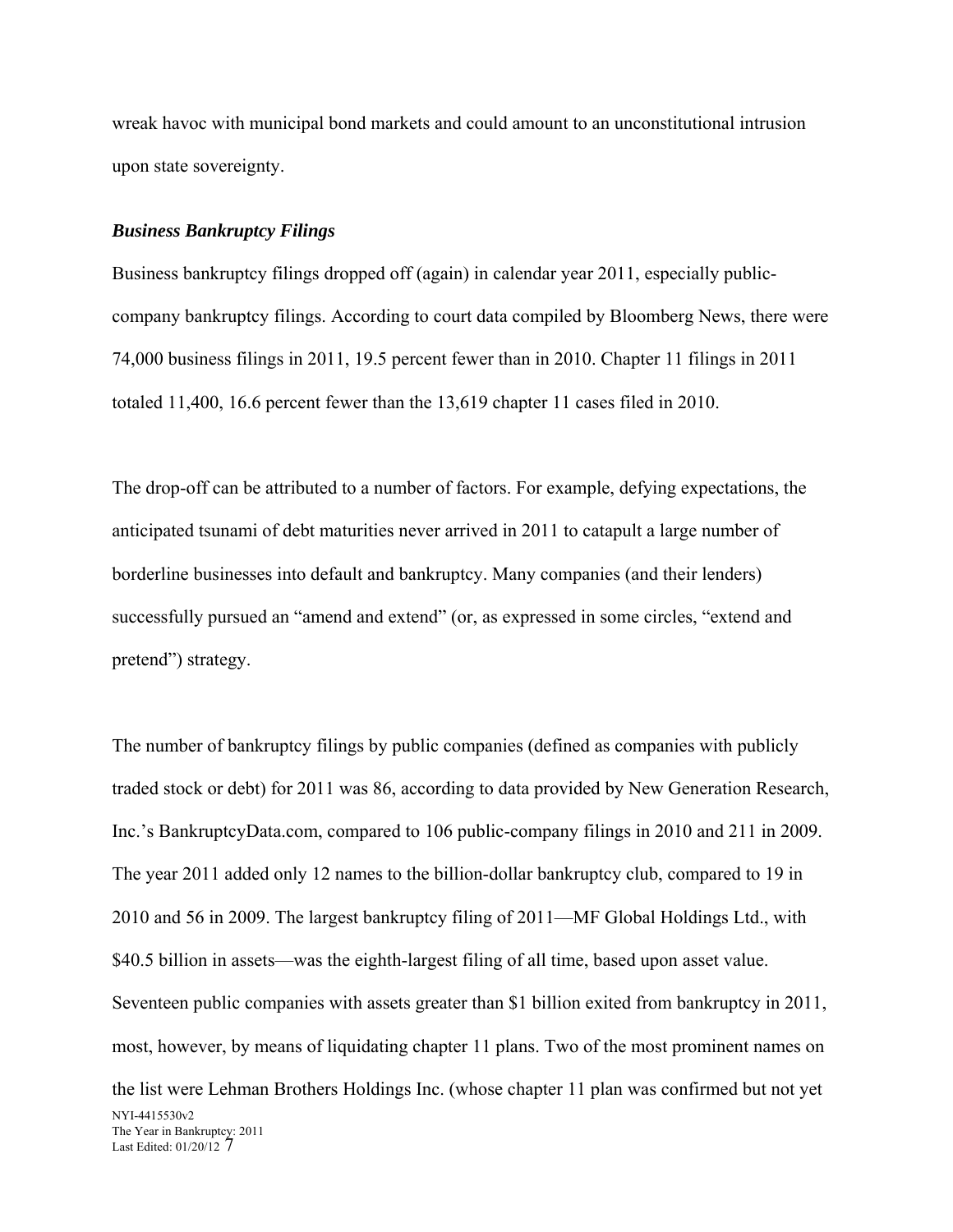effective in 2011), the largest bankruptcy filing ever, and Motors Liquidation Company, formerly known as General Motors Corporation, which filed the largest bankruptcy case in 2009.

Globally, according to Thomson Reuters, distressed debt and bankruptcy restructuring activity totaled \$179.3 billion during 2011, a 43.7 percent decline from 2010. The number of completed deals decreased by 24.9 percent to 416 transactions. U.S. deal activity totaled \$57.3 billion during 2011, a 60.1 percent decrease compared to last year. There were 233 restructuring transactions announced in 2011, a 24.6 percent increase compared to the previous year. The real estate and media and entertainment industries accounted for half of the U.S. debt restructuring market.

## *Where Do We Go From Here?*

The outlook for 2012 in the U.S. business bankruptcy world looks like a reprise of 2011 in many respects. Most industry experts predict that the volume of big-business bankruptcy filings will remain steady in 2012 (although Fitch Ratings recently predicted that the number and size of corporate bankruptcies will double this year). Also expected is a continuation of the business bankruptcy paradigm exemplified by the proliferation of prepackaged or prenegotiated chapter 11 cases and quick-fix section 363(b) sales, sometimes involving credit bidding by existing secured lenders. Much of what actually occurs will depend heavily on developments in Europe, which consistently defy accurate prognostication.

Middle-market restructurings—cases involving companies valued between \$200 million and \$1 billion—are likely to increase in 2012, judging by the uptick in such work near the end of 2011.

NYI-4415530v2 The Year in Bankruptcy: 2011 Last Edited: 01/20/12 8 A number of middle-market companies that were able to push off maturity dates in previous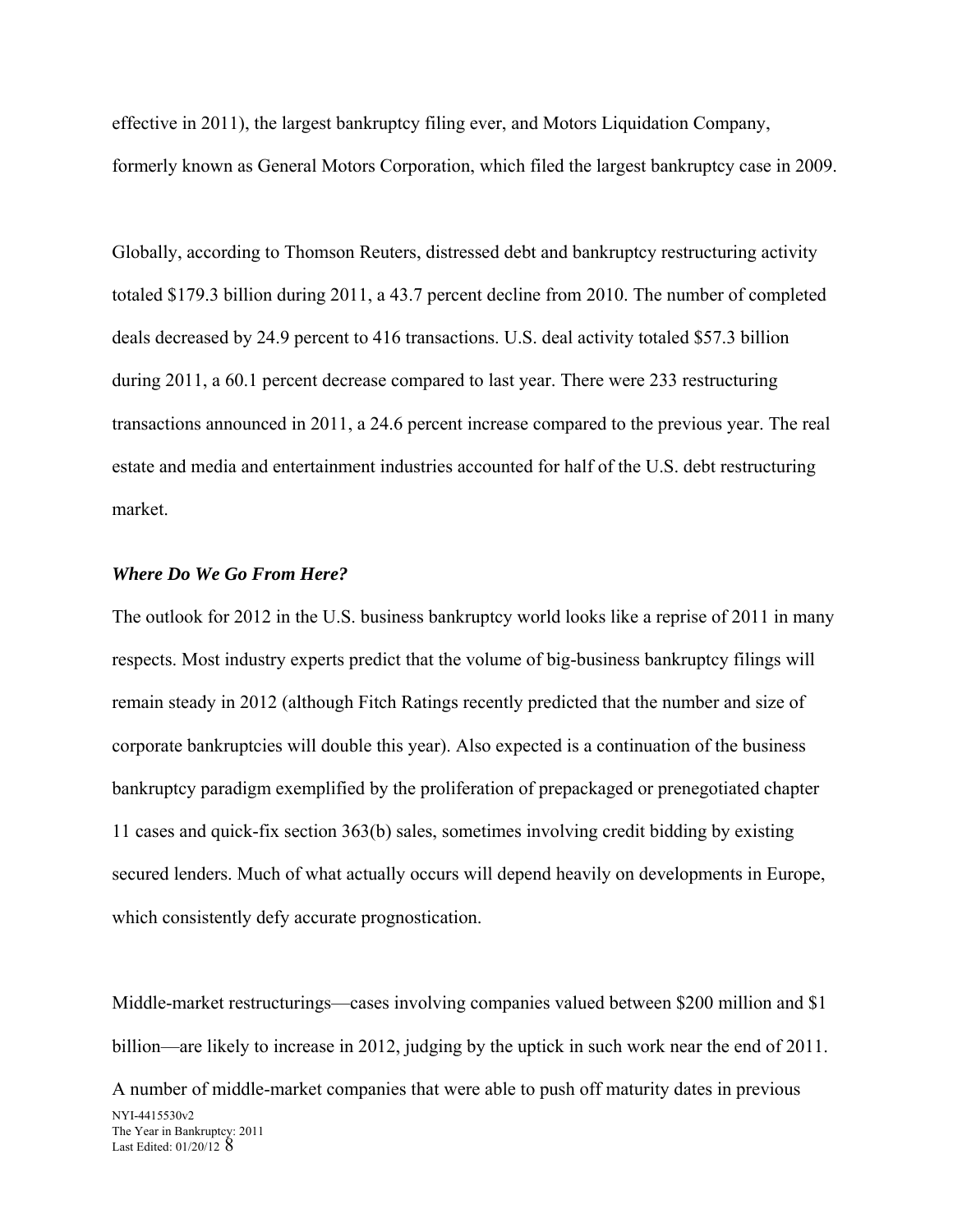years are now overleveraged and have started seeking restructuring advice. Their inability to line up refinancing in a tight credit market may mean that bankruptcy is the most preferable strategy.

short-circuit the restructuring process. Industries pegged as having companies "most likely to fail" As in 2011, companies that do enter bankruptcy waters in 2012 are more likely to wade in rather than free-fall, as was often the case during the Great Recession. More frequently, struggling businesses are identifying trouble sooner and negotiating prepacks or section 363 sales before taking the plunge, in an effort to minimize restructuring costs and satisfy lender demands to (or continue foundering) in 2012 include shipping, health care, publishing, restaurants, entertainment and hospitality, home building and construction, and related sectors that rely heavily on consumers.

#### **Europe—The Great Recession II?**

In Europe, the 27-member European Union is facing the defining crisis of its 19-year existence (in its current form). Most of the problems revolve around difficulties associated with attempting to implement a unified fiscal policy for the 17 EU countries that use the euro. The crisis and popular backlash against draconian austerity measures toppled no fewer than two EU governments in 2011. Bowing to popular and EU-wide pressure, both Greek prime minister George Papandreou and Italian prime minister Silvio Berlusconi resigned in November 2011, forced out by a loss of confidence that they could successfully steward their nations through the financial crisis.

NYI-4415530v2 The Year in Bankruptcy: 2011 Last Edited: 01/20/12 9 On November 28, 2011, the Organisation for Economic Co-operation and Development stated that the euro crisis remains "a key risk to the world economy." The Paris-based research group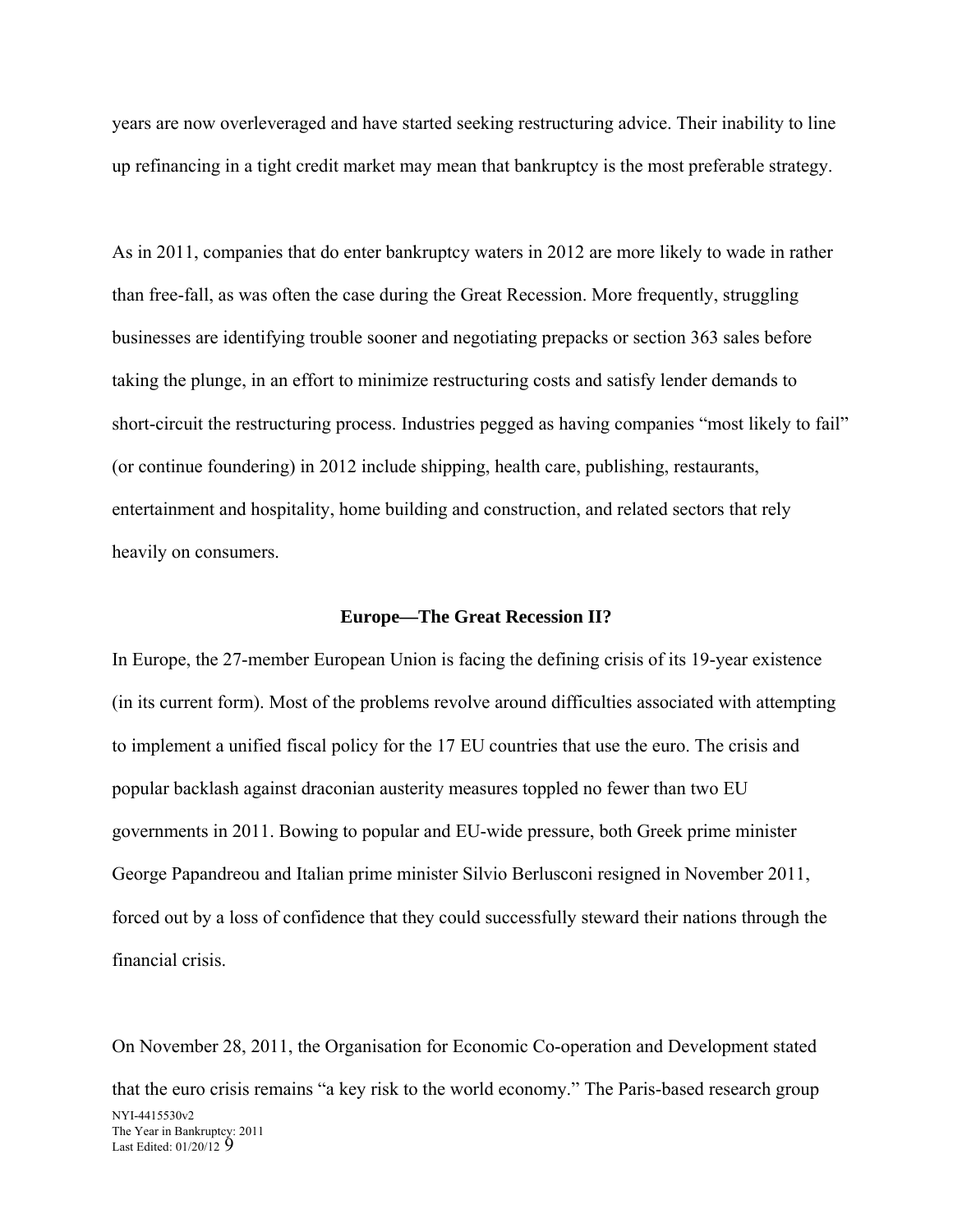sharply cut its forecasts for wealthy Western countries and cautioned that growth in Europe could come to a standstill. The warning came just hours after Moody's Investors Service issued its own bleak report on Europe's rapidly escalating sovereign debt crisis. The credit agency warned that the problems may lead multiple countries to default on their debts or exit the euro, which would threaten the credit standing of all 17 countries in the currency union.

S&P warned on December 5, 2011, that it might strip the eurozone's two biggest economies, Germany and France, of their AAA long-term credit ratings because of the crisis. The agency also said that the ratings of 13 other eurozone countries are vulnerable. S&P followed through on the threat on January 13, 2012, downgrading the credit ratings of France, Italy, and seven other European countries.

European leaders agreed on December 9, 2011, to sign an intergovernmental treaty that would require them to enforce stricter fiscal and financial discipline in their future budgets. However, efforts to achieve unanimity among the 27 members of the EU failed, as Britain and Hungary refused to go along. All 17 members of the EU that use the euro agreed to the new treaty, but Britain's refusal casts doubt on whether the deal can be successful.

#### **Asia—A Mixed Bag**

S&P lowered its sovereign credit rating for Japan to AA- from AA on January 27, 2011, warning that the Japanese government's already high debt burden is likely to continue to rise further than anticipated before the financial crisis. Japan's economic outlook was dealt another blow when a devastating earthquake and tsunami in March 2011 caused one of the worst nuclear disasters in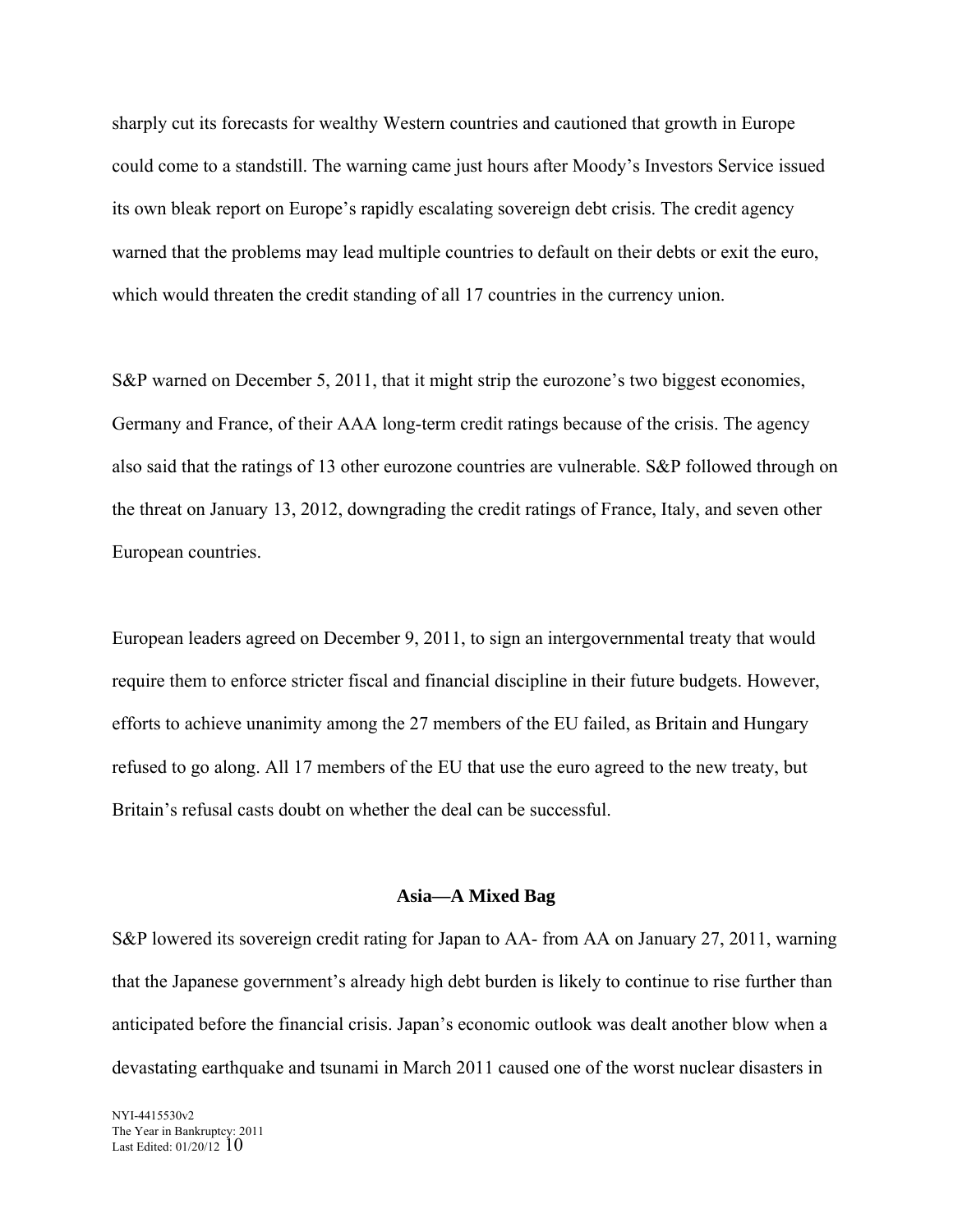history, forcing Japan's major automakers to cease production temporarily and causing a worldwide shortage of auto parts. Moody's Investors Service also lowered Japan's credit rating by one notch in August, warning that frequent changes in administration, weak prospects for economic growth, and its recent natural and nuclear disasters make it difficult for the government to pare down its huge debt.

On July 1, 2011, Russian regulators averted the collapse of one of the largest Russian banks by providing a bailout package of 395 billion rubles to Bank of Moscow, suggesting that the bank's problems with bad loans are more severe than previously acknowledged. The bailout, worth \$14.15 billion, raised the specter of balance-sheet problems at other Russian banks, which had a tendency during the recession to roll over loans to struggling companies, rather than force them into bankruptcy courts.

China fared considerably better during 2011. On March 14, 2011, economics research firm IHS Global Insight reported that China, ending a 110-year run for the U.S. as the world's dominant producer, overtook the U.S. as the world's largest manufacturer. This marks the first time since 1850 that China has held that crown, the latest sign of the nation's economic resurgence. On April 25, 2011, the International Monetary Fund forecast that the size of China's economy will surpass the economy of the U.S. in 2016, more than a decade earlier than most forecasters have suggested.

### **Market Volatility**

NYI-4415530v2 The Year in Bankruptcy: 2011 Last Edited:  $01/20/12$  11 U.S. stock markets had a relatively good, albeit volatile, year compared to their Asian and European counterparts. After opening 2011 at 11,577.51, reaching a high of 12,928.45 on May 2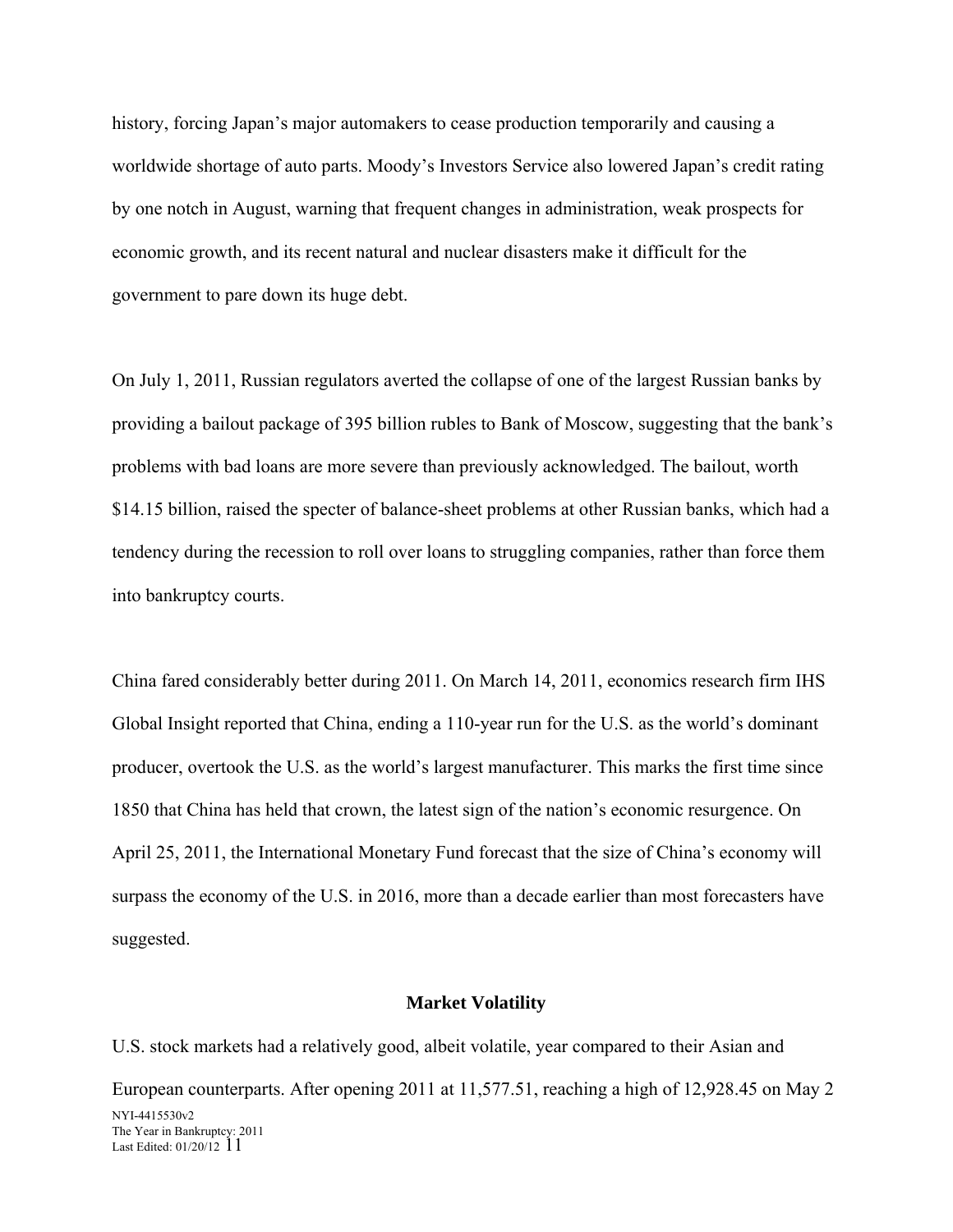and bottoming out at 10,362.26 on October 4, the Dow Jones Industrial Average finished the year at 12,217.56, a 5.53 percent increase over 2010. The S&P 500 and NASDAQ Composite Indices finished 2011 at about the same place they started, the former ending at almost breakeven and the latter finishing 2011 slightly down.

Nearly all European and Asian markets finished 2011 down, some sharply down. In Asia, Japan's Nikkei 225 was down nearly 16 percent, the Hong Kong Hang Seng Index finished down 19.7 percent, China's benchmark was down 21 percent, and Australia's benchmark S&P ASX 200 ended the year down 14.5 percent. In Europe, the Deutsche Borse AG German Stock Index (DAX) was off 14.7 percent, the Euro Stoxx 50 Price Index finished down more than 13 percent, London's FTSE 100 Index was down 5.6 percent for the year, and France's CAC 40 was off about 18 percent.

According to Bloomberg News data, nearly \$6.3 trillion was erased from global stock markets in 2011, as the eurozone financial crisis reverberated across the world in the latter half of the year, calling into question the future of the world's largest currency bloc. Global stock market capitalization dropped 12.1 percent to \$45.7 trillion, while the euro ended the year as the worstperforming major currency.

## **Highlights of 2011**

| January 4 | The Roman Catholic Archdiocese of Milwaukee files for chapter 11<br>protection to manage sexual-abuse claims. Milwaukee is the eighth American<br>diocese, out of 194, to file for bankruptcy protection. |
|-----------|-----------------------------------------------------------------------------------------------------------------------------------------------------------------------------------------------------------|
|           |                                                                                                                                                                                                           |
| January 7 | U.S. Federal Reserve chairman Ben S. Bernanke tells senators that he                                                                                                                                      |
|           | expects the recovery to be "moderately stronger" in 2011. He also states that                                                                                                                             |
|           | "[i]t could take four to five more years for the job market to normalize fully,"                                                                                                                          |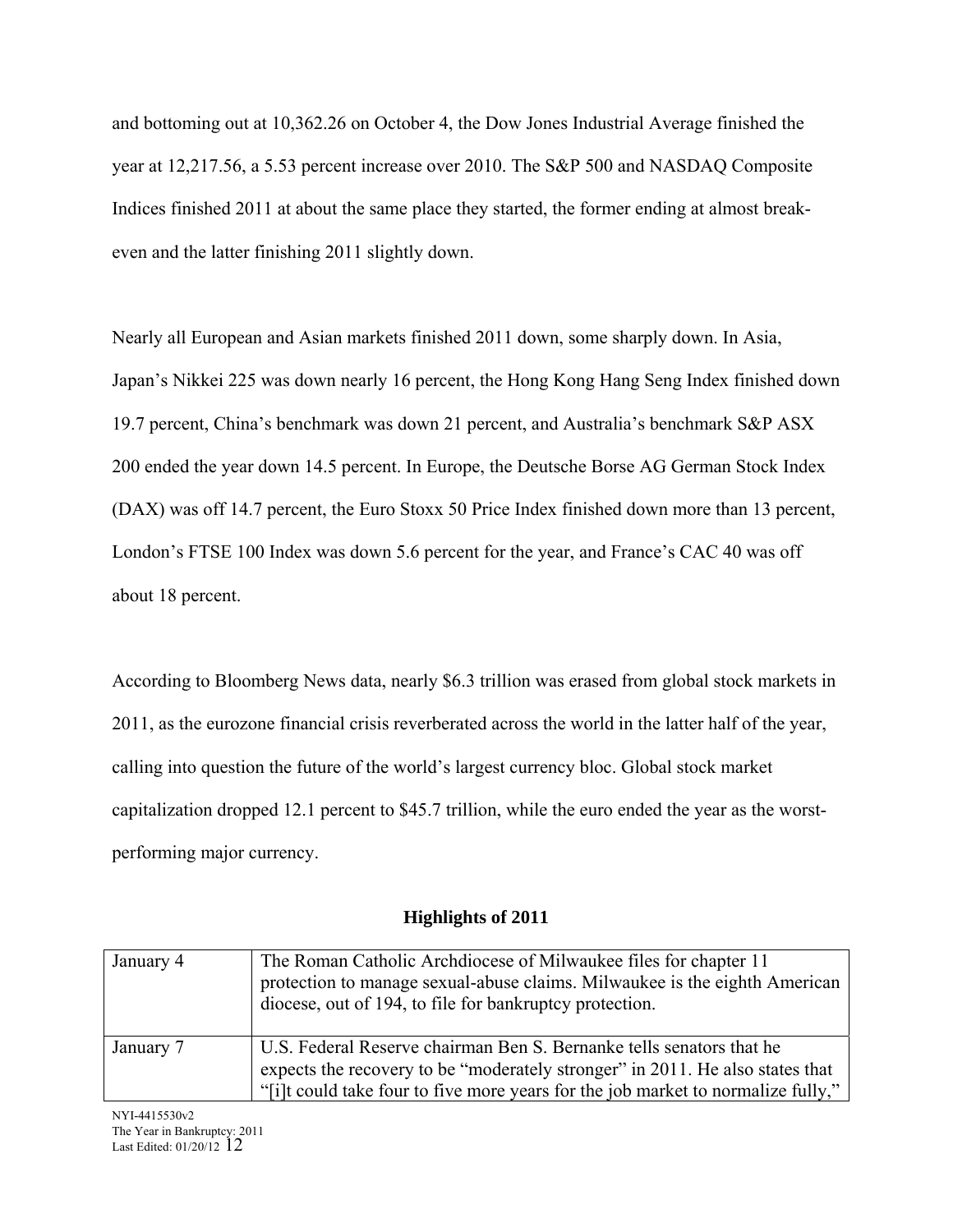|            | noting that the sector has "improved only modestly at best."                                                                                                                                                                                                                                                                                                                                                                                                                                                                                                                                             |
|------------|----------------------------------------------------------------------------------------------------------------------------------------------------------------------------------------------------------------------------------------------------------------------------------------------------------------------------------------------------------------------------------------------------------------------------------------------------------------------------------------------------------------------------------------------------------------------------------------------------------|
|            | The highest court in Massachusetts rules against Wells Fargo & Co. and U.S.<br>Bancorp in two foreclosure cases that cast doubt over whether some home<br>loans were properly handled when securitized. The defeat provides<br>ammunition to mortgage-bond investors who have accused servicers of<br>systematically shoddy loan documentation.                                                                                                                                                                                                                                                          |
| January 10 | U.S. Federal Reserve chairman Ben Bernanke rules out a central bank bailout<br>of state and local governments strapped with big municipal debt burdens,<br>saying the Fed has limited legal authority to help and little will to use that<br>authority.                                                                                                                                                                                                                                                                                                                                                  |
| January 12 | In a desperate ploy reflecting the severity of the state's financial crisis, the<br>Illinois state legislature votes to increase the income tax rate to 5% from its<br>current rate of 3%, a 67% increase and the first increase in two decades. The<br>rate for corporate taxes would rise to 7% from its current rate of 4.8%.<br>Illinois faces a budget deficit of as much as \$15 billion.                                                                                                                                                                                                          |
|            | In its 2011 Global Risks report, the World Economic Forum reports that the<br>risk that perilous government finances will trigger sovereign debt defaults<br>remains one of the biggest threats facing the world in 2011.                                                                                                                                                                                                                                                                                                                                                                                |
| January 18 | The U.S. Financial Stability Oversight Council, the council of financial<br>regulators created by the Dodd-Frank Act to oversee the stability of the U.S.<br>financial system, takes its first big steps to set tentative guidelines to limit<br>trading by banks for their own accounts and to restrict the growth of the<br>biggest financial companies. It also proposes rules as to how large nonbank<br>financial companies will be regulated by the Federal Reserve because they<br>constitute a potential threat to the stability of the nation's financial system on<br>the basis of their size. |
|            | The recommendations include a report on the Volcker Rule, the ban on<br>trading by banks for their own accounts, and proposed rules on regulating<br>nonbank financial companies.                                                                                                                                                                                                                                                                                                                                                                                                                        |
| January 25 | After 19 days of hearings and interviews with more than 700 witnesses, the<br>Financial Crisis Inquiry Commission issues a 545-page report concluding<br>that the 2008 financial crisis was an "avoidable" disaster caused by<br>widespread failures in government regulation, corporate mismanagement,<br>and heedless risk taking by Wall Street.                                                                                                                                                                                                                                                      |
|            | According to the report, 12 of the 13 largest U.S. financial institutions "were<br>at risk of failure" at the nadir of the 2008 financial crisis, while at least 50<br>hedge funds tried to capitalize on it.                                                                                                                                                                                                                                                                                                                                                                                            |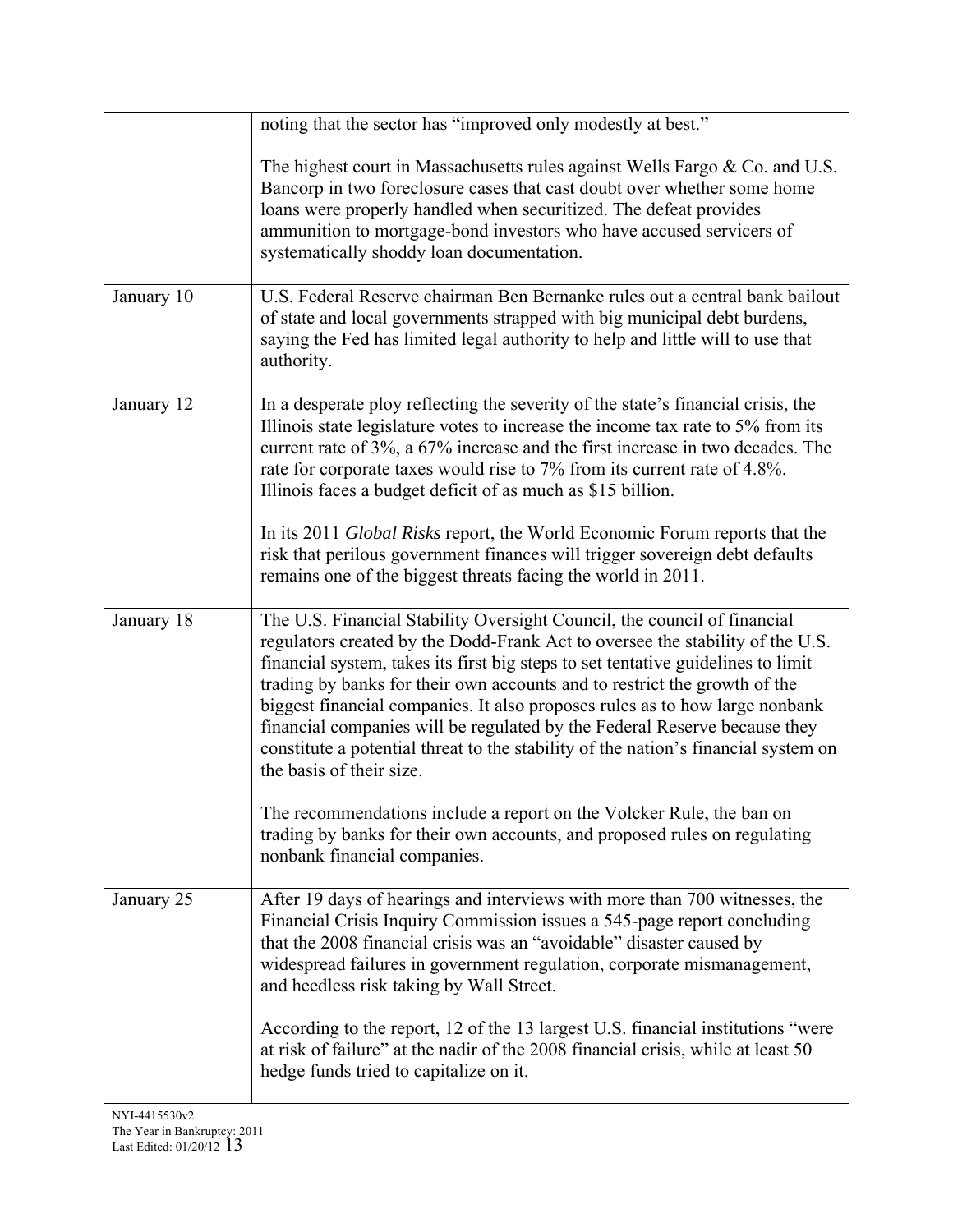|            | The Standard & Poor's ("S&P")/Case-Shiller Home Price Indices report that<br>a new slide in U.S. housing prices has begun in earnest, with averages in<br>major cities across the country falling to their lowest point in many years.<br>Neil Barofsky, the Special Inspector General for TARP, reports that, after<br>two years, many of the goals of the Home Affordable Modification Program,<br>launched in March 2009 to provide mortgage servicers an incentive to<br>modify mortgages on the verge of foreclosure, have been largely unmet.                                                                                                             |
|------------|-----------------------------------------------------------------------------------------------------------------------------------------------------------------------------------------------------------------------------------------------------------------------------------------------------------------------------------------------------------------------------------------------------------------------------------------------------------------------------------------------------------------------------------------------------------------------------------------------------------------------------------------------------------------|
| January 26 | The U.S. Congressional Budget Office projects that the government's budget<br>deficit will soar to nearly \$1.5 trillion in 2011, \$414 billion higher than its<br>previous estimate in August 2010. The deficit was \$1.4 trillion in 2009 and<br>\$1.3 trillion in 2010.                                                                                                                                                                                                                                                                                                                                                                                      |
| February 1 | The Dow Jones Industrial Average closes above 12,000 for the first time in<br>2.5 years, yet another sign that the U.S. economy is extending its recovery<br>from the recession. The S&P 500 also reaches a milestone, closing above<br>1,300 for the first time since August 2008. The Dow fell to a low of 6,547 in<br><b>March 2009.</b>                                                                                                                                                                                                                                                                                                                     |
| February 2 | The U.S. Treasury announces that it has collected nearly \$243 billion of the<br>\$245 billion in TARP money it provided to financial firms in 2008 and 2009.<br>The department expects eventually to receive a \$20 billion profit on TARP<br>funds it disbursed to banks through repayments, dividends on outstanding<br>loans, and sales of warrants in banks.                                                                                                                                                                                                                                                                                               |
| February 3 | A study released by Robert Novy-Marx of the University of Rochester and<br>Joshua Rauh at Northwestern University shows that U.S. cities, counties, and<br>states face a \$3.6 trillion gap between their pension assets and pension<br>obligations to retirees. It is also reported by the Center on Budget and Policy<br>Priorities, a Washington research group, that states must contend with \$140<br>billion of budget deficits next fiscal year. State pension plans cover 24<br>million active and retired workers, about 8% of the U.S. population of 309<br>million in 2010.<br>The United Nations Food and Agriculture Organization reports that its |
|            | monthly food price index moved to a record high in January 2011 due to<br>higher global prices of cereal, sugar, and vegetable oils.                                                                                                                                                                                                                                                                                                                                                                                                                                                                                                                            |
| February 7 | For the first time since the onset of the credit crisis, Moody's Investors<br>Service records a month in which not a single company defaulted on its debt.                                                                                                                                                                                                                                                                                                                                                                                                                                                                                                      |
| February 9 | The U.S. Agriculture Department reports that reserves of corn in the U.S.<br>have hit their lowest level in more than 15 years, reflecting tighter supplies<br>that will lead to higher food prices in 2011. Increasing demand for corn from<br>the ethanol industry is a major reason for the decline.                                                                                                                                                                                                                                                                                                                                                         |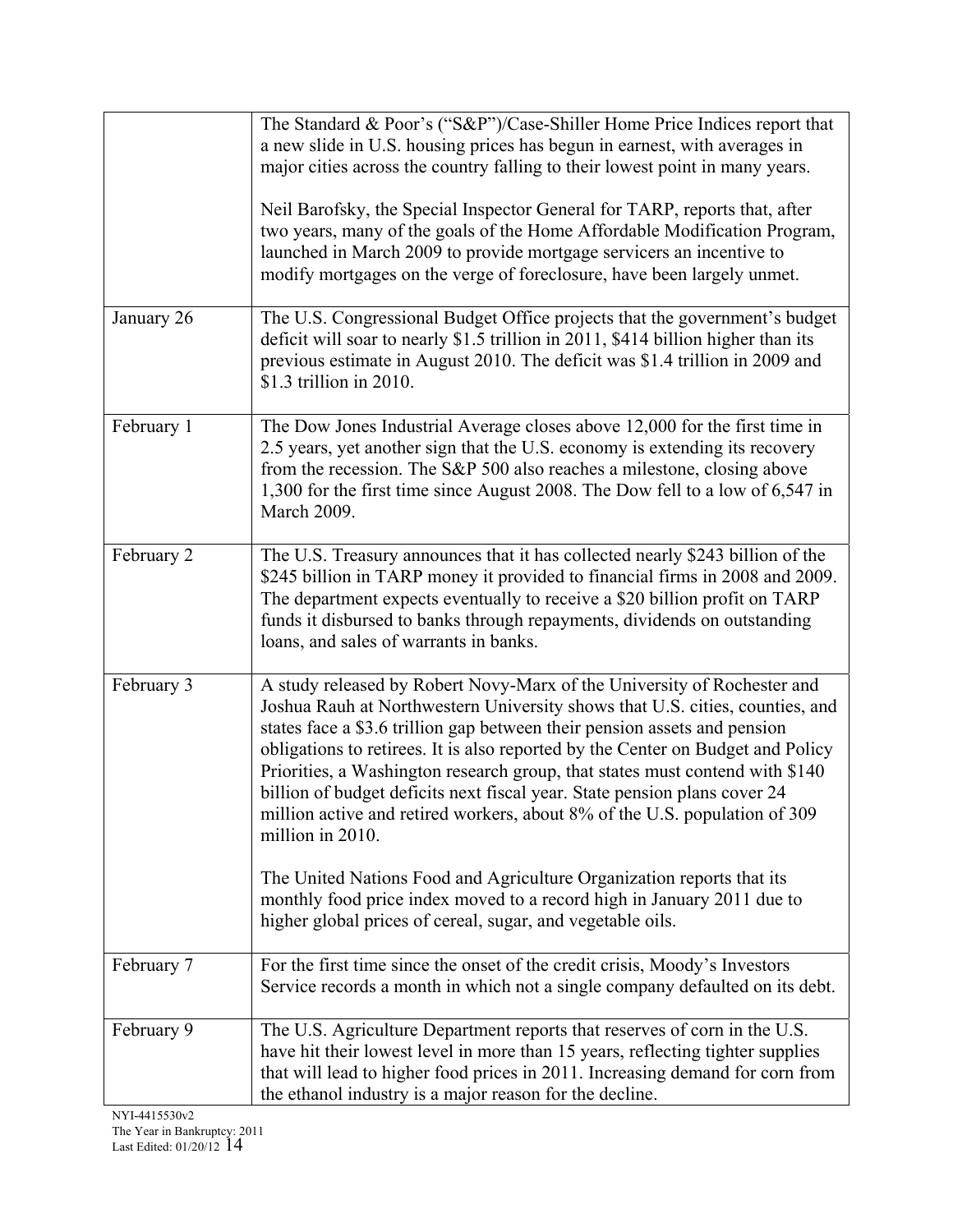| February 11 | World stock markets end the day mostly higher, as 82-year-old President<br>Hosni Mubarak of Egypt resigns his post and turns over all power to the<br>military, ending his 30 years of autocratic rule and bowing to a historic 18-<br>day popular uprising that has transformed politics in Egypt and around the<br>Arab world, but at a cost, by some estimates, of more than \$300 million per<br>day to the Egyptian economy. The success of the popular protest in Egypt<br>comes amid widespread and sometimes violent unrest throughout<br>"MENA"—the Middle East and neighboring northern African countries,<br>including Jordan, Syria, Iran, Bahrain, Saudi Arabia, Yemen, Algeria,<br>Morocco, Libya, and Tunisia. |
|-------------|-------------------------------------------------------------------------------------------------------------------------------------------------------------------------------------------------------------------------------------------------------------------------------------------------------------------------------------------------------------------------------------------------------------------------------------------------------------------------------------------------------------------------------------------------------------------------------------------------------------------------------------------------------------------------------------------------------------------------------|
| February 14 | President Obama releases a fiscal year 2012 budget that projects an annual<br>deficit of more than \$1 trillion before government shortfalls decline to<br>"sustainable" levels for the rest of the decade. The budget paints the bleakest<br>picture yet of the current fiscal year, which is on track for a record federal<br>deficit and will see the government's overall debt surpass the size of the total<br>U.S. economy.                                                                                                                                                                                                                                                                                             |
|             | Financial and legal experts tell U.S. legislators that establishing a state<br>bankruptcy option to address the risk of underfunded state pension plans<br>would wreak havoc with municipal bond markets and could amount to an<br>unconstitutional violation of state sovereignty.                                                                                                                                                                                                                                                                                                                                                                                                                                           |
| February 28 | Bank of America Merrill Lynch's Global Broad Market Index, which tracks<br>the performance of more than 19,000 securities valued at about \$39 trillion,<br>reports that bond market investors are showing the greatest confidence in<br>global economic growth since credit markets crashed three years ago.                                                                                                                                                                                                                                                                                                                                                                                                                 |
|             | The Institute for Supply Management reports that U.S. businesses<br>unexpectedly grew in February at the fastest pace in two decades, indicating<br>that manufacturing remains at the forefront of the recovery.                                                                                                                                                                                                                                                                                                                                                                                                                                                                                                              |
| March 4     | The U.S. Labor Department reports that the nation's employers added<br>192,000 jobs in February, pushing the unemployment rate down to 8.9%, the<br>first time it has fallen below 9% in nearly two years.                                                                                                                                                                                                                                                                                                                                                                                                                                                                                                                    |
| March 7     | As TARP winds down, the Congressional Oversight Panel ("COP"), the U.S.<br>Treasury Department, and outside analysts agree that the government's<br>unprecedented effort to prop up the financial system staved off major disaster<br>and at far less cost than anticipated. The newest estimates put TARP's total<br>cost between \$25 billion and \$50 billion.                                                                                                                                                                                                                                                                                                                                                             |
| March 8     | In what prosecutors call the biggest insider-trading case in U.S. history, Raj<br>Rajaratnam, cofounder of the N.Y.-based Galleon Group hedge fund, which<br>at its peak managed nearly \$7 billion in assets, goes on trial in federal district                                                                                                                                                                                                                                                                                                                                                                                                                                                                              |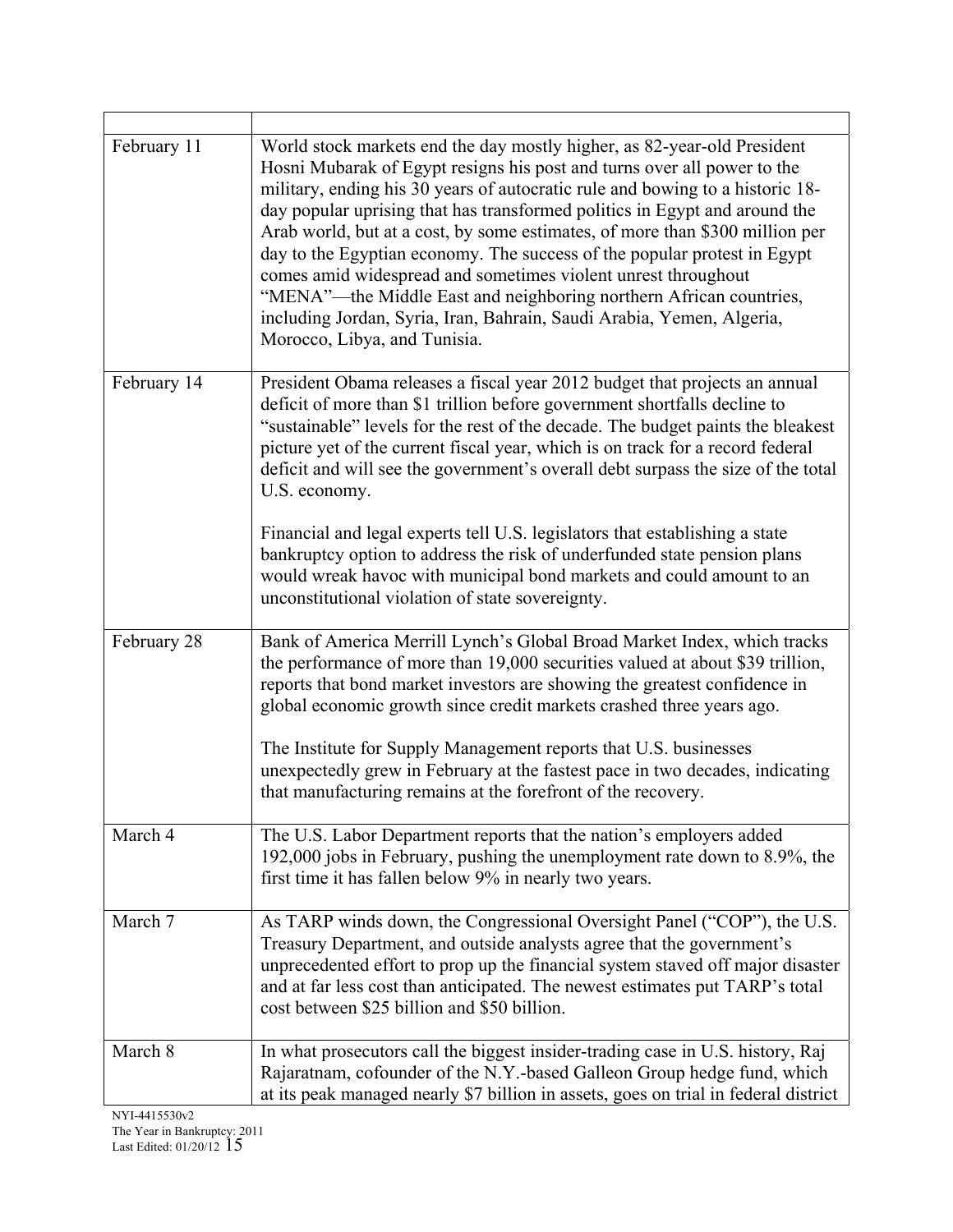|          | court for 14 counts of securities fraud and conspiracy. He is accused of<br>making \$45 million trading on illegal information scoured from a network of<br>sources that spanned Wall Street and corporate America.                                                                                                                                                                                                                                                                                                                                                                                                  |
|----------|----------------------------------------------------------------------------------------------------------------------------------------------------------------------------------------------------------------------------------------------------------------------------------------------------------------------------------------------------------------------------------------------------------------------------------------------------------------------------------------------------------------------------------------------------------------------------------------------------------------------|
| March 9  | Forbes releases its list of world billionaires for 2011, the 25th year that it has<br>been tracking global wealth. The 2011 Billionaires List breaks two records:<br>total number of listees $(1,210)$ and combined wealth (\$4.5 trillion). BRICs<br>led the way: Brazil, Russia, India, and China produced 108 of the 214 new<br>names. These four nations are home to one in four members, up from one in<br>10 five years ago. Before this year, only the U.S. had ever produced more<br>than 100 billionaires. China now has 115 and Russia 101.                                                                |
|          | Atop the heap is Mexican telecom mogul Carlos Slim Helú; with an<br>estimated net worth of \$74 billion, he has pulled far ahead of his two closest<br>rivals. Bill Gates, No. 2, and Warren Buffett, No. 3, are now worth \$56<br>billion and \$50 billion, respectively.                                                                                                                                                                                                                                                                                                                                           |
| March 11 | World markets are shaken as Japan is devastated by an earthquake measuring<br>9.0 on the Richter scale, the fifth-largest recorded since 1900, and an ensuing<br>tsunami that kills nearly 20,000 and displaces hundreds of thousands more in<br>the northern part of the country near Sendai. Six of Japan's Fukushima<br>Daiichi nuclear reactors operated by Tokyo Electric Power Company are<br>damaged by the quake, in what later becomes the worst nuclear accident<br>since Chernobyl in 1986. The plant will not be declared "stable" until<br>December 16.                                                 |
| March 14 | Japan's \$5 trillion economy, the third-largest in the world, is threatened with<br>severe disruptions and partial paralysis, and the collective anxiety from the<br>earthquake and tsunami causes a rout in the Japanese stock market. The main<br>Nikkei index falls 6.2%, the worst drop in three years. The broader TOPIX,<br>or Tokyo Stock Price Index, drops 7.4%. Worried about the severe strains on<br>banking and financial systems, the Bank of Japan pumps about \$180 billion<br>into the economy, and the government considers an emergency tax increase<br>to help finance relief and recovery work. |
|          | Economics research firm IHS Global Insight reports that China, ending a<br>110-year run for the U.S. as the world's dominant producer, has overtaken<br>the U.S. as the world's largest manufacturer. China manufactured 19.9% of<br>the world's goods in 2010, while the U.S. accounted for 19.4%. This marks<br>the first time since 1850 that China has held the crown as the world's largest<br>manufacturer, the latest sign of the nation's economic resurgence.                                                                                                                                               |
| March 16 | The Federal Deposit Insurance Corporation ("FDIC") reports that it paid out<br>nearly \$9 billion to cover losses on loans and other assets at 165 failed<br>institutions that were sold to stronger companies during the financial crisis.<br>FDIC officials expect to make an additional \$21.5 billion in payments from                                                                                                                                                                                                                                                                                           |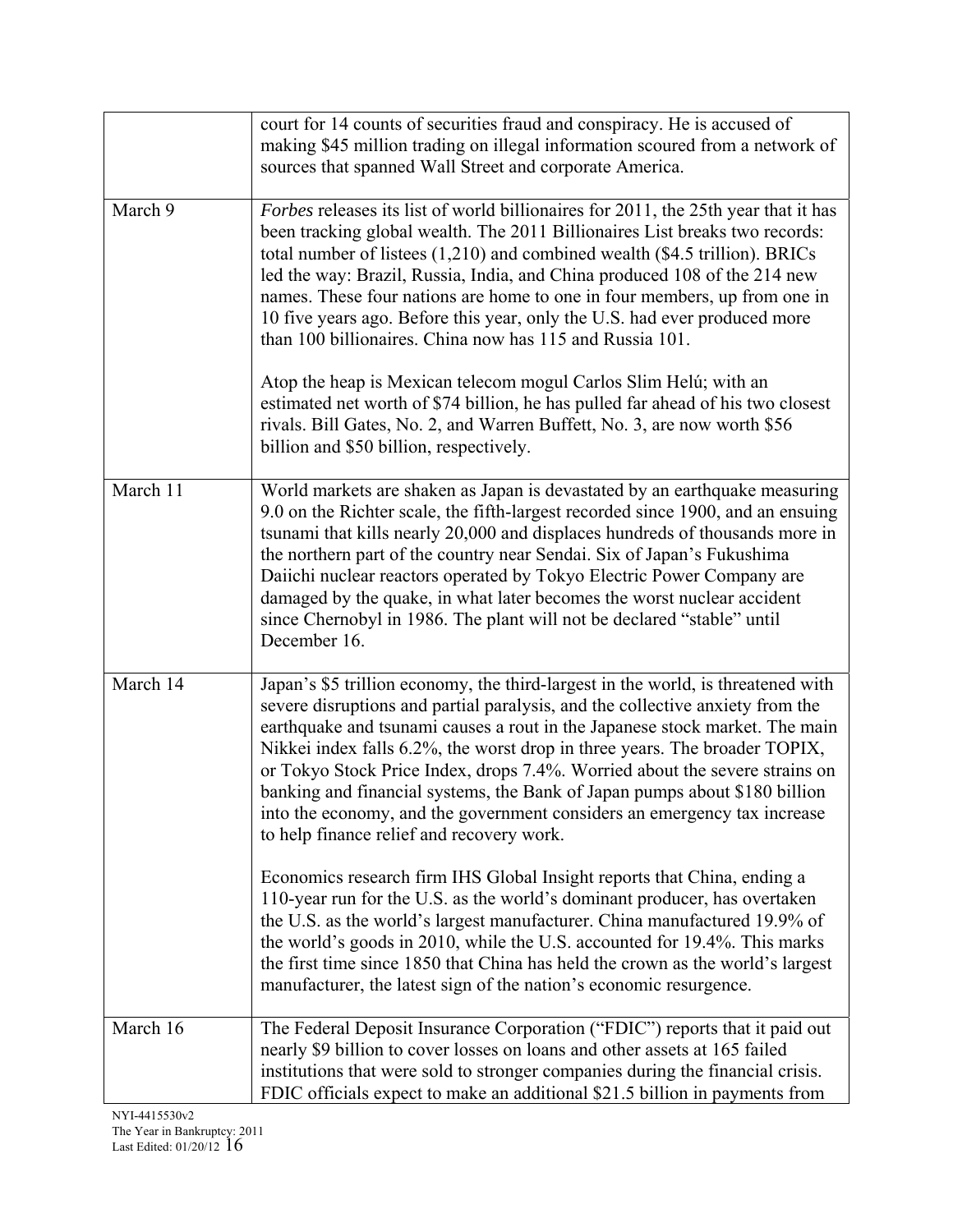|          | 2011 to 2014.                                                                                                                                                                                                                                                                                                                                                                                                                                                                                                                                                                                                                                                                                                                                                                     |
|----------|-----------------------------------------------------------------------------------------------------------------------------------------------------------------------------------------------------------------------------------------------------------------------------------------------------------------------------------------------------------------------------------------------------------------------------------------------------------------------------------------------------------------------------------------------------------------------------------------------------------------------------------------------------------------------------------------------------------------------------------------------------------------------------------|
| March 17 | The G-7 join in a highly unusual effort to stabilize the value of the yen by<br>intervening in currency markets. It is the first time since 2000 (to stabilize<br>the euro) that the G-7 have made a coordinated intervention into the currency<br>markets. During the 1990s, the yen and the dollar were also the targets of<br>similar coordinated interventions.                                                                                                                                                                                                                                                                                                                                                                                                               |
| March 29 | The FDIC, as mandated by Dodd-Frank, votes unanimously to propose new<br>rules that would prohibit Wall Street banks from selling packages of risky<br>mortgages to investors without holding on to a stake in the loans. The<br>proposed rule would require banks to retain at least 5% of the credit risk on<br>securities backed by mortgages on all but the safest loans, leaving the banks<br>with "skin in the game." So-called qualified residential mortgages,<br>conservative loans that meet strict underwriting criteria, are eligible for an<br>exemption. The proposal does not apply to securities carrying a government<br>guarantee, which represent more than 90% of the market.                                                                                 |
|          | The FDIC also spells out details on what information "systemically"<br>significant" banks and nonbank financial companies must include in<br>resolution plans-so-called living wills-and credit exposure reports<br>required under Dodd-Frank.                                                                                                                                                                                                                                                                                                                                                                                                                                                                                                                                    |
| April 1  | The U.S. Department of Labor reports that the unemployment rate dipped to<br>8.8%, the lowest since March 2009.                                                                                                                                                                                                                                                                                                                                                                                                                                                                                                                                                                                                                                                                   |
| April 6  | Portugal's caretaker government gives in to market pressures and joins<br>Greece and Ireland in seeking an emergency bailout of as much as $\epsilon$ 100<br>billion as the government is forced to pay much higher rates to sell more<br>debt.                                                                                                                                                                                                                                                                                                                                                                                                                                                                                                                                   |
| April 8  | With less than two hours to spare, U.S. congressional leaders and President<br>Obama head off a shutdown of the government that would have shuttered<br>federal facilities and furloughed thousands of workers under a tentative<br>budget deal that would cut \$38 billion from federal spending in 2011.<br>The Organisation for Economic Co-operation and Development ("OECD")<br>issues a report finding that the U.S. spends far more on health care than any<br>of the other 29 OECD nations and gets less health for its money. Annual<br>public and private health-care spending in the U.S. stands at \$7,538 per<br>person, 2.41 times the OECD average and 51% more than the second-biggest<br>spender, Norway. Meanwhile, average U.S. life expectancy is 77.9 years, |
|          | less than the OECD average of 79.4.                                                                                                                                                                                                                                                                                                                                                                                                                                                                                                                                                                                                                                                                                                                                               |
| April 11 | FinAid.org and Fastweb.com, which compile estimates of student debt,<br>including federal and private loans, report that U.S. student-loan debt                                                                                                                                                                                                                                                                                                                                                                                                                                                                                                                                                                                                                                   |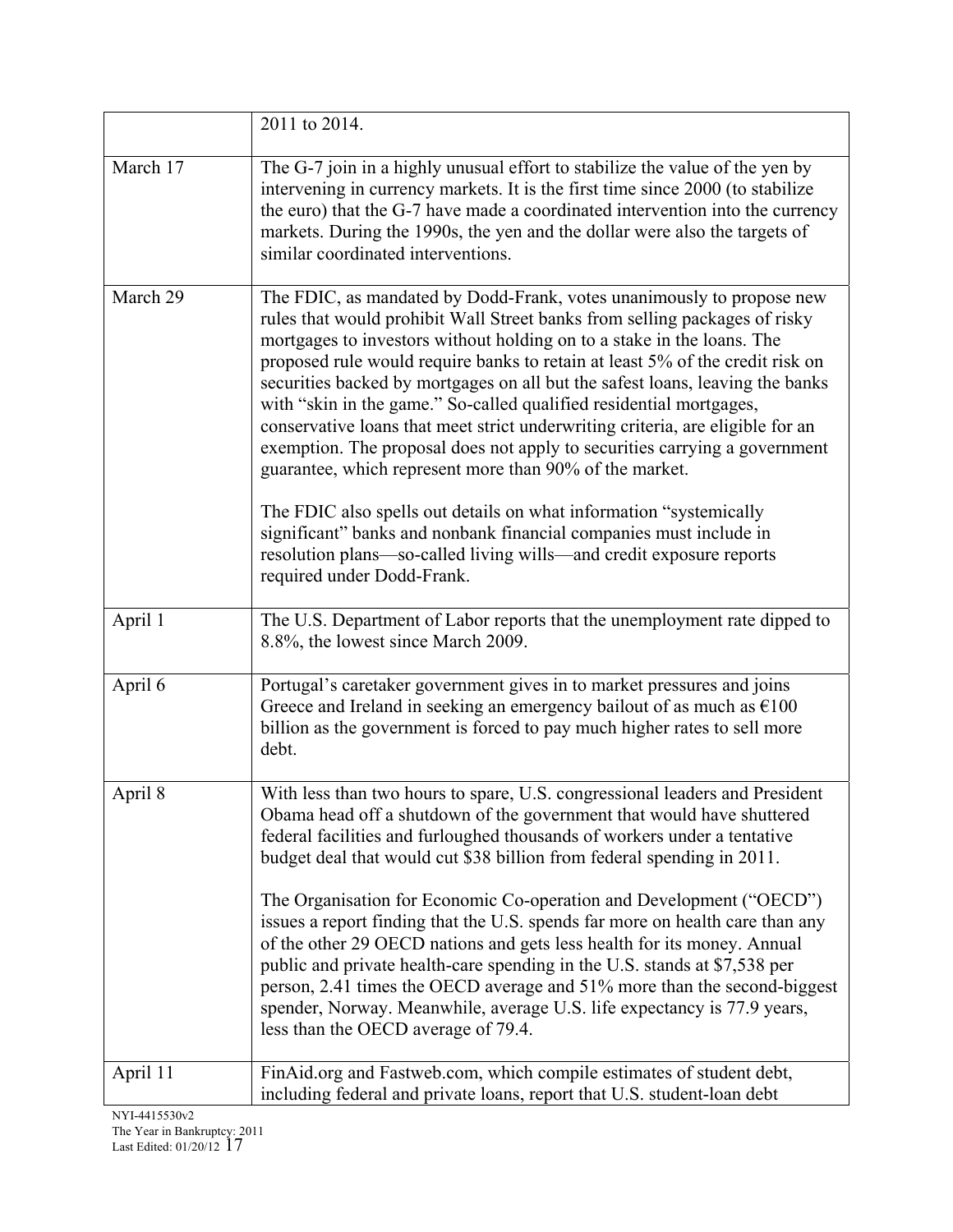|          | outpaced credit-card debt in 2010 for the first time and is likely to top \$1<br>trillion in 2011, as more students go to college and a growing share borrow<br>money to do so.                                                                                                                                                                                                                                                                                                                                                                                              |
|----------|------------------------------------------------------------------------------------------------------------------------------------------------------------------------------------------------------------------------------------------------------------------------------------------------------------------------------------------------------------------------------------------------------------------------------------------------------------------------------------------------------------------------------------------------------------------------------|
| April 21 | The U.S. Federal Reserve Board announces it is launching two studies<br>examining whether the Bankruptcy Code needs revisions in order to better<br>handle failures of big financial companies, as required by Dodd-Frank.                                                                                                                                                                                                                                                                                                                                                   |
|          | One study will examine the adequacy of chapter 7 and chapter 11 for<br>facilitating bankruptcies of systemically important financial companies.<br>Questions the study will explore include whether a new chapter or<br>subchapter of the Bankruptcy Code should be created to address unique<br>issues raised by financial-firm failures.                                                                                                                                                                                                                                   |
| April 25 | The International Monetary Fund ("IMF") forecasts that China's economy<br>will surpass the economy of the U.S. in 2016, more than a decade earlier than<br>most forecasters suggest. The IMF predicts that China's economy will<br>increase from \$11.2 trillion in 2011 to \$19 trillion in 2016, while the U.S.<br>economy will expand at a slower pace—from \$15.2 trillion to \$18.8 trillion<br>during that period.                                                                                                                                                     |
|          | The Pew Center on the States releases a report showing that the gap between<br>the promises U.S. states have made for public employees' retirement benefits<br>and the money they have set aside grew to at least \$1.26 trillion in fiscal year<br>2009, resulting in a 26% increase in one year.                                                                                                                                                                                                                                                                           |
|          | The Widening Gap: The Great Recession's Impact on State Pension and<br>Retiree Health Care Costs finds that state pension plans represented slightly<br>more than half of this shortfall, with \$2.28 trillion stowed away to cover<br>\$2.94 trillion in long-term liabilities—leaving about a \$660 billion gap.<br>Retiree health care and other nonpension benefits accounted for the<br>remaining \$604 billion. States have amassed \$635 billion in nonpension<br>liabilities but saved just \$31 billion to pay for them-slightly less than 5% of<br>the total cost. |
| April 28 | The Special Inspector General for TARP ("SIGTARP") reports that roughly<br>\$146 billion in bank bailout money has not yet been repaid to the U.S.<br>Treasury Department as of the end of March 2011, and the return on those<br>investments remains "unknowable." More than 550 banks have not repaid<br>their bailout funds.                                                                                                                                                                                                                                              |
|          | SIGTARP is the program's remaining watchdog after the COP closed in<br>April. The Congressional Budget Office continues to drop its estimate of<br>TARP's eventual cost, lowering it to \$19 billion in March. The Public-<br>Private Investment Program, which buys up toxic mortgage-backed<br>securities, earned \$1.2 billion for the Treasury in the first quarter and is                                                                                                                                                                                               |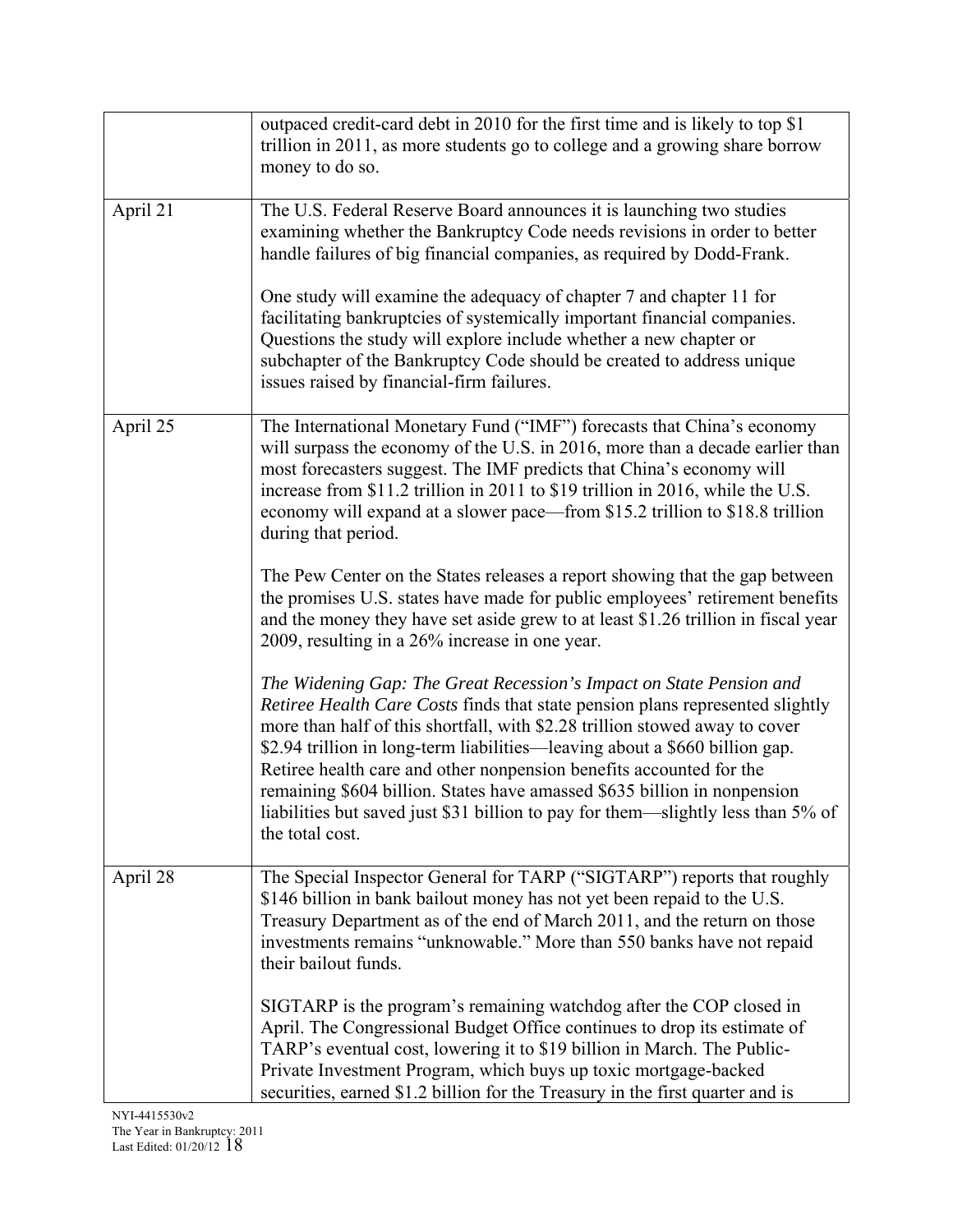|               | scheduled to last at least seven more years.                                                                                                                                                                                                                                                                                                                                                                                                                                                                                                                                    |
|---------------|---------------------------------------------------------------------------------------------------------------------------------------------------------------------------------------------------------------------------------------------------------------------------------------------------------------------------------------------------------------------------------------------------------------------------------------------------------------------------------------------------------------------------------------------------------------------------------|
| April 29      | The Financial Accounting Standards Board modifies its rules on repurchase<br>agreements designed in part to prohibit the types of abuses in the Lehman<br>Brothers' "Repo 105" repurchase agreements that helped hide the firm's<br>quarterly obligations and contributed to its downfall in the 2008 financial<br>crisis.                                                                                                                                                                                                                                                      |
| May 1         | World markets open higher as news is released that U.S. troops and CIA<br>operatives shot and killed Osama bin Laden in Abbottabad, Pakistan, a city<br>of 500,000 people that houses a military base and a military academy.                                                                                                                                                                                                                                                                                                                                                   |
| May 2         | Japan's Parliament passes a ¥4 trillion (\$49 billion) disaster relief budget as<br>ruling and opposition lawmakers put aside their differences and seek to<br>quickly launch efforts to rebuild the country's quake-hit northeast.                                                                                                                                                                                                                                                                                                                                             |
|               | Chrysler Group LLC announces that rising vehicle sales led to a small net<br>profit for the first quarter, the automaker's first since exiting bankruptcy<br>almost two years ago.                                                                                                                                                                                                                                                                                                                                                                                              |
| May 6         | Student-aid web sites Fastweb.com and FinAid.org report that the average<br>student debt of newly minted U.S. college graduates in 2011 is \$22,900, the<br>most ever and 47% more than a decade ago.                                                                                                                                                                                                                                                                                                                                                                           |
| May $10$      | The U.S. Postal Service announces that it lost \$2.2 billion for the quarter that<br>ended March 31, warning of defaults on payments to the government if a law<br>forcing it to prepay into a massive employee health fund is not changed. As<br>an agency under the executive branch, the post office cannot technically go<br>bankrupt, but it has to fund its own operations and could become insolvent,<br>which could create havoc inside the federal government and impact its<br>obligations to pay other agencies, such as the U.S. Office of Personnel<br>Management. |
| May 11        | Billionaire investor Raj Rajaratnam, who once ran the Galleon Group, one of<br>the world's largest hedge funds, is found guilty of fraud and conspiracy,<br>becoming the most prominent figure convicted in the government's<br>crackdown on insider trading on Wall Street. A federal jury in Manhattan<br>convicted Mr. Rajaratnam of all 14 counts he faced. He could face as much<br>as 19.5 years in prison under federal sentencing guidelines.                                                                                                                           |
| May 16        | The U.S. government reaches its \$14.3 trillion debt limit and begins taking<br>what Treasury Secretary Timothy Geithner calls "extraordinary measures" to<br>meet obligations while lawmakers and President Obama seek a budget deal<br>to raise the limit.                                                                                                                                                                                                                                                                                                                    |
| May 17        | The U.S. Securities & Exchange Commission ("SEC") proposes rules meant                                                                                                                                                                                                                                                                                                                                                                                                                                                                                                          |
| NYI-4415530v2 |                                                                                                                                                                                                                                                                                                                                                                                                                                                                                                                                                                                 |

The Year in Bankruptcy: 2011 Last Edited: 01/20/12 19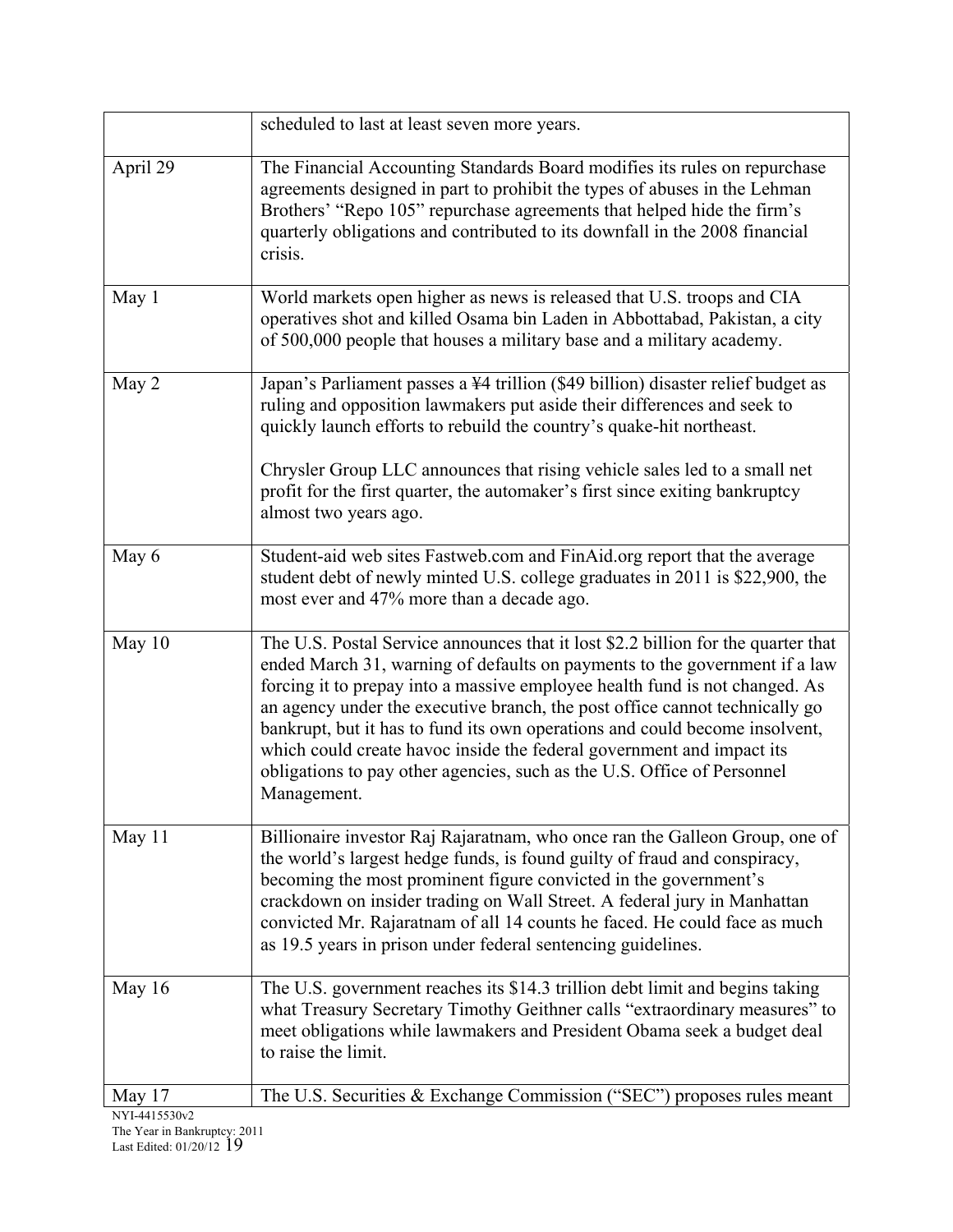|         | to improve the system by which such firms as Moody's Investors Service<br>and S&P assign ratings to bonds and other securities. Some of the proposals<br>advanced are intended to address conflicts of interest that can compromise<br>the objectivity of the ratings. However, the proposals would not change what<br>some say is the rating industry's fundamental conflict of interest. Rating<br>firms would still be selected and paid by the very companies they are rating<br>or whose investment products they grade. |
|---------|-------------------------------------------------------------------------------------------------------------------------------------------------------------------------------------------------------------------------------------------------------------------------------------------------------------------------------------------------------------------------------------------------------------------------------------------------------------------------------------------------------------------------------|
| May 24  | Chrysler repays nearly \$5.9 billion in U.S. government loans (with interest)<br>extended in March 2009 as part of a \$12.5 billion government bailout. It also<br>repays Canadian taxpayers approximately \$1.6 billion in loans (with<br>interest).                                                                                                                                                                                                                                                                         |
|         | AIG, whose near-collapse in the fall of 2008 led to one of the biggest<br>bailouts of the financial crisis, has its first new stock offering since then,<br>pricing 300 million shares at \$29 each to raise a total of \$8.7 billion. The sale<br>includes 200 million shares held by the federal government, which realized<br>\$5.8 billion—a small profit of about \$60 million—and lowered U.S.<br>taxpayers' stake in the company to 77% from 92%.                                                                      |
| May 31  | According to the S&P/Case-Shiller Home Price Indices, U.S. home prices<br>fell 4.2% in the first quarter, hitting a new post-bubble low after falling 3.6%<br>in the fourth quarter of 2010.                                                                                                                                                                                                                                                                                                                                  |
| June 3  | The U.S. Labor Department reports that the U.S. unemployment rate ticked<br>up to $9.1\%$ from $9.0\%$ in April.                                                                                                                                                                                                                                                                                                                                                                                                              |
| June 7  | Real estate data firm CoreLogic Inc. reports that nearly 40% of U.S.<br>homeowners who took out second mortgages are underwater on their loans,<br>more than twice the rate of owners who did not take out such loans.<br>Online real estate database Zillow reports that sales of U.S. homes foreclosed<br>on in the previous 12 months made up 24% of the market in April, up from<br>16% one year ago. It is the 10th straight month of increases and yet another<br>record high.                                          |
| June 9  | The U.S. Federal Reserve surpasses China as the single largest creditor of the<br>U.S. government. As a result of its asset purchase program (QE2), the<br>Federal Reserve at the end of the first quarter of 2011 held about 14% of<br>total outstanding federal debt (debt held by the public). China is ranked<br>second. In late March, it owned Treasuries worth \$1.145 trillion, slightly less<br>than 12% of the total amount outstanding.                                                                            |
| June 21 | JPMorgan Chase agrees to pay \$153.6 million to settle federal civil<br>accusations that it misled investors in a complex mortgage securities<br>transaction in 2007, just as the housing market was beginning to plummet. In                                                                                                                                                                                                                                                                                                 |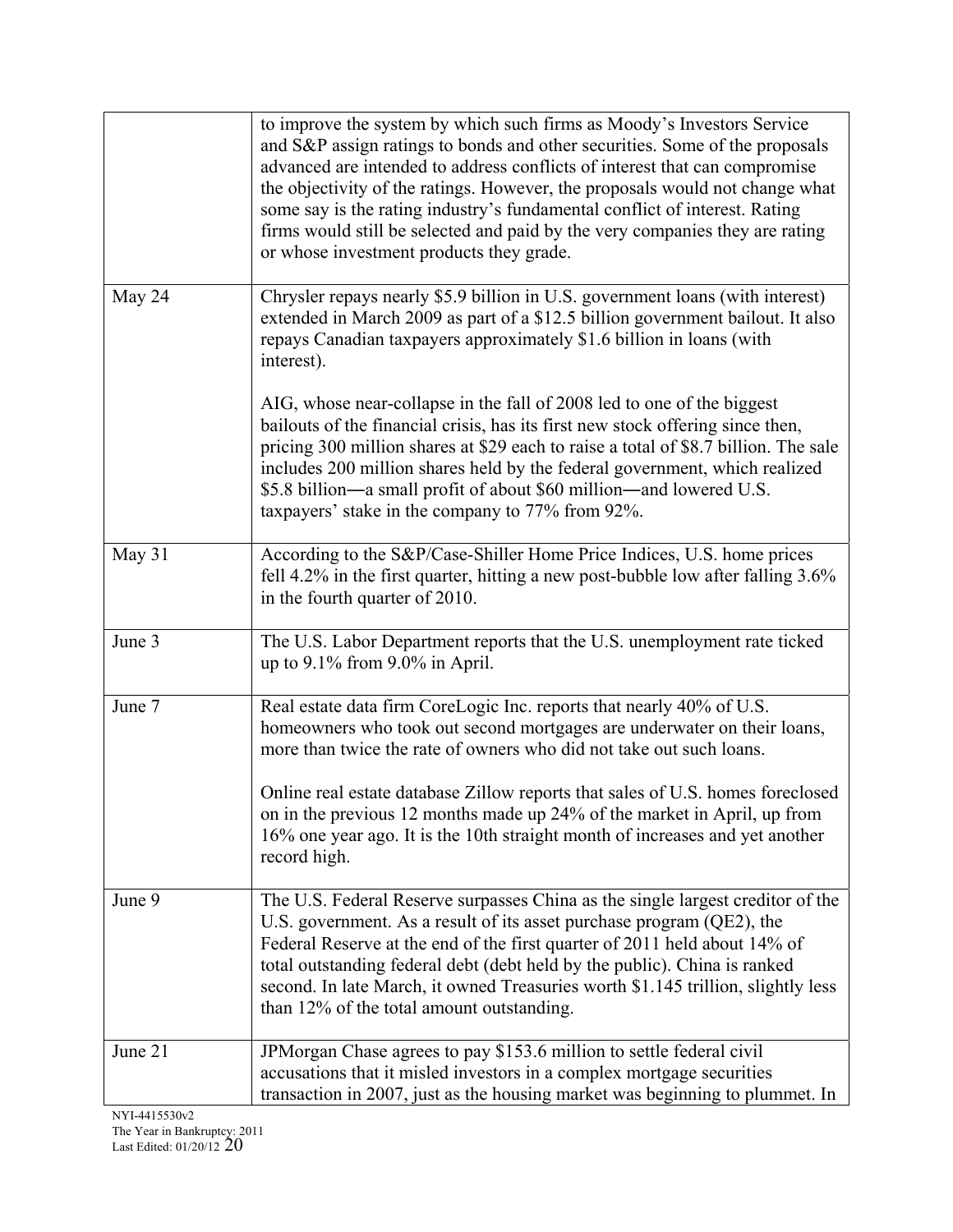|         | a case simultaneously brought and settled, the SEC asserts that JPM organ's<br>investment bank had structured and marketed a security known as a<br>"synthetic collateralized debt obligation" without informing buyers that a<br>hedge fund which helped select the assets in the portfolio stood to gain, in<br>most cases, if the investment lost value. The settlement comes after a \$550<br>million agreement the SEC reached with Goldman Sachs last year to resolve<br>similar claims.                                                                                                                                                                                                                                                                                                                       |
|---------|----------------------------------------------------------------------------------------------------------------------------------------------------------------------------------------------------------------------------------------------------------------------------------------------------------------------------------------------------------------------------------------------------------------------------------------------------------------------------------------------------------------------------------------------------------------------------------------------------------------------------------------------------------------------------------------------------------------------------------------------------------------------------------------------------------------------|
| June 28 | French Finance Minister Christine Lagarde becomes the first woman to be<br>appointed to the helm of the IMF, taking on one of the most powerful<br>positions in global finance as a worsening crisis in Greece threatens the euro<br>currency union and rattles financial markets worldwide. Her appointment<br>follows the resignation last month of Dominique Strauss-Kahn due to a<br>sexual-assault charge.                                                                                                                                                                                                                                                                                                                                                                                                      |
| June 29 | Bank of America announces plans to set aside \$14 billion to pay investors<br>who bought securities it assembled from mortgages that later soured,<br>generating an anticipated second-quarter loss of as much as \$9.1 billion. The<br>charge represents the banking industry's biggest single settlement tied to the<br>subprime-mortgage boom and the subsequent financial crisis of 2008. The<br>losses stem largely from mortgages underwritten by Countrywide Financial,<br>the subprime-mortgage lender that Bank of America bought in 2008.                                                                                                                                                                                                                                                                  |
| June 30 | The U.S. Federal Reserve ends its \$600 billion bond-buying program, known<br>as QE2, without offering any hints of more monetary easing to come.<br>A federal judge sentences Lee B. Farkas, a former mortgage-industry<br>executive accused of masterminding one of the largest bank fraud schemes in<br>history, to 30 years in prison. The case against Mr. Farkas, the former<br>chairman of the mortgage firm Taylor, Bean & Whitaker, stands as the single<br>biggest prosecution stemming from the financial crisis. As chairman of<br>Taylor Bean, Mr. Farkas orchestrated a plot that caused the demise of<br>Colonial Bank and cheated investors and the government out of billions of<br>dollars. Colonial filed for bankruptcy in August 2009, making it the sixth-<br>largest bank failure in history. |
| July 1  | Russian regulators avert the collapse of one of the largest Russian banks by<br>providing a bailout package of 395 billion rubles (\$14.15 billion) to Bank of<br>Moscow, suggesting the bank's problems with bad loans are more severe<br>than previously acknowledged. The bailout raises the specter of balance-<br>sheet problems at other Russian banks, which had a tendency during the<br>recession to roll over loans to struggling companies, rather than force them<br>into bankruptcy courts.                                                                                                                                                                                                                                                                                                             |
|         | Minnesota encounters its second government shutdown in six years as<br>Democratic governor Mark Dayton and Republican lawmakers fail to reach a                                                                                                                                                                                                                                                                                                                                                                                                                                                                                                                                                                                                                                                                      |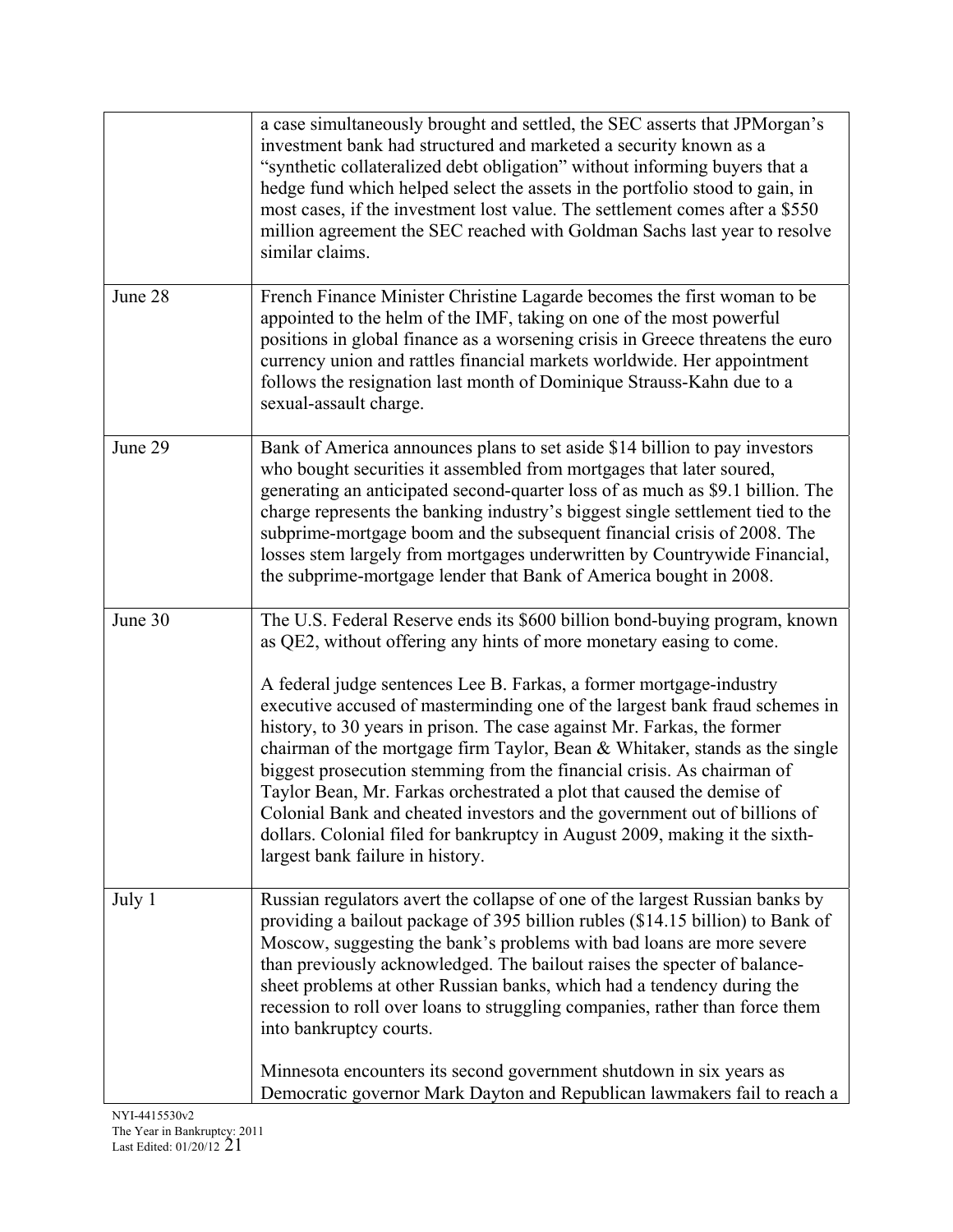|         | compromise on closing the state's \$5 billion budget gap.                                                                                                                                                                                                                                                                                                                                                                                                                                                                                                                                                                                                                                                                                                                                                                                                          |
|---------|--------------------------------------------------------------------------------------------------------------------------------------------------------------------------------------------------------------------------------------------------------------------------------------------------------------------------------------------------------------------------------------------------------------------------------------------------------------------------------------------------------------------------------------------------------------------------------------------------------------------------------------------------------------------------------------------------------------------------------------------------------------------------------------------------------------------------------------------------------------------|
| July 5  | Thomson Reuters data reports that M&A deals totaling about \$1.4 trillion<br>were announced in the first half of 2011, a 35% increase over the same time<br>last year. It is the strongest start to dealmaking since the financial crisis, as<br>corporate boards, armed with cash and cheap financing, felt comfortable<br>enough to seek out growth by acquisitions.                                                                                                                                                                                                                                                                                                                                                                                                                                                                                             |
|         | Moody's Investors Service cuts Portugal's debt rating to junk status,<br>ratcheting up the pressure on eurozone governments to work out a lasting<br>solution to their financial woes.                                                                                                                                                                                                                                                                                                                                                                                                                                                                                                                                                                                                                                                                             |
|         | Media mogul Rupert Murdoch's News Corporation announces that 168-year-<br>old tabloid News of the World will close after revelation of a widespread<br>phone-hacking scandal involving prominent politicians, celebrities, police,<br>and murder and terrorist victims, among others. The "Hackgate" scandal will<br>shake media giant News Corporation to its core, leading to the abandonment<br>of a \$12 billion bid for the satellite company British Sky Broadcasting, the<br>resignation of several top executives (including the publisher of The Wall<br>Street Journal) as well as the commissioner and assistant commissioner of<br>Scotland Yard, and a full blown investigation by the English Parliament,<br>with scathing criticism directed toward Prime Minister David Cameron for<br>his close ties to the News Corporation executives involved. |
| July 6  | The FDIC implements a rule allowing regulators to recover up to two years<br>of Wall Street executives' pay if, through "negligence," they are found<br>responsible for the collapse of a major financial firm. The provision is part of<br>a broader FDIC rule detailing how creditors would be handled when the<br>agency unwinds a failed nonbank financial institution under the orderly<br>liquidation provisions of Dodd-Frank.                                                                                                                                                                                                                                                                                                                                                                                                                              |
| July 7  | Federal regulators adopt the first in a series of new rules for the derivatives<br>market, giving the government broad new authority over the \$600 trillion<br>industry that played a central role in the financial crisis. The rules, approved<br>unanimously by the Commodity Futures Trading Commission (the "CFTC"),<br>greatly expand the government's ability to police insider trading and other<br>fraud. Another crucial rule requires hedge funds and other large firms to<br>disclose details about their derivatives trading to the CFTC.                                                                                                                                                                                                                                                                                                             |
| July 13 | A bill that would punish Pennsylvania's financially troubled capital,<br>Harrisburg, and dozens of other small- to medium-sized cities for seeking<br>federal bankruptcy protection is signed by Governor Tom Corbett. Under the<br>law, any of more than 50 cities within a certain population range—third-class<br>cities that include Allentown, Erie, Reading, Bethlehem, Lancaster, and<br>Wilkes-Barre—that is deemed by the state to be financially distressed would<br>lose all state aid if it files for bankruptcy protection before July 1, 2012.                                                                                                                                                                                                                                                                                                       |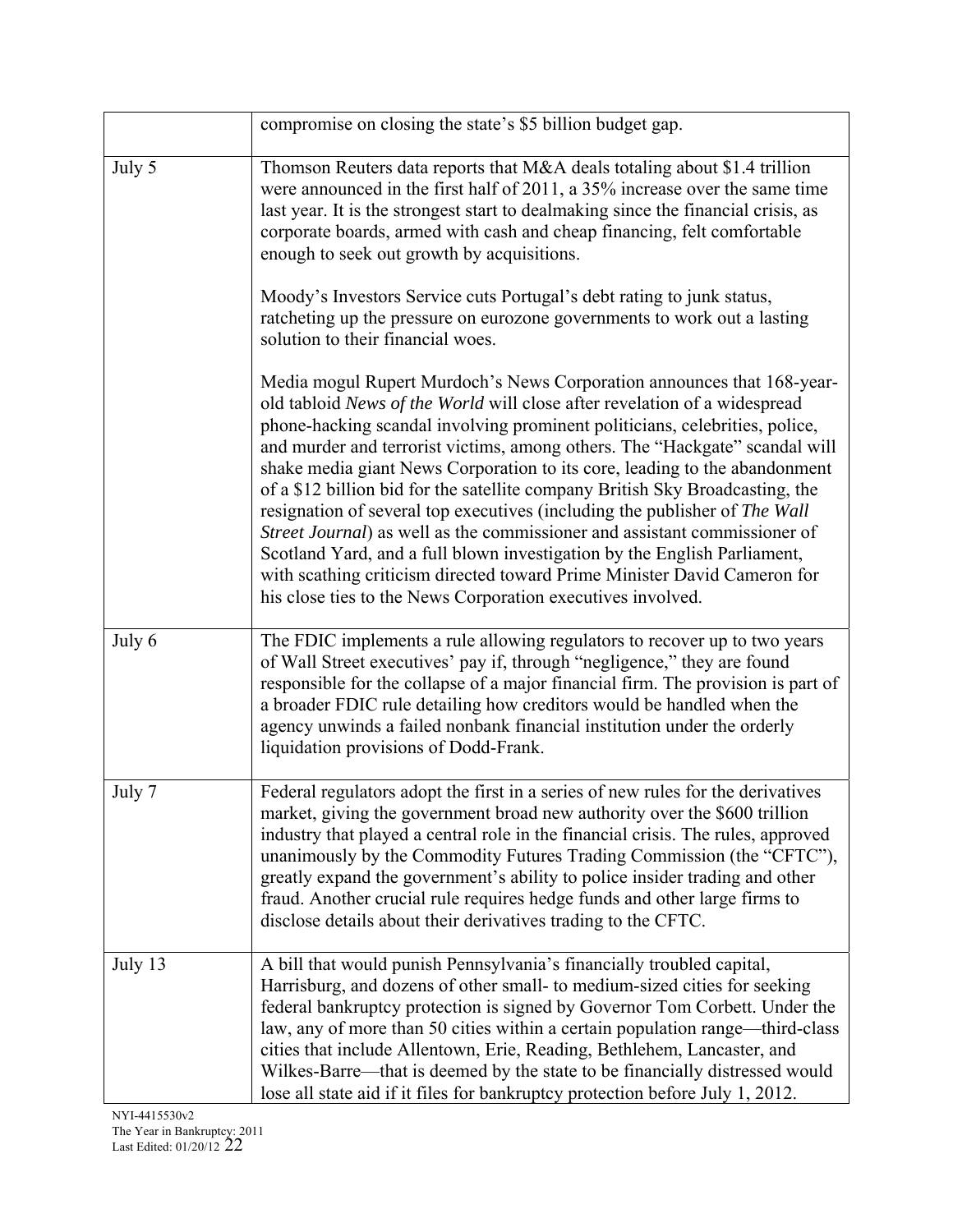| July 15  | European regulators unveil the results of their banking "stress tests," but the<br>small number of lenders that flunked the exams provokes skepticism. Eight<br>banks failed the tests, with a combined shortfall of $\epsilon$ 2.5 billion (\$3.54)<br>billion) in capital under a simulated worst-case economic scenario, according<br>to the European Banking Authority. The EU regulators say another 16 banks<br>narrowly passed the tests, which examined the abilities of 90 top lenders<br>across Europe to endure a deteriorating economy and strained financial<br>system.                                                                                                                                                                                                                                                                                                                                                                              |
|----------|-------------------------------------------------------------------------------------------------------------------------------------------------------------------------------------------------------------------------------------------------------------------------------------------------------------------------------------------------------------------------------------------------------------------------------------------------------------------------------------------------------------------------------------------------------------------------------------------------------------------------------------------------------------------------------------------------------------------------------------------------------------------------------------------------------------------------------------------------------------------------------------------------------------------------------------------------------------------|
|          | The Italian Parliament gives the green light to a draconian austerity budget<br>designed to cut the country's soaring deficit by 2014 and reassure nervous<br>financial markets. The Parliament approved a $\epsilon$ 48 billion (\$68 billion)<br>austerity package aimed at averting a full-blown financial crisis. The plan is<br>designed to signal to financial markets that the world's eighth-largest<br>economy is serious about staying out of the debt crisis engulfing Europe.                                                                                                                                                                                                                                                                                                                                                                                                                                                                         |
| July 19  | The U.S. Government Accountability Office issues a report entitled<br>Bankruptcy: Complex Financial Institutions and International Coordination<br>Pose Challenges, explaining that the effectiveness of winding down failed<br>complex financial institutions through the Bankruptcy Code, compared to<br>winding down institutions through other processes such as FDIC receivership<br>under the Orderly Liquidation Authority created by Dodd-Frank, is unclear.<br>According to the report, measuring the effectiveness of the Bankruptcy Code<br>for facilitating orderly liquidations or reorganizations of complex and<br>internationally active financial institutions is difficult because there have<br>been few large-scale bankruptcies, there is a lack of data, and many times<br>there is government involvement. In addition, the complex activities and<br>organizational structures of financial institutions make analysis more<br>difficult. |
| July 21  | Fiat SpA acquires the remaining Chrysler Group LLC shares held by the U.S.<br>and Canadian governments, returning the Detroit automaker to private<br>ownership. The U.S. Treasury says the closing of the transaction leaves the<br>government with a \$1.3 billion loss on its investment in Chrysler, an amount<br>it is "unlikely to fully recover."                                                                                                                                                                                                                                                                                                                                                                                                                                                                                                                                                                                                          |
|          | European leaders agree to reduce Greece's debt burden in a last-ditch effort<br>to preserve the euro and stem a broader financial panic. The pact, negotiated<br>in Brussels, is part of a rescue package of $£109$ billion, or \$157 billion, for<br>Greece, the most troubled economy in the eurozone. It will force many<br>investors in Greek debt to accept some losses on their bonds. The deal will<br>also provide substantial debt relief for Ireland and Portugal.                                                                                                                                                                                                                                                                                                                                                                                                                                                                                      |
| August 1 | European and Asian financial markets heave a sigh of relief over a last-<br>minute agreement in Washington to raise the U.S. debt limit and ward off                                                                                                                                                                                                                                                                                                                                                                                                                                                                                                                                                                                                                                                                                                                                                                                                              |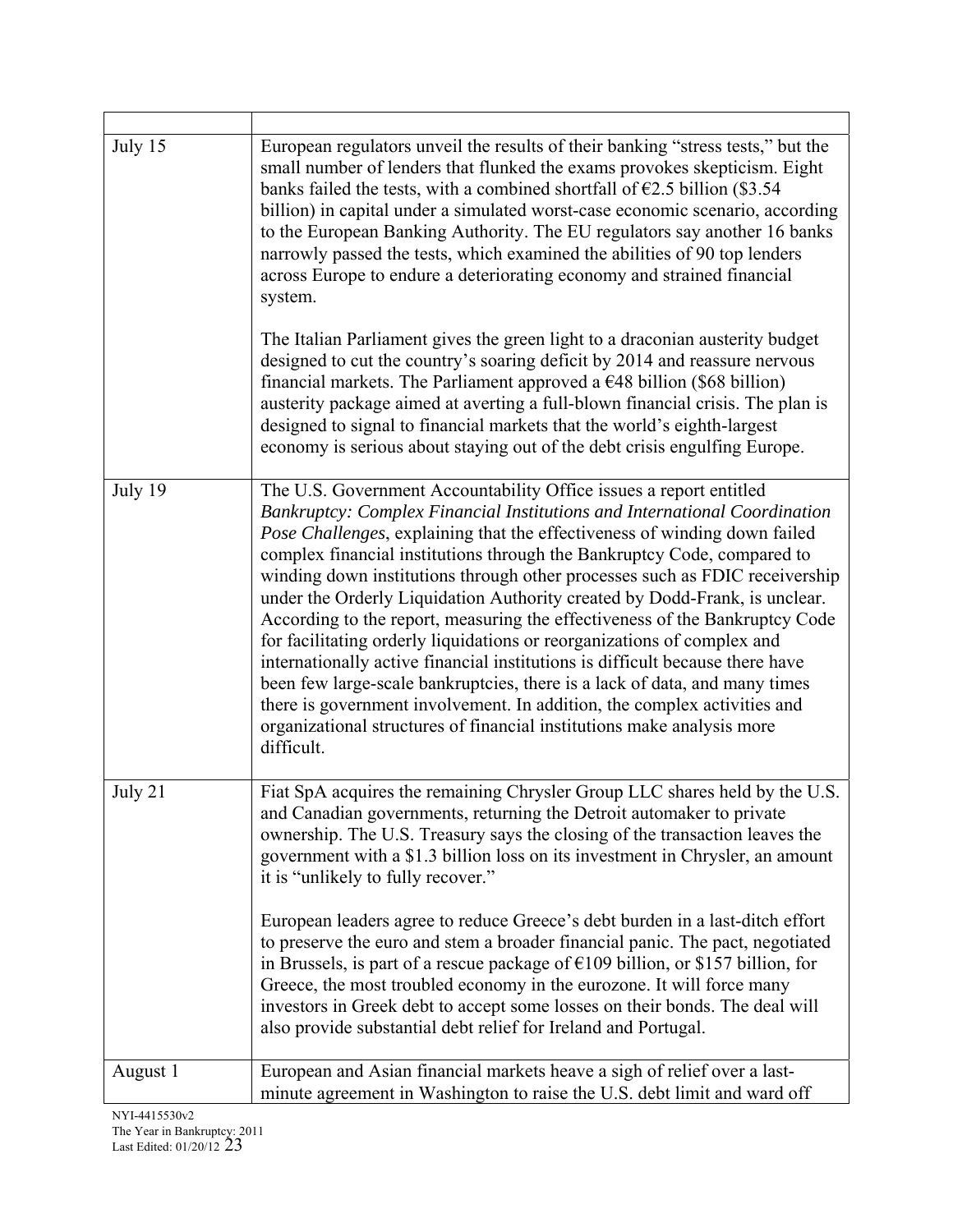|           | "Debtmaggedon," shrugging off for now the lingering concerns about longer-<br>term global growth prospects and the debt crisis in the euro area.                                                                                                                                                                                                                                                                                                                                                                                                                                                                                                                                                                                                                                     |
|-----------|--------------------------------------------------------------------------------------------------------------------------------------------------------------------------------------------------------------------------------------------------------------------------------------------------------------------------------------------------------------------------------------------------------------------------------------------------------------------------------------------------------------------------------------------------------------------------------------------------------------------------------------------------------------------------------------------------------------------------------------------------------------------------------------|
|           | The deal cuts approximately \$2.5 trillion from the deficit over a decade. The<br>first \$900 billion to \$1 trillion will come directly from domestic discretionary<br>programs (about a third of it from the Pentagon) and will include no new<br>revenues. The next \$1.5 trillion will be determined by a deficit-reduction<br>"supercommittee" of 12 lawmakers that could recommend revenues or<br>entitlement reforms but is unlikely to do so, since half its members come<br>from each political party. If the committee is deadlocked or its<br>recommendations are rejected by either house of Congress, then a dreaded<br>guillotine of cuts would come down: \$1.2 trillion in across-the-board<br>spending reductions that would begin to go into effect by early 2013. |
| August 2  | The U.S. Senate approves the debt-ceiling bill by a margin of 74 to 26. The<br>bill is immediately signed by President Obama, averting a possible default on<br>U.S. debt obligations and preserving the nation's AAA rating.                                                                                                                                                                                                                                                                                                                                                                                                                                                                                                                                                        |
|           | The U.S. Department of Agriculture reports that the number of Americans<br>receiving food stamps rose to a record 45.75 million in May 2011.                                                                                                                                                                                                                                                                                                                                                                                                                                                                                                                                                                                                                                         |
| August 5  | S&P removes the U.S. government from its list of risk-free borrowers for the<br>first time, cutting its rating of long-term federal debt to AA+, one notch<br>below the top grade of AAA. It describes the decision as a judgment about<br>the nation's leaders, writing that "the gulf between the political parties"<br>reduced its confidence in the government's ability to manage its finances.<br>The downgrade ignites one of the most harrowing stretches in Wall Street<br>history, with wild swings in the financial markets captivating the nation and<br>the world.                                                                                                                                                                                                      |
|           | The U.S. Department of Justice closes its criminal investigation of the<br>circumstances surrounding the September 2008 collapse of Washington<br>Mutual Bank—the biggest bank failure in U.S. history—without filing<br>charges against former executives.                                                                                                                                                                                                                                                                                                                                                                                                                                                                                                                          |
| August 7  | Hugh Carey, the two-term New York governor who helped New York City<br>avert bankruptcy in 1975 by imposing financial controls and made tough<br>choices on the state level to cut taxes and balance the budget, dies at the age<br>of 92.                                                                                                                                                                                                                                                                                                                                                                                                                                                                                                                                           |
| August 9  | Trepp, a leading provider of CMBS and commercial mortgage information,<br>reports that in July the delinquency rate for U.S. commercial real estate loans<br>in CMBS shot up 51 basis points to 9.88%, the highest delinquency rate in<br>the history of the CMBS market.                                                                                                                                                                                                                                                                                                                                                                                                                                                                                                            |
| August 10 | Apple surpasses Exxon Mobil Inc. to become the world's most valuable                                                                                                                                                                                                                                                                                                                                                                                                                                                                                                                                                                                                                                                                                                                 |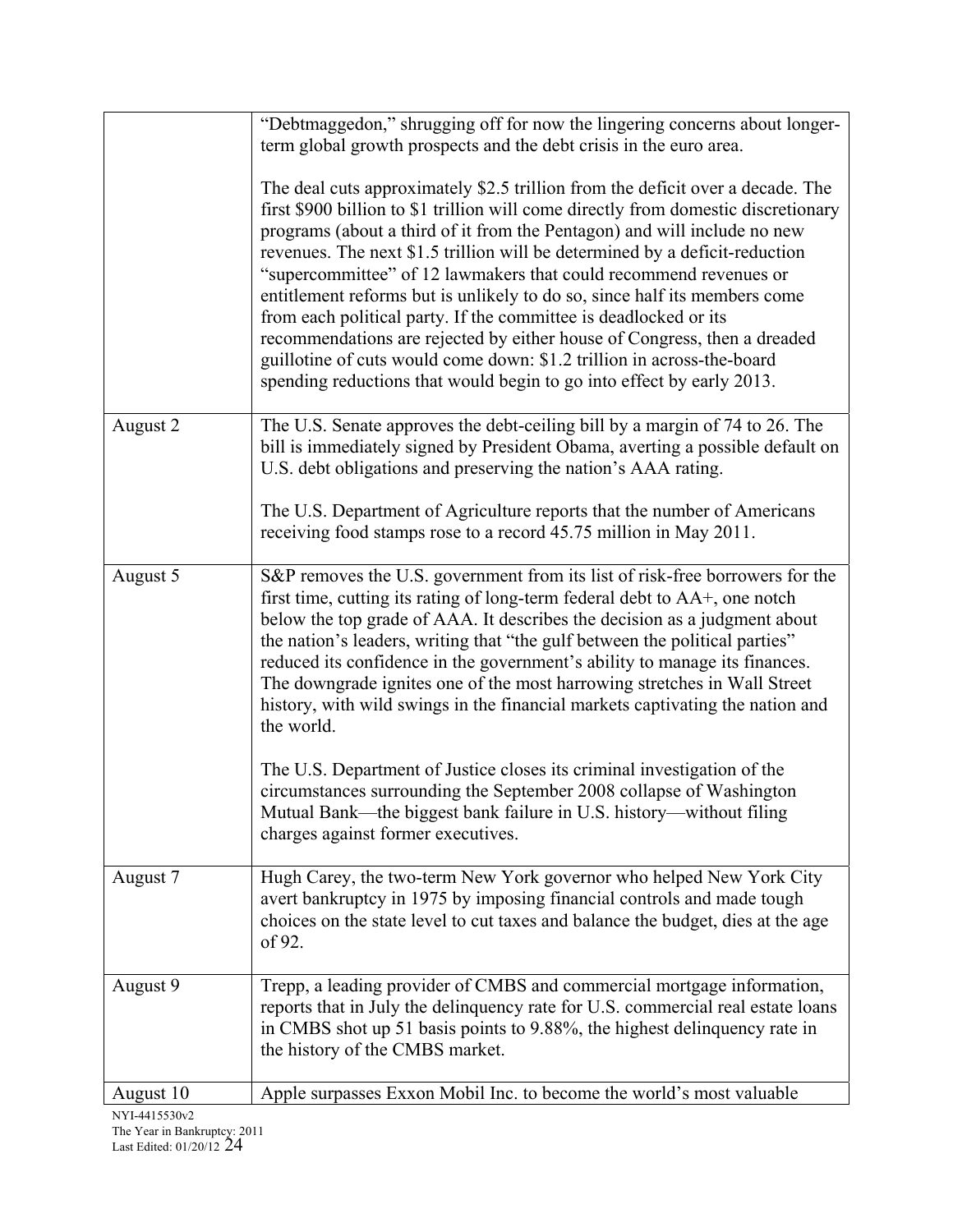|             | company. Apple's market capitalization of \$337 billion exceeds Exxon's<br>market capitalization of \$331 billion. The power shift, while largely<br>symbolic, is a substantial milestone for Apple, which has enjoyed a<br>triumphant comeback since the 1990s, when it struggled to stay afloat before<br>Steve Jobs returned to take the helm.                                                                                                                                                                                                                                                                                                                                                                                                                                                                                                                         |
|-------------|---------------------------------------------------------------------------------------------------------------------------------------------------------------------------------------------------------------------------------------------------------------------------------------------------------------------------------------------------------------------------------------------------------------------------------------------------------------------------------------------------------------------------------------------------------------------------------------------------------------------------------------------------------------------------------------------------------------------------------------------------------------------------------------------------------------------------------------------------------------------------|
| August 16   | Less than two weeks after S&P rocked financial markets by downgrading its<br>ratings on U.S. long-term debt, rival ratings service Fitch Ratings affirms its<br>AAA credit rating for the U.S. The affirmation "reflects the fact that the key<br>pillars of the U.S.'s exceptional creditworthiness remains [sic] intact: its<br>pivotal role in the global financial system and the flexible, diversified and<br>wealthy economy that provides its revenue base."                                                                                                                                                                                                                                                                                                                                                                                                       |
| August 23   | The number of banks on the FDIC's list of institutions most at risk for failure<br>falls to 865, the first decrease in the number of problem banks since the third<br>quarter of 2006. There were 48 bank failures in the first half of 2011, far<br>fewer than the 86 failures in the first six months of 2010. The year 2010's<br>total of 157 collapsed banks was the highest since the last severe recession,<br>in the early 1990s.                                                                                                                                                                                                                                                                                                                                                                                                                                  |
| August 24   | Moody's Investors Service lowers Japan's credit rating by one notch,<br>warning that frequent changes in administration, weak prospects for<br>economic growth, and its recent natural and nuclear disasters make it<br>difficult for the government to pare down its huge debt.                                                                                                                                                                                                                                                                                                                                                                                                                                                                                                                                                                                          |
| September 2 | The federal agency that oversees the mortgage giants Fannie Mae and<br>Freddie Mac begins filing lawsuits against more than a dozen big banks,<br>accusing them of misrepresenting the quality of mortgage securities they<br>assembled and sold at the height of the housing bubble; it seeks billions of<br>dollars in compensation. The litigation alleges that the banks, which<br>assembled the mortgages and marketed them as securities to investors, failed<br>to perform the due diligence required under securities law and missed<br>evidence that borrowers' incomes were inflated or falsified. When many<br>borrowers were unable to pay their mortgages, the securities backed by the<br>mortgages quickly lost value. In part as a result of the deals, Fannie and<br>Freddie lost more than \$30 billion, losses that were borne mostly by<br>taxpayers. |
| September 8 | In a highly anticipated speech to the U.S. Congress, President Obama<br>proposes a \$447 billion jobs stimulus package, which would include \$240<br>billion in cuts to Social Security payroll taxes (by extending employee<br>payroll tax cuts due to expire in December and introducing new cuts for<br>employer contributions), payments to unemployed workers, incentives for<br>companies that hire workers, and increased federal spending on<br>infrastructure.                                                                                                                                                                                                                                                                                                                                                                                                   |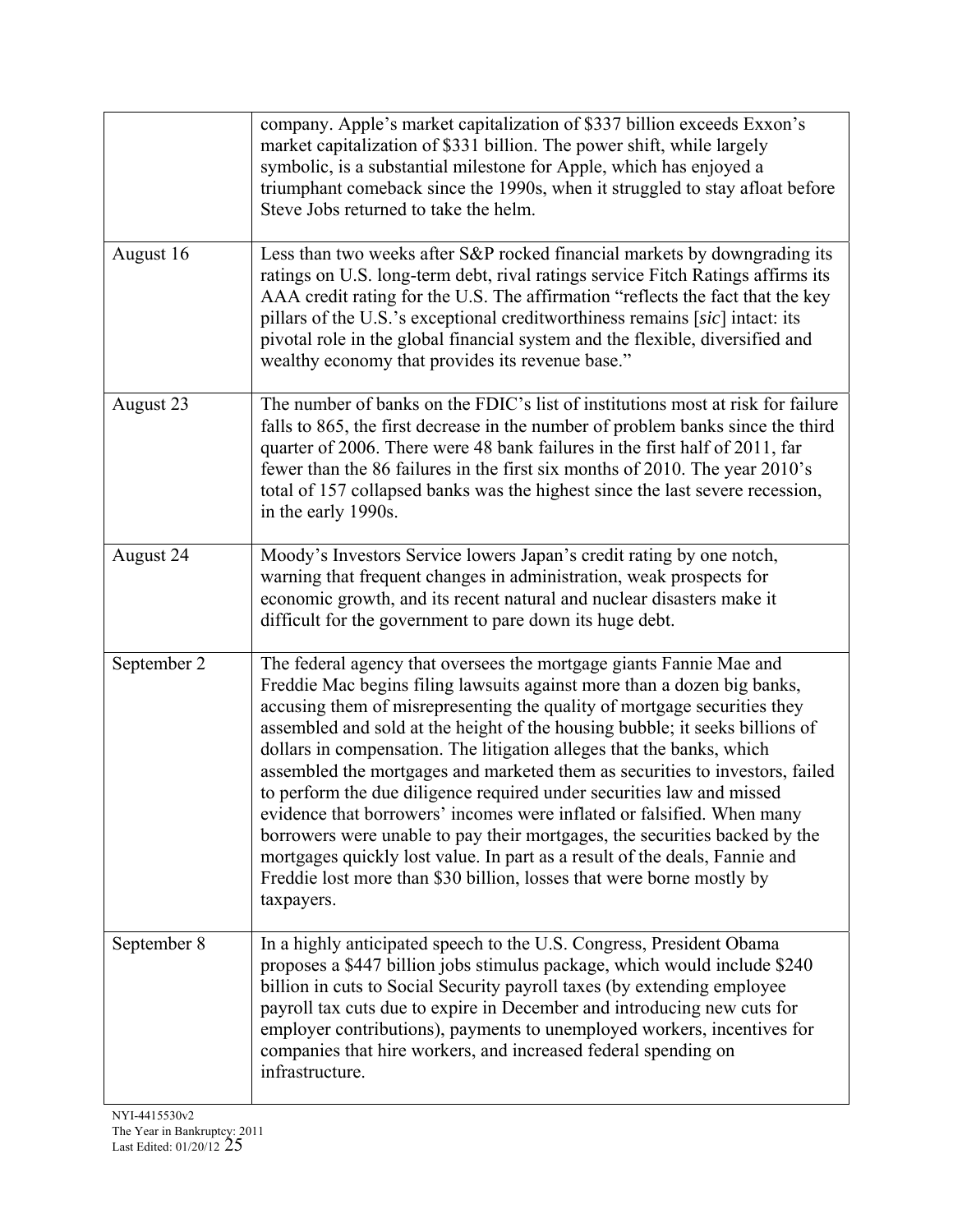|              | Taking a bleak view of Saab Automobile's prospects for recovery, a Swedish<br>court rejects the troubled carmaker's application for protection from<br>creditors. On September 21, 2011, Saab will on appeal obtain protection<br>from its creditors as the automaker awaits investments from Chinese<br>investors. However, the company will throw in the towel on December 19,<br>2011, filing for liquidation, after its hopes of receiving a lifesaving<br>investment from Chinese investors collapse in the face of opposition from its<br>former owner, General Motors.                                                                                                                                                                                                                                                                                                                                                                                                                                                                                                                                                                                                                                                                                                                                                                                               |
|--------------|-----------------------------------------------------------------------------------------------------------------------------------------------------------------------------------------------------------------------------------------------------------------------------------------------------------------------------------------------------------------------------------------------------------------------------------------------------------------------------------------------------------------------------------------------------------------------------------------------------------------------------------------------------------------------------------------------------------------------------------------------------------------------------------------------------------------------------------------------------------------------------------------------------------------------------------------------------------------------------------------------------------------------------------------------------------------------------------------------------------------------------------------------------------------------------------------------------------------------------------------------------------------------------------------------------------------------------------------------------------------------------|
| September 12 | S&P raises the 2011 global corporate default tally to 28, slightly fewer than<br>half the 61 issuers that defaulted by this time last year. Regionally, 19 of the<br>defaulters were based in the U.S.; three were based in New Zealand; two<br>were in Canada; and one each was in the Czech Republic, France, Israel, and<br>Russia. Of the total defaulters by this time in 2010, 44 were U.S.-based<br>issuers; eight were in the region comprising Australia, Canada, Japan, and<br>New Zealand; seven were from the emerging markets; and two were<br>European issuers.                                                                                                                                                                                                                                                                                                                                                                                                                                                                                                                                                                                                                                                                                                                                                                                               |
| September 13 | The FDIC gives the largest, most systemically important financial companies<br>until July 2012 to provide "living wills" detailing how to divide up their<br>assets if they fail. Nonbank financial institutions and bank holding<br>companies with assets, including derivatives and other financial products, of<br>\$250 billion or more will have to provide living wills to regulators by July 1,<br>2012. Nonbank financial institutions and bank holding companies with assets<br>between \$100 billion and \$250 billion will have until July 1, 2013. The<br>remaining institutions covered by the rule will have until the end of 2013.<br>The living-will rule, which applies to 124 firms, was a key part of Dodd-<br>Frank. Approximately 90 of the affected institutions are foreign-owned.<br>Foreign institutions with small U.S. operations will be allowed to provide<br>"tailored" living wills with less detail than those of U.S. companies.<br>New census data shows that the U.S. poverty rate rose to 15.1% in 2010, its<br>highest level since 1993. In 2009, 14.3% of people in America were living in<br>poverty. About 46.2 million people are now considered in poverty, 2.6<br>million more than last year. The U.S. government defines the poverty line as<br>income of \$22,314 a year for a family of four and \$11,139 for an individual. |
| September 16 | In an extensive report to U.S. lawmakers, Congressional Research Service<br>estimates that the exposure of banks to Greece, Ireland, Italy, Portugal, and<br>Spain-some of the most heavily indebted eurozone economies-amounts to<br>\$641 billion. It adds that "a collapse of a major European bank could produce<br>similar problems in U.S. institutions."                                                                                                                                                                                                                                                                                                                                                                                                                                                                                                                                                                                                                                                                                                                                                                                                                                                                                                                                                                                                             |
|              | It further estimates American banks' exposure to German and French banks<br>to be in "excess of" \$1.2 trillion, equivalent to about 10% of total                                                                                                                                                                                                                                                                                                                                                                                                                                                                                                                                                                                                                                                                                                                                                                                                                                                                                                                                                                                                                                                                                                                                                                                                                           |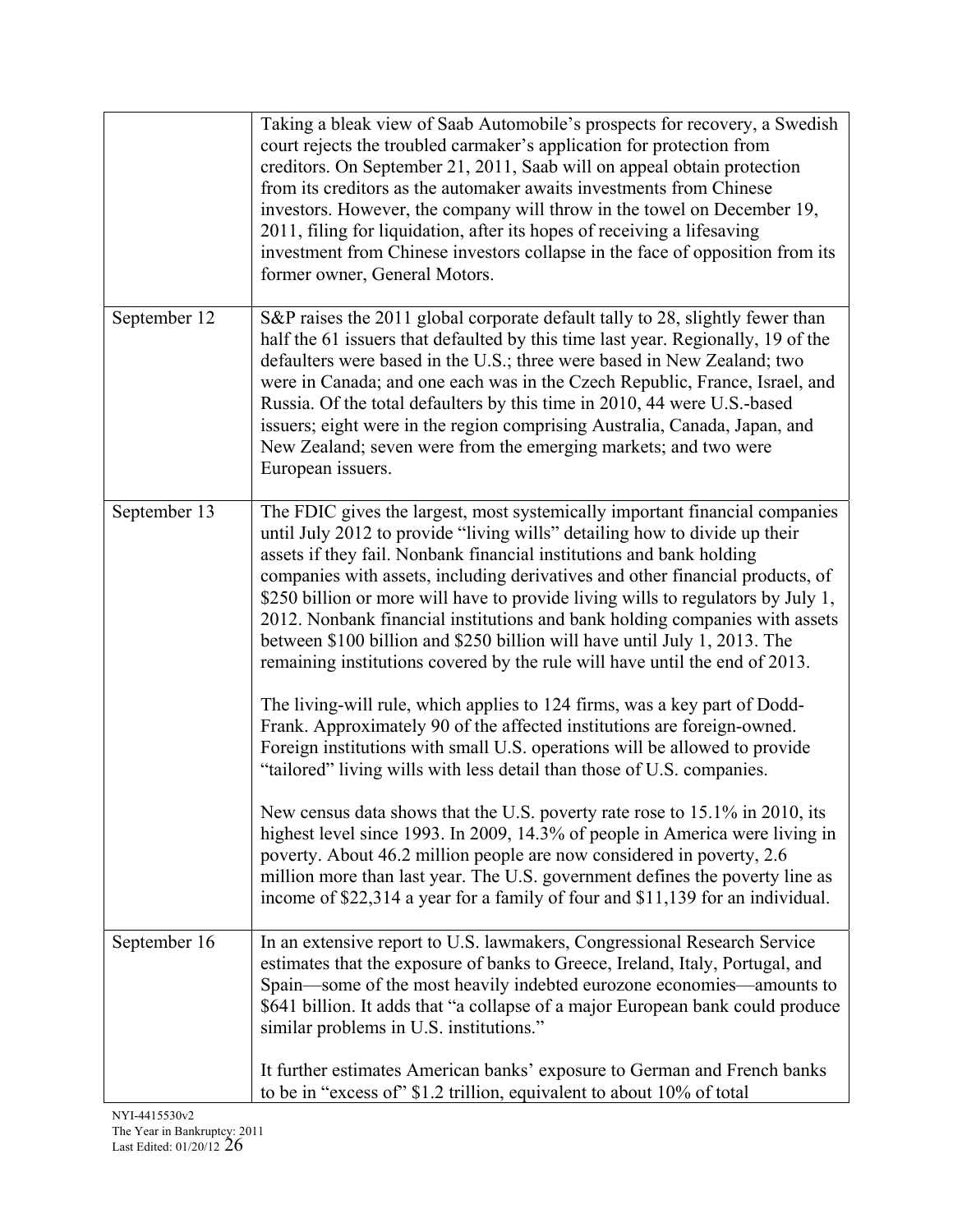|              | commercial banking assets in the U.S. Similarly, the Bank for International<br>Settlements reports that at midyear, banks in the U.S. had \$757 billion in<br>derivatives contracts and \$650 billion in credit commitments from European<br>banks.                                                                                                                                                                                                                                                                                                                                                                                                  |
|--------------|------------------------------------------------------------------------------------------------------------------------------------------------------------------------------------------------------------------------------------------------------------------------------------------------------------------------------------------------------------------------------------------------------------------------------------------------------------------------------------------------------------------------------------------------------------------------------------------------------------------------------------------------------|
| September 17 | "Occupy Wall Street," an ongoing series of demonstrations in New York<br>City based in Zuccotti Park, begins. The participants, including "99<br>Percenters" objecting to the fact that 1% of Americans control about a third<br>of the country's wealth, are protesting mainly against social and economic<br>inequality, corporate greed, and the influence of corporate money and<br>lobbyists on government. Similar demonstrations are later held in hundreds<br>of cities, on college campuses, at corporate headquarters, and in foreclosed<br>homes.                                                                                         |
| September 19 | President Obama calls for a new minimum tax rate for individuals making<br>more than \$1 million a year to ensure that they pay at least the same<br>percentage of their earnings as middle-income taxpayers, according to<br>administration officials. He calls his proposal the "Buffett Rule," in a<br>reference to Warren E. Buffett, the billionaire investor who has complained<br>repeatedly that the richest Americans generally pay a smaller share of their<br>income in federal taxes than do middle-income workers, because investment<br>gains are taxed at a lower rate than wages.                                                    |
| September 28 | The European Commission proposes an EU-wide tax on financial<br>transactions to be paid by banks, investment firms, insurers, stockbrokers,<br>pension funds, and other financial institutions. The tax would be levied on all<br>exchanges of shares, bonds, and derivatives between financial institutions,<br>when at least one of them is located within the 27-nation EU. Although 10<br>EU countries already tax financial transactions to some extent, the<br>Commission's proposal would impose an EU-wide minimum rate in a bid to<br>reduce competitive distortions resulting from tax evasion and discourage<br>risky trading activities. |
| October 5    | Apple cofounder Steve Jobs, who stepped down from the helm of the<br>company in August, dies of pancreatic cancer at the age of 56. During his<br>tenure, Jobs transformed Apple from a visionary, but largely anachronistic,<br>footnote to the Microsoft dynasty in the 1990s to the most valuable company<br>worldwide, with a market capitalization in August 2011 of \$337 billion.                                                                                                                                                                                                                                                             |
| October 6    | Freddie Mac's weekly market survey shows that the average rate for a<br>conventional, 30-year fixed-rate mortgage in the U.S. fell below 4% for the<br>first time on record.                                                                                                                                                                                                                                                                                                                                                                                                                                                                         |
| October 7    | A new study by two former Census Bureau officials indicates that, in a grim<br>sign of the enduring nature of the economic slump, U.S. household income<br>declined more in the two years after the recession ended than it did during                                                                                                                                                                                                                                                                                                                                                                                                               |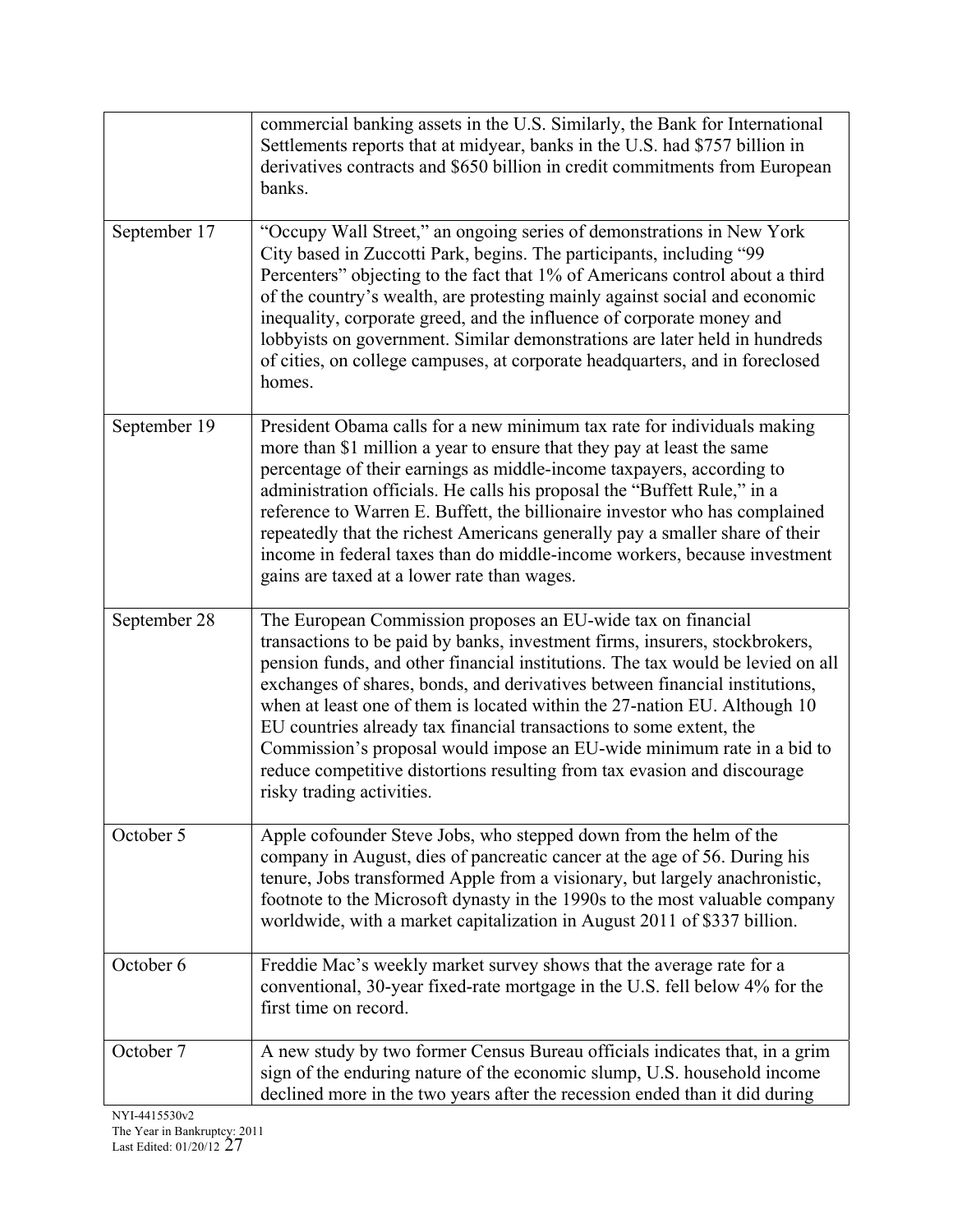|            | the recession itself. Between June 2009, when the recession officially ended,<br>and June 2011, inflation-adjusted median household income fell 6.6% to<br>\$49,909. During the recession—from December 2007 to June 2009—<br>household income fell 3.2%. The full 9.8% drop in income from the start of<br>the recession appears to be the largest in several decades, according to other<br>Census Bureau data. The report calls the decline "a significant reduction in<br>the American standard of living."                                                                                                              |
|------------|------------------------------------------------------------------------------------------------------------------------------------------------------------------------------------------------------------------------------------------------------------------------------------------------------------------------------------------------------------------------------------------------------------------------------------------------------------------------------------------------------------------------------------------------------------------------------------------------------------------------------|
| October 11 | The Financial Stability Oversight Council unveils a list of criteria and a<br>three-stage process for selecting nonbanks to be designated "systemically<br>important financial institutions" (SIFIs) and face Federal Reserve oversight,<br>increased scrutiny, and maybe increased capital requirements.                                                                                                                                                                                                                                                                                                                    |
| October 13 | Raj Rajaratnam, cofounder of the N.Y.-based Galleon Group hedge fund,<br>which at its peak managed nearly \$7 billion in assets, receives 11 years in<br>prison, the longest sentence ever for insider trading, capping an aggressive<br>government campaign that has ensnared dozens and may help deter the<br>illegal use of confidential information on Wall Street.                                                                                                                                                                                                                                                      |
| October 18 | Bank of America, with \$2.22 trillion in assets, is supplanted as the "Biggest"<br>Bank in America" by JPMorgan Chase, which has \$2.29 trillion in assets.<br>Bank of America also ranks second to JPMorgan Chase in terms of branches<br>and total deposits.                                                                                                                                                                                                                                                                                                                                                               |
| October 19 | The Federal Reserve Bank of New York reports that new U.S. student loans<br>originated in 2010 reached more than \$100 billion, a new record. The total<br>amount of outstanding student loans now stands at \$550 billion (compared to<br>\$690 billion in total U.S. consumer credit-card debt). According to the<br>College Board, the average amount of loans a full-time undergrad borrowed<br>last year was \$4,963; after adjusting for inflation, students are borrowing<br>twice the amount they did 10 years ago.                                                                                                  |
| October 20 | The Arab Spring progresses, as 69-year-old Colonel Muammar el-Qaddafi,<br>the erratic, provocative dictator who ruled Libya for 42 years, meets a violent<br>death at the hands of the Libyan forces that drove him from power. The<br>eight-month-long revolt leaves the country in shambles.                                                                                                                                                                                                                                                                                                                               |
| October 27 | World financial markets are buoyed as European leaders, in a significant step<br>toward resolving the eurozone financial crisis, win an agreement from banks<br>to take a 50% loss on the face value of their Greek debt.<br>The SEC adopts a rule requiring large hedge funds for the first time to report<br>detailed information on their investments and borrowings. However, after<br>intense lobbying, the funds win several important concessions from the<br>commission's earlier proposal. The changes call for only the largest funds to<br>report the most detailed information, and the data will not be public. |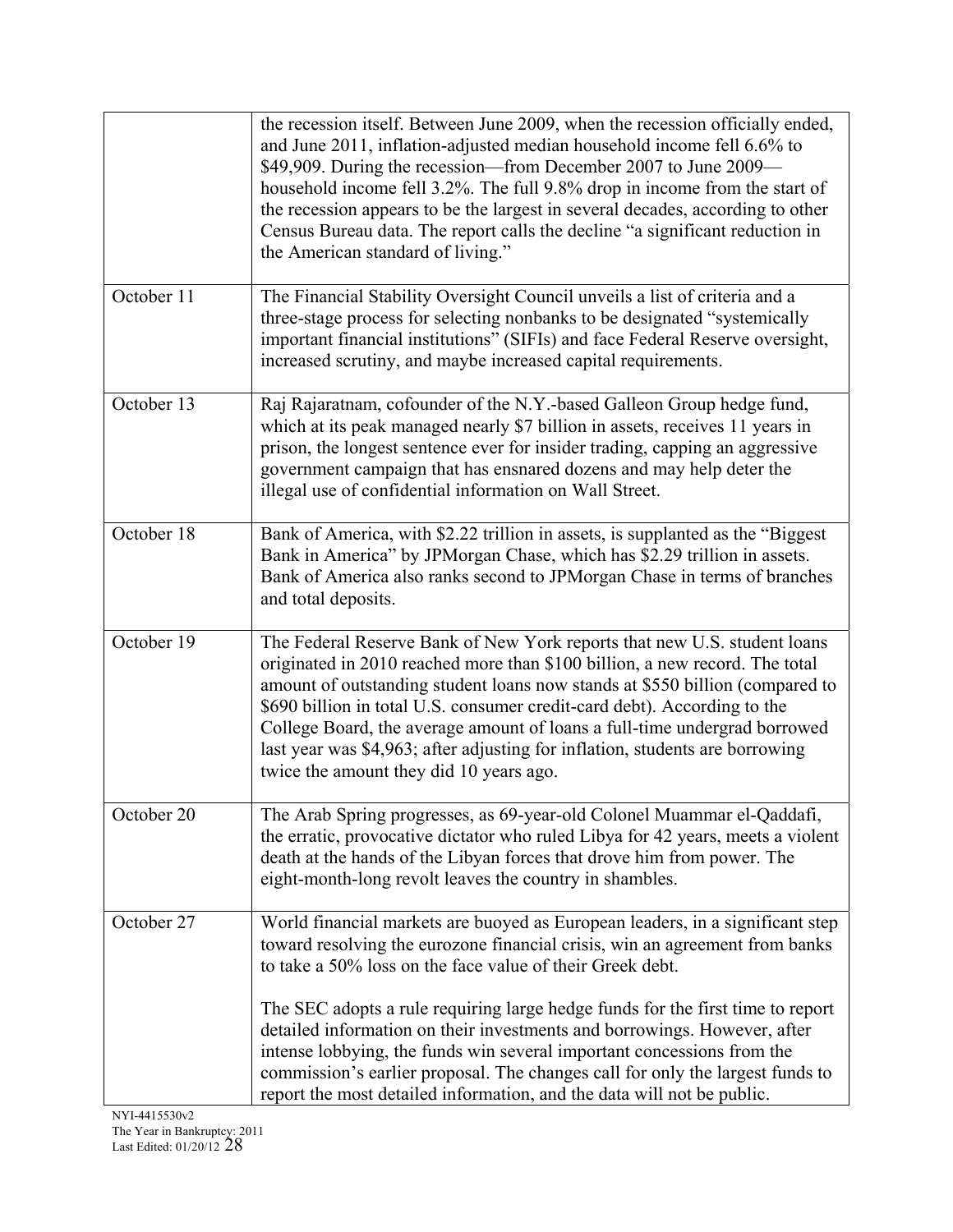| October 30 | The U.S. Congressional Budget Office releases a report showing that the<br>richest 1% of Americans have increased their income 275% since 1979,<br>while other Americans have increased their income only 18% to 40%.                                                                                                                                                                                                                                                                                                                                        |
|------------|--------------------------------------------------------------------------------------------------------------------------------------------------------------------------------------------------------------------------------------------------------------------------------------------------------------------------------------------------------------------------------------------------------------------------------------------------------------------------------------------------------------------------------------------------------------|
| October 31 | The United Nations reports that the world population has reached 7 billion.                                                                                                                                                                                                                                                                                                                                                                                                                                                                                  |
|            | MF Global Holdings Ltd., the Wall Street firm run by former Goldman<br>Sachs chairman and New Jersey governor Jon S. Corzine, files for<br>bankruptcy, making it the first big American casualty of the European debt<br>crisis and the eighth-largest U.S. bankruptcy filing ever, according to the<br>value of prebankruptcy assets (just over \$40 billion). The Securities Investor<br>Protection Corporation later files for a protective order under the Securities<br>Investor Protection Act for MF Global Inc., the brokerage arm of MF Global.     |
|            | MF Global later reveals that it cannot account for \$1.2 billion in customer<br>money, some of which may have been seized immediately prior to MF<br>Global's bankruptcy filing by commodity trade counterparties to whom<br>funds in supposedly segregated customer accounts were rehypothecated to<br>secure MF Global's obligations.                                                                                                                                                                                                                      |
| November 1 | Greece shocks world financial markets and enrages EU leaders when it<br>announces that the latest proposed EU bailout will be submitted to a public<br>referendum instead of implemented immediately. The announced plan for a<br>referendum will be rescinded within days, in response to the international<br>outcry prompted by the plan.                                                                                                                                                                                                                 |
|            | The U.S. Federal Reserve and the FDIC adopt the final rule to implement the<br>requirement in Dodd-Frank regarding living wills. The rule requires each<br>nonbank financial company designated by the Financial Stability Oversight<br>Council and each bank holding company with assets of \$50 billion or more<br>to periodically report its plan for rapid and orderly resolution in the event of<br>material financial distress or failure. The rule becomes effective on<br>November 30, 2011.                                                         |
| November 3 | A Brookings Institution report based on Census Bureau income data from<br>2000 to 2009 states that the number of people living in neighborhoods of<br>extreme poverty in the U.S. grew by a third over the past decade, erasing<br>most of the gains from the 1990s, when concentrated poverty declined.<br>Extreme poverty—defined as areas where at least 40% of the population<br>lives below the federal poverty line, which in 2010 was \$22,314 for a family<br>of four—is still below its 1990 level, when 14% of poor people lived in such<br>areas. |
| November 7 | The focus of the eurozone crisis shifts to Italy, as interest rates on Italian<br>bonds rise to euro-era records, close to the level that forced Greece, Ireland,                                                                                                                                                                                                                                                                                                                                                                                            |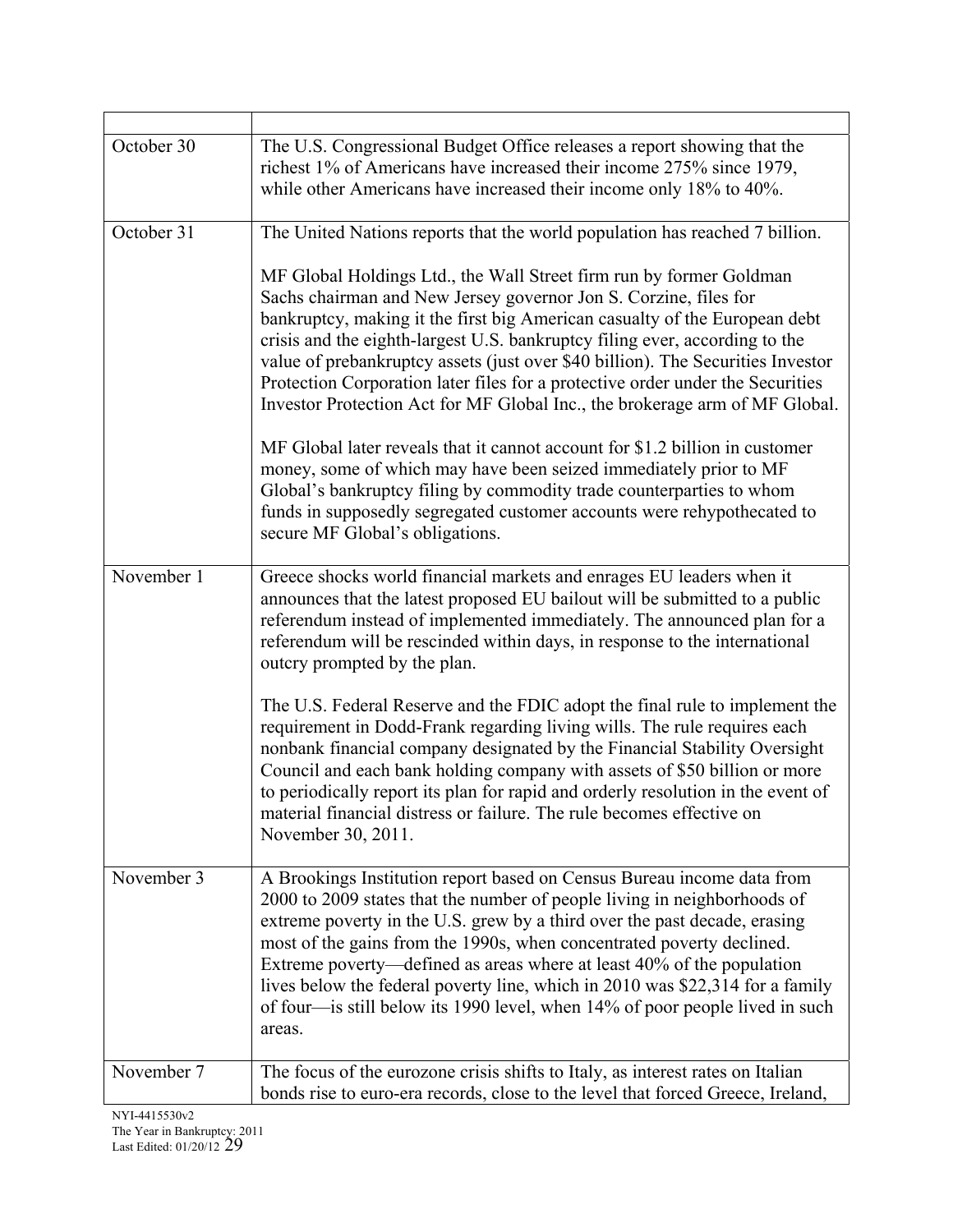|                          | and Portugal to seek financial rescues. Higher rates threaten to sap Italy's<br>long-term ability to support its debt load, which, at nearly 120% of its annual<br>economic output at the end of last year, is among the highest for countries<br>that use the euro.                                                                                                                                                                                                                                                                                                                                     |
|--------------------------|----------------------------------------------------------------------------------------------------------------------------------------------------------------------------------------------------------------------------------------------------------------------------------------------------------------------------------------------------------------------------------------------------------------------------------------------------------------------------------------------------------------------------------------------------------------------------------------------------------|
|                          | Prime Minister Silvio Berlusconi of Italy pledges to resign after his party<br>fails to maintain its majority in the aftermath of a vote of confidence in<br>Parliament. He will remain at the helm until Italy implements austerity<br>reforms.                                                                                                                                                                                                                                                                                                                                                         |
|                          | The Administrative Office of the U.S. Courts reports that bankruptcy cases<br>filed in U.S. courts for fiscal year 2011 (the 12-month period ending<br>September 30) totaled 1,467,221, down 8% from FY 2010 bankruptcy filings<br>of 1,596,355. Business bankruptcy filings totaled 49,895, down 14% from<br>the 58,322 business filings reported in FY 2010. Nonbusiness bankruptcy<br>filings totaled $1,417,326$ , down 8% from the $1,538,033$ nonbusiness<br>bankruptcy filings in FY 2010. Chapter 11 filings fell to 11,979, down 16%<br>from the 14,191 chapter 11 filings reported in FY 2010. |
| November 9               | Jefferson County, Alabama, grappling with \$3.14 billion in sewer debt, files<br>the largest municipal bankruptcy in U.S. history after settlement talks with<br>creditors break down. The county's chapter 9 case involves more than \$4<br>billion in debt, dwarfing the \$1.7 billion bankruptcy of Orange County,<br>California, in 1994 that had been the largest municipal bankruptcy case on<br>record.                                                                                                                                                                                           |
|                          | Greece's outgoing prime minister, George Papandreou, announces that the<br>nation's political parties have agreed on an interim administration that will<br>implement the recent EU bailout agreement.                                                                                                                                                                                                                                                                                                                                                                                                   |
| November $\overline{10}$ | Respected economist Lucas Papademos is named prime minister of Greece to<br>lead a unity government that has pledged to quickly approve the tough terms<br>of a European aid package and save the country from bankruptcy. The choice<br>of Mr. Papademos, a former vice president of the European Central Bank,<br>came after four days of tense negotiations that put Greece's feuding political<br>parties on full display.                                                                                                                                                                           |
| November 13              | In the wake of the departure of Silvio Berlusconi, Mario Monti, a former<br>member of the European Commission, conditionally accepts a mandate to<br>form a new government in Italy whose main task will be to keep the country<br>from being dragged under by Europe's debt crisis.                                                                                                                                                                                                                                                                                                                     |
| November 15              | The U.S. Postal Service releases its annual financial results, reporting an<br>annual loss of \$5.1 billion, as declining mail volumes and mounting benefit<br>costs take their toll. The Postal Service states that its losses would have been<br>roughly \$10.6 billion if not for the passage of legislation postponing a \$5.5                                                                                                                                                                                                                                                                       |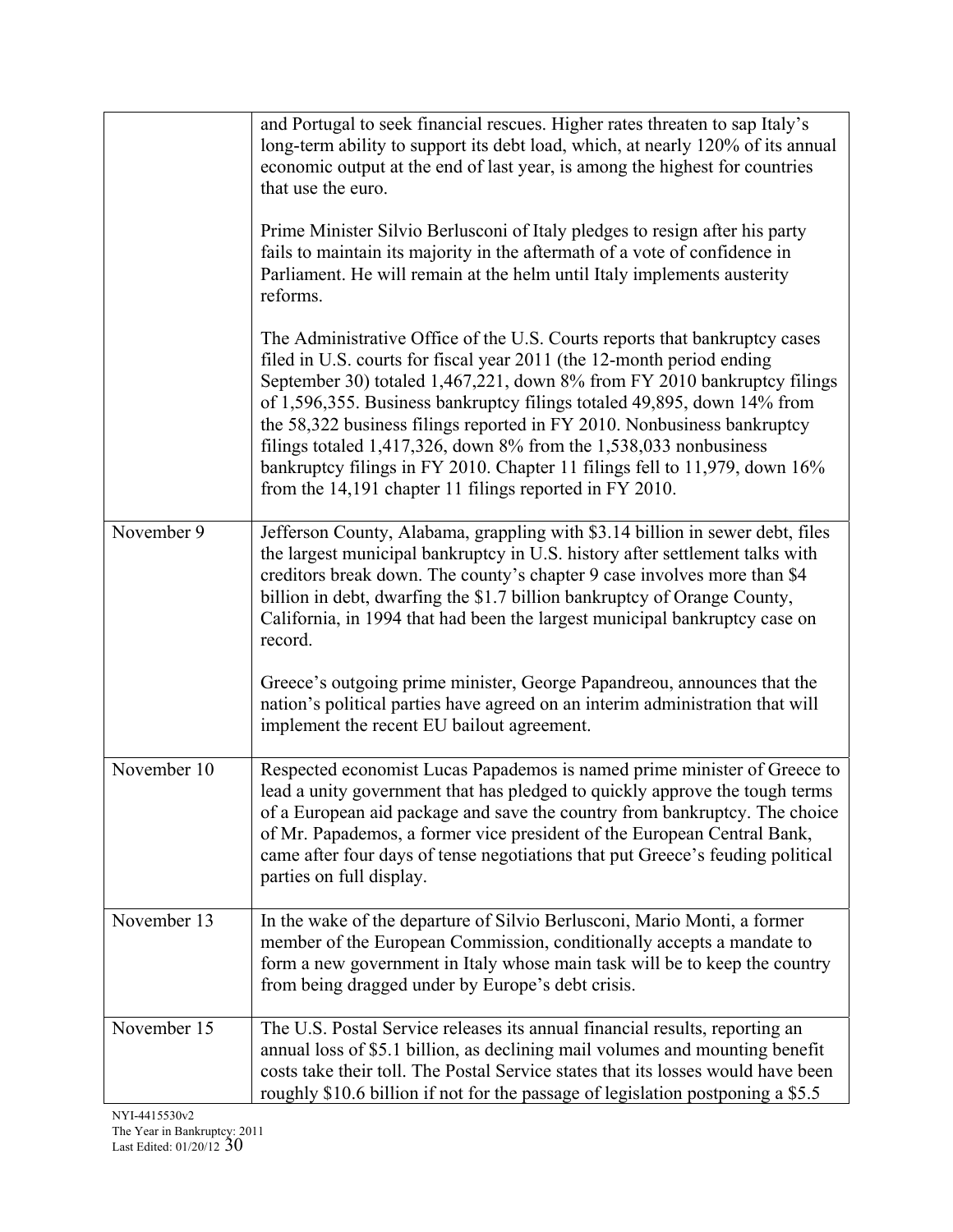|             | billion payment required to fund retiree health benefits.                                                                                                                                                                                                                                                                                                                                                                                                                                                                                                                                                                                                                                |
|-------------|------------------------------------------------------------------------------------------------------------------------------------------------------------------------------------------------------------------------------------------------------------------------------------------------------------------------------------------------------------------------------------------------------------------------------------------------------------------------------------------------------------------------------------------------------------------------------------------------------------------------------------------------------------------------------------------|
|             | The Pension Benefit Guaranty Corporation ("PBGC") reports that it ran a<br>\$26 billion deficit for the budget year which ended September 30, the largest<br>in the agency's 37-year history. The agency has been battered by the weak<br>economy, which has brought more bankruptcies and failed pension plans.<br>The agency insures pensions for nearly 44 million U.S. workers.                                                                                                                                                                                                                                                                                                      |
| November 21 | Leaders of the congressional supercommittee charged with finding at least<br>\$1.2 trillion in deficit reductions concede that panel members have failed,<br>setting up what is likely to be a yearlong political fight over the automatic<br>cuts to a broad range of military and domestic programs that would go into<br>effect starting in 2013 as a result of their inability to reach a deal.                                                                                                                                                                                                                                                                                      |
| November 29 | After resisting for a decade, the parent company of American Airlines<br>announces that it will follow a strategy the rest of the industry chose long ago<br>by filing for bankruptcy protection to shed debt, cut labor costs, and find a<br>way back to profitability. AMR Corporation's chapter 11 filing is the second-<br>largest airline bankruptcy (behind UAL), the 11th-largest nonfinancial public<br>bankruptcy filing ever, and the 25th-largest public bankruptcy filing in U.S.<br>history.                                                                                                                                                                                |
| November 30 | The U.S. Federal Reserve, the Bank of England, the European Central Bank,<br>the Bank of Japan, the Bank of Canada, and the Swiss National Bank take<br>steps to buttress financial markets by increasing the availability of dollars<br>outside the U.S., reflecting growing concern about the fallout of the<br>European debt crisis. The central banks announce that they will slash by<br>roughly half the cost of an existing program under which banks in foreign<br>countries can borrow dollars from their own central banks, which in turn get<br>those dollars from the Fed. The loans will be available until February 2013,<br>extending a previous endpoint of August 2012. |
| December 2  | The U.S. Labor Department reports that the U.S. unemployment rate dipped<br>unexpectedly to 8.6% in November, the lowest level in 2.5 years.                                                                                                                                                                                                                                                                                                                                                                                                                                                                                                                                             |
| December 5  | S&P warns that it might strip the eurozone's two biggest economies,<br>Germany and France, of their AAA long-term credit ratings because of the<br>European economic crisis. The agency also says the ratings of 13 other<br>eurozone countries are vulnerable.                                                                                                                                                                                                                                                                                                                                                                                                                          |
| December 6  | Lehman Brothers Holdings Inc., which filed the largest bankruptcy case of<br>all time when it filed for chapter 11 protection in 2008 at the inception of the<br>Great Recession, obtains confirmation of a liquidating chapter 11 plan,<br>paving the way for a distribution of \$65 billion to creditors—who originally<br>asserted 67,000 claims of about \$1.2 trillion—in the final wind-down.                                                                                                                                                                                                                                                                                      |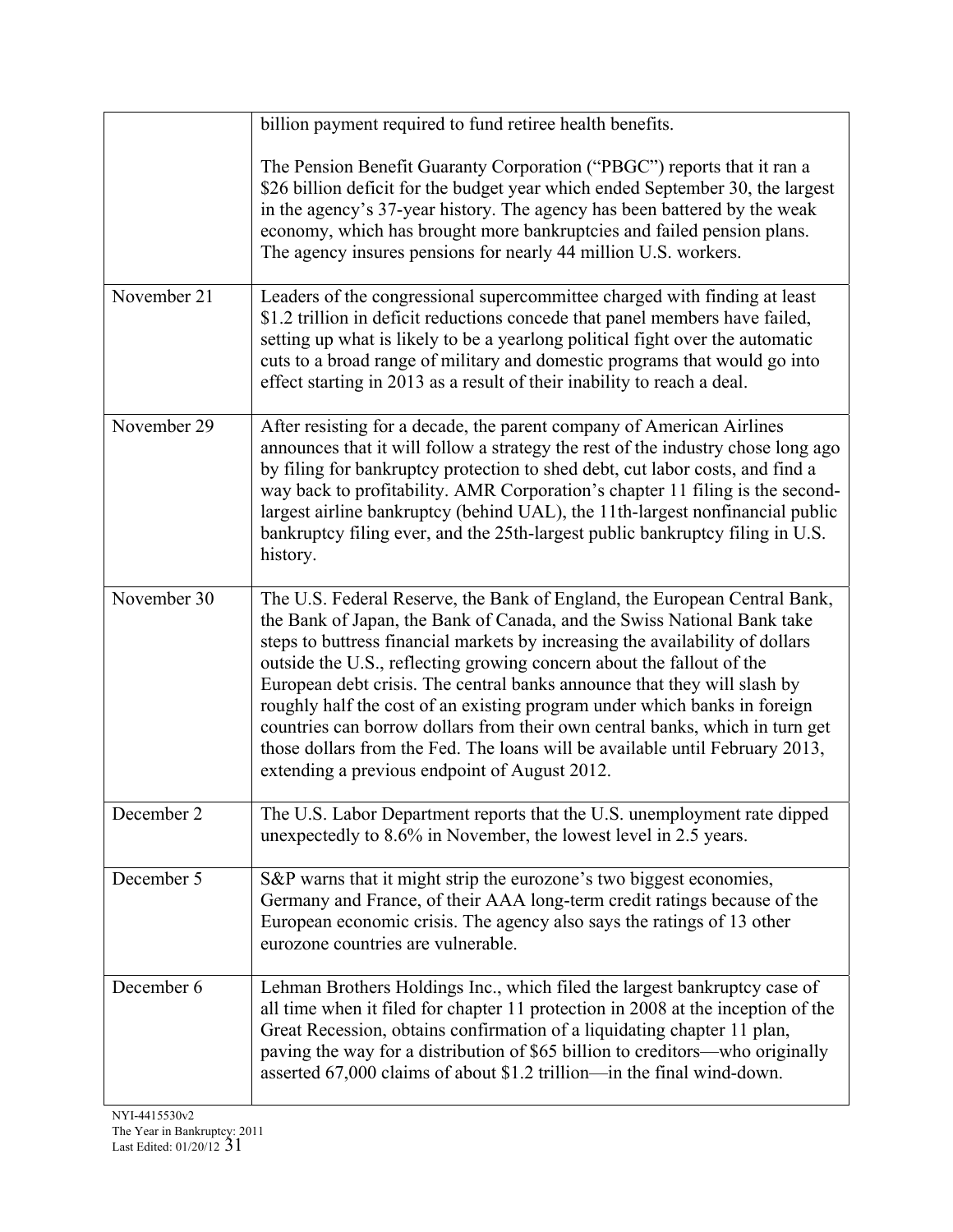| December 9  | European leaders agree to sign an intergovernmental treaty that would<br>require them to enforce stricter fiscal and financial discipline in their future<br>budgets. But efforts to get unanimity among the 27 members of the EU, as<br>desired by Germany, fail as Britain and Hungary refuse to go along.<br>All 17 members of the EU that use the euro agree to the new treaty, along<br>with six other countries that wish to join the currency union one day. Two<br>countries, the Czech Republic and Sweden, say they want to talk to their<br>parties and parliaments at home before deciding. |
|-------------|---------------------------------------------------------------------------------------------------------------------------------------------------------------------------------------------------------------------------------------------------------------------------------------------------------------------------------------------------------------------------------------------------------------------------------------------------------------------------------------------------------------------------------------------------------------------------------------------------------|
| December 15 | After nearly nine years, 4,500 American fatalities, an estimated 100,000 Iraqi<br>civilian deaths, and more than \$800 billion, the war in Iraq officially ends.                                                                                                                                                                                                                                                                                                                                                                                                                                        |
| December 16 | U.S. securities regulators accuse six former executives at mortgage firms<br>Fannie Mae and Freddie Mac of playing down the risks to investors of the<br>firms' foray into subprime loans. The civil lawsuits filed by the SEC rank<br>among the highest-profile crisis-related cases the government has brought.<br>They are also the first cases against the top executives at Fannie and Freddie<br>before their 2008 government takeover, which has cost taxpayers \$151<br>billion.                                                                                                                |
| December 17 | Kim Jong-il, the North Korean leader who turned his starving, isolated<br>country into a nuclear-weapons power even as it sank further into despotism,<br>dies of a heart attack. He is succeeded by his 27-year-old son, Kim Jong-un.                                                                                                                                                                                                                                                                                                                                                                  |
| December 21 | The European Central Bank announces that it will loan up to $\epsilon$ 489.2 billion<br>(\$640 billion) (more than virtually every forecast) to 523 banks. World<br>markets rally on the news, and interest rates on subsequent sovereign debt<br>offerings plunge.<br>Fitch Ratings warns that it will likely cut the U.S.'s AAA rating by the end<br>of 2013 unless lawmakers are able to formulate a plan to reduce the budget<br>deficit after the 2012 congressional and presidential elections.                                                                                                   |
| December 23 | The U.S. Congress passes a two-month payroll-tax-cut extension eight days<br>before its scheduled expiration after House Republicans drop their objections<br>under growing political pressure. President Barack Obama signs the measure,<br>and negotiators in both parties make plans to start work on a longer-term<br>deal.                                                                                                                                                                                                                                                                         |
|             | The U.S. Government Accountability Office issues its report on the 2011<br>fiscal year. It states that the U.S. officially closed its books on fiscal year<br>2011 with approximately \$15.3 trillion in debt-an all-time record-<br>equating to 100.3% of GDP. The deficit, however, was \$1.299 trillion,<br>slightly more than the \$1.293 billion deficit in 2010 and less than the \$1.413<br>trillion deficit in 2009. By contrast, 2007's deficit was just \$160 billion                                                                                                                         |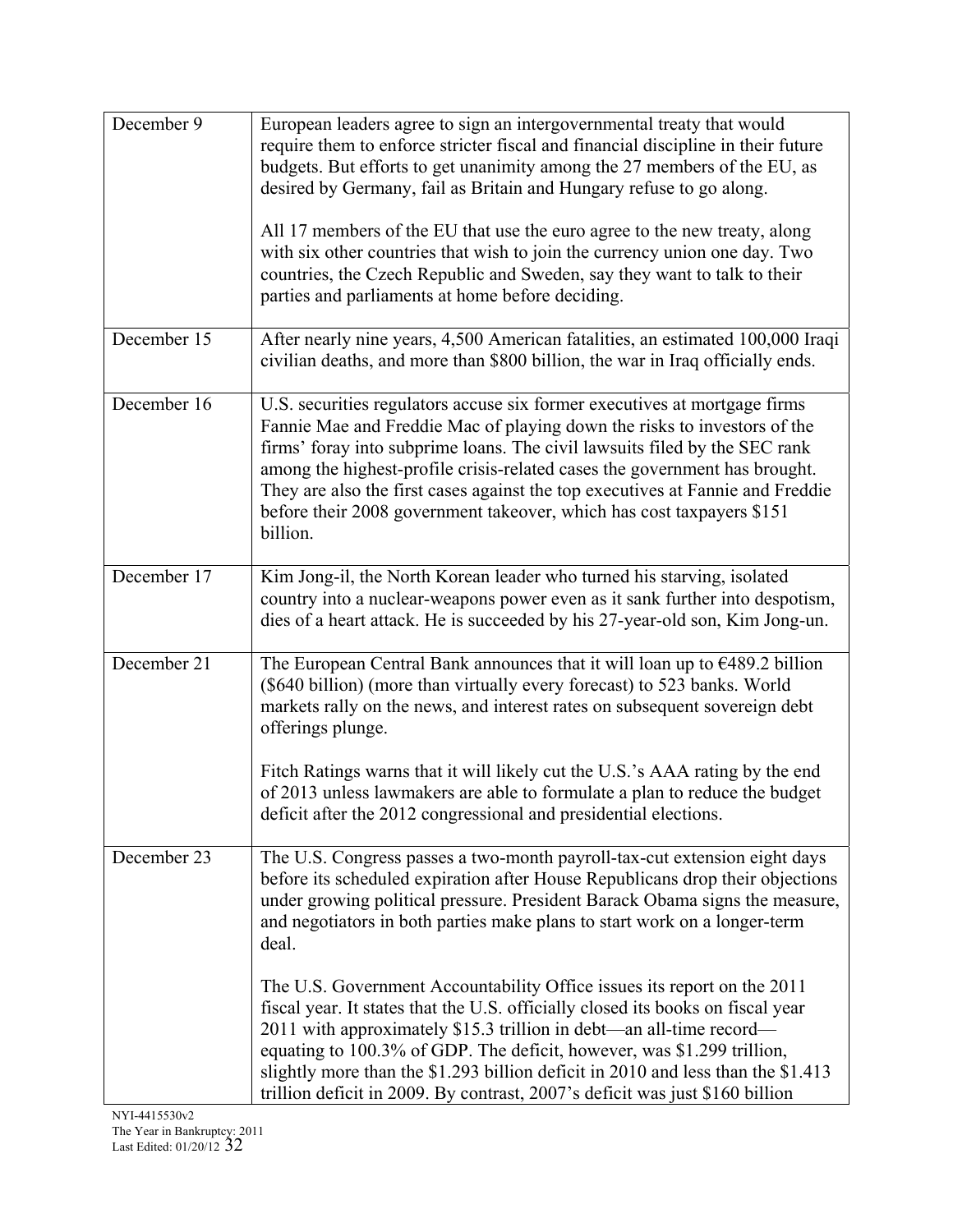|             | altogether.                                                                                                                                                                                                                                                                                                                                                                 |
|-------------|-----------------------------------------------------------------------------------------------------------------------------------------------------------------------------------------------------------------------------------------------------------------------------------------------------------------------------------------------------------------------------|
| December 26 | Luis de Guindos, Spain's new economy minister, predicts that the country<br>will slide back into recession early in 2012, with the current quarter and the<br>first quarter of 2012 both contracting $0.2\%$ to 0.3%. Spain, which has the<br>fourth-largest economy among the 17 countries that use the euro, began to<br>emerge from a nearly two-year recession in 2010. |

## **Top 10 Bankruptcies of 2011**

The Top 10 List in 2010 was dominated by bank or financial services companies that filed for bankruptcy protection as primarily shell corporations for the purpose of liquidating their negligible remaining assets. Not so in 2011. The Top 10 List for 2011 was populated principally with a wide variety of operating companies ranging from commodities brokers to airlines to booksellers to shipping companies, each of which checked into bankruptcy with more than \$1 billion in assets (according to the calculation customarily performed in assessing the asset values of public-company bankruptcy cases, which looks to the most recent public financial statements filed by the companies before filing for bankruptcy).

Global financial derivatives and commodities broker *MF Global Holdings Ltd.* ("MF Global") rang the bell for 2011 when it filed for chapter 11 protection on October 31, 2011, in New York with \$40.5 billion in assets. The first U.S. financial casualty of the European debt crisis, MF Global bought up approximately \$6.3 billion in European debt during late 2010 and 2011, gambling that issuing countries such as Italy, Portugal, Spain, and Ireland would soon recover or be bailed out by the EU. MF Global's descent into bankruptcy at the end of October came after a week when investors fled the company and credit-ratings agencies cut ratings on the firm to junk status.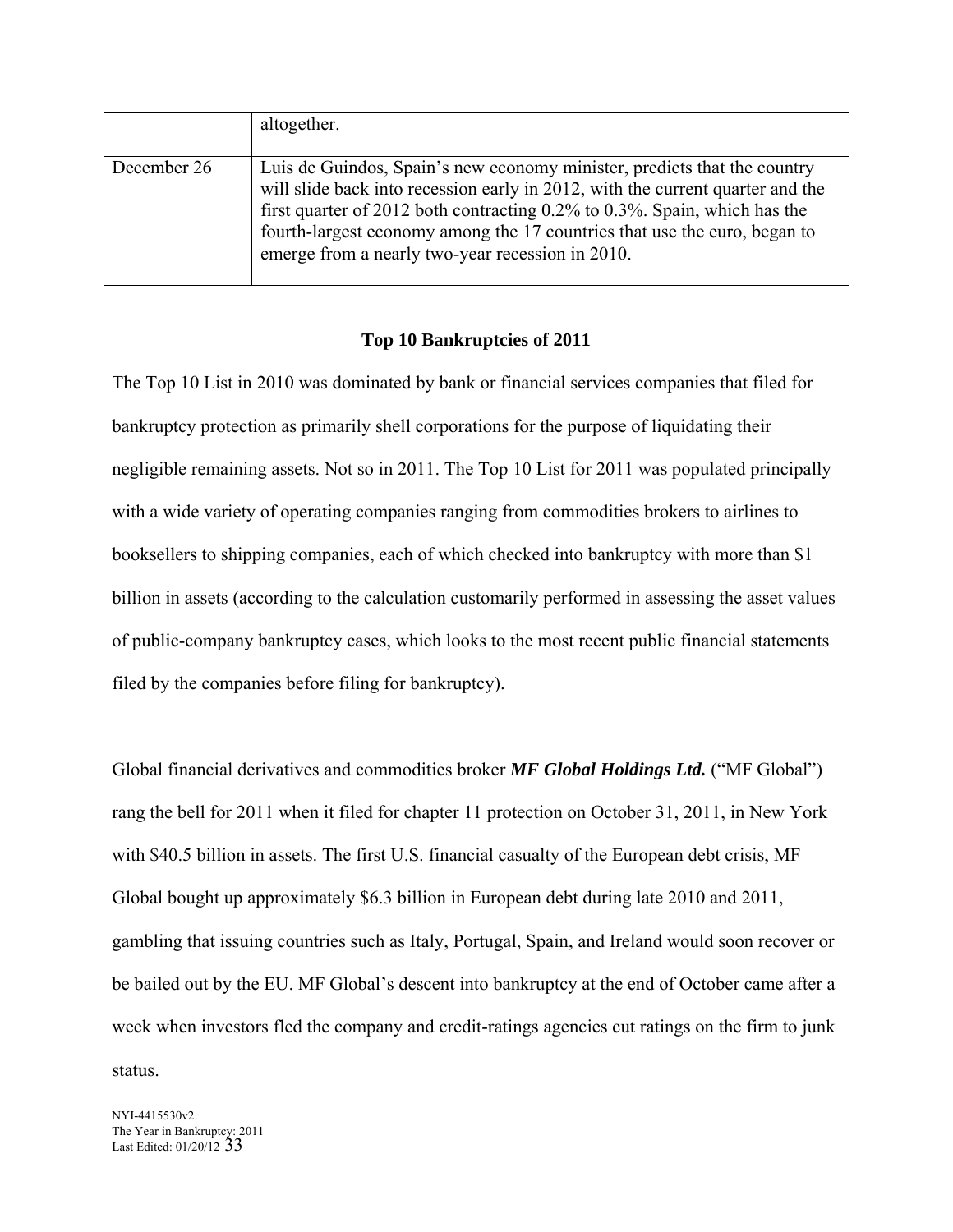The bankruptcy filing came just as U.S. regulators were considering how stringently to implement the Dodd-Frank Act's Volcker Rule and as Congress considered whether to revise the law's procedures for seizing and winding down failed firms. Although relatively small in comparison to the largest U.S. firms, MF Global will be a test case for dealing with what the law deems to be "systemically important financial institutions," or SIFIs. The bankruptcy filing was a humbling blow for MF Global's chief executive, Jon S. Corzine, who took the reins of the firm early in 2010 after a decade as a U.S. senator and New Jersey governor and was summoned to testify before the U.S. Congress concerning the whereabouts of as much as \$1.2 billion in customer funds that may have been improperly rehypothecated and seized by commoditiescontract counterparties. MF Global's bankruptcy filing is the eighth-largest in U.S. history.

Cruising in at No. 2 on the Top 10 List for 2011 was *AMR Corporation*, the parent company of *American Airlines, Inc.* ("American"). A Fort Worth, Texas-based company with 78,250 employees that was founded in 1934, American was the last major U.S. airline to resist filing for chapter 11 in an effort to shed a heavy debt load and reduce labor costs by renegotiating collective bargaining agreements.

American had been negotiating new contracts with its unions, but talks stalled early in November 2011, when American's pilots' union refused to send a proposal to its members for a vote. Long the biggest airline in the U.S., American began to lose ground in recent years as low-cost carriers such as Southwest Airlines grew in prominence.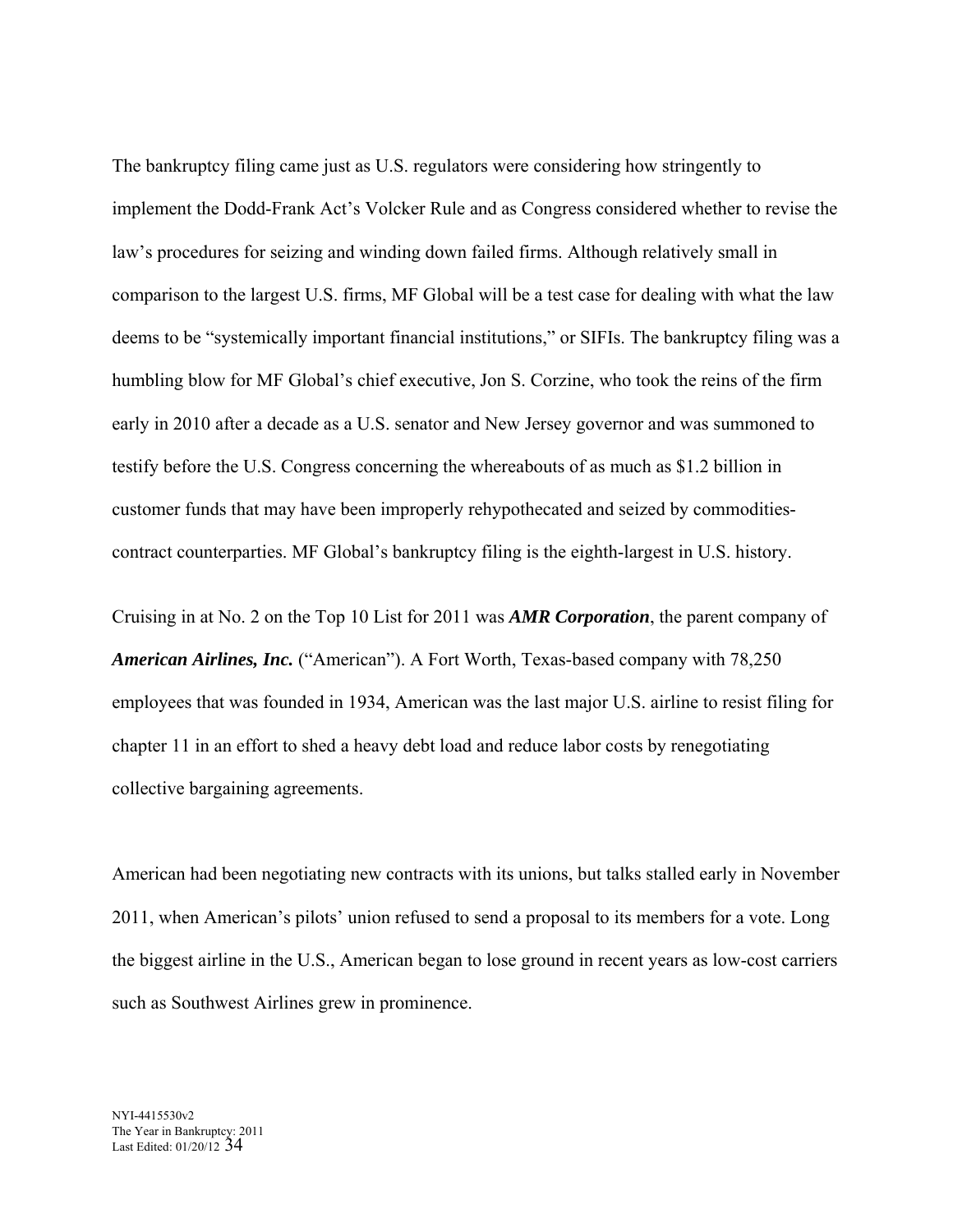As competition intensified, American responded by borrowing more and more, eventually pledging nearly all of its assets and leaving itself heavily indebted. American's principal competitors, including Delta Air Lines ("Delta") and UAL Corporation's United Airlines ("United"), filed for bankruptcy, shedding billions of dollars in costs and renegotiating labor contracts. Both also merged with competitors to gain scale, with Delta pairing off with Northwest and United with Continental. The deals allowed those airlines to regain profitability.

American filed for chapter 11 protection in New York on November 29, 2011, with just over \$25 billion in assets and nearly \$30 billion in debt. American's bankruptcy is the 24th-largest ever and the second-largest airline filing, behind that of United in 2002.

**Dynegy Holdings, LLC** ("Dynegy Holdings"), surged to the No. 3 position on the Top 10 List for 2011. Houston, Texas-based Dynegy Holdings engages in the production and wholesaling of electric energy, capacity, and ancillary services in the U.S. It also trades in natural-gas and coal positions. Dynegy Holdings' parent, Dynegy Inc. (which did not file for bankruptcy), is the thirdlargest independent U.S. power producer.

Dynegy Holdings reported a net loss of \$234 million for 2010 after a continuing slump in the U.S. economy drove down electricity prices. The power company missed a \$43.8 million interest payment on November 1, 2011, and later concluded a preliminary deal with bondholders to restructure approximately \$4 billion in debt to be consummated pursuant to a prenegotiated chapter 11 plan. Dynegy Holdings and four affiliates filed for chapter 11 protection in New York on November 7, 2011, with \$9.9 billion in assets.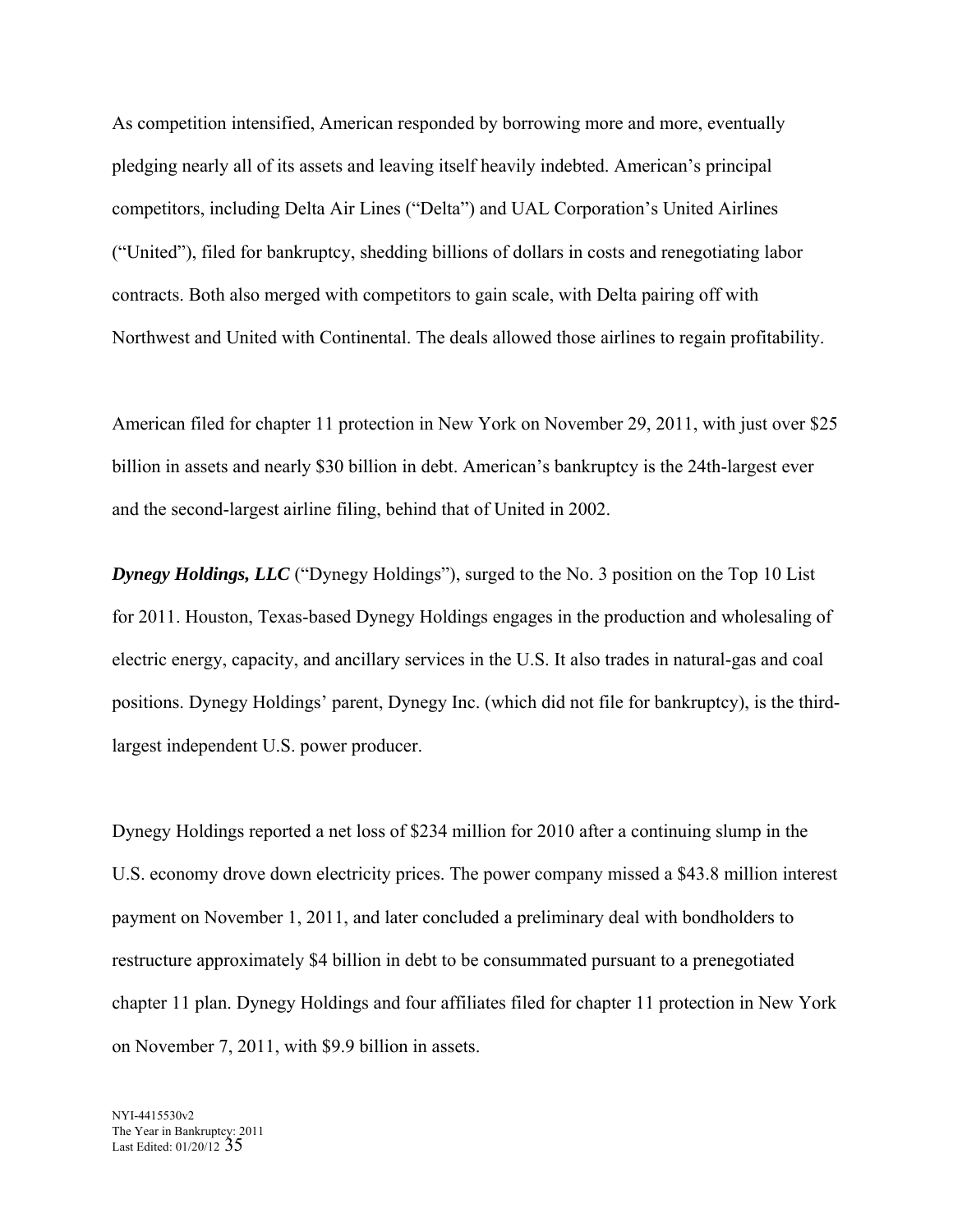*PMI Group, Inc.* ("PMI"), a Walnut Creek, California-based company that, through its subsidiary, PMI Mortgage Insurance Co., provides residential mortgage insurance products to mortgage lenders and investors in the U.S., filed the fourth-largest public bankruptcy case in 2011. The company was forced into bankruptcy when a judge upheld a takeover by Arizona state regulators of PMI's primary mortgage insurance divisions. PMI filed for chapter 11 protection in Delaware on November 23, 2011, with \$4.2 billion in assets (as reflected in its recent public securities filings), although the company listed no more than \$100 million to \$500 million in assets on its bankruptcy petition.

Spot No. 5 on the Top 10 List for 2011 belonged to Miamisburg, Ohio-based *NewPage Corporation* ("NewPage"), a leading producer of coated paper in North America, with 8,000 employees, 10 paper mills, and 20 paper machines in the U.S. and Canada. NewPage, its corporate parent NewPage Group, and 12 affiliates filed for chapter 11 protection in Delaware on September 7, 2011, with \$3.5 billion in assets.

Albuquerque, New Mexico-based *First State Bancorporation* ("First State") was deposited in the No. 6 position on the Top 10 List for 2011 when it filed a chapter 7 petition on April 27, 2011, in New Mexico. Founded in 1922, First State operated as the holding company for *First Community Bank*, which operated 40 branch offices in New Mexico and Arizona until it was seized by federal regulators on January 28, 2011, and was later sold to U.S. Bank N.A. First State last publicly reported approximately \$3.2 billion in assets, although it listed no more than \$1.1 million in assets in its chapter 7 filing.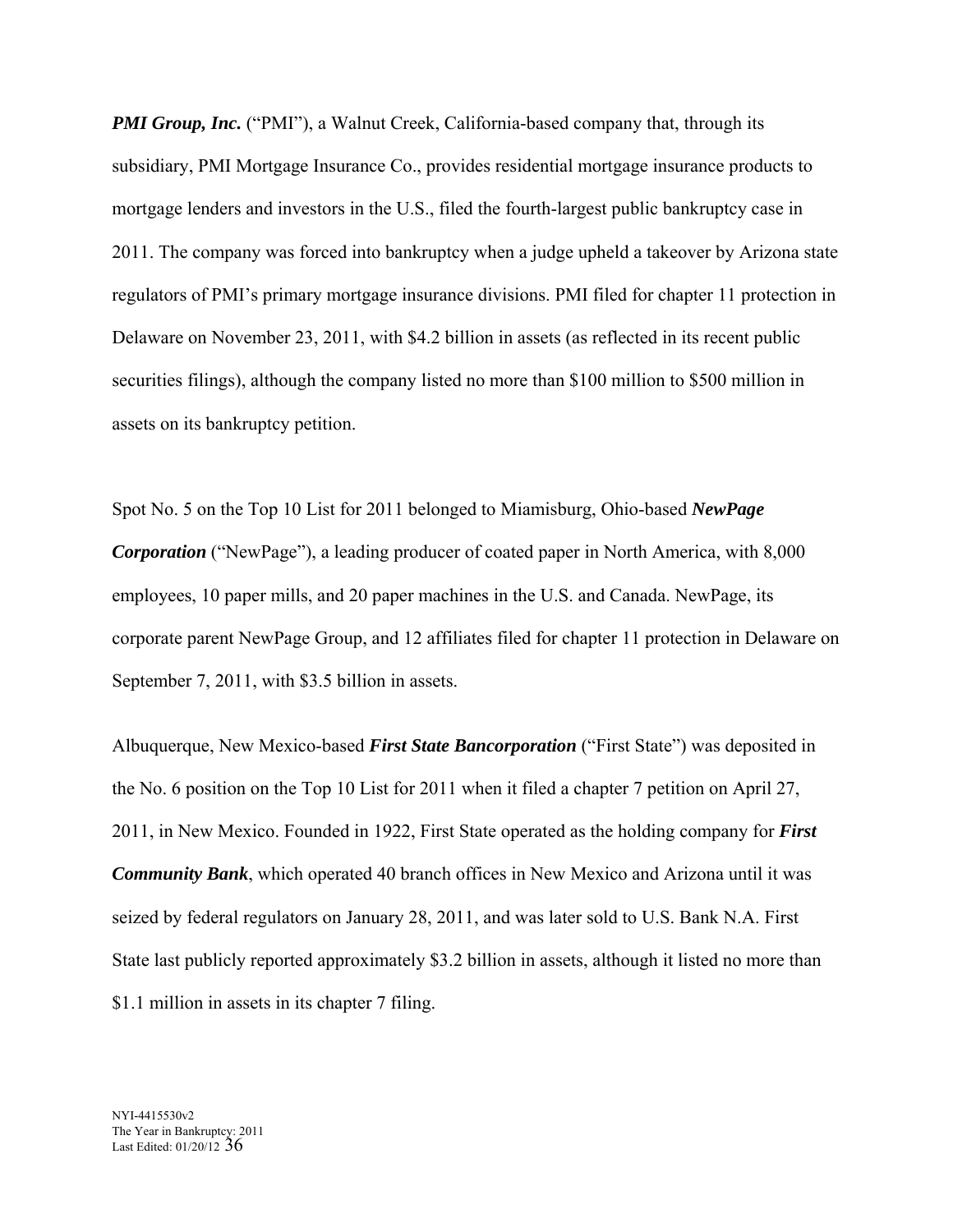Evansville, Indiana-based bank holding company *Integra Bank Corporation* ("IBC") cashed out in the No. 7 position for 2011 when it filed a chapter 7 petition on July 30, 2011, in Indiana. The chapter 7 filing followed the July 29, 2011, closure by the Office of the Comptroller of the Currency of IBC subsidiary Integra Bank N.A., which previously operated 67 banking centers and 116 ATMs at locations in Illinois, Indiana, Kentucky, and Ohio. IBC's assets were once pegged at \$2.42 billion, although the chapter 7 petition listed no more than \$8.2 million in assets at the time of the bankruptcy filing.

*General Maritime Corporation* ("General Maritime") navigated its way to the No. 8 berth on the Top 10 List for 2011 when it filed for chapter 11 protection in New York on November 17, 2011, with \$1.78 billion in assets. A New York City-based company with 1,180 employees, General Maritime is a leading provider of international seaborne energy transportation services, owning and operating one of the largest crude-oil tanker fleets in the world, principally in the Caribbean, South and Central America, the U.S., western Africa, and the North Sea. The company sought bankruptcy protection from creditors amid low freight rates and a surplus of ships. General Maritime listed assets of \$1.71 billion and debt of \$1.41 billion in its chapter 11 petition. The company joins other troubled shipping companies in bankruptcy, including Korea Line Corp., Korea's second-largest operator of dry-bulk ships, and time-chartered operators Britannia Bulk Plc, Armada (Singapore) Pte Ltd., and Transfield ER Cape.

*Borders Group, Inc.* ("Borders"), closed the book on the No. 9 spot on the Top 10 List for 2011 when it filed for chapter 11 protection in New York on February 16, 2011, with \$1.4 billion in assets after failing to secure agreements with publishers and other vendors to restructure its \$1.3 billion in debt. At the time of the bankruptcy filing, Ann Arbor, Michigan-based Borders had 642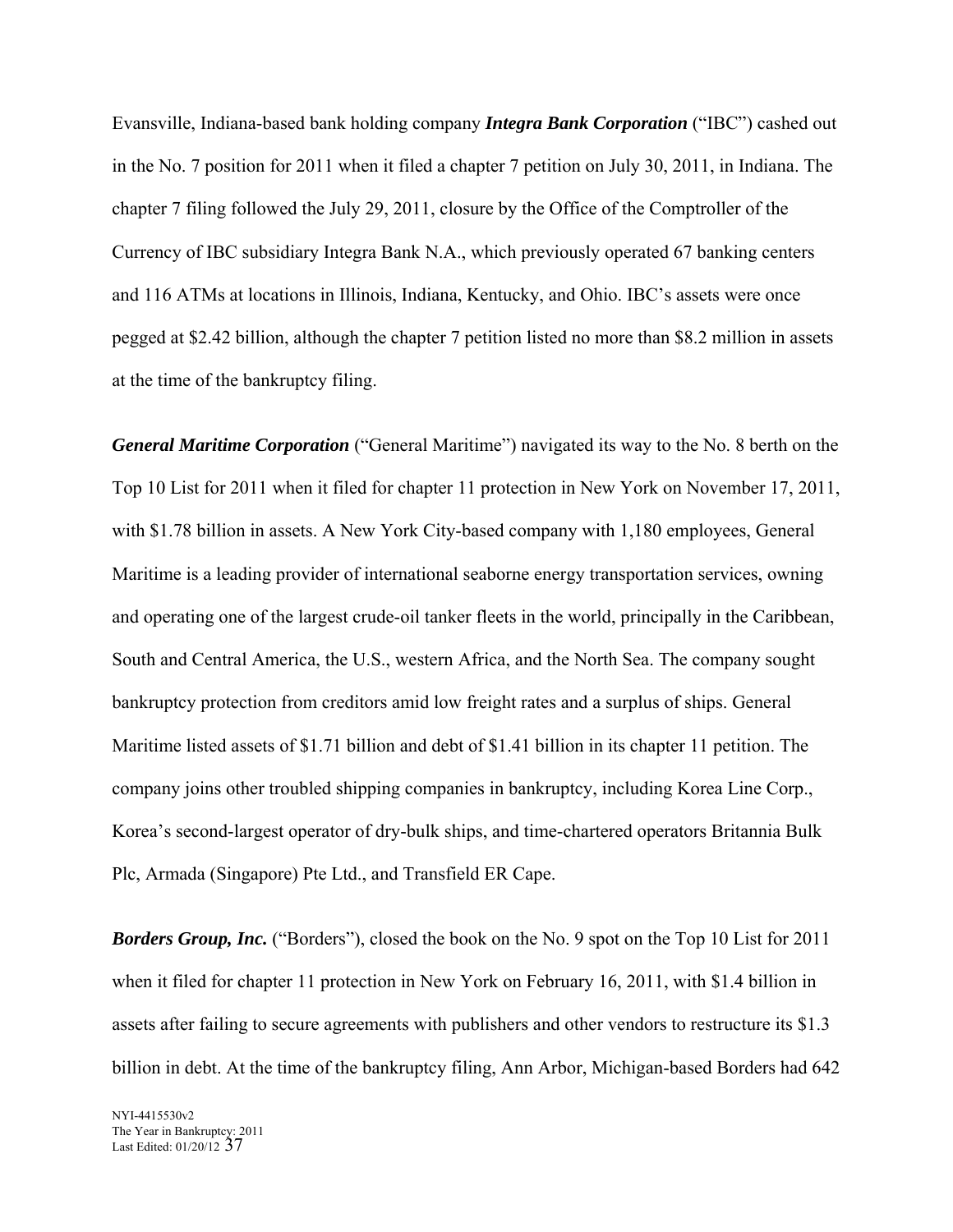stores across the U.S. and approximately 19,500 full- and part-time employees, principally in its Borders and Waldenbooks stores.

Borders began liquidating 226 of its stores in the U.S. shortly after filing for bankruptcy. Despite an offer from the private-equity firm Najafi Companies (which was later withdrawn), Borders was unable to find a buyer before its July 17, 2011, bidding deadline and consequently began liquidating its remaining retail outlets, with the last remaining stores closing their doors in September 2011. On October 14, 2011, the Borders.com web site was automatically redirected to the Barnes & Noble web site, effectively shutting down Borders.com entirely. The bankruptcy court confirmed a liquidating chapter 11 plan for Borders on December 20, 2011. The pot plan will pay unsecured creditors from four to 10 cents on the dollar.

Satellite and terrestrial telecommunications company *TerreStar Corporation* ("TS Corp.") crashlanded into the final spot on the Top 10 List for 2011 when it filed for chapter 11 protection in New York on February 16, 2011, with \$1.4 billion in assets. Through its subsidiaries TerreStar Networks, Inc. ("TS Networks"), and TerreStar Global Ltd., TS Corp. was created to operate a wireless communications system to provide mobile coverage in the U.S. and Canada using integrated satellite terrestrial smartphones and to construct and operate a Pan-European integrated mobile satellite and terrestrial communications network to address public safety and disaster relief, as well as to provide rural broadband connectivity. TS Corp.'s TerreStar-1 satellite was launched on July 1, 2009. With a mass of 6,910 kg, it has been deemed the largest commercial telecommunications satellite ever launched.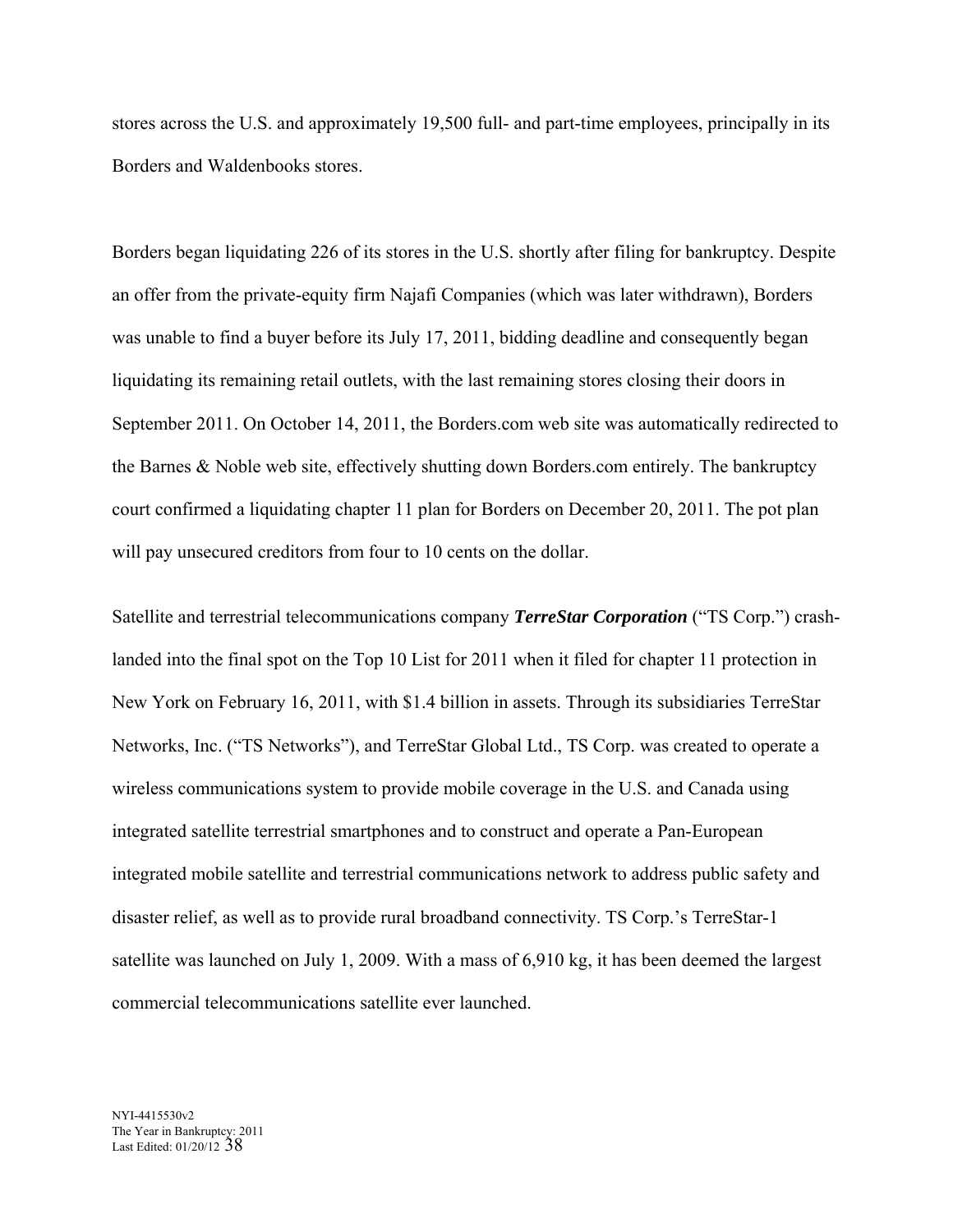TS Networks filed a prepackaged chapter 11 case on October 19, 2010, and later obtained confirmation of a plan whereby the secured creditors exchanged \$940 million of debt for approximately 97 percent of the company. TS Networks is now owned by Dish Network, which purchased the company from TS Corp. in August 2011 for \$1.35 billion. A hearing to consider confirmation of TS Corp.'s chapter 11 plan is currently scheduled for February 13, 2012.

Among the most notable bankruptcies failing to grace 2011's Top 10 List were the following:

*Jefferson County, Alabama*, a county perched in the foothills of the Appalachian Mountains with 660,000 residents and home to the state's largest city (Birmingham). Jefferson County recently supplanted Orange County, California, as the largest municipal debtor in U.S. history when it filed for chapter 9 protection on November 9, 2011. The county had entered into a series of complex bond-swap transactions after incurring \$3.2 billion in debt to finance a new sewer system.

Privately owned *MSR Resort Golf Course LLC* (also known as PGA West & Citrus Club), the owner of the Grand Wailea Resort Hotel & Spa in Maui, Hawaii, and 30 other units linked to luxury hotels and golf courses, which filed for chapter 11 protection on February 1, 2011, in New York with \$2.2 billion in assets after lenders seized control of the resorts following a default.

Newspaper publisher *Lee Enterprises, Inc.* ("Lee Enterprises"), which filed for chapter 11 protection on December 12, 2011, in Delaware with \$1.16 billion in assets. A Davenport, Iowa-based company with 6,200 employees, Lee Enterprises publishes 49 daily newspapers, including the *St. Louis Post-Dispatch*, and 300 weekly newspapers and specialty publications in 23 states. Founded in 1890 in Ottumwa, Iowa, by A.W. Lee, the company included on its staff Mark Twain, Willa Cather, and Thornton Wilder. Lee Enterprises is the third-largest newspaper publisher to file for bankruptcy, behind the MediaNews Group in 2010 and the Tribune Company in 2008, as readership and advertising revenue continue to dwindle across the industry.

Denver, Colorado-based *Delta Petroleum Corp.*, an oil and natural-gas explorer and developer whose largest shareholder is billionaire investor Kirk Kerkorian. It filed for chapter 11 protection on December 15, 2011, in Delaware with \$1.024 billion in assets after failing to restructure its debts or find a buyer.

*Harry & David Holdings, Inc.* ("Harry & David"), the Medford, Oregon-based multichannel specialty retailer and producer of branded premium gift-quality fruit, gourmet food products, and other gifts. Recession-weary shoppers, stiff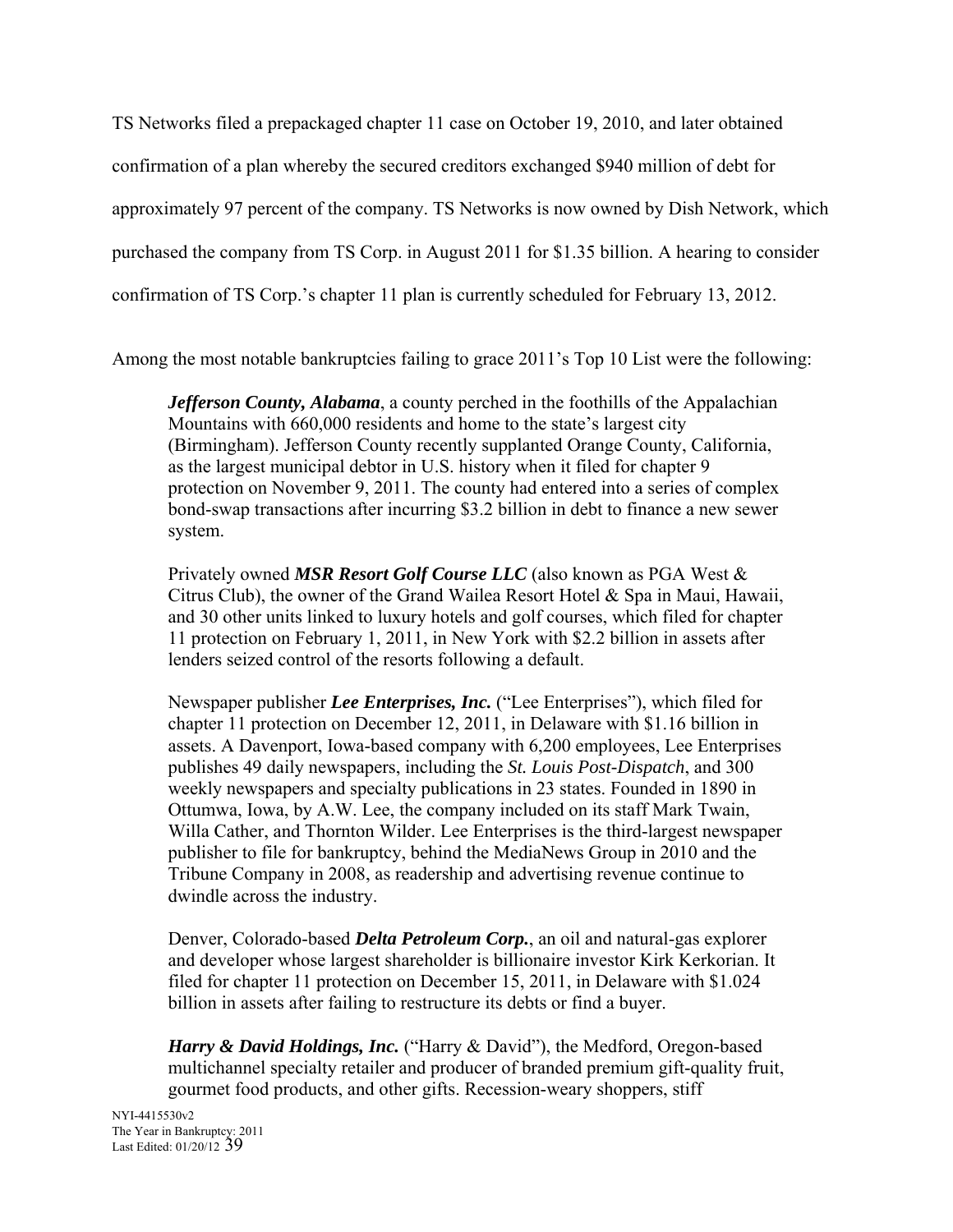competition from big-box retailers, and an overleveraged balance sheet prompted the company to reach out to creditors and investors for help. The upshot was a prenegotiated chapter 11 filing on March 28, 2011, in Delaware and confirmation on August 29, 2011, of a chapter 11 plan converting all of Harry & David's approximately \$200 million of outstanding public notes into equity of the reorganized company.

*Solyndra LLC* ("Solyndra"), a privately held manufacturer of solar power systems that filed for chapter 11 protection on September 6, 2011, in Delaware after ceasing operations and firing its 1,100 full- and part-time employees. As the impetus for the bankruptcy filing, Solyndra cited competitive challenges exacerbated by "a global oversupply of solar panels and a severe compression of prices that in part resulted from uncertainty in governmental incentive programs in Europe and the decline in credit markets that finance solar systems." An investigation was subsequently launched into the propriety of \$535 million in loan guarantees given to Solyndra by the U.S. Department of Energy, allegedly at the behest of the Obama administration. Solyndra was one of four U.S. solar companies to file for bankruptcy in 2011 in response to increased global competition, massive oversupply in 2010 and 2011, and lower government subsidies in the U.S. and Europe. Among the other companies was *Evergreen Solar, Inc.*, which filed for chapter 11 protection on August 15, 2011, in Delaware with nearly \$490 million in debt to auction off its assets.

Privately held Major League Baseball franchise *Los Angeles Dodgers LLC* (the "Dodgers"), which filed for chapter 11 protection on June 27, 2011, in Delaware after baseball commissioner Bud Selig rejected a \$3 billion television contract with News Corp.'s Fox Sports, purportedly due to concerns that the cash would be diverted to fund Dodgers owner Frank McCourt's "lavish" lifestyle. At the time of the filing, *Forbes* magazine valued the team at \$800 million, the thirdhighest in baseball after the New York Yankees and the Boston Red Sox. The Dodgers were the 12th North American major-league team to file for chapter 11 bankruptcy protection.

The Dodgers were joined in bankruptcy three months later by the National Hockey League's *Dallas Stars LP* (the "Dallas Stars"), which filed for chapter 11 protection on September 15, 2011, in Delaware. The bankruptcy court confirmed a prepackaged chapter 11 plan for the hockey club on November 18, 2011, clearing the way for the sale of the Dallas Stars to Vancouver, British Columbia, businessman Tom Gaglardi for \$265 million.

*Sbarro, Inc.* ("Sbarro"), the "world's leading Italian quick service restaurant concept" and the "largest shopping mall-focused restaurant concept in the world," with a global base of 1,056 restaurants in 41 countries. Sbarro filed for chapter 11 protection in New York on April 4, 2011, a victim of slashed mall traffic caused by the Great Recession and rising prices for its key ingredients, cheese and flour. On November 17, 2011, Sbarro obtained confirmation of a prenegotiated chapter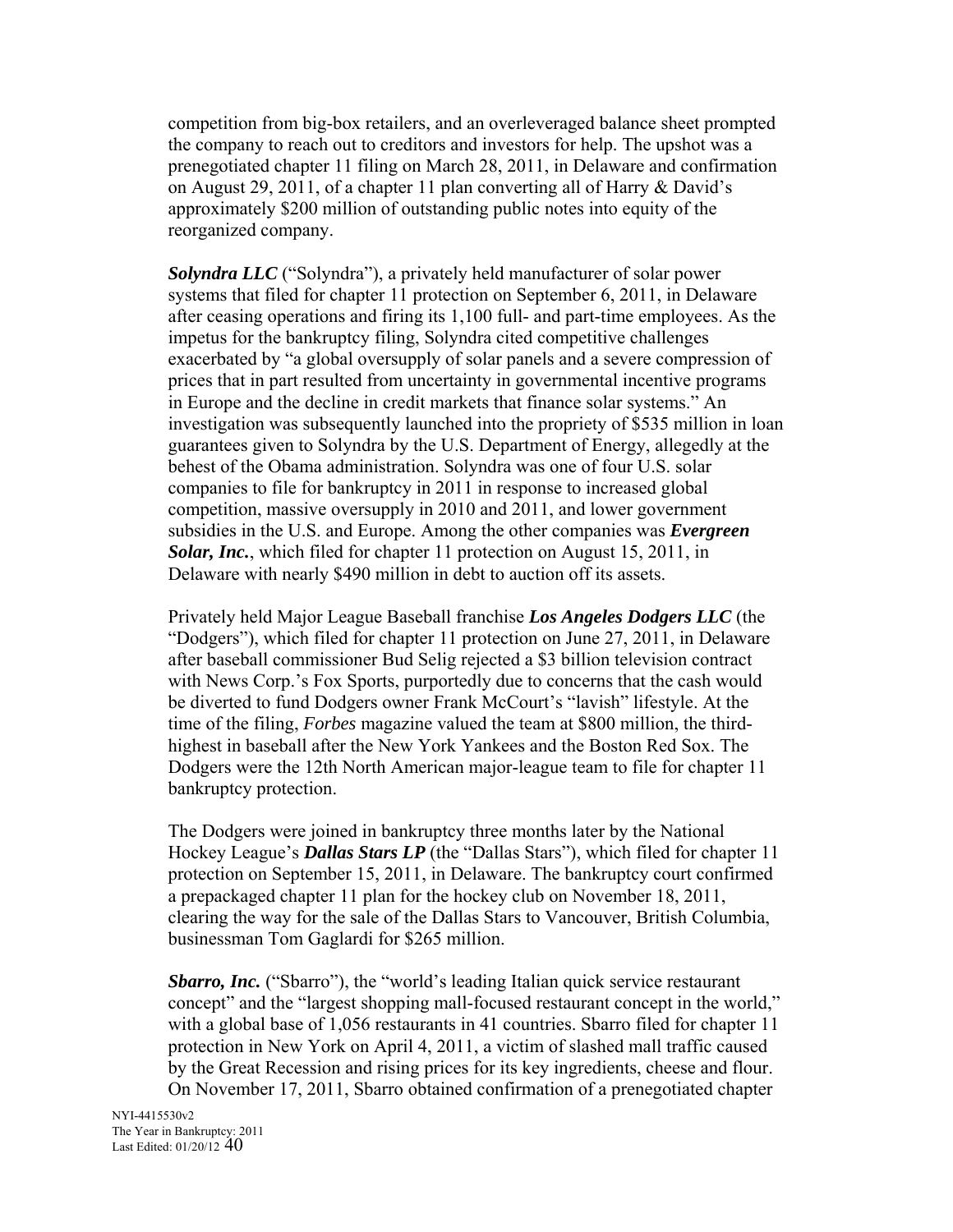11 plan that converts all of the company's preexisting second-lien debt and senior notes to equity, leaving the company with about \$175 million in outstanding debt with extended maturities.

*Jackson Hewitt Tax Service Inc.* ("Jackson Hewitt"), the second-largest U.S. taxpreparation firm (behind H&R Block), with a nationwide network of 5,800 offices. Jackson Hewitt filed for chapter 11 protection in Delaware on May 24, 2011, after getting into trouble with lenders as it failed to secure full funding for tax-refund ("refund anticipation") loans, a key covenant in its credit agreement.

*Friendly's Ice Cream Corp.* ("Friendly's"), an ice-cream-parlor chain founded in 1935 in Springfield, Massachusetts, which filed for chapter 11 protection on October 5, 2011, in Delaware, as the sluggish U.S. economy and slow consumer spending claimed another casual-dining operator. Friendly's blamed rising prices for cream and high rents for its problems. It has struggled to cut prices to lure back recession-weary families who prefer cheaper counter-service chains. Friendly's announced plans to close 63 of its weaker restaurants, while the remaining 424 are to remain open. It also revealed that it intends to sell the business to an affiliate of its current owner, Sun Capital Partners Inc. Other regional or national restaurant-chain bankruptcies in 2011 included chapter 11 filings by *Perkins & Marie Callender's Inc.* and *Real Mex Restaurants, Inc.*

Secaucus, New Jersey-based retailer *Syms Corp.* ("Syms")*,* the parent company of *Filene's Basement, LLC* ("Filene's"), which made its final foray into bankruptcy when it filed for chapter 11 protection on November 2, 2011, in Delaware to liquidate its assets through going-out-of-business sales conducted at the 25 Syms and 21 Filene's locations during the remainder of 2011 and into 2012. Syms acquired Filene's at a bankruptcy auction in 2009 during Filene's second chapter 11 filing.

| Company                  | <b>Filing Date</b> | <b>Conf. Date</b>     | <b>Assets</b>  | <b>Industry</b> | <b>Result</b>  |
|--------------------------|--------------------|-----------------------|----------------|-----------------|----------------|
|                          | (Court)            | <b>Effective Date</b> |                |                 |                |
| Lehman Brothers Holdings | 09/15/2008         | 12/06/2011 CD         | \$691 billion  | Financial       | Liquidation    |
| Inc.                     | (S.D.N.Y.)         |                       |                | <b>Services</b> |                |
|                          |                    |                       |                |                 |                |
| Motors Liquidation       | 06/01/2009         | 03/29/2011 CD         | \$91 billion   | Automobiles     | Sale           |
| Company (former GM)      | (S.D.N.Y.)         | 03/31/2011 ED         |                |                 |                |
|                          |                    |                       |                |                 |                |
| Colonial BancGroup       | 08/25/2009         | $06/02/2011$ CD       | \$25.8 billion | <b>Bank</b>     | Liquidation    |
|                          | (M.D. Ala.)        | 06/03/2011 ED         |                | Holding         |                |
|                          |                    |                       |                | Company         |                |
|                          |                    |                       |                |                 |                |
| Capmark Financial Group  | 10/25/2009         | 08/23/2011 CD         | \$21 billion   | Mortgage        | Reorganization |
| Inc.                     | (D. Del.)          | 09/30/2011 ED         |                | <b>Banking</b>  |                |
|                          |                    |                       |                |                 |                |

# **Notable Exits From Bankruptcy in 2011**

NYI-4415530v2 The Year in Bankruptcy: 2011 Last Edited: 01/20/12 41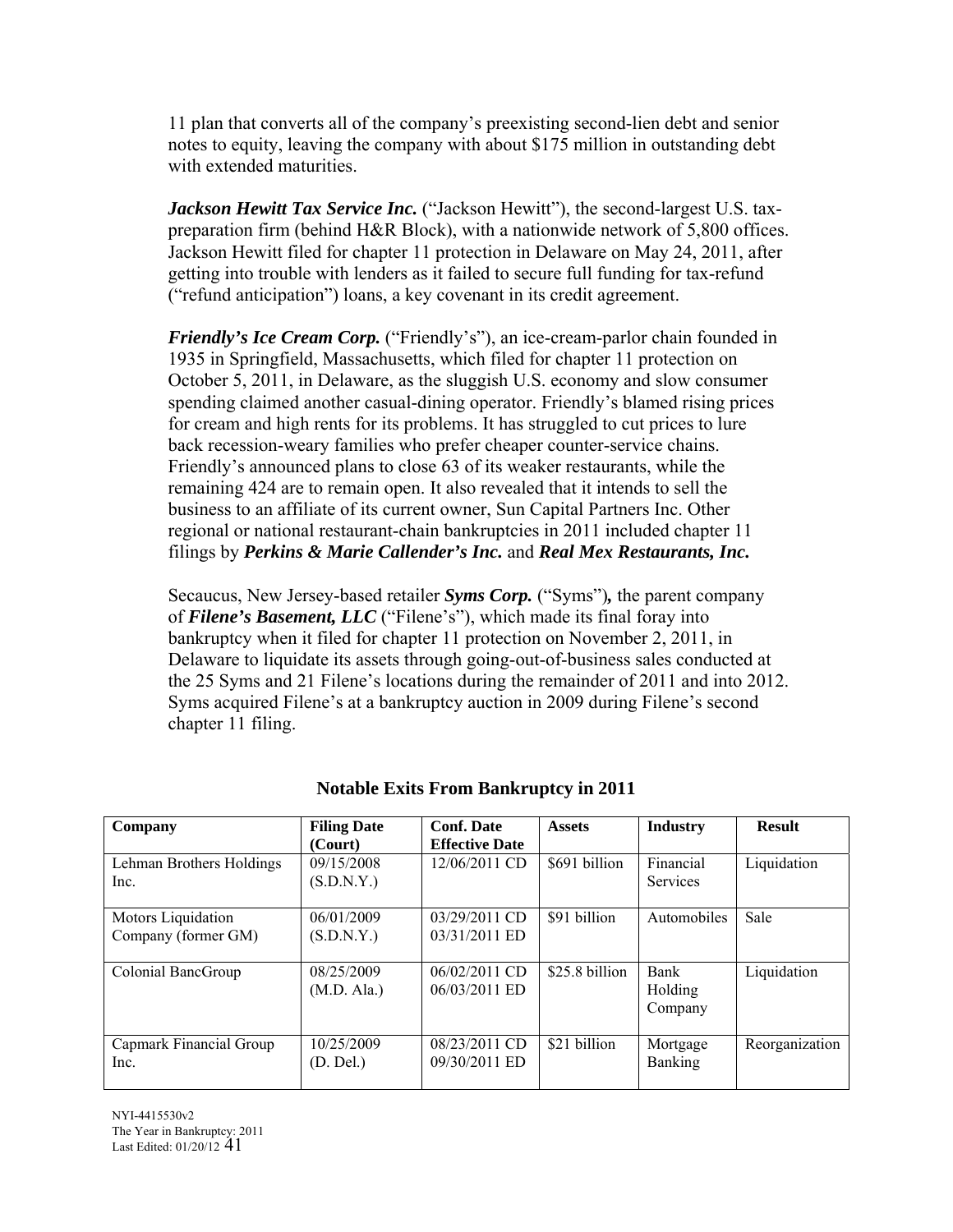| <b>Guaranty Financial Group</b><br>Inc. | 08/27/2009<br>$(N.D.$ Tex.) | 05/11/2011 CD<br>05/13/2011 ED   | \$16.8 billion | Bank<br>Holding        | Liquidation    |
|-----------------------------------------|-----------------------------|----------------------------------|----------------|------------------------|----------------|
|                                         |                             |                                  |                | Company                |                |
| <b>AmTrust Financial</b><br>Corporation | 11/30/2009<br>(N.D. Ohio)   | 11/03/2011 CD<br>11/30/2011 ED   | \$11.7 billion | Bank<br>Holding        | Liquidation    |
|                                         |                             |                                  |                | Company                |                |
| <b>Corus Bankshares</b>                 | 06/15/2010<br>(N.D. III.)   | 09/27/2011 CD<br>10/27/2011 ED   | \$8 billion    | <b>Bank</b><br>Holding | Reorganization |
|                                         |                             |                                  |                | Company                |                |
| R&G Financial Corporation               | 05/14/2010<br>(D.P.R.)      | $12/21/2011$ CD<br>01/03/2012 ED | \$7.3 billion  | <b>Bank</b><br>Holding | Liquidation    |
|                                         |                             |                                  |                | Company                |                |
| AMCORE Financial, Inc.                  | 08/19/2010<br>(N.D. III.)   | 12/15/2010 CD<br>06/22/2011 ED   | \$3.8 billion  | Bank<br>Holding        | Liquidation    |
|                                         |                             |                                  |                | Company                |                |
| Advanta Corp.                           | 11/08/2009<br>(D. Del.)     | 02/11/2011 CD<br>02/28/2011 ED   | \$3.6 billion  | <b>Bank</b><br>Holding | Liquidation    |
|                                         |                             |                                  |                | Company                |                |
| Midwest Banc Holdings,<br>Inc.          | 08/20/2010<br>(N.D. III.)   | 05/31/2011 CD<br>06/03/2011 ED   | \$3.4 billion  | <b>Bank</b><br>Holding | Liquidation    |
|                                         |                             |                                  |                | Company                |                |
| FairPoint Communications,<br>Inc.       | 10/26/2009<br>(S.D.N.Y.)    | 01/13/2011 CD<br>01/24/2011 ED   | \$3.3 billion  | Telecom                | Reorganization |
|                                         |                             |                                  |                |                        |                |
| Tronox Incorporated                     | 01/12/2009<br>(S.D.N.Y.)    | 11/30/2010 CD<br>02/14/2011 ED   | \$1.7 billion  | Chemicals              | Reorganization |
| Innkeepers USA Trust                    | 07/19/2010<br>(S.D.N.Y.)    | 06/29/2011 CD<br>10/27/2011 ED   | \$1.5 billion  | Hotels                 | Reorganization |
|                                         |                             |                                  |                |                        |                |
| Borders Group, Inc.                     | 02/16/2011<br>(S.D.N.Y.)    | 12/20/2011 CD<br>01/12/2012 ED   | \$1.4 billion  | Retail                 | Liquidation    |
| Chesapeake Corporation                  | 12/29/2008                  | 03/29/2011 CD                    | \$1.2 billion  | Packaging              | Liquidation    |
|                                         | (E.D. Va.)                  | 04/18/2011 ED                    |                | Prods. Mfg.            |                |
| Trico Marine Services, Inc.<br>(2010)   | 08/25/2010<br>(D. Del.)     | 08/02/2011 CD<br>08/11/2011 ED   | \$1.1 billion  | Shipping               | Liquidation    |
|                                         |                             |                                  |                |                        |                |
| Mesa Air Group, Inc.                    | 01/05/2010<br>(S.D.N.Y.)    | 01/20/2011 CD<br>03/01/2011 ED   | \$959 million  | Airline                | Reorganization |
| Local Insight Media                     | 11/17/2010                  | 11/03/2011 CD                    | \$812 million  | Advertising            | Reorganization |
| Holdings                                | (D. Del.)                   | 11/18/2011 ED                    |                |                        |                |
| Sun-Times Media Group,<br>Inc.          | 03/31/2009<br>(D. Del.)     | 08/18/2011 CD<br>10/01/2011 ED   | \$792 million  | Media                  | Liquidation    |
|                                         |                             |                                  |                |                        |                |

NYI-4415530v2 The Year in Bankruptcy: 2011 Last Edited: 01/20/12 42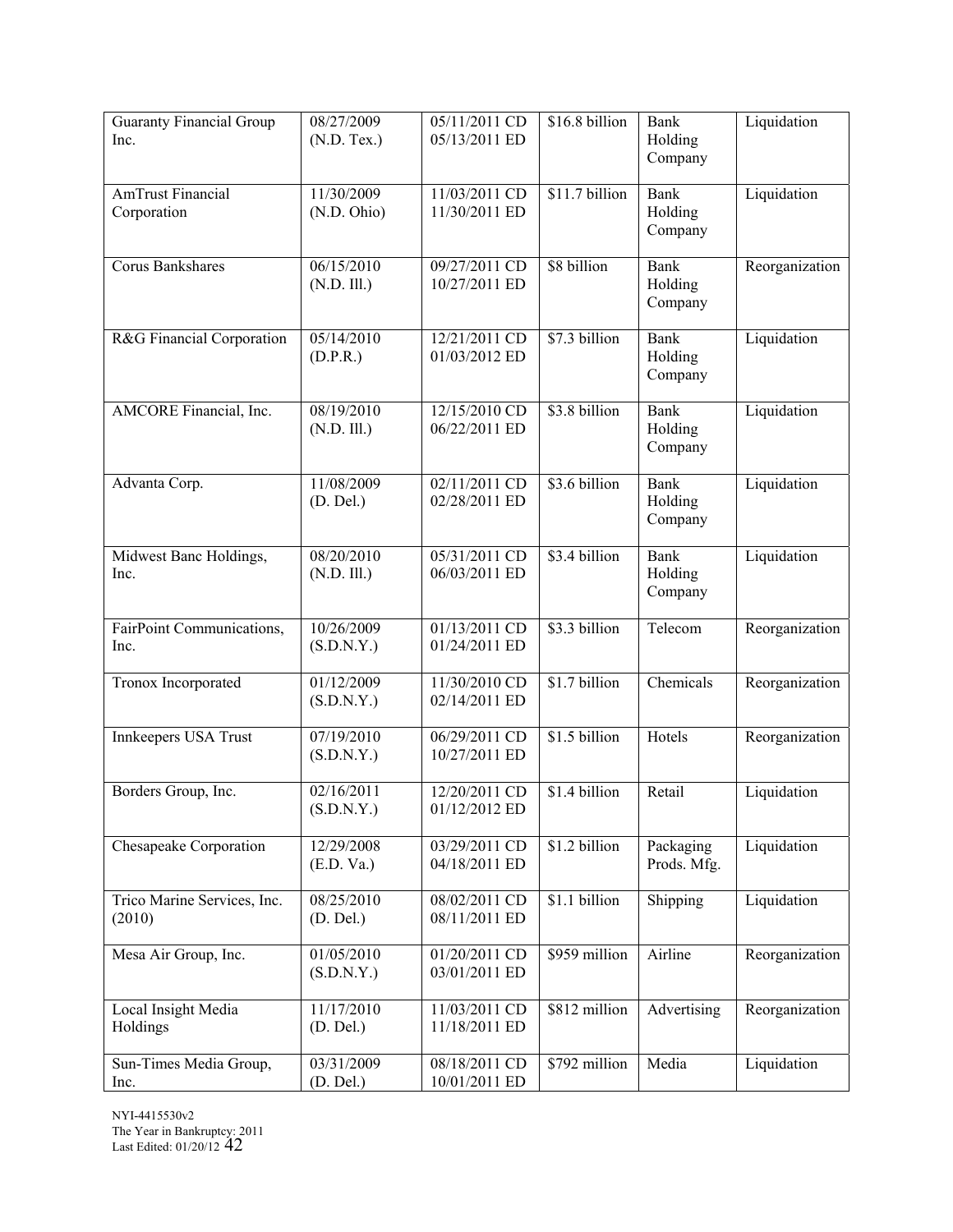| Seahawk Drilling, Inc.       | 02/11/2011  | 09/28/2011 CD   | \$625 million | Oil              | Liquidation    |
|------------------------------|-------------|-----------------|---------------|------------------|----------------|
|                              | (S.D. Tex.) | 10/04/2011 ED   |               |                  |                |
|                              |             |                 |               |                  |                |
| RHI Entertainment, Inc.      | 12/10/2010  | 03/29/2011 CD   | \$587 million | Television       | Reorganization |
|                              | (S.D.N.Y.)  | 04/04/2011 ED   |               |                  |                |
|                              |             |                 |               |                  |                |
| Sbarro, Inc.                 | 04/04/2011  | 11/17/2011 CD   | \$490 million | Restaurant       | Reorganization |
|                              | (S.D.N.Y.)  | 11/28/2011 ED   |               |                  |                |
|                              |             |                 |               |                  |                |
| Satélites Mexicanos, S.A. de | 04/06/2011  | $05/11/2011$ CD | \$439 million | <b>Satellite</b> | Reorganization |
| C.V. (2010)                  | (D. Del.)   | 05/26/2011 ED   |               |                  |                |
|                              |             |                 |               |                  |                |
| Constar International, Inc.  | 01/11/2011  | $05/20/2011$ CD | \$418 million | Packaging        | Reorganization |
| (2010)                       | (D. Del.)   | 06/01/2011 ED   |               |                  |                |
|                              |             |                 |               |                  |                |
| Perkins & Marie Callender's  | 06/13/2011  | 11/01/2011 CD   | \$292 million | Restaurant       | Reorganization |
| Inc.                         | (D. Del.)   | 11/30/2011 ED   |               |                  |                |
|                              |             |                 |               |                  |                |
| Harry & David Holdings,      | 03/28/2011  | 08/29/2011 CD   | \$243 million | Retail           | Reorganization |
| Inc.                         | (D. Del.)   | 09/14/2011 ED   |               |                  |                |
|                              |             |                 |               |                  |                |

# **Legislative/Regulatory Developments**

# *Revised Bankruptcy Rule 2019*

Highly anticipated changes to Rule 2019 of the Federal Rules of Bankruptcy Procedure became

effective on December 1, 2011. As amended, Rule 2019, which mandates certain disclosures

concerning the economic interests of creditors and interest holders in bankruptcy cases, provides:

In a chapter 9 or 11 case, a verified statement setting forth the information specified in subdivision (c) of this rule shall be filed by every group or committee that consists of or represents, and every entity that represents, multiple creditors or equity security holders that are (A) acting in concert to advance their common interests, and (B) not composed entirely of affiliates or insiders of one another.

Among other things, subdivision (c) of Rule 2019 requires that name and address information

must be provided with respect to each "entity" and "each member of a group or committee,"

along with "the nature and amount of each disclosable economic interest held in relation to the

debtor as of the date the entity was employed or the group or committee was formed." Amended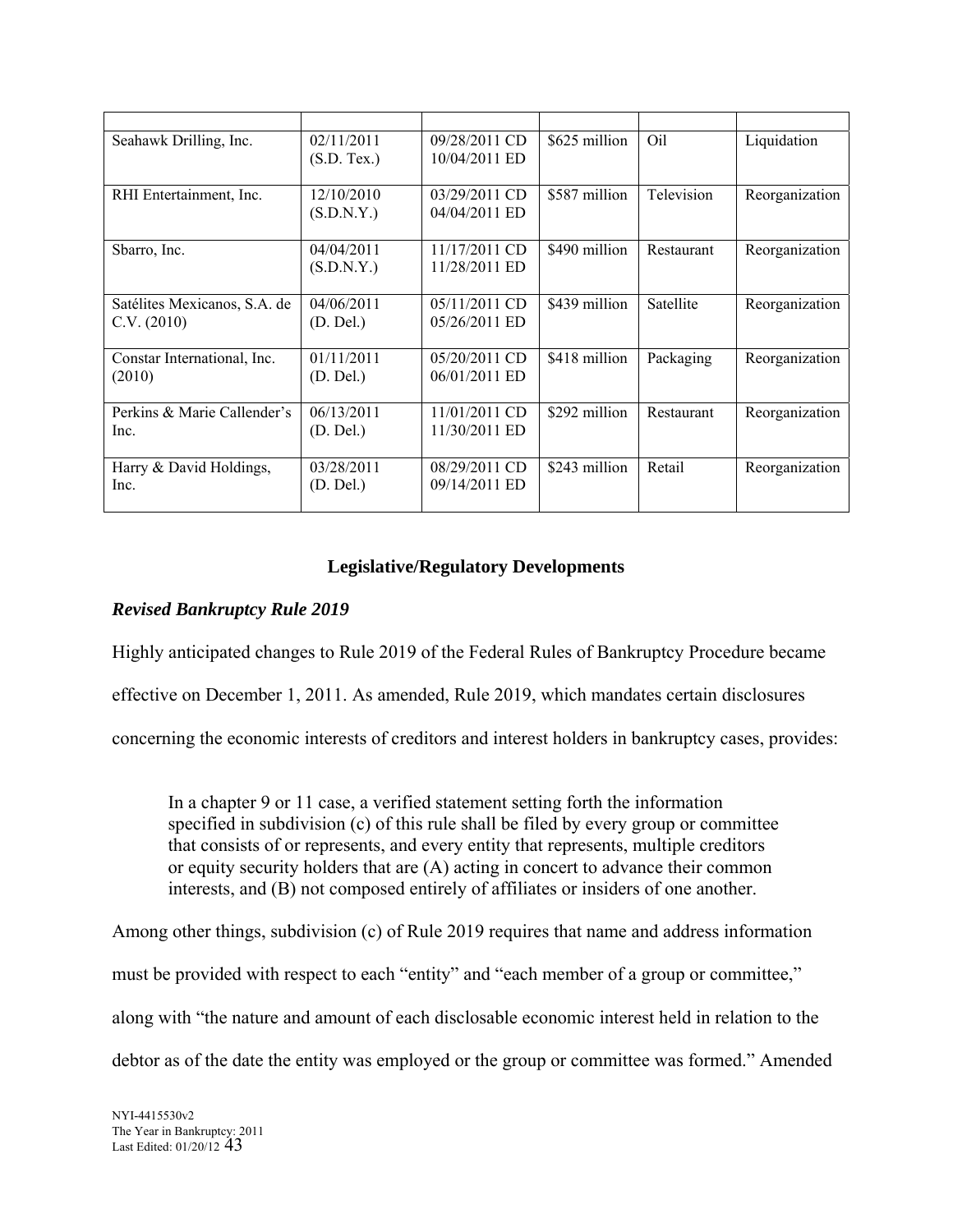Rule 2019 defines "disclosable economic interest" as "any claim, interest, pledge, lien, option, participation, derivative instrument, or any other right or derivative right granting the holder an economic interest that is affected by the value, acquisition, or disposition of a claim or interest."

# *Proposed Chapter 11 Venue Legislation Introduced*

On July 14, 2011, the Chapter 11 Bankruptcy Venue Reform Act of 2011 (H.R. 2533) was introduced to prevent what some lawmakers deem to be forum shopping in chapter 11 cases. The proposed legislation would limit venue to: (i) the location of the debtor's principal place of business or principal assets in the U.S. during the year immediately preceding the commencement of the chapter 11 case (or a portion of such one-year period exceeding that of any other district in which the debtor had such place of business or assets); or (ii) the district in which an affiliate of the debtor that owns, controls, or holds with power to vote more than 50 percent of the outstanding voting securities of such debtor has its chapter 11 case pending. If it were to become law, this proposed legislation would in many cases prevent a debtor from commencing a chapter 11 case in its state of incorporation or from "piggybacking" on the filing of a subsidiary. On August 25, 2011, H.R. 2533 was referred to the House Subcommittee on Courts, Commercial and Administrative Law. Initial hearings were conducted before the Subcommittee on September 8.

#### *PBGC Regulation on Terminating Plans in Bankruptcy*

On June 13, 2011, the Pension Benefit Guaranty Corporation ("PBGC") released a final rule that, in most cases, will reduce the amount of pension benefits guaranteed under the agency's singleemployer insurance program when a pension plan is terminated in a bankruptcy case. The rule will also decrease the amount of pension benefits given priority in bankruptcy.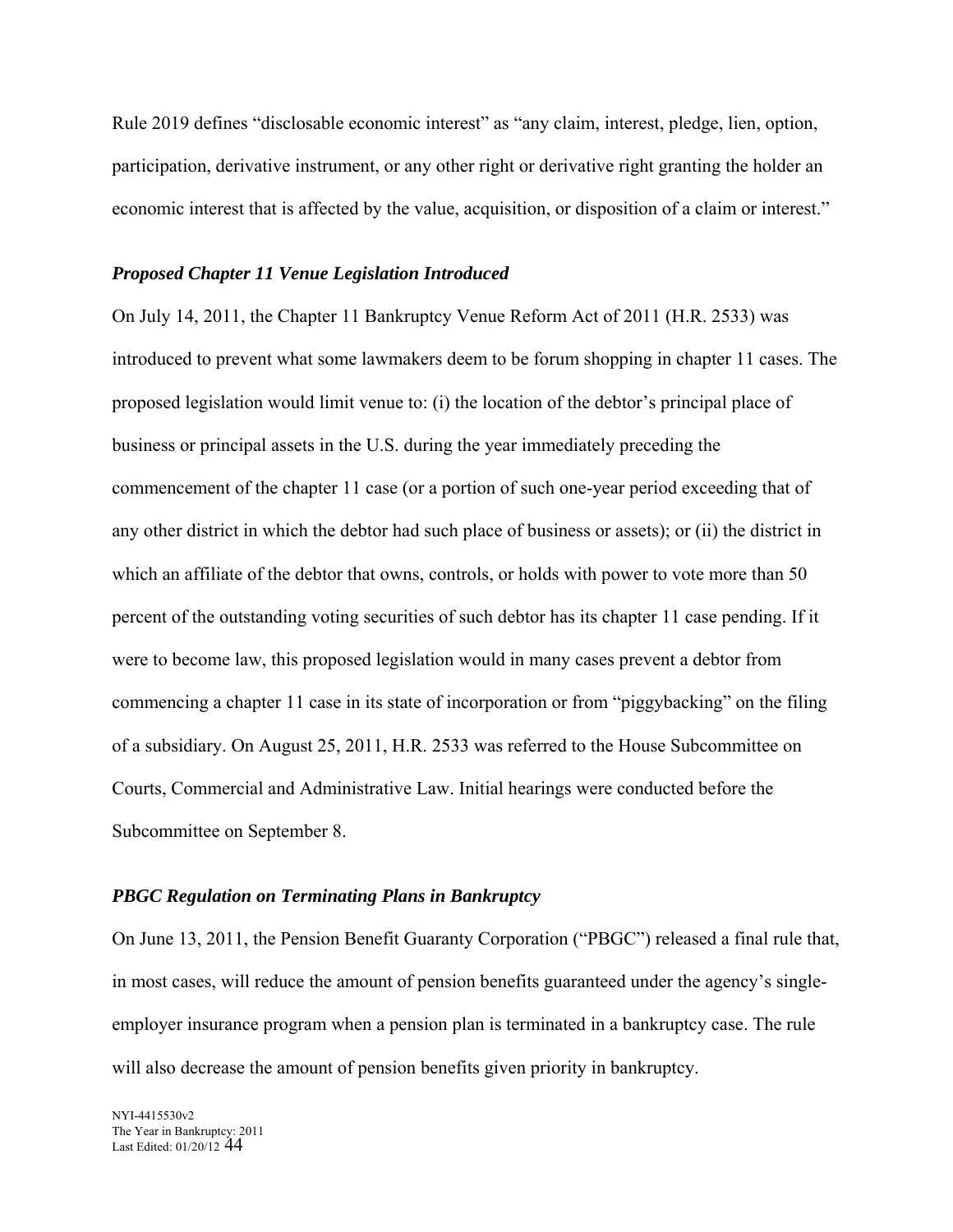The rule (RIN: 1212-AA98) became effective on July 14, 2011. One consequence of the rule will be that a plan participant's guaranteed benefit can be no greater than the amount of the benefit on the sponsor's bankruptcy petition date. Previously, some employers continued to sponsor plans after filing for bankruptcy, and participants continued to accrue benefits after the petition date. Those postbankruptcy accruals will no longer be guaranteed by PBGC. Another consequence of the final rule is that PBGC will guarantee only benefits that were "nonforfeitable" on the bankruptcy petition date.

## *Spanish Parliament Approves Law Amending the 2003 Insolvency Act*

On October 10, 2011, the Spanish Parliament approved Law n. 38/2011, which amends the Spanish Insolvency Act of 2003 and applies, with certain exceptions, to insolvency cases commenced after January 1, 2012. The amendment is a comprehensive update of Spanish insolvency regulations applying the Insolvency Act and was implemented in the context of the current EU economic situation with a view toward, among other things, avoiding the liquidation of insolvent companies by exploring alternatives to insolvency and offering such companies a faster and less expensive solution to their financial crises by means of refinancing agreements.

### *New German Insolvency Act*

The German Parliament enacted a new Insolvency Act on October 26, 2011 (the "Act"). The Act (*das Gesetz zur weiteren Erleichterung der Sanierung von Unternehmen*, broadly translated as "the law for the further facilitation of the rehabilitation of companies") will significantly strengthen the rights of creditors and, to some extent, the rights of debtors in insolvency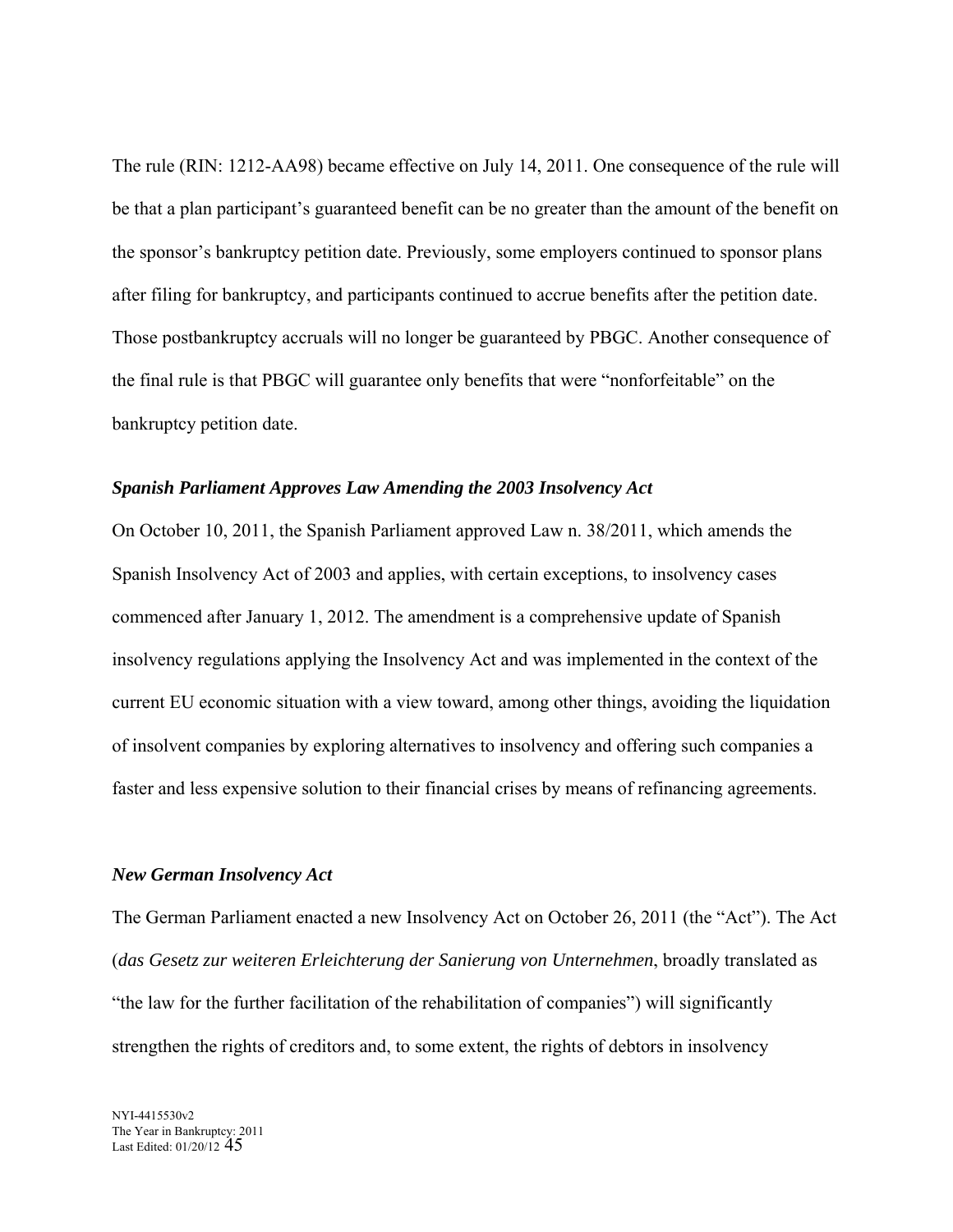proceedings. The Act is expected to come into force early in 2012. A more detailed discussion of the Act appears elsewhere in this edition of the *Business Restructuring Review*.

#### **Notable Business Bankruptcy Decisions of 2011**

#### *Allowance/Disallowance/Priority/Discharge of Claims*

When a company that has been designated a responsible party for environmental cleanup costs files for bankruptcy protection, the ramifications of the filing are not limited to a determination of whether the remediation costs are dischargeable claims. Another important issue is the circumstances under which contribution claims asserted by parties coliable with the debtor will be allowed or disallowed in the bankruptcy case. This question was the subject of rulings handed down in *In re Lyondell Chemical Co.*, 442 B.R. 236 (Bankr. S.D.N.Y. 2011), and *In re Chemtura Corp.*, 443 B.R. 601 (Bankr. S.D.N.Y. 2011). In separate bench rulings, the court held that environmental contribution claims remain contingent, and must be disallowed, until the coliable creditor actually pays for the cleanup or otherwise expends funds on account of the claim.

Until 2011, no federal circuit court of appeals had ever directly addressed whether a claim for multi-employer pension plan withdrawal liability incurred by a debtor-employer that continues to employ workers during a bankruptcy case is entitled (in whole or in part) to administrativeexpense status. That changed when the Third Circuit handed down its ruling in *In re Marcal Paper Mills, Inc.*, 650 F.3d 311 (3d Cir. 2011). Addressing the issue as a matter of first impression, the court of appeals affirmed a district court's reversal of a bankruptcy court order denying administrative-expense status to a withdrawal-liability claim against a chapter 11 debtor in possession ("DIP") that continued to participate in a multi-employer defined-benefit pension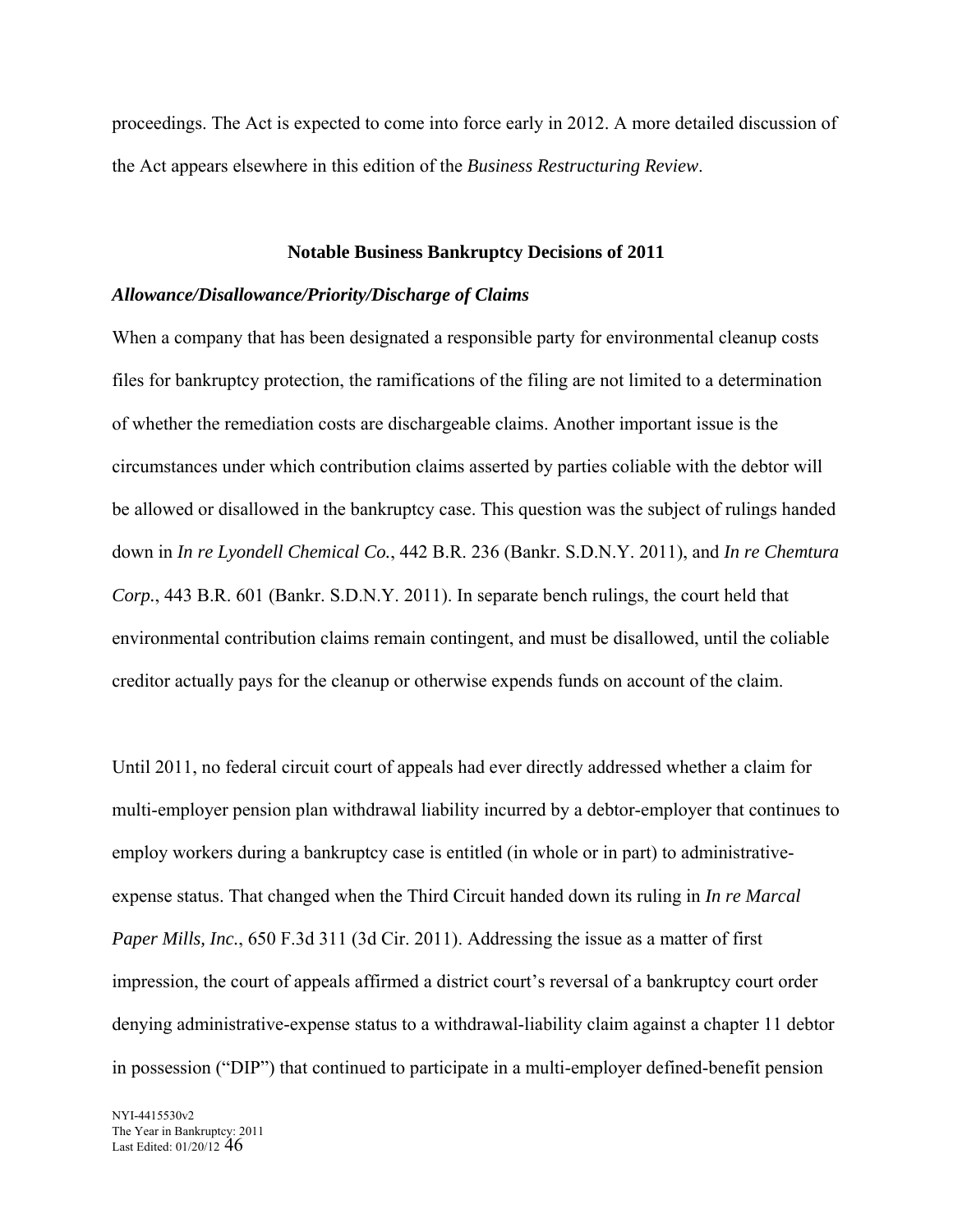plan until it sold substantially all of its assets to a successor entity. According to the Third Circuit, because part of the withdrawal liability was attributable to the postpetition time period and the debtor clearly benefited from postpetition labor provided by its unionized employees, the portion of the claim relating to postpetition services constituted a priority administrative expense.

Section 507(a)(4) gives priority to "allowed unsecured claims, but only to the extent of [\$11,725] for each individual . . . earned within 180 days before the date of the filing of the petition . . . for . . . wages, salaries, or commissions, including vacation, severance, and sick leave pay earned by an individual." In the first circuit-level opinion on the issue, the Fourth Circuit in *Matson v. Alarcon*, 651 F.3d 404 (4th Cir. 2011), held that, for purposes of establishing priority under section 507(a)(4), an employee's severance pay was entirely "earned" upon termination of employment, even though the severance amounts were determined by the employee's length of service with the employer.

Restrictions on a borrower's ability to prepay secured debt are a common feature of bond indentures and credit agreements. Lenders often incorporate "no-call" provisions to prevent borrowers from refinancing or retiring debt prior to maturity. Alternatively, a loan agreement may allow prepayment at the borrower's option, but only upon payment of a "make-whole premium" (commonly referred to as a "prepayment penalty"). The purpose of these prepayment penalties is to compensate the lender for the loss of the remaining stream-of-interest payments it would have received had the borrower paid the debt through maturity.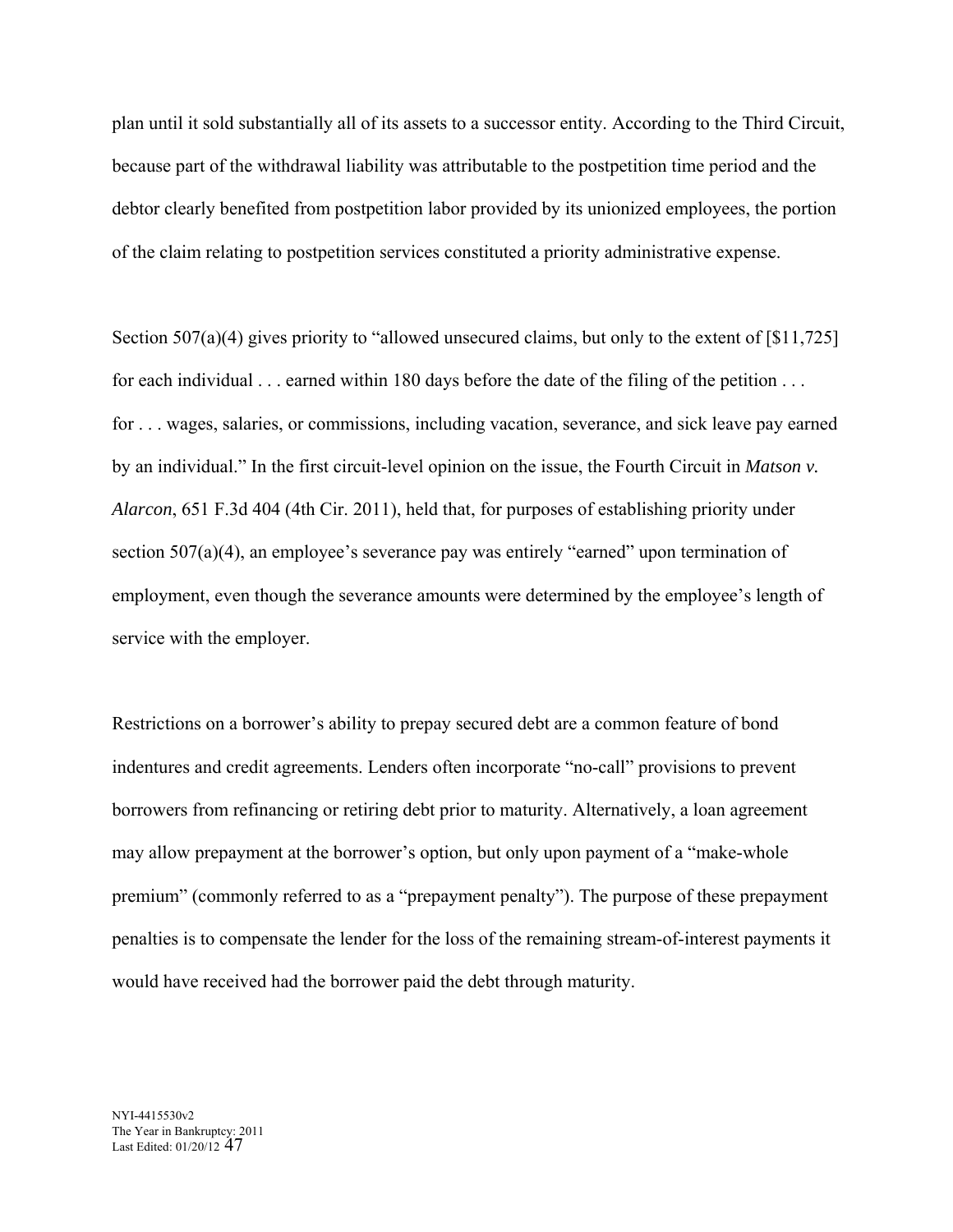Courts sometimes disallow lender claims for payment of make-whole premiums in the event of prepayment because those premiums are generally not due under the applicable loan documents during the no-call period. In *In re Trico Marine Services, Inc.*, 450 B.R. 474 (Bankr. D. Del. 2011), the court ruled in an apparent matter of first impression before it that, following the "substantial majority of courts, a make-whole premium is in the nature of liquidated damages, not interest." This meant that the lenders ended up with an unsecured claim for the make-whole premium rather than a secured claim.

In most cases, when a "responsible" party under the Comprehensive Environmental Response, Compensation, and Liability Act or the Resource Conservation and Recovery Act files for bankruptcy, the cleanup costs incurred by the bankrupt responsible party are discharged. In *In re Mark IV Industries, Inc.*, 459 B.R. 173 (S.D.N.Y. 2011), the district court affirmed a bankruptcy court decision concluding that a state government's right to an injunction compelling a chapter 11 debtor to conduct an environmental cleanup is not a "claim" subject to discharge under the Bankruptcy Code. The decision continues a trend in court rulings limiting the circumstances under which an environmental cleanup obligation will be treated as a dischargeable bankruptcy claim.

#### *Avoidance Actions/Trustee's Avoidance and Strong-Arm Powers*

NYI-4415530v2 The Year in Bankruptcy: 2011 Last Edited: 01/20/12 48 Lenders can breathe a little easier—for now—in the wake of a Florida district court decision in 2011 quashing the much-discussed *TOUSA* bankruptcy opinion. *See In re TOUSA, Inc.*, 422 B.R. 783 (Bankr. S.D. Fla. 2009), *quashed in part*, 444 B.R. 613 (S.D. Fla. 2011). In rejecting the bankruptcy court's analysis, the district court protected the lenders' right to accept payment of bona fide antecedent debt without undue concern that such payments would ultimately be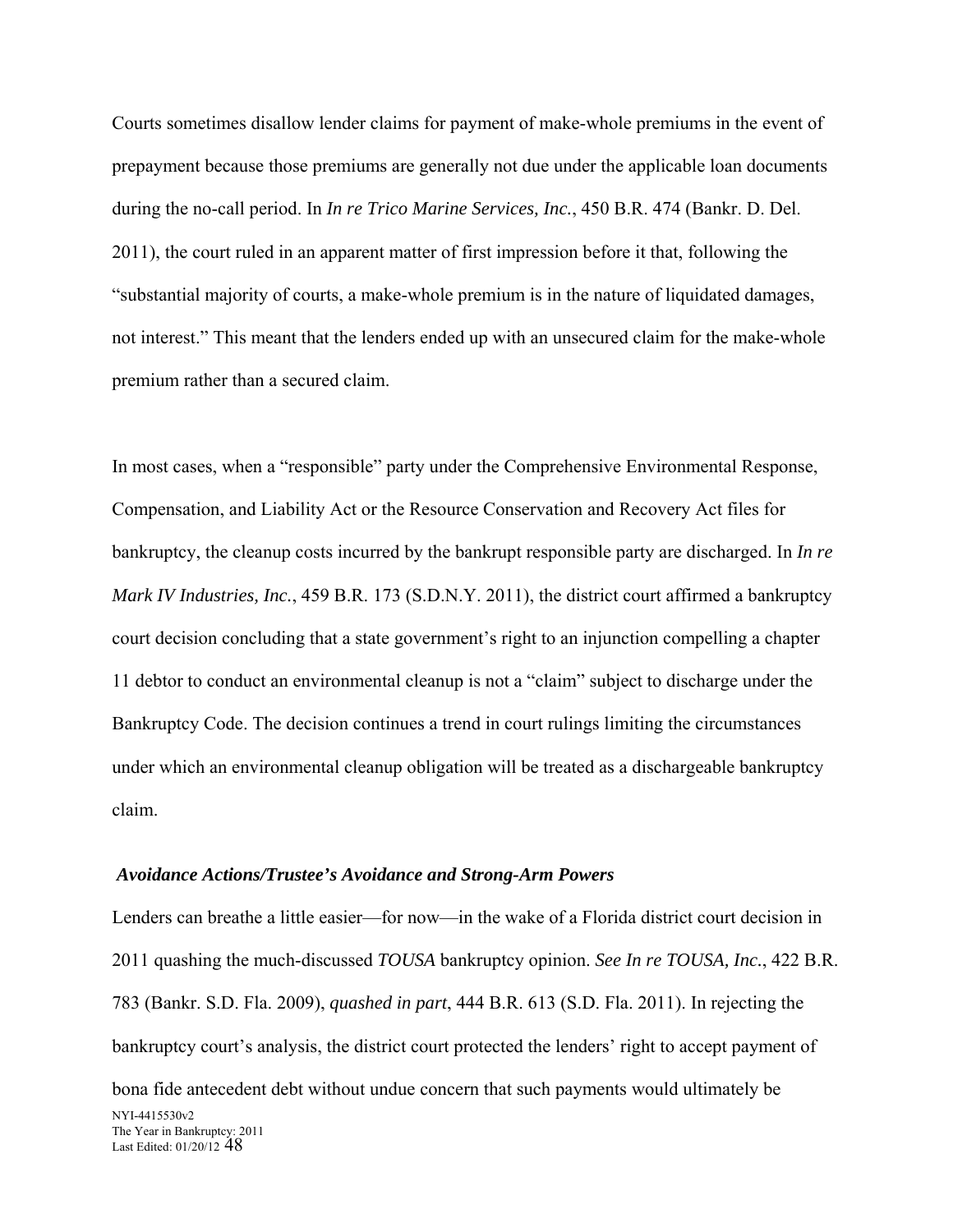disgorged as the spoils of a constructively fraudulent transfer. Among other things, the district court held that "the opportunity to avoid default, to facilitate the enterprise's rehabilitation, and to avoid bankruptcy, even if it proved to be short lived, may be considered in determining reasonable equivalent value." The venue for this continuing saga and its eagerly anticipated denouement has now shifted to the Eleventh Circuit.

In *In re Longview Aluminum, L.L.C.*, 657 F.3d 507 (7th Cir. 2011), the Seventh Circuit explained that, for purposes of avoidance litigation, there are two approaches to the determination of "insider" status: (i) the "similarity" approach; and (ii) the "closeness" approach. The similarity approach compares the position held by a nonstatutory insider with the list of statutory insiders delineated in section 101(31)(B) of the Bankruptcy Code and attempts to analogize the nonstatutory insider's position with statutory positions. If the court finds sufficient "similarity," the putative insider is viewed as a statutory insider. By contrast, according to the closeness approach, anyone with a sufficiently close relationship with the debtor such that his conduct is subject to closer scrutiny than those dealing at arm's length with the debtor will be deemed an insider.

The Seventh Circuit ruled that a bankruptcy court did not err in using the similarity approach to determine that a "member" of a limited liability company ("LLC") was similar to a statutory "director" and thus was an insider. According to the Seventh Circuit, the court did not err in choosing not to analyze whether the LLC member was a nonstatutory insider via control factors.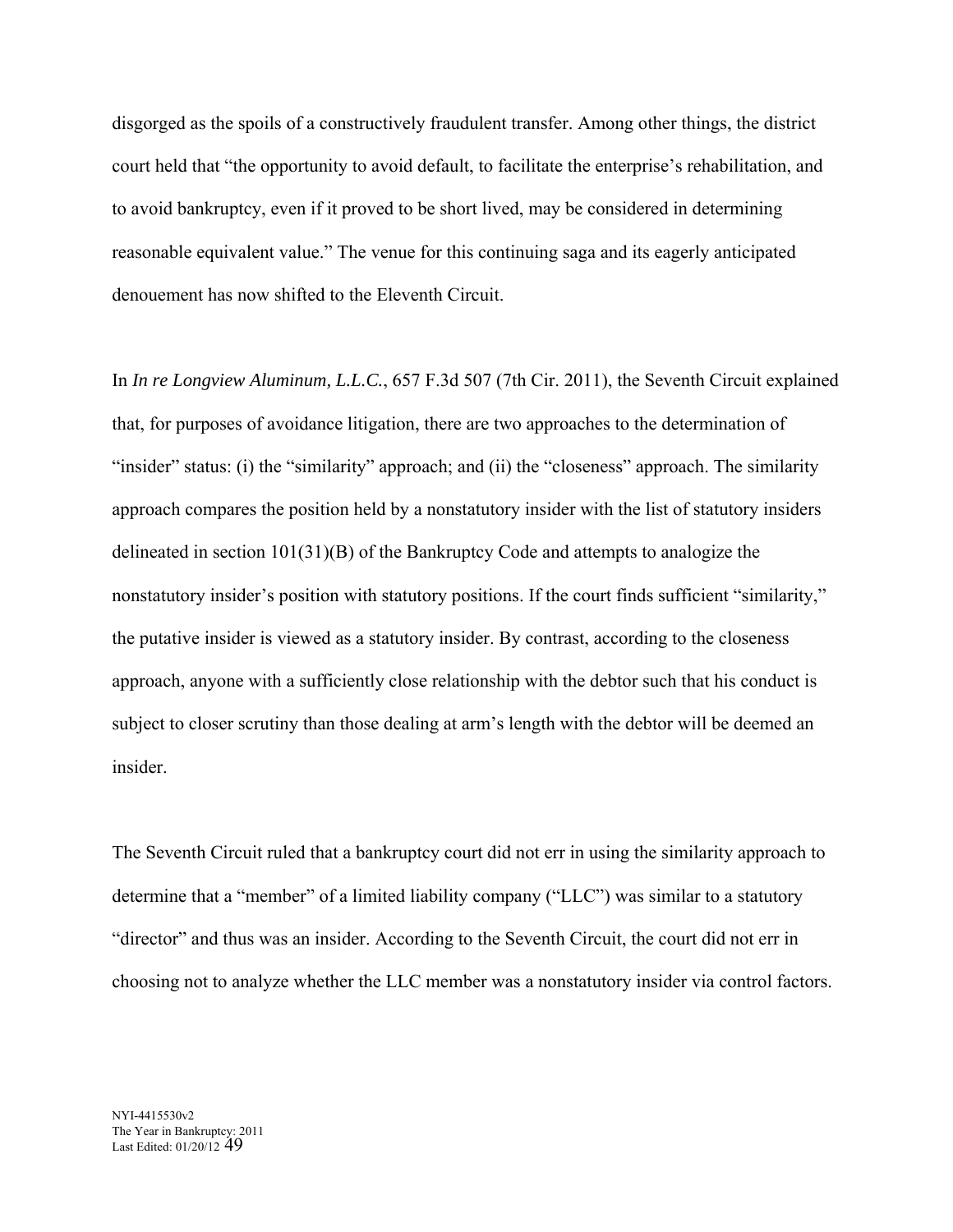When a debtor that has operated or been the instrument of a Ponzi scheme files for bankruptcy, the bankruptcy trustee or DIP may later seek to avoid and recover payments made in furtherance of the scheme as fraudulent transfers. Defendants in these avoidance actions commonly seek to thwart such attempted "clawbacks" by contending that they received their returns from the debtor in good faith and without any knowledge of the Ponzi scheme and that they gave "value" to the debtor in the form of initial and subsequent investments.

In *Picard v. Katz*, 2011 WL 4448638 (S.D.N.Y. Sept. 27, 2011), the district court examined the extent to which the trustee could avoid certain transfers made with the actual intent to defraud creditors in connection with the Bernard Madoff Ponzi scheme. The availability of a good-faith defense, the court explained, depends on whether the transfers sought to be recovered were the defendants' principal or profits. According to the court, the principal invested by the defendants conferred value upon the debtors, but the profits presumptively exceeded any value that might have been given. The court added the caveats that: (i) a trustee might be able to recover principal invested in a Ponzi scheme by demonstrating "willful blindness" by the investor; and (ii) a defendant could retain its profits if it could show that it gave value for the profits in excess of its principal.

In *Perkins v. Haines*, 661 F.3d 623 (11th Cir. 2011), the Eleventh Circuit reached a similar conclusion, albeit in a slightly different context—the initial investments in *Perkins* consisted of purchases of equity interests in limited partnerships, rather than direct investments of cash into a fund or other investment vehicle. Addressing the issue as a matter of apparent first impression, the court ruled that: (i) transfers made in furtherance of a Ponzi scheme are presumed to be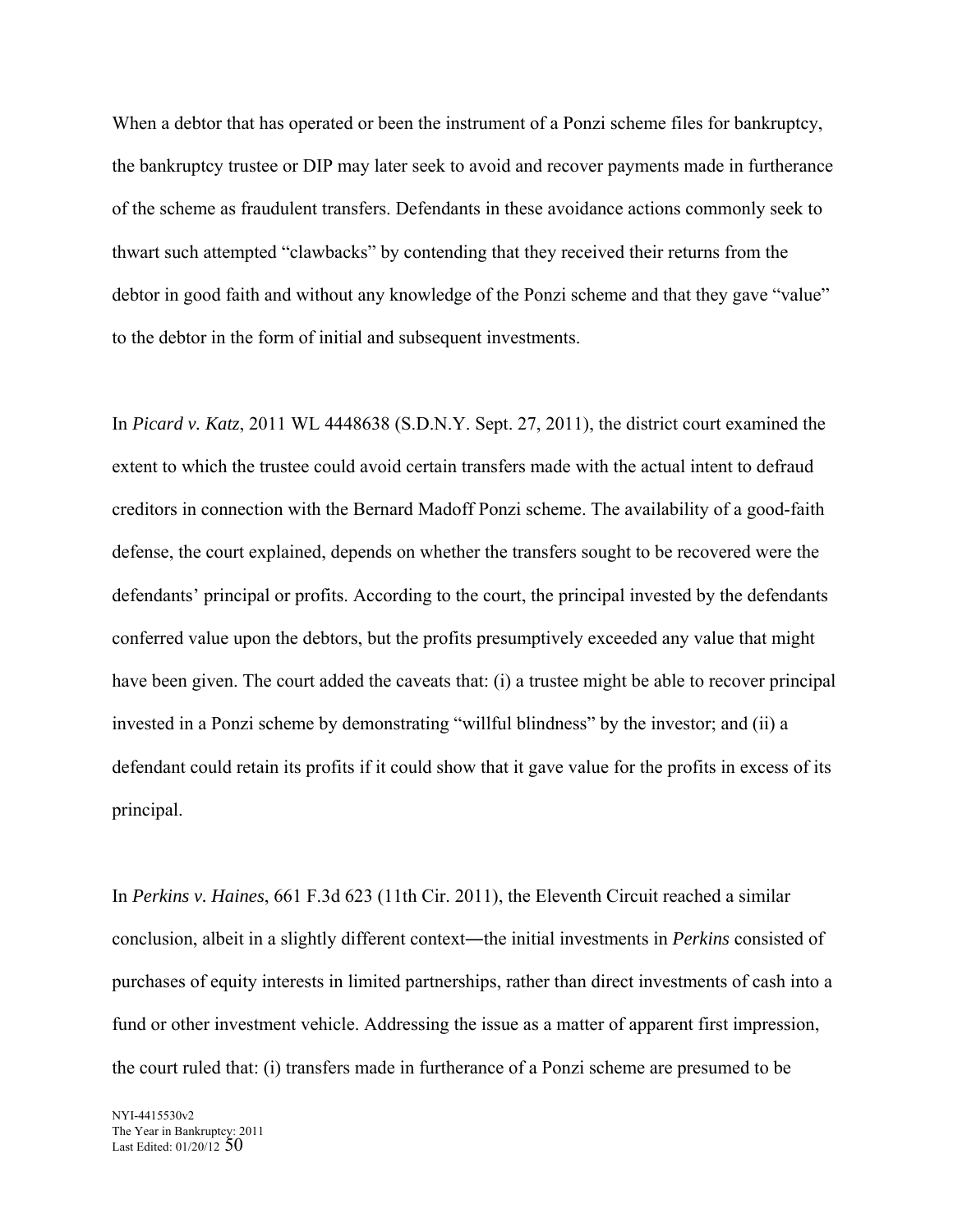actually fraudulent under section 548 of the Bankruptcy Code; (ii) the general rule is that an investor defrauded in a Ponzi scheme is recognized as having given "value" to the extent of the principal invested for purposes of the section 548(c) "good faith" affirmative defense; and (iii) amounts distributed to the investor in excess of the initial investment are deemed not to have been given for value and may be recovered. According to the Eleventh Circuit, the form of the investment―either as a payment giving rise to a debt claim or an equity investment―is irrelevant to application of the rule.

In *In re Dreier LLP*, 2011 WL 6327385 (Bankr. S.D.N.Y. Dec. 19, 2011), and *In re Dreier LLP*, 2011 WL 6337493 (Bankr. S.D.N.Y. Dec. 19, 2011), the bankruptcy court denied motions to dismiss counts in a complaint seeking to avoid as actual and constructive fraudulent transfers interest payments made to hedge funds that loaned money to a debtor operating a Ponzi scheme. In ruling that the section 548(c) safe harbor was not available to the lenders, the court reaffirmed the general rule that the good-faith defense in this context does not apply to payments other than principal and rejected the lenders' contention that a lender to a fraudulent business provides "value" in exchange for the interest it receives.

## *Automatic Stay*

Section  $362(a)(1)$  of the Bankruptcy Code automatically stays the commencement or continuation of a judicial proceeding against the debtor that was or could have been initiated before the filing of a bankruptcy petition. In *Chizzali v. Gindi (In re Gindi)*, 642 F.3d 865 (10th Cir. 2011), the Tenth Circuit interpreted section  $362(a)(1)$  to mean that "the automatic stay does not prevent a Chapter 11 debtor in possession from pursuing an appeal even if it is an appeal

from a creditor's judgment against the debtor."

NYI-4415530v2 The Year in Bankruptcy: 2011 Last Edited:  $01/20/12$   $51$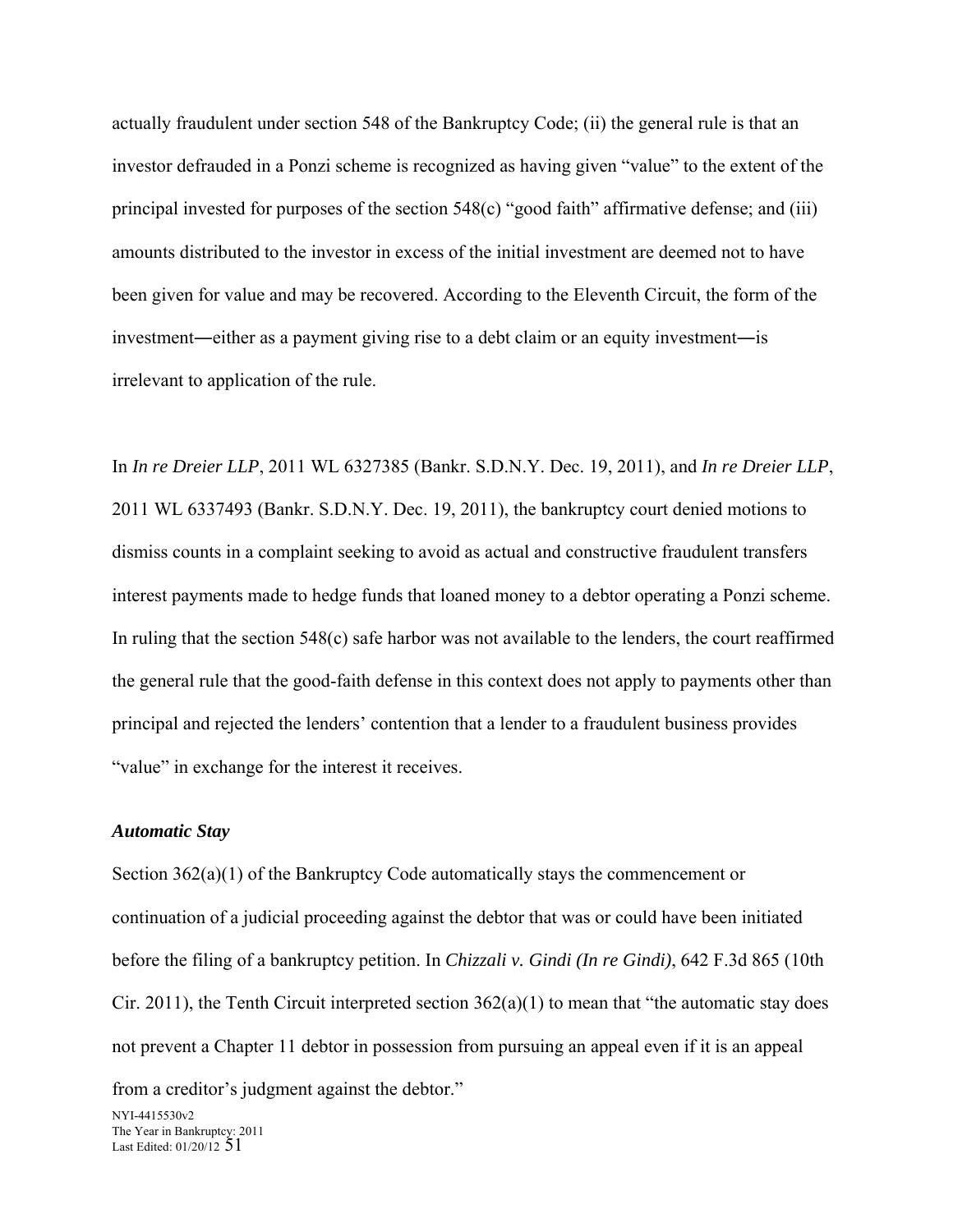At least nine other circuit courts of appeals have disagreed with the Tenth Circuit's interpretation of section 362(a)(1) in *Gindi*, holding that a bankruptcy filing automatically stays appellate proceedings if the debtor has filed an appeal from a judgment entered in a suit against the debtor. In *TW Telecom Holdings Inc. v. Carolina Internet Ltd.*, 661 F.3d 495 (10th Cir. 2011), the Tenth Circuit reversed its position on this issue. "From this date forward," the court wrote, "this Circuit will read 'section 362 . . . to stay all appeals in proceedings that were *originally brought* against the debtor, regardless of whether the debtor is the appellant or appellee.' "

In *Palmdale Hills Property, LLC v. Lehman Commercial Paper, Inc.*, 654 F.3d 868 (9th Cir. 2011), the Ninth Circuit held that the automatic stay bars actions which would diminish the estate of a debtor in bankruptcy ("debtor 1"), and therefore, if another debtor ("debtor 2") in a separate bankruptcy case wants to seek equitable subordination of claims asserted by debtor 1 against debtor 2, debtor 2 must first obtain relief from the stay in debtor 1's bankruptcy case.

In *In re Nortel Networks, Inc.*, 2011 WL 6826412 (3d Cir. Dec. 29, 2011), the Third Circuit affirmed lower-court rulings enforcing the automatic stay against the Trustee of Nortel Networks U.K. Pension Plan and the U.K. Board of the Pension Protection Fund ("PPF") with respect to their participation in U.K. pension proceedings initiated by the U.K. Pensions Regulator ("TPR") to determine the extent of the liability of Nortel Networks U.K. Limited and its affiliates, including two U.S. chapter 11 debtors (Nortel Networks, Inc., and NN Caribbean and Latin American), for an underfunded defined-benefit pension scheme established and governed by U.K. law.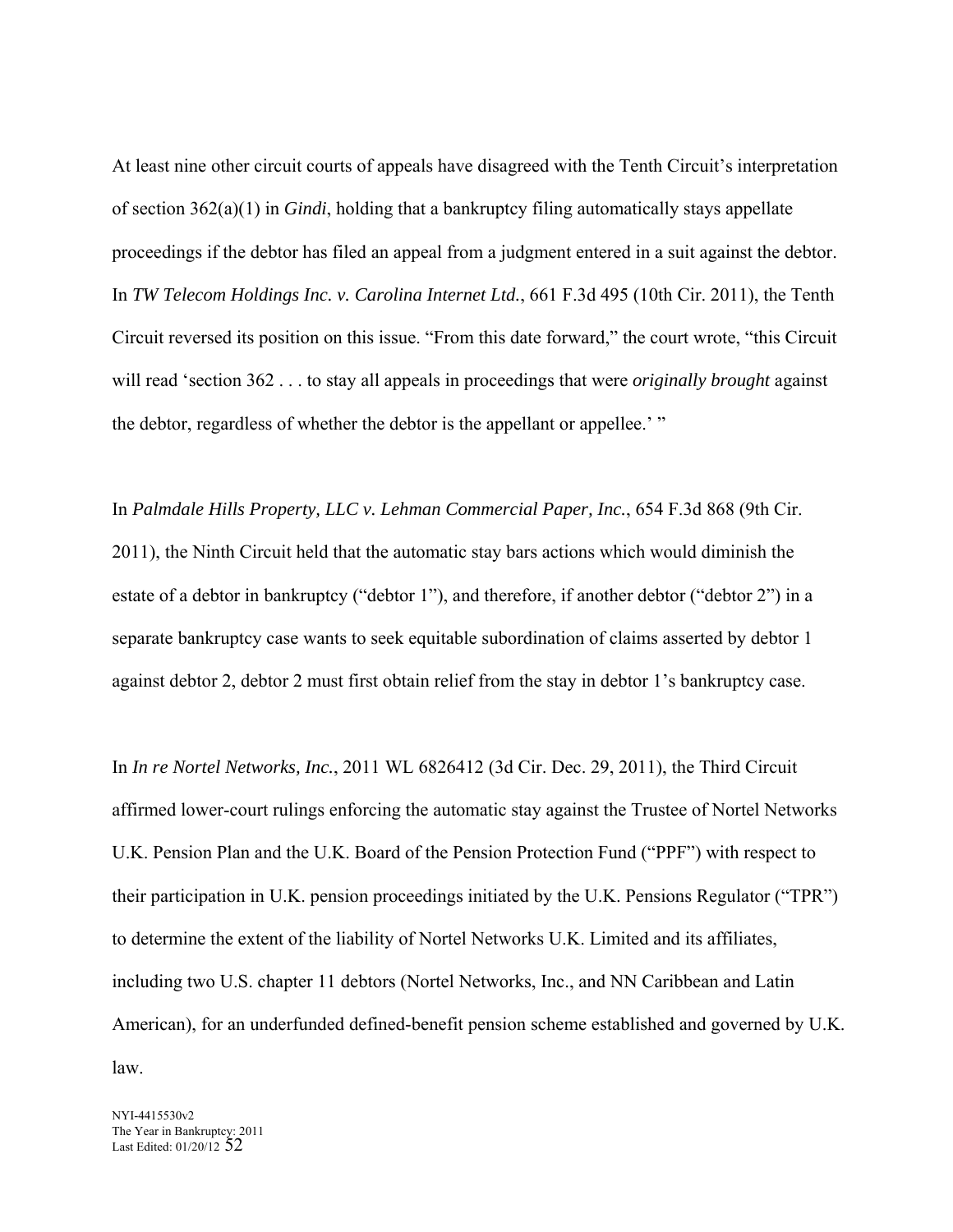The Third Circuit ruled that the Trustee and PPF failed to demonstrate that the proceedings fell within the "police power" exception to the automatic stay contained in section 362(b)(4) of the Bankruptcy Code. According to the court, neither the Trustee nor PPF was a "governmental unit" qualifying for the exception, and although TPR was a governmental unit, TPR was not a party to the bankruptcy proceedings and therefore could not assert the "police power" exception. In addition, the Third Circuit concluded that the U.K. proceedings were focused on the pecuniary interests of PPF and the members of the pension scheme, rather than the protection of public health or safety.

In *In re Stone Resources, Inc.*, 458 B.R. 823 (E.D. Pa. 2011), the district court held that a bankruptcy court abused its discretion in denying a franchisor's motion for relief from the automatic stay when the franchisee's bankruptcy petition was filed after the franchisor had previously filed litigation against the franchisee to enforce a covenant not to compete. The ruling is significant because it found that the relief the franchisor sought—the enforcement of the covenant not to compete—could not be considered a "claim" that could be remedied by a claim for money damages in bankruptcy and thus was immune from the effects of the automatic stay.

### *Bankruptcy Asset Sales*

NYI-4415530v2 The Year in Bankruptcy: 2011 Last Edited: 01/20/12 53 The ability to sell an asset in bankruptcy free and clear of liens and any other competing "interest" is a well-recognized tool available to a trustee or DIP. Whether the category of "interests" encompassed by that power extends to potential successor-liability claims, however, has been the subject of considerable debate in the courts. A New York bankruptcy court addressed this controversial issue in *Olson v. Frederico (In re Grumman Olson Indus., Inc.)*, 445 B.R. 243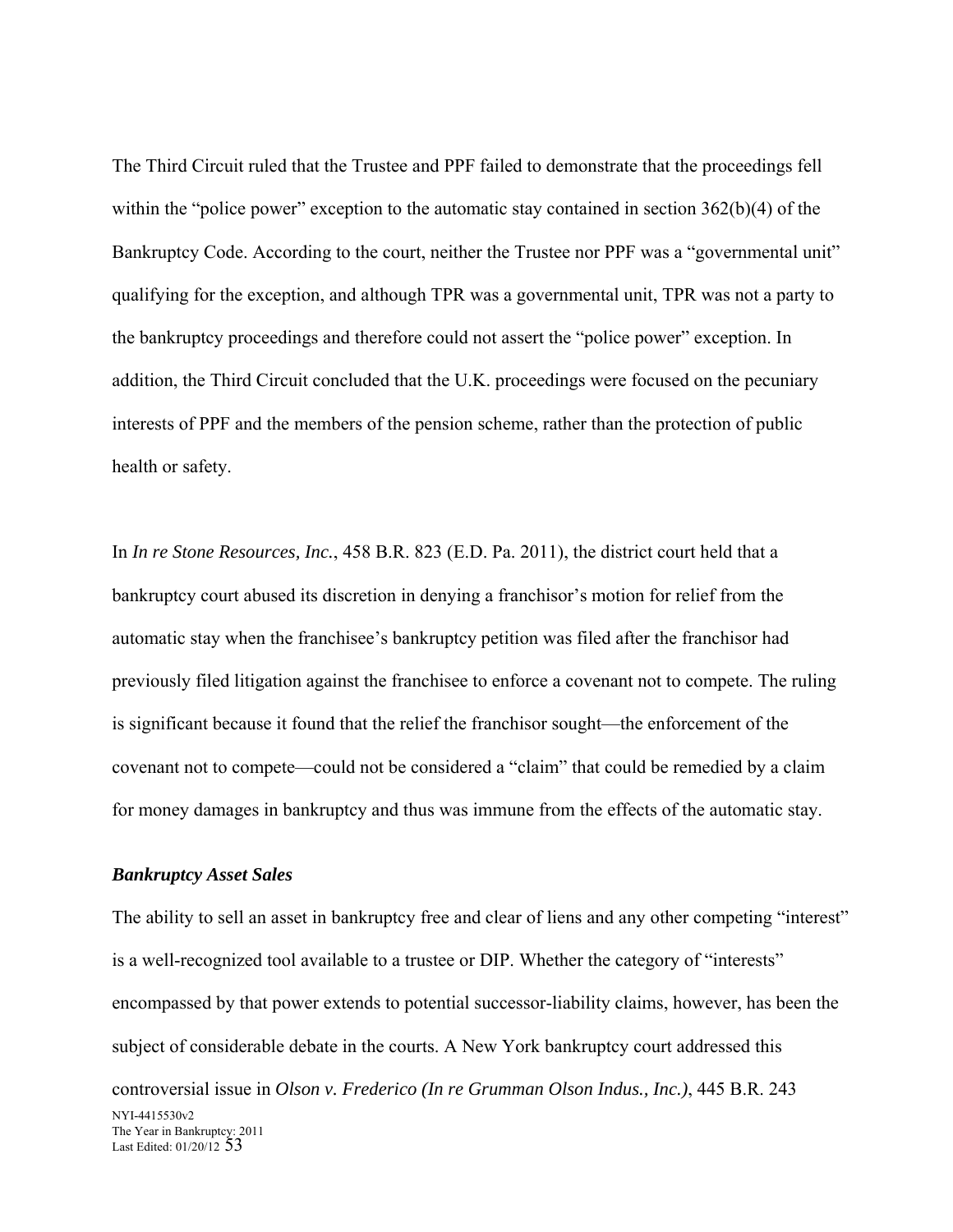(Bankr. S.D.N.Y. 2011). The court ruled that a sale authorized under section 363 of the Bankruptcy Code cannot exonerate purchasers from successor-liability claims by claimants who, at the time of the sale, had not yet been injured and had no contact or relationship with the debtor or its products.

In *In re Skyline Woods Country Club*, 636 F.3d 467 (8th Cir. 2011), the debtor had sold its golfcourse property "free and clear" of any interest under section 363 of the Bankruptcy Code. After the buyer ceased operating, adjoining homeowners sued in state court to enforce a covenant restricting use of the property as a golf course. The buyer argued that the restrictive covenant was wiped out by section 363(f). The state court ruled that the covenant was not an "interest" in property within the meaning of section 363(f).

The buyer went back to bankruptcy court to reopen the case for the purpose of challenging the state court's determination. The bankruptcy court denied the request, a ruling that was upheld by a bankruptcy appellate panel. On further appeal, the Eighth Circuit held that the state court ruling was entitled to full faith and credit and that the ruling did not represent a collateral attack on the bankruptcy court order approving the sale that would otherwise have been impermissible under section 363(m) of the Bankruptcy Code. According to the Eighth Circuit, the state court had merely interpreted the scope of the sale order's "free and clear" provision.

In *In re ASARCO, L.L.C.*, 650 F.3d 593 (5th Cir. 2011), the Fifth Circuit ruled that when a bidder seeks payment of sale-related expenses after a bankruptcy sale, with no mechanism for such reimbursement having been preapproved by the bankruptcy court, the standards governing the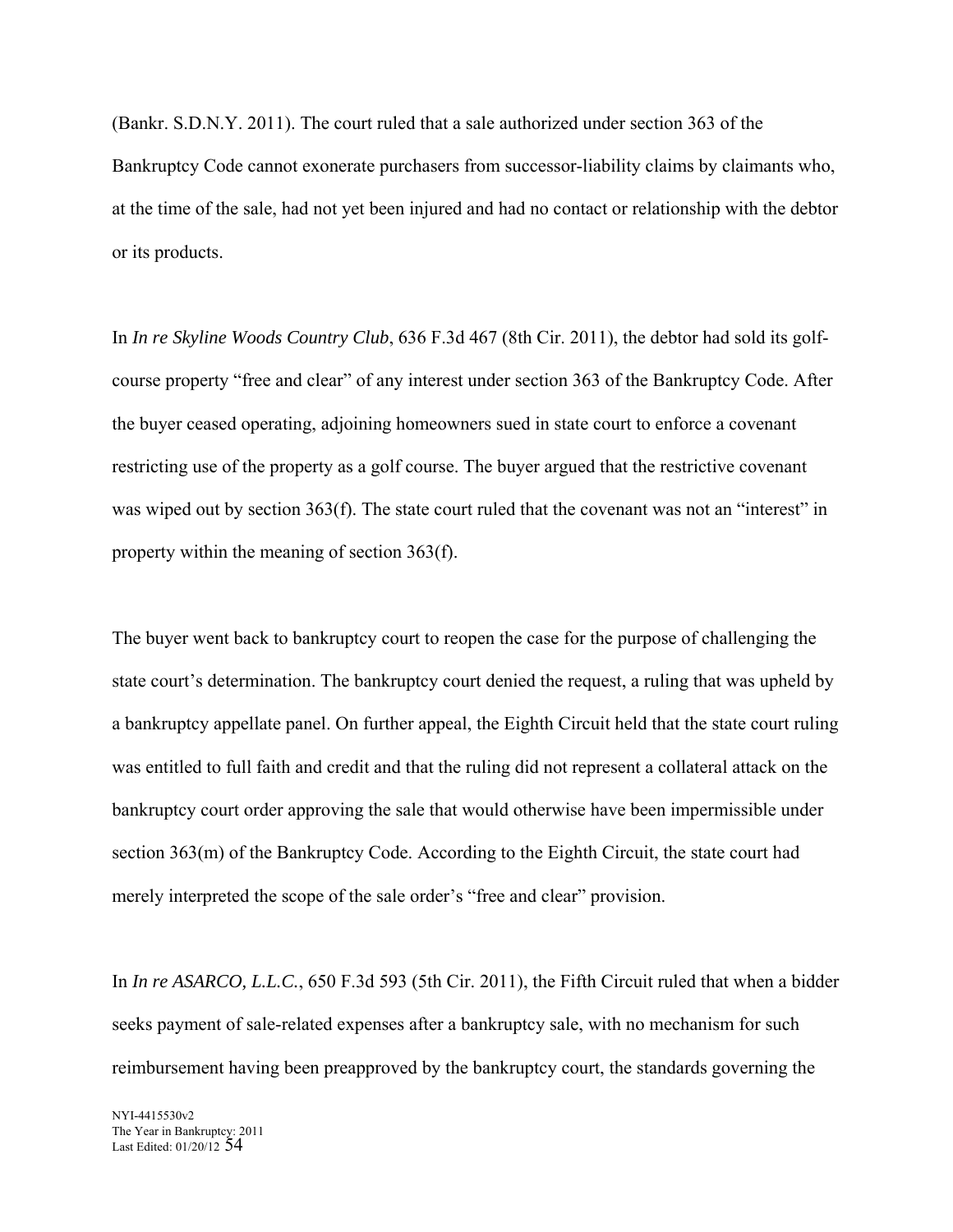allowance and payment of administrative expenses in section 503(b) of the Bankruptcy Code apply. However, when the bankruptcy court assesses the propriety of proposed bidderreimbursement procedures before the sale, the court should apply the business-judgment standard that governs a proposed use, sale, or lease of estate property outside the ordinary course of business under section 363(b).

### *Bankruptcy Court Powers/Jurisdiction*

In *Stern v. Marshall*, 131 S. Ct. 2594 (2011), the estate of Vickie Lynn Marshall, a.k.a. Anna Nicole Smith, lost by a 5-4 margin Round 2 of its U.S. Supreme Court bout with the estate of E. Pierce Marshall in a contest over Vickie's rights to a portion of the fortune of her late husband, billionaire J. Howard Marshall II. The dollar figures in dispute, amounting to more than \$400 million, and the celebrity status of the original (and now deceased) litigants grabbed headlines. But the real story was the Supreme Court's declaration that a provision in the Federal Judicial Code addressing the bankruptcy court's "core" jurisdiction is unconstitutional. Refer to the "From the Top" section in this issue for a more detailed description of the ruling.

Although it has been described as an "extraordinary remedy," the ability of a bankruptcy court to order the substantive consolidation of related debtor entities in bankruptcy (if circumstances so dictate) is relatively uncontroversial, as an appropriate exercise of a bankruptcy court's broad (albeit nonstatutory) equitable powers. By contrast, considerable controversy surrounds the far less common practice of ordering consolidation of a debtor in bankruptcy with a nondebtor.

In *Kapila v. S & G Fin. Servs., LLC (In re S & G Fin. Servs. of S. Fla., Inc.)*, 451 B.R. 573

NYI-4415530v2 The Year in Bankruptcy: 2011 Last Edited: 01/20/12 55 (Bankr. S.D. Fla. 2011), the court ruled that "it is well within this Court's equitable powers to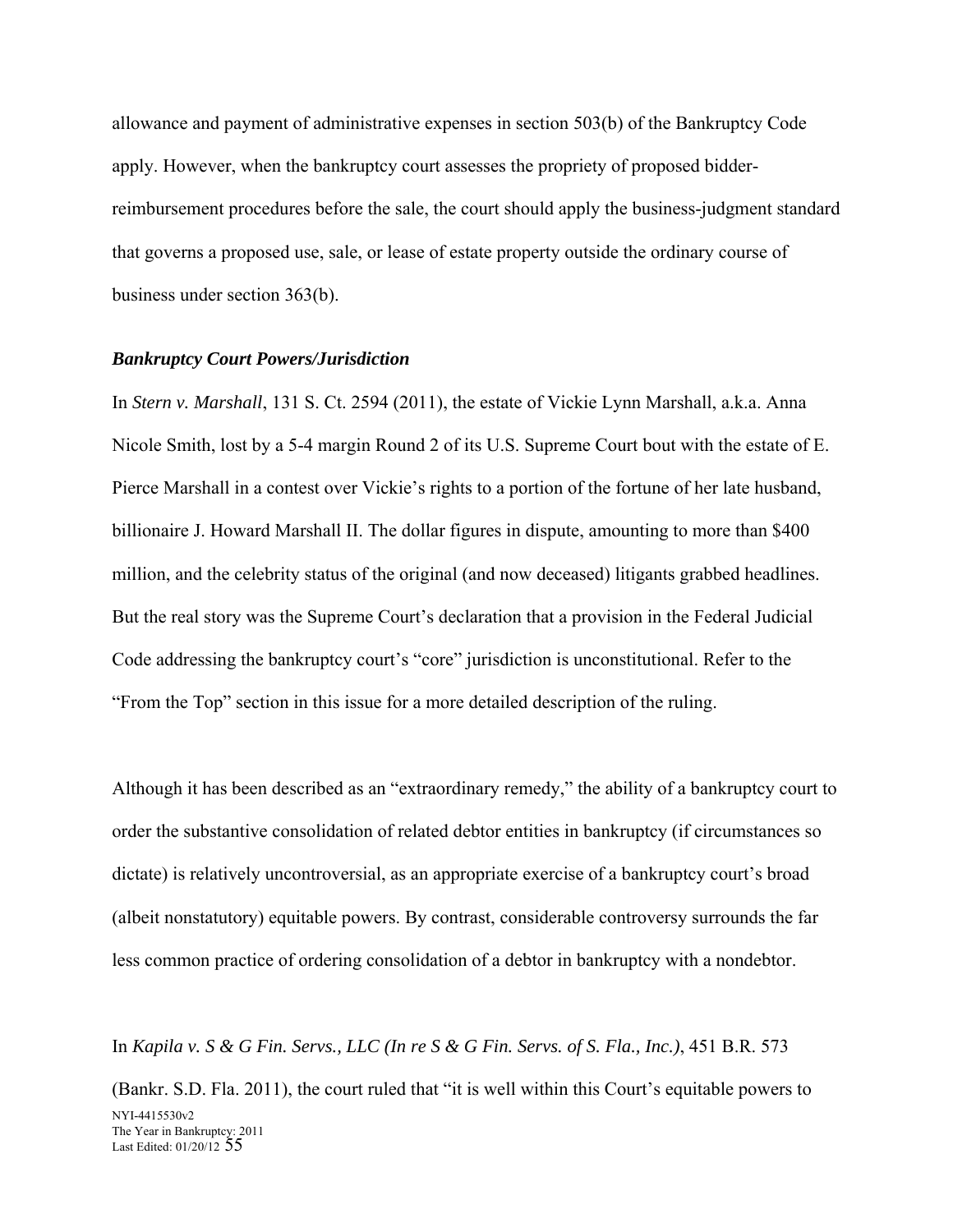allow substantive consolidation of entities under appropriate circumstances, whether or not all of those entities are debtors in bankruptcy." It also held that "this Court has jurisdiction over nondebtor entities to determine the propriety of an action for substantive consolidation insofar as the outcome of such proceeding could have an impact on the bankruptcy case."

The ability of a bankruptcy court to reorder the priority of claims or interests by means of equitable subordination or recharacterization of debt as equity is generally recognized. Even so, the Bankruptcy Code itself expressly authorizes only the former of these two remedies. This has led to uncertainty in some courts concerning the extent of their power to recharacterize claims and the circumstances warranting recharacterization. In *Grossman v. Lothian Oil Inc. (In re Lothian Oil Inc.)*, 650 F.3d 539 (5th Cir. 2011), the Fifth Circuit ruled in a matter of first impression that a bankruptcy court's ability to recharacterize debt as equity is part of the court's authority to allow and disallow claims (rather than the court's broad equitable powers under section 105 of the Bankruptcy Code), and the remedy is not limited to claims asserted by corporate insiders.

#### *Bankruptcy Planning*

NYI-4415530v2 The Year in Bankruptcy: 2011 Last Edited:  $01/20/12$  56 The involuntary chapter 11 case that senior noteholders successfully filed against a "bankruptcy remote" collateralized debt obligation ("CDO") entity in *In re Zais Investment Grade Limited VII*, 455 B.R. 839 (Bankr. D.N.J. 2011), surprised some investors. A New Jersey bankruptcy court ruled that, even though the CDO entity was structured as a foreign-registered special-purpose vehicle with no employees or assets in the U.S. other than collateral held in trust for the benefit of noteholders, it was eligible to be a chapter 11 debtor under section 109(a) of the Bankruptcy Code because it had a place of business and property in the U.S. According to the court, chapter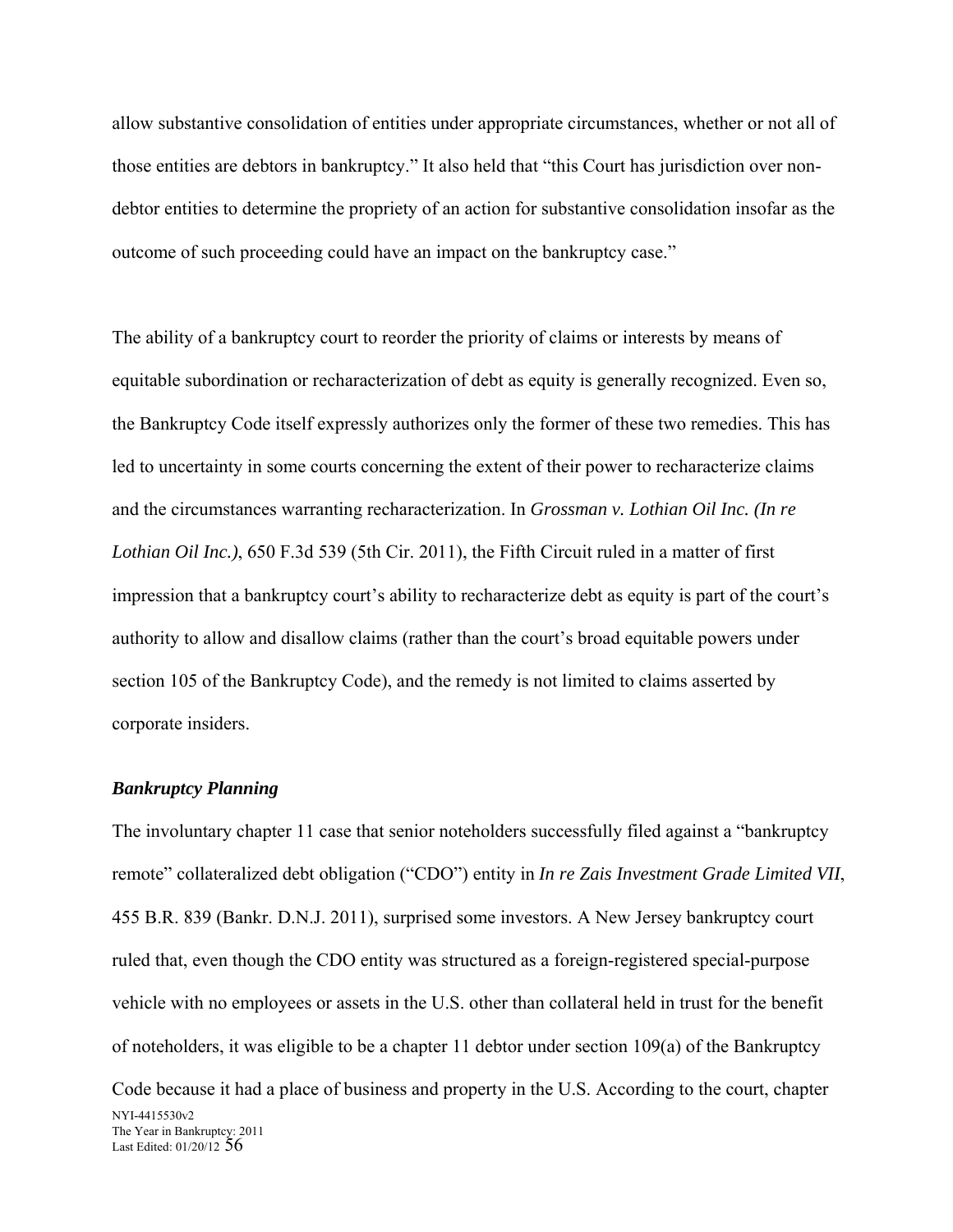11 provided an appropriate way to resolve the valuation dispute between senior and junior secured noteholders. The decision illustrates that "bankruptcy remote" is not equivalent to "bankruptcy proof."

## *Bankruptcy Professionals/Litigation Issues*

In *In re Tribune Co.*, 2011 WL 386827 (Bankr. D. Del. Feb. 3, 2011), the court ruled that, in the context of settlement negotiations that form the basis for a chapter 11 plan, the "common-interest doctrine," which allows attorneys representing different clients with aligned legal interests to share information and documents without waiving the work-product doctrine or attorney-client privilege, applies once the parties have "agreed upon material terms of a settlement." "Once the [plan proponents] agreed upon [the] material terms of the settlement," the court wrote, "it is reasonable to conclude that the parties might share privileged information in furtherance of their common interest of obtaining approval of the settlement through confirmation of the plan."

NYI-4415530v2 The Year in Bankruptcy: 2011 Last Edited: 01/20/12 57 Section 107 of the Bankruptcy Code provides a public right to access to papers filed in a bankruptcy case. However, the provision protects, among other things, "scandalous or defamatory" information from disclosure. Because the Bankruptcy Code does not define these terms, bankruptcy courts look to other sources, including the ordinary, dictionary meaning of "scandalous," in determining whether information should be protected from disclosure. In *In re Roman Catholic Archbishop of Portland*, 661 F.3d 417 (9th Cir. 2011), the Ninth Circuit ruled that, in a tort action against a debtor diocese, no good cause justified continuing a protective order to bar disclosure of personnel records containing allegations that a nonretired, nonparty priest had sexually abused children because the priest's private interest in nondisclosure was outweighed by the significant public interests in protecting public safety and identifying abusers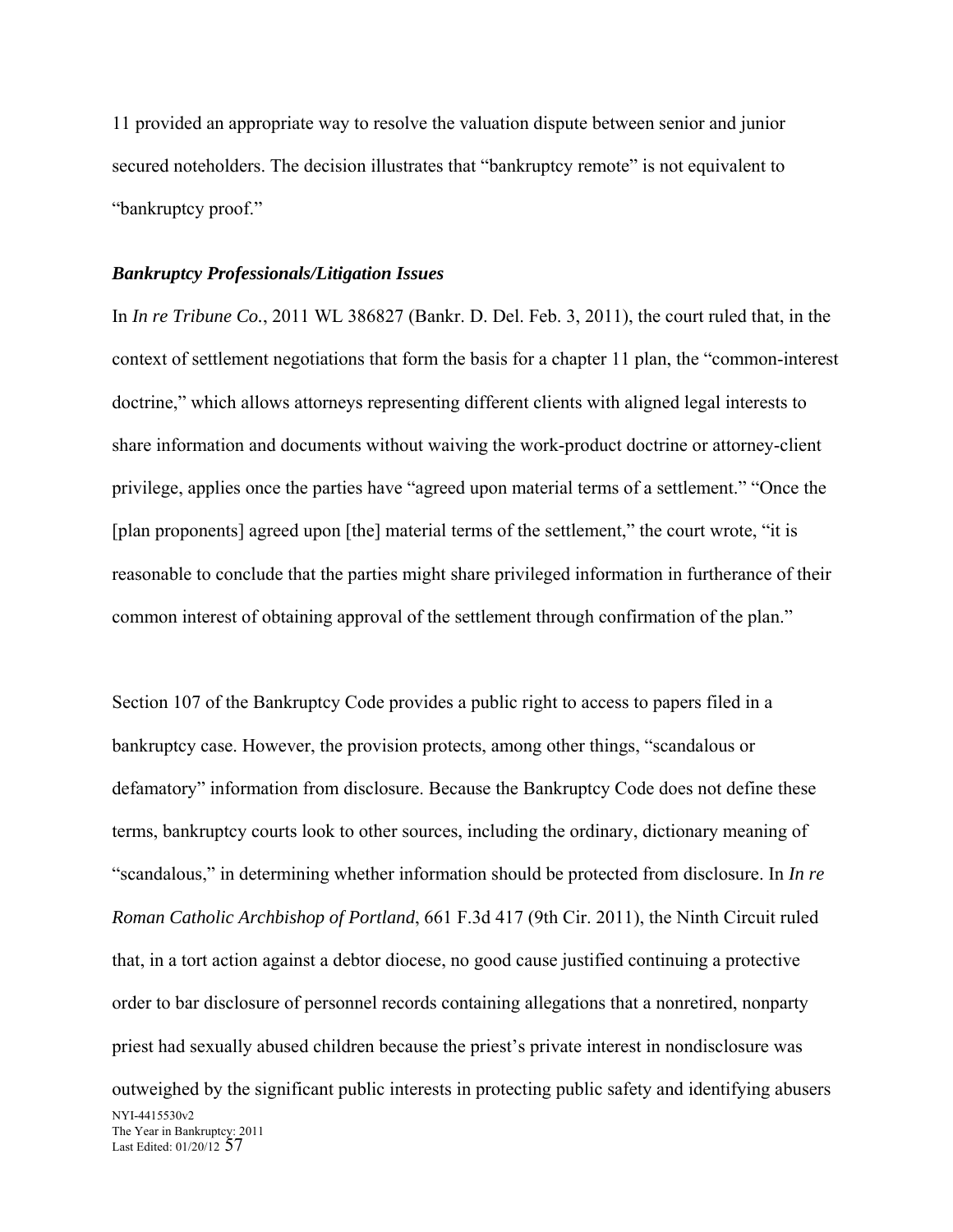of children. It also held that the bankruptcy court erred in unsealing documents containing allegations that two nonparty priests had sexually abused children, as those documents met the statutory exception in section 107(b) to the general right of public access to bankruptcy filings for scandalous or defamatory matter.

## *Chapter 11 Plans*

Notwithstanding the "absolute priority rule" stated in section 1129(b)(2)(B) of the Bankruptcy Code, in order to foster plan confirmation or pursue other goals, a senior creditor, as part of a deal, may try to bypass an intermediate class of creditors by providing, from value that absent the deal would have gone to the senior creditor, a "gift" distribution to a junior class that would not otherwise be entitled to anything under a chapter 11 plan. Although the Third Circuit limited the use of gifting in that circuit in *In re Armstrong World Indus., Inc.*, 432 F.3d 507 (3d Cir. 2005), gifting retained viability as a tool to achieve certain goals in other circuits. However, in *Dish Network Corp. v. DBSD N. Am., Inc. (In re DBSD N. Am., Inc.)*, 634 F.3d 79 (2d Cir. 2011), the Second Circuit rejected gifting as inconsistent with the absolute-priority-rule requirements for "cramdown," or involuntary, confirmation of a chapter 11 plan.

Another requirement for involuntary plan confirmation is section 1129(b)(1)'s dictate that a plan be "fair and equitable" with respect to a dissenting class of creditors. For secured claims, section 1129(b)(2)(A) provides three alternative ways to satisfy this requirement: (i) the secured claimants' retention of their liens and receipt of deferred cash payments equal to at least the value, as of the plan effective date, of their secured claims; (ii) the sale, "subject to section  $363(k)$ ," of the collateral free and clear of all liens, with attachment of the liens to the proceeds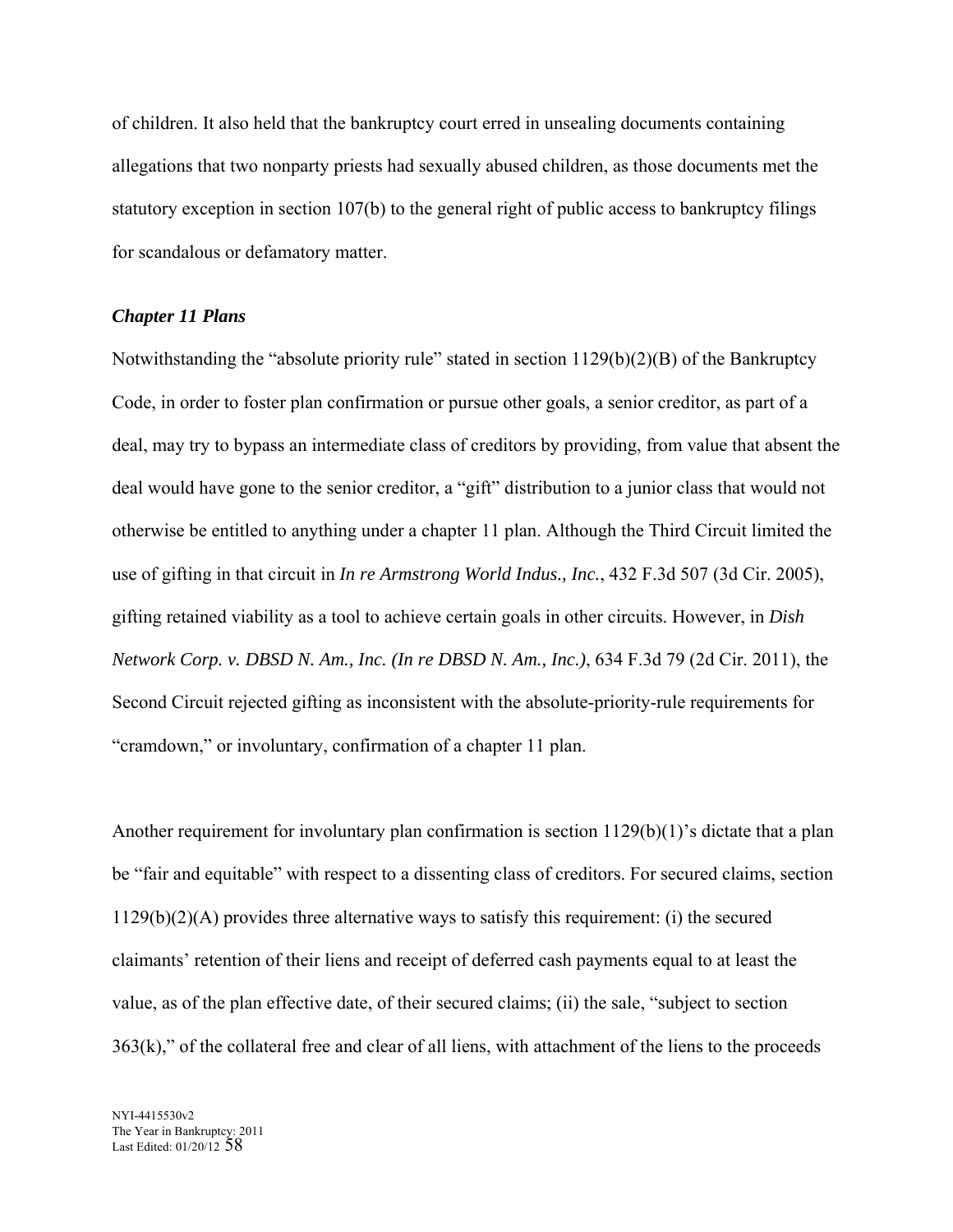and treatment of the liens on proceeds under option (i) or (iii); or (iii) the realization by the secured creditors of the "indubitable equivalent" of their claims.

Section 363(k) of the Bankruptcy Code establishes the right of secured creditors to "credit-bid" by providing that when a debtor sells any property secured by a valid lien, unless the court orders otherwise "for cause," and if the holder of the secured claim purchases the property, "such holder may offset such claim against the purchase price of the property."

In *River Road Hotel Partners, LLC v. Amalgamated Bank (In re River Road Hotel Partners, LLC)*, 651 F.3d 642 (7th Cir. 2011), the Seventh Circuit held that a dissenting class of secured lenders cannot be deprived of the right to credit-bid its claims under a chapter 11 plan that proposes an auction sale of the lenders' collateral free and clear of liens. The decision is a welcome development for secured creditors on the heels of contrary rulings handed down by the Third Circuit in *In re Philadelphia Newspapers*, 599 F.3d 298 (3d Cir. 2010), and the Fifth Circuit in *In re Pacific Lumber Co.*, 584 F.3d 229 (5th Cir. 2009). The resulting circuit split, however, was a compelling invitation for review by the U.S. Supreme Court, which agreed to review the *River Road* ruling when it issued a writ of certiorari on December 12, 2011.

Compared to the attention devoted to the legitimacy of senior-class "gifting" to junior classes under a chapter 11 plan, relatively little scrutiny has been directed toward significant developments in ongoing controversies in the courts during 2011 regarding the absolute priority rule in other contexts—namely, in connection with the "new value" exception to the rule developed under the former Bankruptcy Act of 1898 and whether the rule was written out of the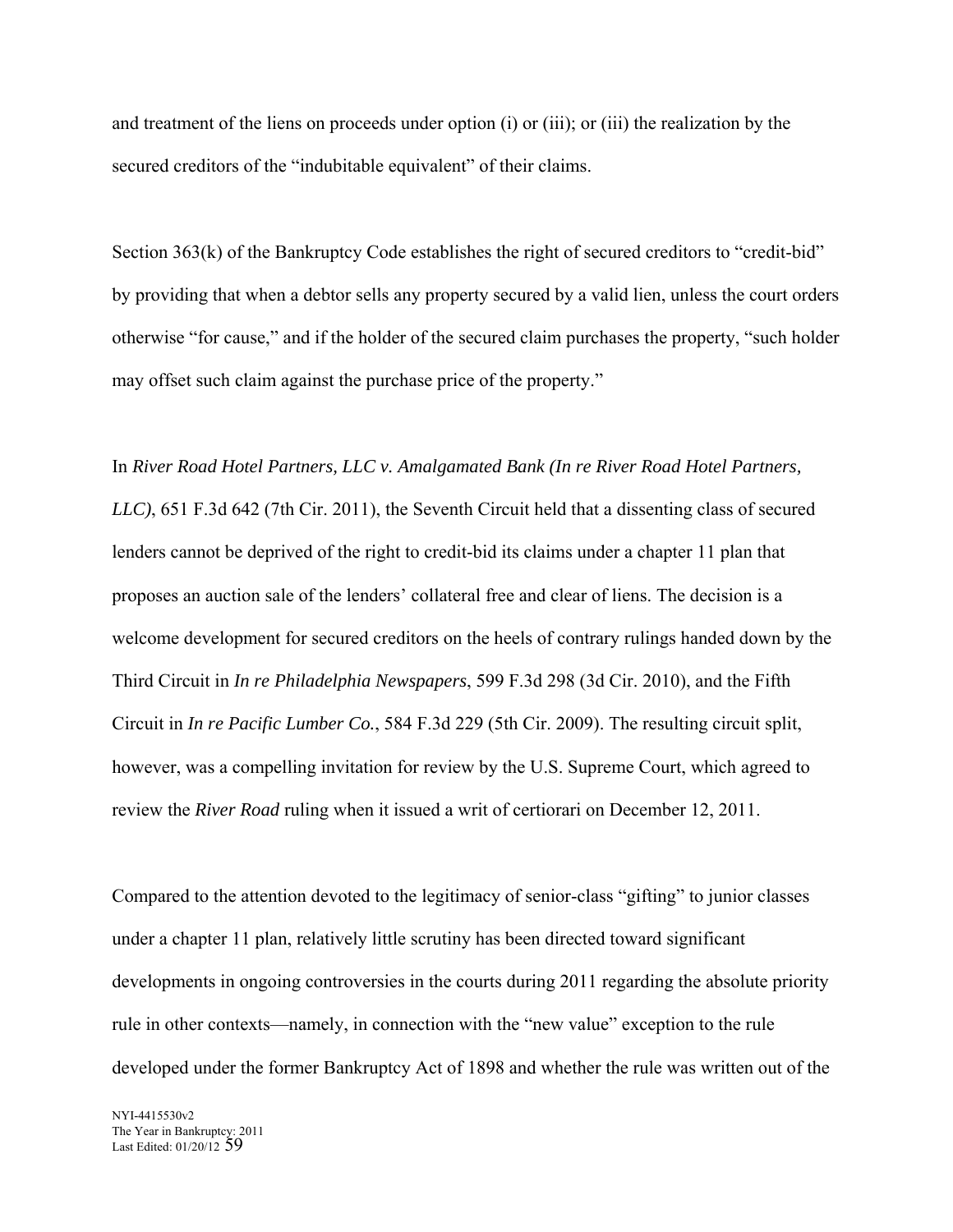Bankruptcy Code for individual chapter 11 debtors by the addition of section 1115 as part of the 2005 bankruptcy amendments.

Under the new value exception, a junior stakeholder (*e.g.*, a shareholder) may retain its junior claim or equity interest under a chapter 11 plan over the objection of a senior impaired creditor class, provided the shareholder contributes new capital to the restructured enterprise. According to some courts, that capital must be new, substantial, necessary for the success of the plan, reasonably equivalent to the value retained, and in the form of money or money's worth. Other courts have concluded that the new value exception did not survive the enactment of the Bankruptcy Code in 1978 because, among other things, the concept is not explicitly referred to in section 1129(b)(2) or elsewhere in the statute. Several bankruptcy courts weighed in on this issue in 2011, most finding that the exception remains viable, but some concluding that its requirements were not satisfied. *See*, *e.g.*, *In re Multiut Corp.*, 449 B.R. 323 (Bankr. N.D. Ill. 2011); *In re Red Mountain Machinery Co.*, 448 B.R. 1 (Bankr. D. Ariz. 2011); *In re Greenwood Point, LP*, 445 B.R. 885 (Bankr. S.D. Ind. 2011).

"High-asset" individual debtors, such as business owners or owners of rental property or other significant business and personal assets, whose financial problems are too extensive to qualify for treatment under the wage-earner provisions in chapter 13, commonly seek protection under chapter 11 of the Bankruptcy Code. In 2005, Congress amended section  $1129(b)(2)(B)(ii)$  with respect to individual chapter 11 debtors to provide that "in a case in which the debtor is an individual, the debtor may retain property included in the estate under section 1115," even if a dissenting class of unsecured creditors could otherwise argue that retention of such property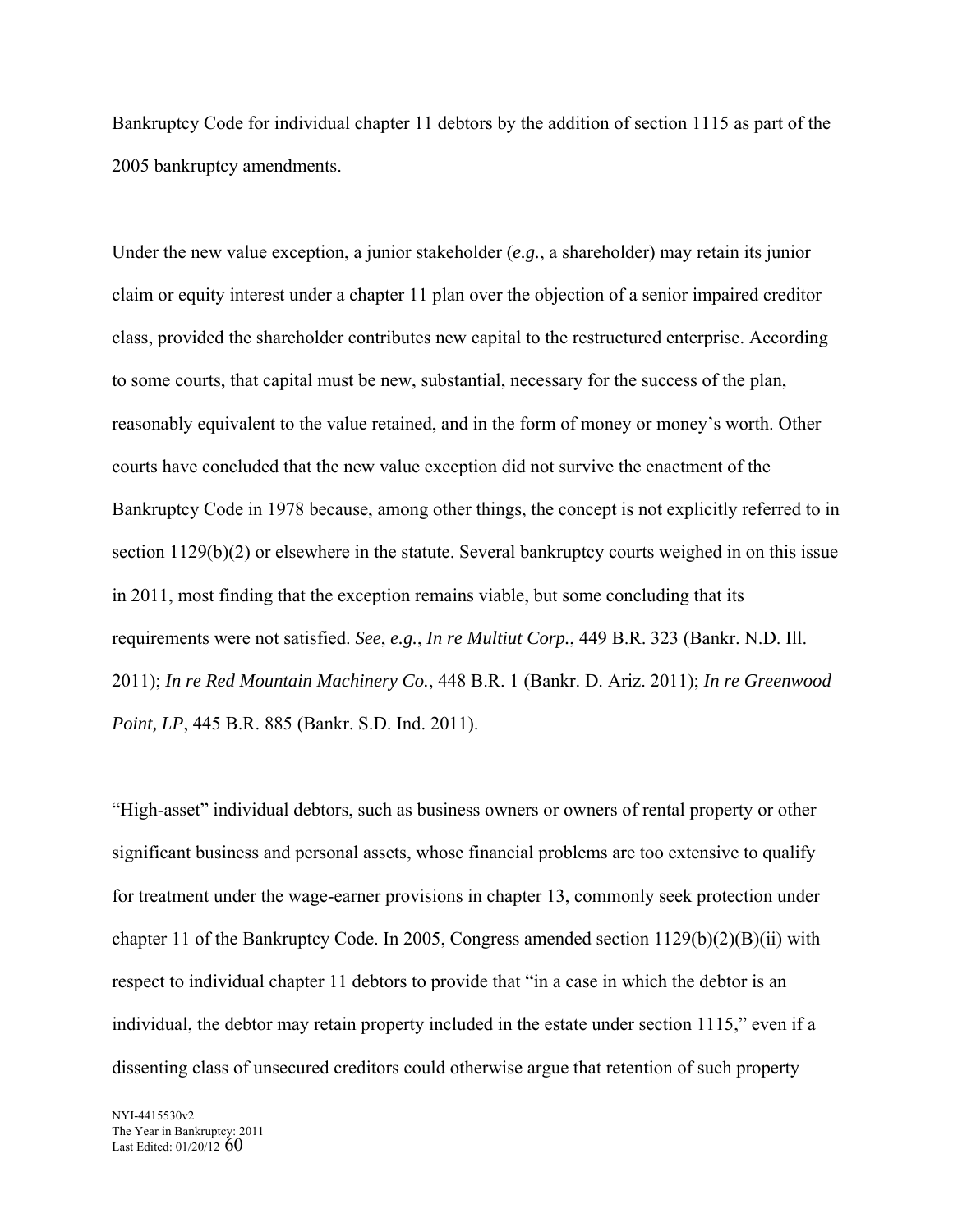violates the absolute priority rule. Lawmakers also added section 1115 to the Bankruptcy Code. Section 1115 provides that, in an individual chapter 11 case, "property of the estate includes, in addition to the property specified in section 541—(1) all property of the kind specified in section 541 that the debtor acquires after the commencement of the case . . . ; and (2) earnings from services performed by the debtor after the commencement of the case."

A dispute has arisen in the courts as to whether the carve-out added to section 1129(b)(2)(B)(ii) for property retained by individual debtors might extend to property other than postpetition earnings—in effect, abrogating the absolute priority rule in individual chapter 11 cases. Some courts, representing the minority view, have construed section 1115 broadly. These courts interpret section 1115 to mean that section 1129(b)(2)(B)(ii)'s exception from the reach of the absolute priority rule extends to all property of the estate, including, for example, prepetition ownership interests in nonexempt property and an individual debtor's ownership interests in a business. Other courts, representing a growing majority, subscribe to a narrower construction of section 1115 and confine the exemption from absolute priority to postpetition earnings. *See*, *e.g.*, *In re Kamell*, 451 B.R. 505 (Bankr. C.D. Cal. 2011); *In re Draiman*, 450 B.R. 777 (Bankr. N.D. Ill. 2011); *In re Maharaj*, 449 B.R. 484 (Bankr. E.D. Va. 2011); *In re Walsh*, 447 B.R. 445 (Bankr. D. Mass. 2011); *In re Stephens*, 445 B.R. 816 (Bankr. S.D. Tex. 2011).

In *Ala. Dep't of Econ. & Comm. Affairs v. Ball Healthcare-Dallas, LLC (In re Lett)*, 632 F.3d 1216 (11th Cir. 2011), the Eleventh Circuit was presented with an opportunity to weigh in on the absolute priority rule in individual debtor chapter 11 cases as well as the new value exception. However, section 1115 did not apply in that case because the chapter 11 filing preceded the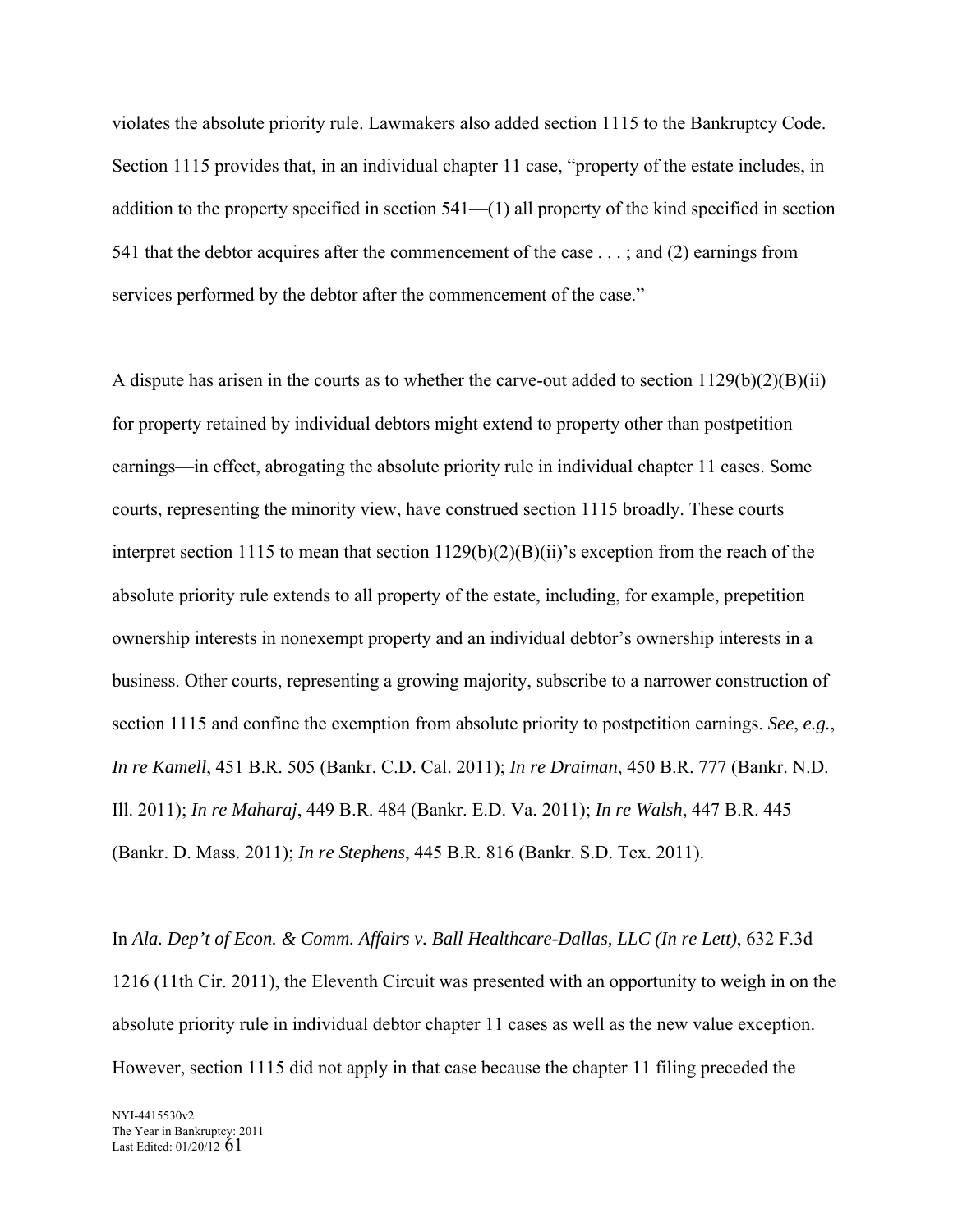October 17, 2005, effective date of the provision, and the court expressly declined "further discussion of this exception to the absolute priority rule, as it is not at issue in this case." On remand, however, the district court ruled in *In re Lett*, 2011 WL 2413484 (S.D. Ala. June 13, 2011), that the debtor's plan violated the absolute priority rule because certain property would revest in the debtor upon confirmation without paying senior creditor classes in full and that the plan failed to satisfy the new value exception because the debtor contributed no new value to the estate.

In *Lett*, the Eleventh Circuit also ruled that objections to a bankruptcy court's approval of a cramdown chapter 11 plan on the basis of noncompliance with the absolute priority rule may be raised for the first time on appeal. According to the court, "A bankruptcy court has an independent obligation to ensure that a proposed plan complies with [the] absolute priority rule before 'cramming' that plan down upon dissenting creditor classes," whether or not stakeholders "formally" object on that basis.

Section 1124 of the Bankruptcy Code delineates the requirements for rendering a class of claims or interests unimpaired in a chapter 11 plan. In *In re General Growth Properties, Inc.*, 451 B.R. 323 (Bankr. S.D.N.Y. 2011), the bankruptcy court ruled that, under section 1124(2), where a solvent debtor proposes a plan that reinstates the creditor's claim, the creditor is entitled to postpetition interest on its claim at the contract default rate for the period from the bankruptcy petition date to the effective date of the plan.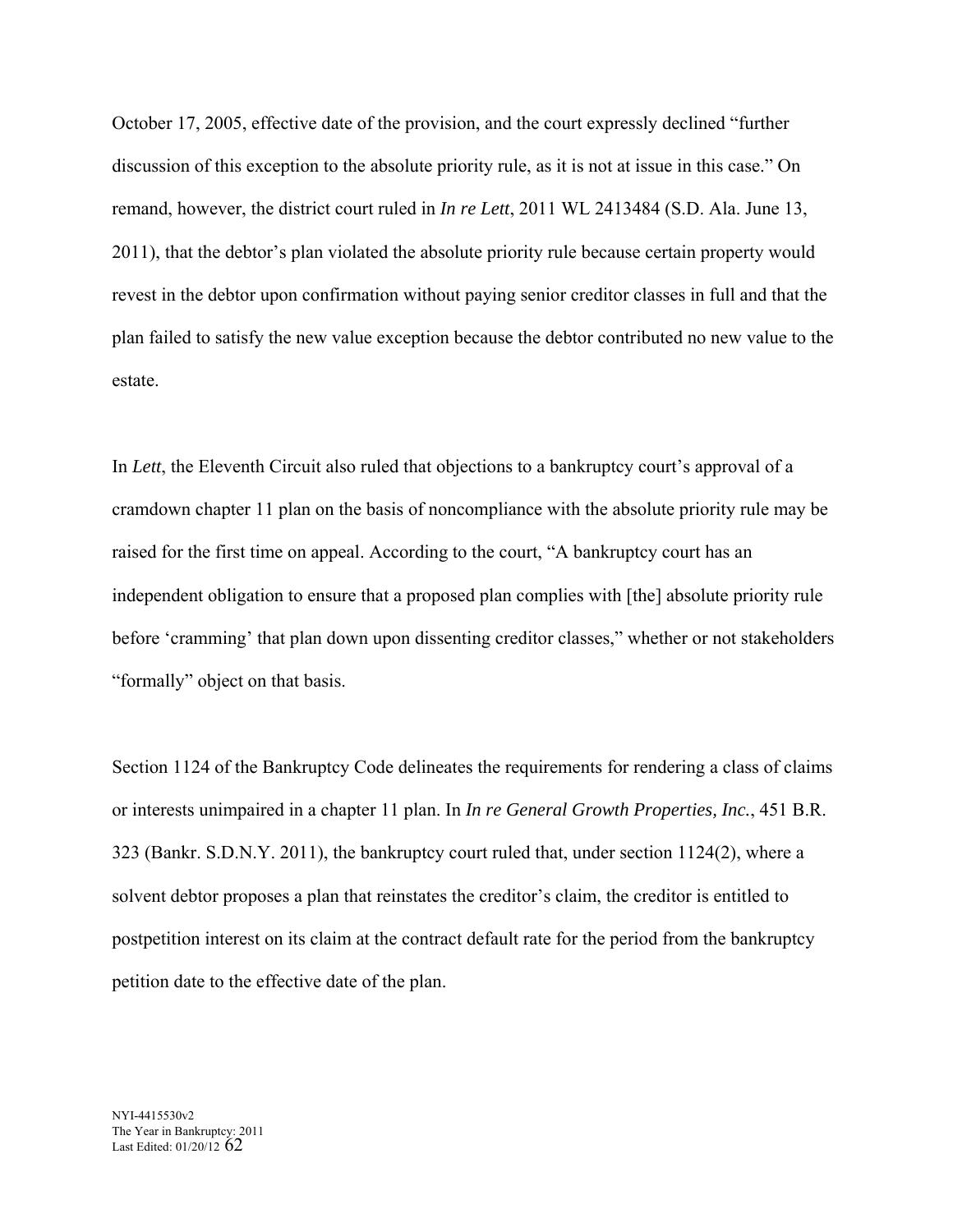In *In re Washington Mutual, Inc.*, 2011 WL 57111 (Bankr. D. Del. Jan. 7, 2011), the bankruptcy court greatly limited debtors' ability to release parties under a chapter 11 plan. The court approved a global settlement agreement resolving litigation stemming from the failure of Washington Mutual Bank in 2008 that was the basis for the debtors' sixth amended joint chapter 11 plan. Despite finding that the global settlement was fair and reasonable, the court denied confirmation of the plan because it found the releases granted by the debtors to certain parties under the plan to be excessively broad and impermissible under applicable law.

In *In re Washington Mutual, Inc.*, 2011 WL 4090757 (Bankr. D. Del. Sept. 13, 2011), the court once again denied confirmation of the debtors' chapter 11 plan and instead referred the litigants to mediation in order to move the case toward a confirmable resolution. Among other things, the court ruled that the equity committee in the cases had stated a colorable claim for equitable disallowance of noteholder claims on the ground that noteholders had traded on insider information obtained in settlement negotiations with the debtors and the buyer of the assets of an affiliate of the debtors. Such a ruling was required for the court to grant the committee standing to prosecute the claim on the basis of the debtors' alleged unjustifiable refusal to do so.

In *In re Tribune Co.*, 2011 WL 5142420 (Bankr. D. Del. Oct. 31, 2011), the bankruptcy court denied confirmation of competing joint chapter 11 plans for 111 affiliated debtors. Among other things, the court ruled that neither plan satisfied section 1129(a)(10) of the Bankruptcy Code, which provides that "[i]f a class of claims is impaired under the plan, at least one class of claims that is impaired under the plan has accepted the plan, determined without including any acceptance of the plan by any insider." According to the court, in the absence of substantive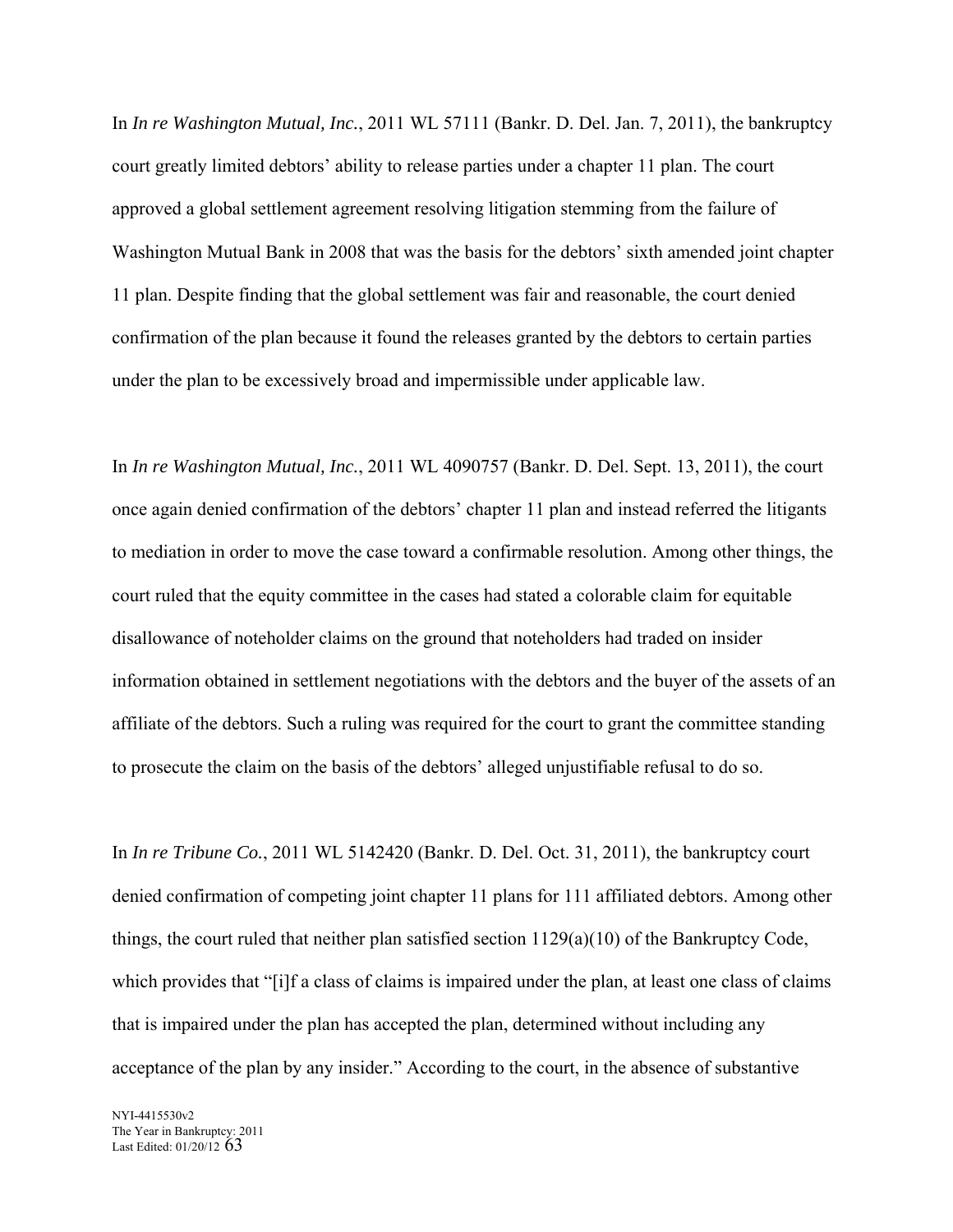consolidation, the failure to have an accepting impaired class with respect to each of the 111 debtors precluded confirmation under section 1129(a)(10). In other words, the court held that section 1129(a)(10) must be satisfied on a "per debtor" basis, rather than a "per plan" basis.

Postconfirmation liquidation and litigation trusts have become an important mechanism in a chapter 11 bankruptcy estate's arsenal, allowing for the resolution of claims and interests without needlessly delaying confirmation in the interim. Section 1123(b)(3)(B) of the Bankruptcy Code states that a plan may provide for retention or enforcement by the reorganized debtor, the trustee, or a representative of the estate of any claim or interest belonging to the estate. The provision does not specify, however, the manner in which the retention of any such claim or interest must be drafted and disclosed to other parties―leaving to the courts the question of the level of specificity and detail required.

In *In re MPF Holdings US LLC*, 443 B.R. 736 (Bankr. S.D. Tex. 2011), the bankruptcy court suggested that, in the Southern District of Texas at least, the level of specificity and detail required is high. However, in *In re Matter of Texas Wyoming Drilling, Inc.*, 647 F.3d 547 (5th Cir. 2011), the Fifth Circuit issued an opinion clarifying that debtors in that circuit, which includes the Southern District of Texas, are not straitjacketed in this regard after all. According to the Fifth Circuit, to meet the "specific and unequivocal" burden necessary to preserve postconfirmation litigation claims, a plan must identify the types of claims―not simply reserve "any and all." Language identifying the types of claims (*e.g.*, avoidance actions), the possible amount of recovery, and the basis for the claims as well as the fact that the reorganized debtor or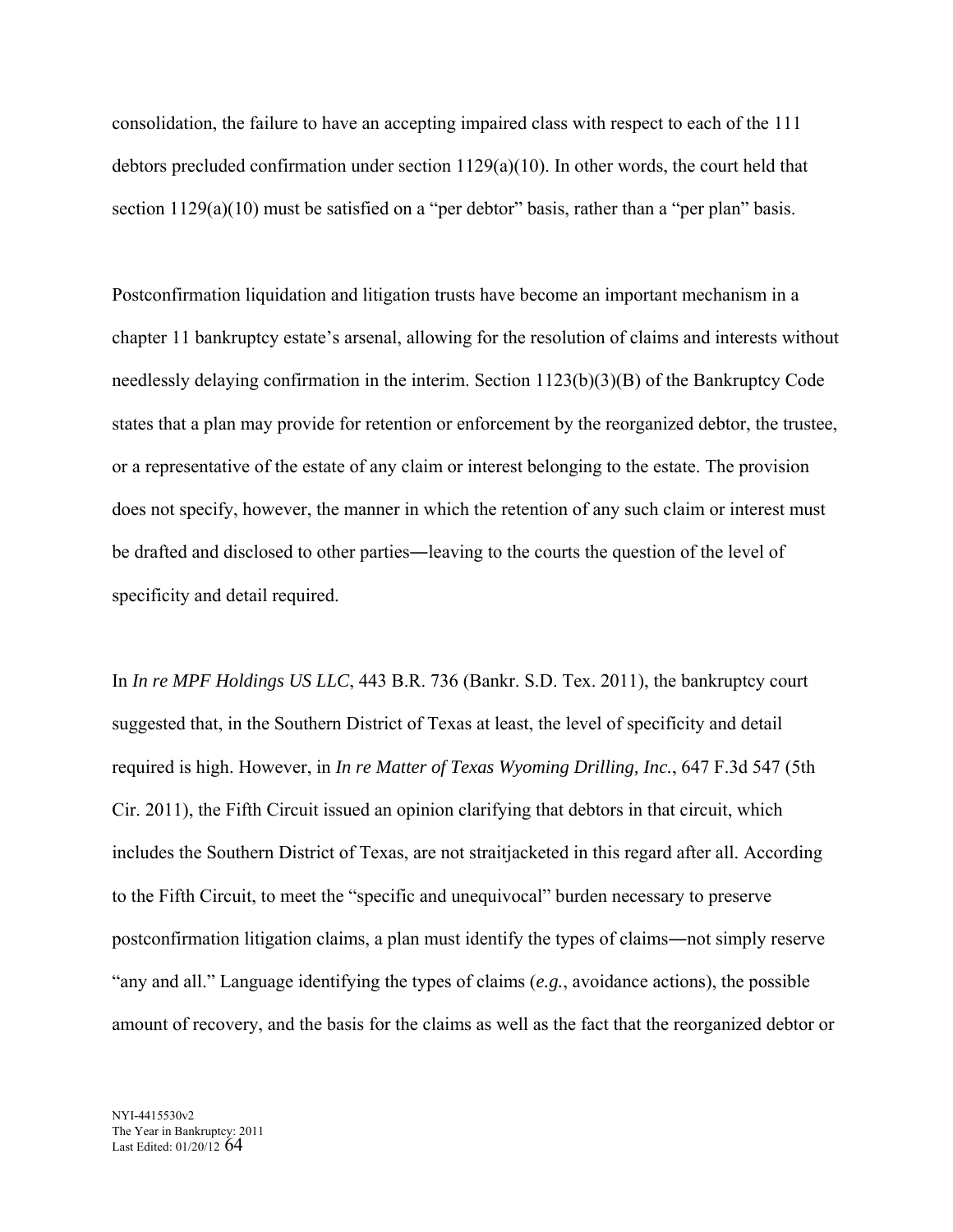its representative intends to pursue those actions is sufficient. Individual defendants, however, need not be named.

Another Texas bankruptcy court addressed this issue in *In re Crescent Resources*, 2011 WL 3022567 (Bankr. W.D. Tex. July 22, 2011). Following *Texas Wyoming*, the court held that the requirement for a plan to contain "specific and unequivocal" language reserving claims to be pursued postconfirmation allows the use of the "categorical approach," in which claims are described by category rather than by the specific defendants to be sued.

## *Claims/Debt Trading*

In *Regan Capital I, Inc. v. UAL Corp. (In re UAL Corp.)*, 635 F.3d 312 (7th Cir. 2011), the Seventh Circuit affirmed a ruling below that the purchaser of a claim based upon an executory contract which was ultimately rejected by a DIP is not entitled to cure amounts as part of its allowed claim.

*In re Mesa Air Group, Inc.*, 2011 WL 320466 (Bankr. S.D.N.Y. Jan. 20, 2011), highlighted the importance of complying with court-established procedures for acquiring claims and properly documenting claims transfers. The court had entered an order restricting the trading of large claims to protect the debtor's ability to use its net operating losses. It later ruled that a creditor which had acquired its claims in violation of the trading order lacked standing to object to confirmation of the debtors' chapter 11 plan.

# *Creditor Standing and Rights*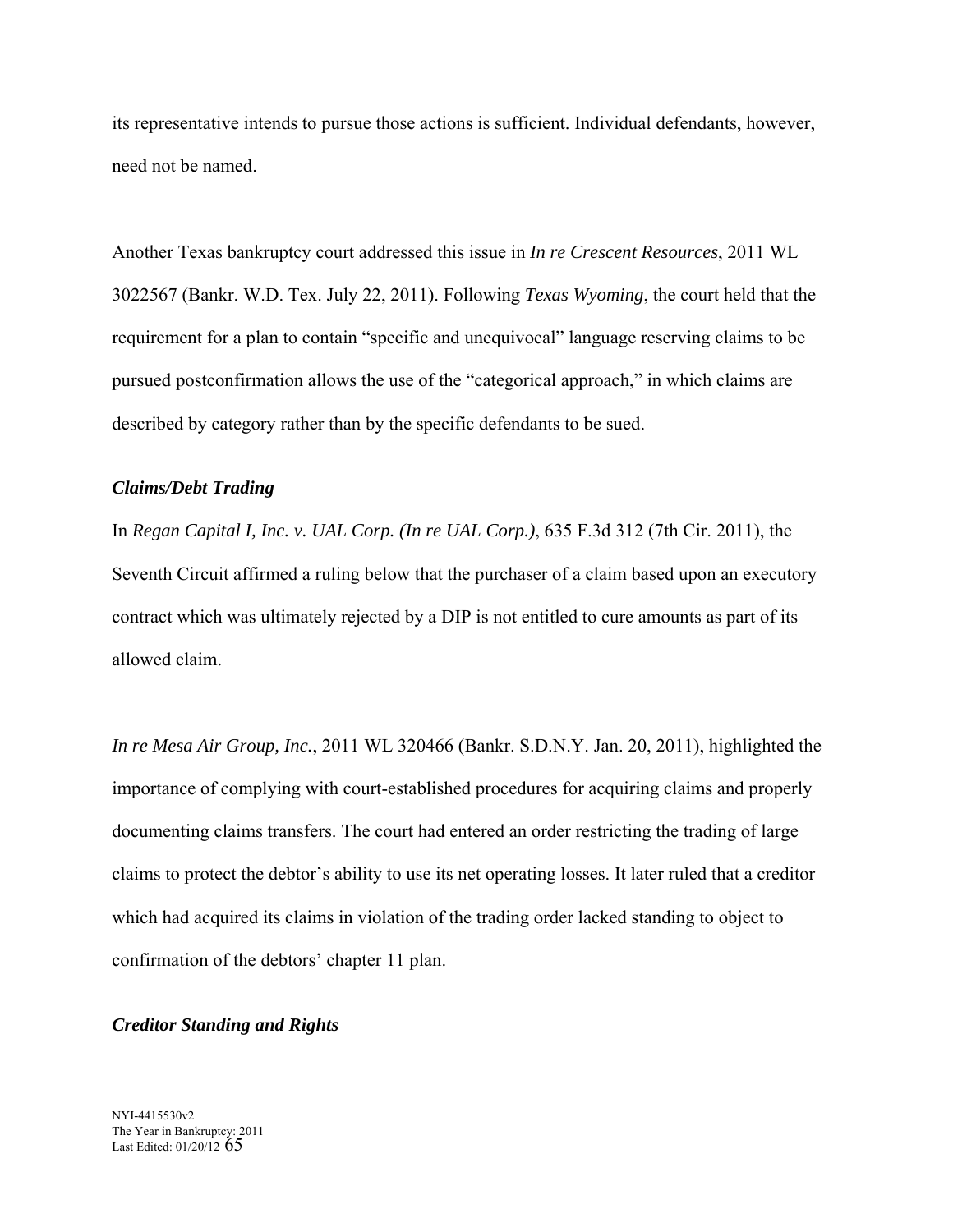In a ruling that has been described as "very important" and the "first decision of its kind," the bankruptcy court held in *In re Innkeepers USA Trust*, 448 B.R. 131 (Bankr. S.D.N.Y. 2011), that a certificate holder with a beneficial interest in a securitized trust established by the chapter 11 debtors' prepetition lenders was not a "party in interest" and therefore lacked standing to object to bidding procedures proposed by the debtors for the sale of their assets outside the ordinary course of business. The court explained that this conclusion comports with the Second Circuit's holding in *In re Refco Inc.*, 505 F.3d 109 (2d Cir. 2007), that a "creditor of a creditor is not a 'party in interest' within the meaning of section 1109(b) of the Bankruptcy Code."

In *In re Global Industrial Technologies, Inc.*, 645 F.3d 201 (3d Cir. 2011), the Third Circuit ruled that, even if a chapter 11 debtor's liability insurers' ultimate liability was contingent, the insurers were "parties in interest" and thus had standing to challenge confirmation of a chapter 11 plan calling for them to fund a settlement trust created to satisfy the debtor's liability on silica-related claims.

In *In re Heating Oil Partners, LP*, 2011 WL 1838720 (2d Cir. May 16, 2011), the Second Circuit held that, although section 1109(b) of the Bankruptcy Code states that "[a] party in interest . . . may raise and may appear and be heard on any issue in a case under [chapter 11]," the provision does not abrogate constitutional standing requirements. A party in interest must still demonstrate that it meets the general requirements of the standing doctrine under the U.S. Constitution, including whether it has alleged a personal stake in the outcome of the proceedings and whether it is asserting its own legal rights and remedies.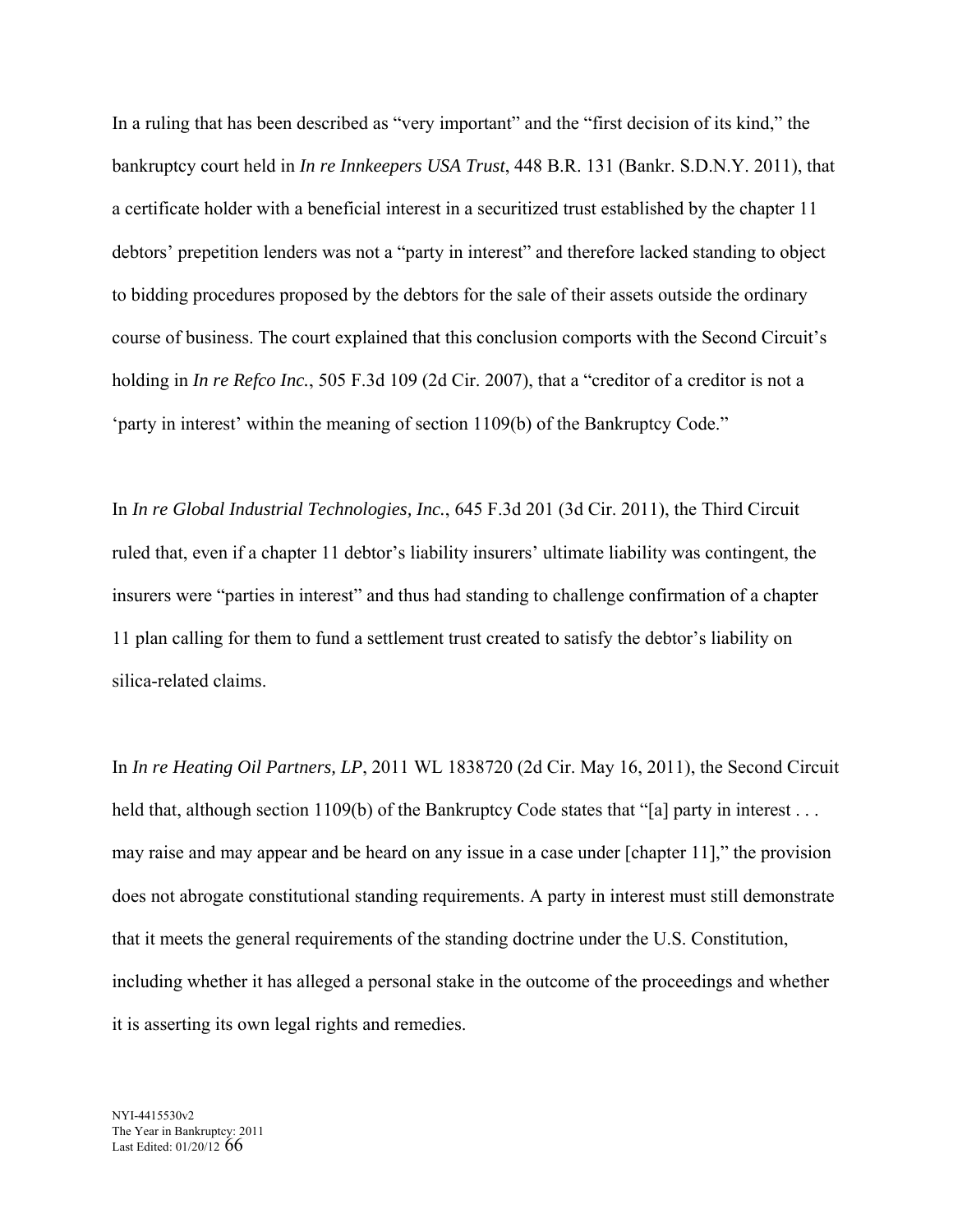In *Official Committee of Unsecured Creditors v. Baldwin* (*In re Lemington Home for the Aged)*, 659 F.3d 282 (3d Cir. 2011), the Third Circuit reversed a grant of summary judgment in favor of defendant directors and officers, holding, among other things, that the "deepening insolvency" cause of action, which the court previously recognized in *Official Committee of Unsecured Creditors v. R.F. Lafferty & Co.*, 267 F.3d 340 (3d Cir. 2001), remains an independent cause of action under Pennsylvania law. *Lemington* is discussed in greater detail elsewhere in this issue of the *Business Restructuring Review*.

Subordination agreements are generally enforceable in bankruptcy cases pursuant to section 510(a) of the Bankruptcy Code. In *In re SW Boston Hotel Venture, LLC*, 2011 WL 5520928 (Bankr. D. Mass. Nov. 14, 2011), a junior creditor that was a signatory to an intercreditor and subordination agreement which provided senior creditors with the sole right to vote on any chapter 11 plan for the debtor nevertheless submitted a ballot on its own behalf. The senior creditor moved to enforce the terms of the agreement. The bankruptcy court ruled that, to the extent a provision in a subordination agreement attempts to alter a substantive right under the Bankruptcy Code―here, section 1126(a), which provides that "[t]he holder of a claim or interest allowed under section 502 of this title may accept or reject a plan"―such a provision is invalid. Bankruptcy courts are evenly divided on this issue, which promises to remain controversial.

Mortgage loans have been increasingly packaged into mortgage-backed securities and securitization trusts known as "collateralized debt obligations." To avoid the need to rerecord a mortgage each time it is transferred, major mortgage lenders decided it would be more efficient for a single entity to be named as the "mortgagee of record" or "nominee" on a mortgage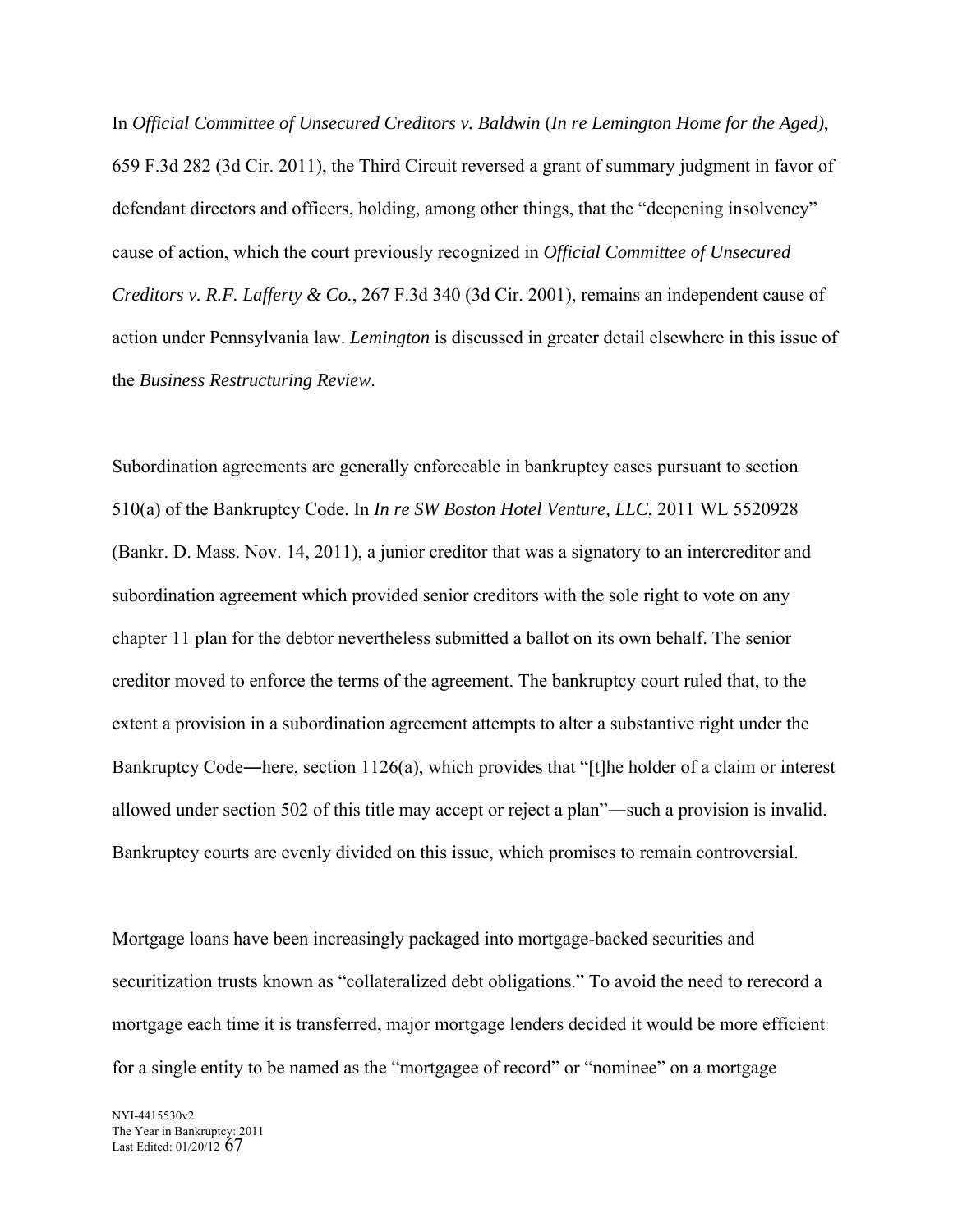encompassed in such arrangements. A mortgage could then be transferred without having to be rerecorded because, assuming that the transferee agrees that the "mortgagee of record" or "nominee" will retain its status in that capacity notwithstanding future transfers, rerecording is not necessary because the mortgage remains recorded in the name of the mortgagee of record or nominee.

Mortgage Electronic Registration Systems Inc. ("MERS") was devised for this purpose. MERS is an electronic registry launched in 2004 for monitoring mortgage holders and servicing rights for mortgage lenders and servicers who become MERS members. MERS, rather than an individual lender, is named as mortgagee of record or nominee on its members' mortgages. A mortgage is recorded in local real property records in MERS's name and can be transferred among MERS members without the need for rerecording the mortgage upon each transfer. By some recent estimates, MERS is mortgagee of record or nominee on approximately 50 percent of all residential U.S. mortgages.

The MERS system, however, has been the subject of heated controversy in the recent foreclosure-documentation saga. Foreclosure laws generally require, as a condition to foreclosure, both the note and the mortgage to be held by the same entity or an agent of such entity. It is unclear whether MERS, as the mortgagee of record or nominee, is an agent for the entity that would have been the mortgagee (the lender) under the traditional mortgage-recordation system. If MERS were not deemed to be an agent for the lender, MERS's recordation of the mortgage would split it from the note, and the resulting bifurcation would preclude the lender from foreclosing on the mortgage and leave the lender with an unsecured claim.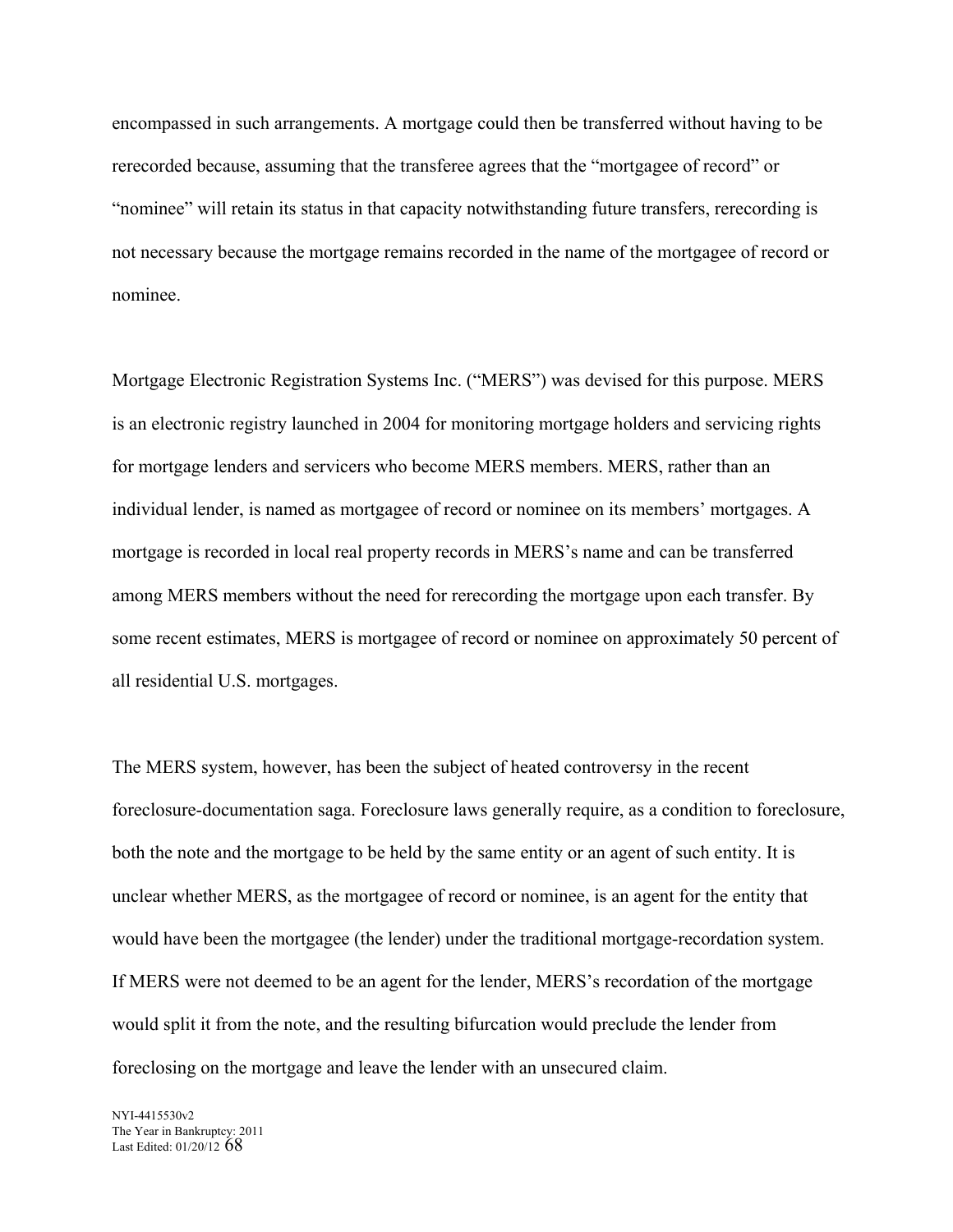This dispute has played out prominently during 2011 not only in state courts but in U.S. bankruptcy and appellate courts as well, with courts lining up on both sides of the divide. Some courts have concluded that MERS is not an agent of the lender under applicable nonbankruptcy law. *See*, *e.g.*, *In re Gorman*, 2011 WL 5117846 (Bankr. E.D.N.Y. Oct. 27, 2011); *In re Salazar*, 448 B.R. 814 (Bankr. S.D. Cal. 2011); *In re Agard*, 444 B.R. 231 (Bankr. E.D.N.Y. 2011). Other courts have reached the opposite conclusion. *See*, *e.g.*, *Culhane v. Aurora Loan Services of Nebraska*, 2011 WL 5925525 (D. Mass. Nov. 28, 2011); *Nielsen v. Aegis Wholesale Corp.*, 2011 WL 1675178 (D. Utah May 4, 2011); *In re Martinez*, 455 B.R. 755 (Bankr. D. Kan. 2011).

In *In re J.H. Inv. Services, Inc.*, 2011 WL 5903523 (11th Cir. Nov. 22, 2011), the Eleventh Circuit ruled that an undersecured creditor must take an affirmative step to pursue an unsecured claim and that an undersecured creditor does not automatically assert a deficiency claim by operation of section 506(a)(1) of the Bankruptcy Code. According to the court, "No creditor even an undersecured creditor—is required to pursue a claim in bankruptcy or file a proof-ofclaim form," and an "undersecured creditor is not required to pursue a deficiency claim." If a creditor fills out a proof-of-claim form in a manner which indicates the creditor believes that it is fully secured, the court wrote, "it has waived any unsecured claim."

In *CompuCredit Holdings Corporation v. Akanthos Capital Management, LLC*, 661 F.3d 1312 (11th Cir. 2011), the Eleventh Circuit reaffirmed the extent to which holders of debt may engage in coordinated behavior with respect to a common issuer without running afoul of antitrust laws. The court affirmed a judgment on the pleadings for a group of hedge funds in an antitrust case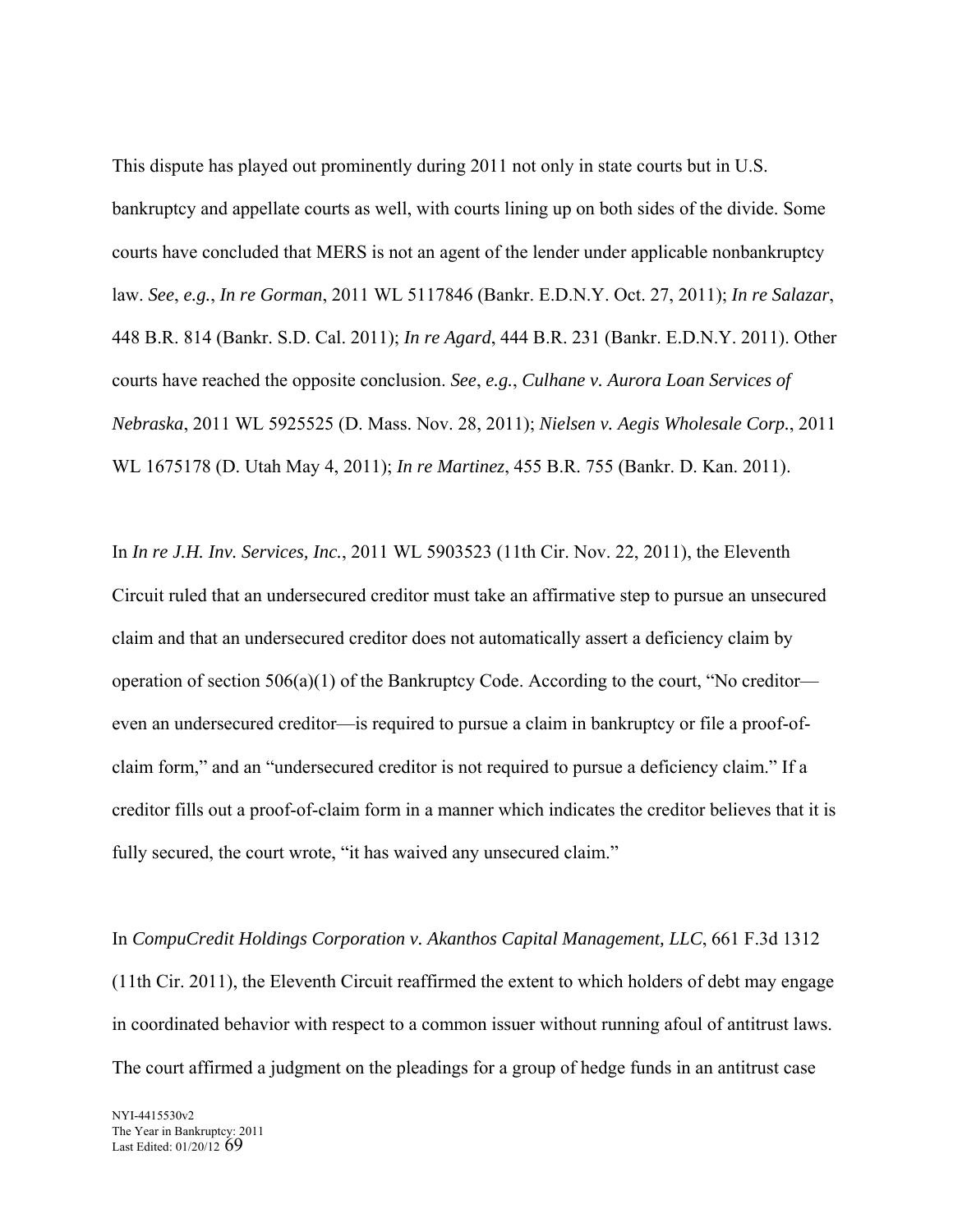challenging the funds' actions under the Sherman Act. The court rejected the issuer's assertion that the funds had violated section 1 of the Sherman Act by coordinating to force the issuer to pay above-market prices for the early redemption of its notes. In ruling for the funds, the court followed previous decisions by the Second and Seventh Circuits. *See United Airlines v. U.S. Bank, N.A.*, 406 F.3d 918 (7th Cir. 2005); *Sharon Steel Corp. v. Chase Manhattan Bank, N.A.*, 691 F.2d 1039 (2d Cir. 1982).

### *Cross-Border Bankruptcy Cases*

October 17, 2011, marked the six-year anniversary of the effective date of chapter 15 of the Bankruptcy Code. Governing cross-border bankruptcy and insolvency cases, chapter 15 is patterned after the Model Law on Cross-Border Insolvency (the "Model Law"), a framework of legal principles formulated by the United Nations Commission on International Trade Law in 1997 to deal with the rapidly expanding volume of international insolvency cases. The Model Law has now been adopted in one form or another by 19 nations or territories.

In *In re Fairfield Sentry Ltd.*, 452 B.R. 52 (Bankr. S.D.N.Y. 2011), and *In re Fairfield Sentry Ltd.*, 452 B.R. 64 (Bankr. S.D.N.Y. 2011) ("*Fairfield II*"), the bankruptcy court rendered two decisions involving offshore "feeder funds" that invested in the massive Ponzi scheme associated with Bernard L. Madoff Investment Securities LLC. In matters of apparent first impression, the court ruled that: (i) it would not remand or abstain from hearing actions commenced by the foreign representatives of a foreign debtor seeking recovery or avoidance of transfers made in connection with the Madoff Ponzi scheme; and (ii) the tolling provisions of the Bankruptcy Code apply in chapter 15, such that the foreign representatives would receive an extension of deadlines in connection with both pending and potential lawsuits.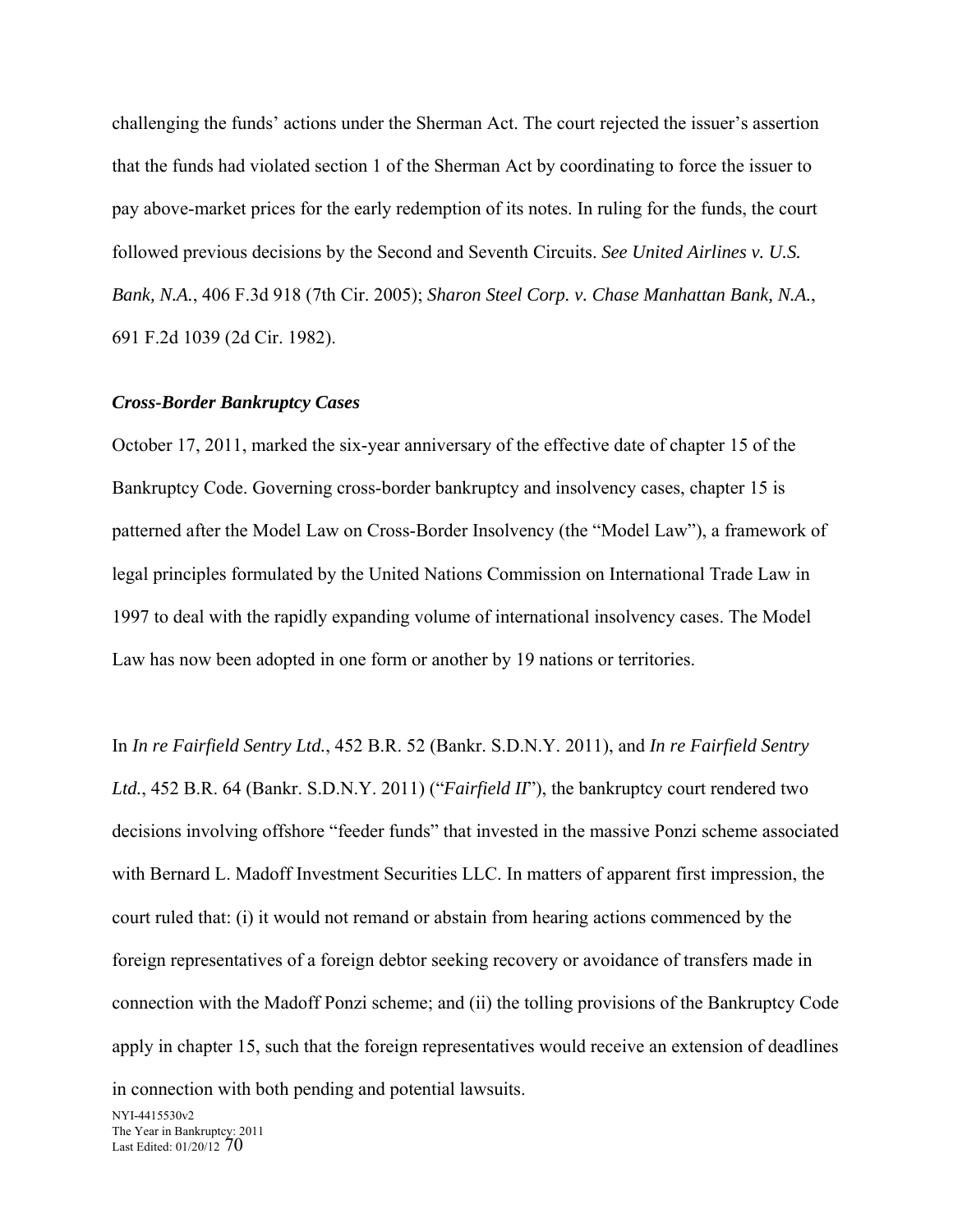A New York district court later reversed *Fairfield II* on appeal in *In re Fairfield Sentry Ltd. Litigation*, 458 B.R. 665 (S.D.N.Y. 2011). According to the district court, because, among other things, the assets sought to be recovered were not located in the U.S. and the avoidance proceedings could be adjudicated by a foreign court, the proceedings were not "core" and thus could not be adjudicated by the bankruptcy court without the consent of the defendants under the U.S. Supreme Court's ruling in *Stern v. Marshall*, 131 S. Ct. 2594 (2011).

In *In re Daewoo Logistics Corp.*, 2011 WL 4706197 (Bankr. S.D.N.Y. Oct. 5, 2011), the bankruptcy court ruled that, in light of the ancillary nature of chapter 15, absent exigent circumstances, a stay imposed pursuant to chapter 15 is normally coterminous with the stay in the corresponding foreign proceeding and, accordingly, the stay terminates at the close of the foreign proceeding.

refusal to apply section 365(n) was "manifestly contrary to the public policy of the United States" In a matter of apparent first impression, *In re Qimonda AG*, 2011 WL 5149831 (Bankr. E.D. Va. Oct. 28, 2011), the bankruptcy court held that the protections of section 365(n) of the Bankruptcy Code are available to licensees of U.S. patents in a chapter 15 case, even when those protections are not available under the foreign law applicable to the foreign debtor. The court found that a within the meaning of section 1506 of the Bankruptcy Code and resulted in the licensees' not being "sufficiently protected."

## *Executory Contracts and Unexpired Leases*

NYI-4415530v2 The Year in Bankruptcy: 2011 Last Edited: 01/20/12 71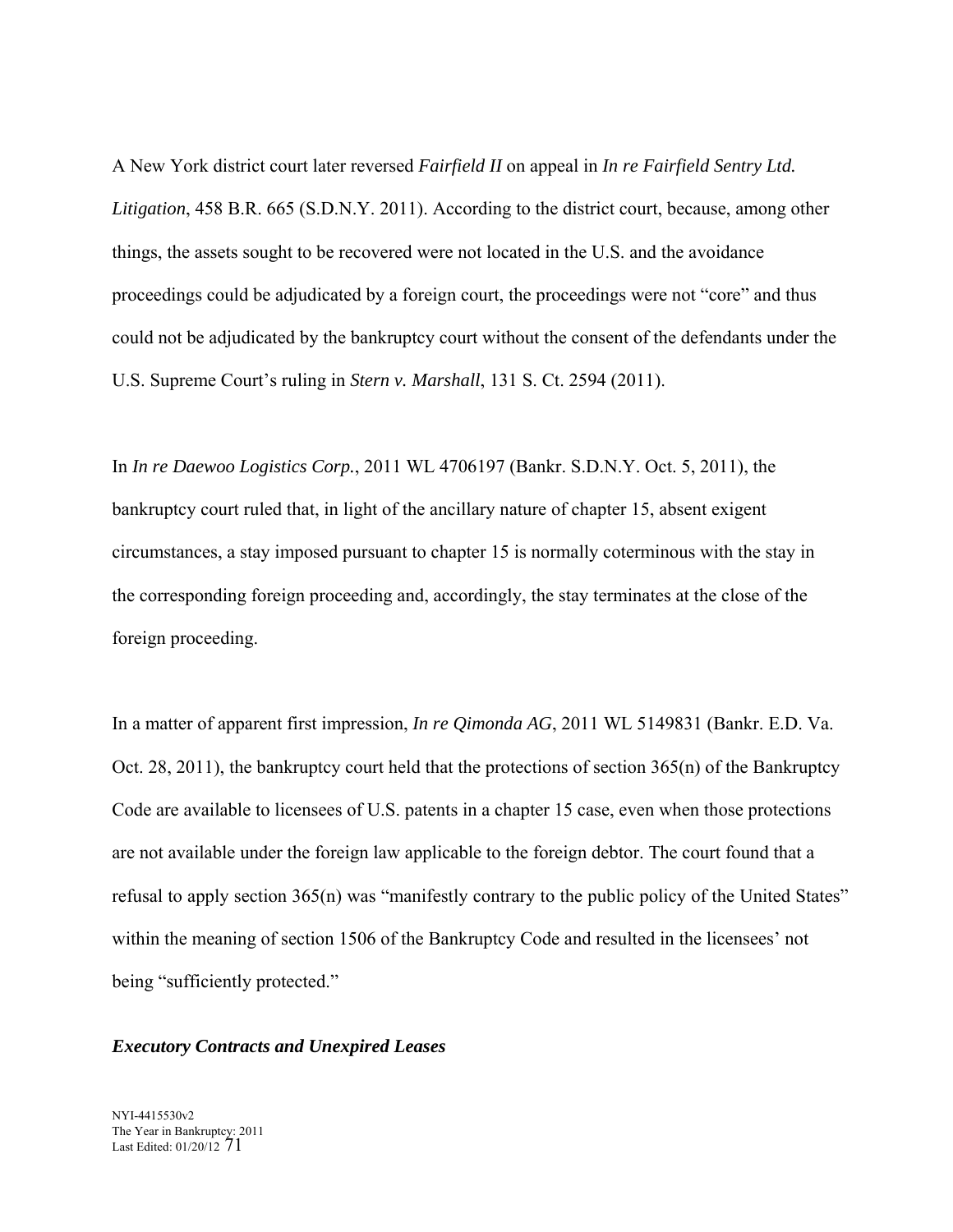One of the primary fights underlying assumption of an executory contract or unexpired lease has long been over whether any prior debtor breaches under the agreement are "curable." Before the 2005 amendments to the Bankruptcy Code, courts were split over whether historic nonmonetary breaches (such as a failure to maintain cash reserves or prescribed hours of operation) undermined a debtor's ability to assume the contract or lease. By the 2005 amendments, however, Congress apparently took the position that—at least for contracts other than nonresidential real property leases—historic nonmonetary breaches do in fact generally preclude assumption of an executory contract or unexpired lease.

The Fifth Circuit's unpublished ruling in *In re Escarent Entities, L.P.*, 2011 WL 1659512 (5th Cir. Apr. 28, 2011), implicitly confirms that interpretation. The court held that a debtor's failure to consummate a sale under a prepetition executory land purchase agreement on the closing date was "not only a material default, but effectively an incurable one, as the parties are unable to return to January 12, 2009, when [the debtor's] performance was originally due."

Section  $365(c)(1)$  of the Bankruptcy Code provides an exception to the general ability of a DIP or trustee to assume and assign executory contracts by providing that such a contract may not be assigned if "applicable law" excuses the nondebtor contracting party from accepting performance from an entity other than the debtor. In *In re XMH Corp.,* 647 F.3d 690 (7th Cir. 2011), the Seventh Circuit relied on this "applicable law" exception in laying down a "universal rule" that a trademark license may not be assigned to a third party without the licensor's consent.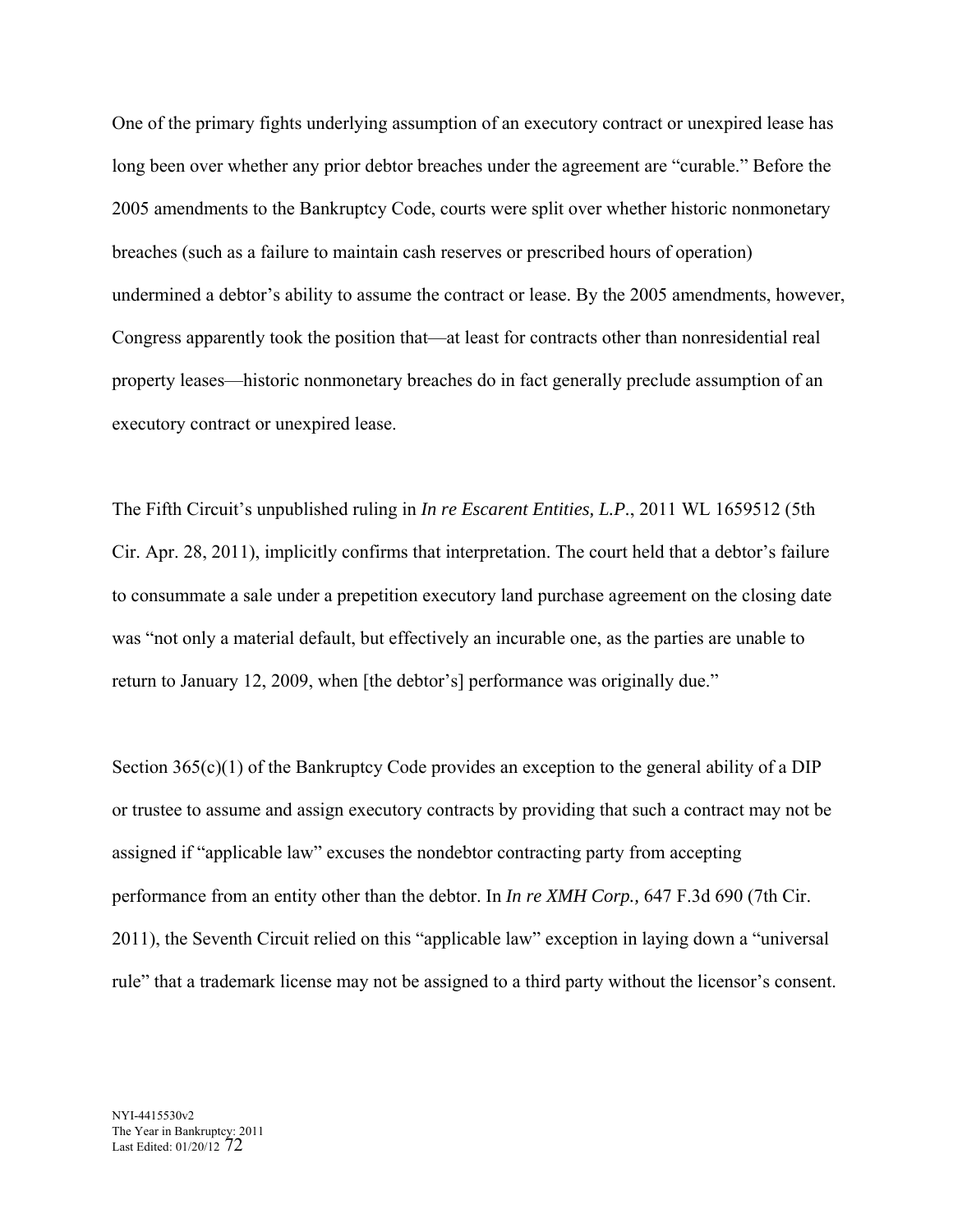The *XMH* decision is notable because it is the first published opinion on the circuit level regarding the issue, although the Ninth Circuit previously affirmed a similar ruling by a lower court without a written opinion in *N.C.P. Marketing Group, Inc. v. BG Star Prods., Inc. (In re N.C.P. Marketing Group, Inc.)*, 279 Fed. Appx. 561, 2008 WL 2192094 (9th Cir. 2008).

In *In re FPSDA I, LLC*, 450 B.R. 392 (Bankr. E.D.N.Y. 2011), the court held that where an unexpired lease is part of an integrated deal, a DIP cannot assume and cure the lease without assuming and curing defaults under other executory contracts that pertain to the integrated deal (here, a franchise). However, the court ruled, where there is an integrated deal involving both commercial real estate leases and other contracts not subject to the 120-day deadline in section 365(d)(4) of the Bankruptcy Code for assumption or rejection, the time limits of section 365(d)(4) do not apply, and the DIP has until confirmation to decide whether to assume or reject.

#### *Financial Contracts/Setoffs*

"Safe harbors" in the Bankruptcy Code designed to insulate nondebtor parties to financial contracts from the consequences of a bankruptcy filing by the contract counterparty have been the focus of a considerable amount of scrutiny during the last three years.

In 2009, a Delaware bankruptcy court ruled in *In re SemCrude, L.P.*, 399 B.R. 388 (Bankr. D. Del. 2009), that "triangular," or multiparty, setoff is not permitted in bankruptcy due to the absence of mutuality. A Delaware district court affirmed the bankruptcy court's ruling in *In re SemCrude, L.P.*, 428 B.R. 590 (D. Del. 2010). However, neither court's decision addressed whether the result would be different for derivatives and other financial contracts that fall under

the safe-harbor provisions of the Bankruptcy Code.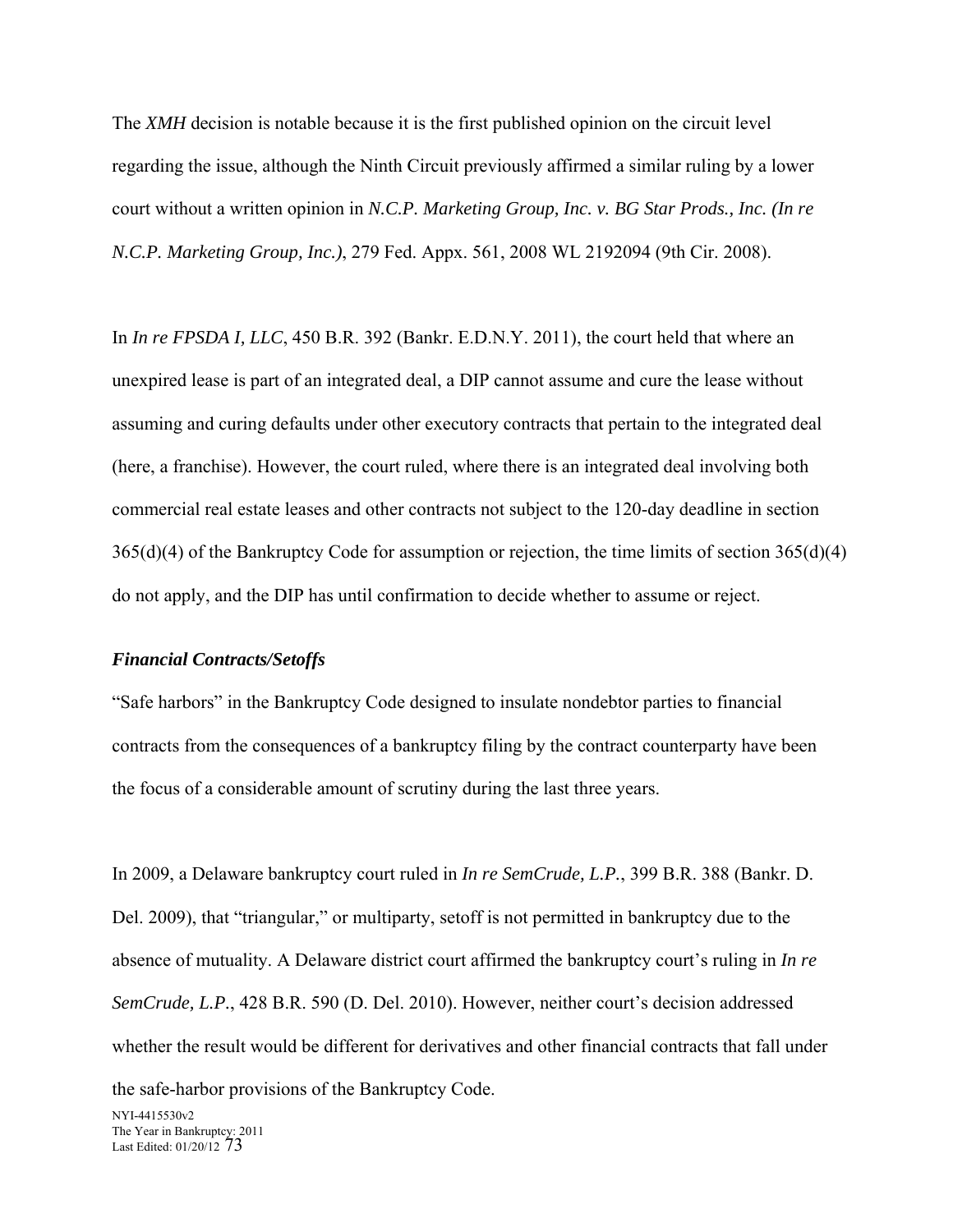The Bankruptcy Code's safe-harbor provisions could be construed to suggest that where a triangular setoff is being exercised under a contract that is protected by the safe harbor, the mutuality requirement of section 553(a) would not apply. This issue was raised before the bankruptcy court in *SemCrude*, but belatedly, such that it was never addressed by either the bankruptcy or the district court.

Notwithstanding this argument, in *In re Lehman Bros. Holdings Inc.*, 433 B.R. 101 (Bankr. S.D.N.Y. 2010) ("*Swedbank*"), the court held that the safe-harbor provisions of the Bankruptcy Code do not override the mutuality requirement for setoff, which, the court wrote, is "baked into the very definition of setoff." According to the court, although the safe harbors permit the exercise of a contractual right of offset in connection with swap agreements, notwithstanding the operation of any provision of the Bankruptcy Code which could operate to stay, avoid, or otherwise limit that right, "that right must exist in the first place."

*Swedbank* was upheld on appeal in *In re Lehman Bros. Holdings Inc.*, 445 B.R. 130 (S.D.N.Y. 2011). That case, however, involved not a multiparty setoff, but a setoff of prepetition claims against funds collected by the debtor postpetition. Even so, many commentators speculated that, taken together, *Swedbank* and the rulings in *SemCrude* suggest that multiparty setoffs likely would not withstand challenge in bankruptcy.

The bankruptcy court reprised its role as spoiler in this context, later ruling in *In re Lehman Bros. Inc.*, 458 B.R. 134 (Bankr. S.D.N.Y. 2011), that a "triangular setoff" does not satisfy the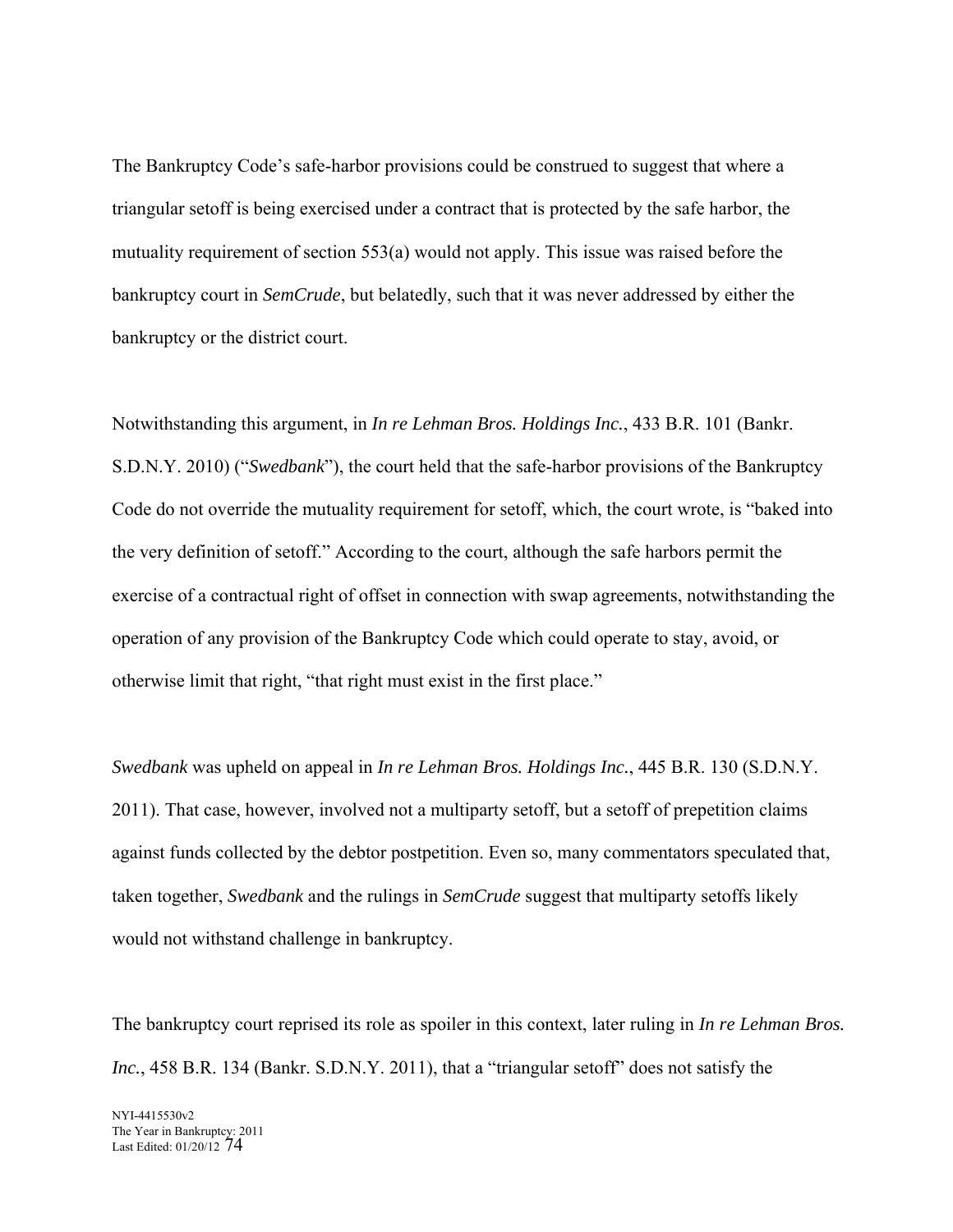Bankruptcy Code's mutuality requirement and that the Bankruptcy Code's safe-harbor provisions do not eliminate that requirement in connection with setoffs under financial contracts. The ruling, which involved a broker-dealer liquidation proceeding under the Securities Investor Protection Act, confirmed speculation that multiparty setoffs under financial contracts would be deemed impermissible (at least in Delaware and New York) in the wake of the rulings in *SemCrude* and *Swedbank*.

Repurchase, or "repo," agreements have long been an important mechanism for investing in U.S. government and agency securities, mortgage-related instruments, commodities, and money market instruments. Section 562 of the Bankruptcy Code, which was enacted in 2005 to complement the Bankruptcy Code's broad array of protections for financial contracts, addresses the appropriate date or dates for measuring damages arising from the rejection by a DIP or trustee, or a counterparty's liquidation, termination, or acceleration of repo and derivatives instruments. In a case of first impression, the Third Circuit in *In re American Home Mortg. Holdings, Inc.*, 637 F.3d 246 (3d Cir. 2011), held that, for purposes of section 562, a discounted cash flow analysis was a "commercially reasonable determinant" of value for the liquidation of mortgage loans in a repurchase transaction.

The scope of protection afforded by the safe harbor for financial contracts in section 546(e) has been the subject of considerable discussion and dispute in the courts. Some courts have attempted to reconcile a conflict between the apparently plain meaning of section 546(e) and Congress's clearly stated intent in enacting it, yielding divergent results. The Second Circuit weighed in on this issue in *In re Enron Creditors Recovery Corp. v. Alfa, S.A.B. de C.V.*, 651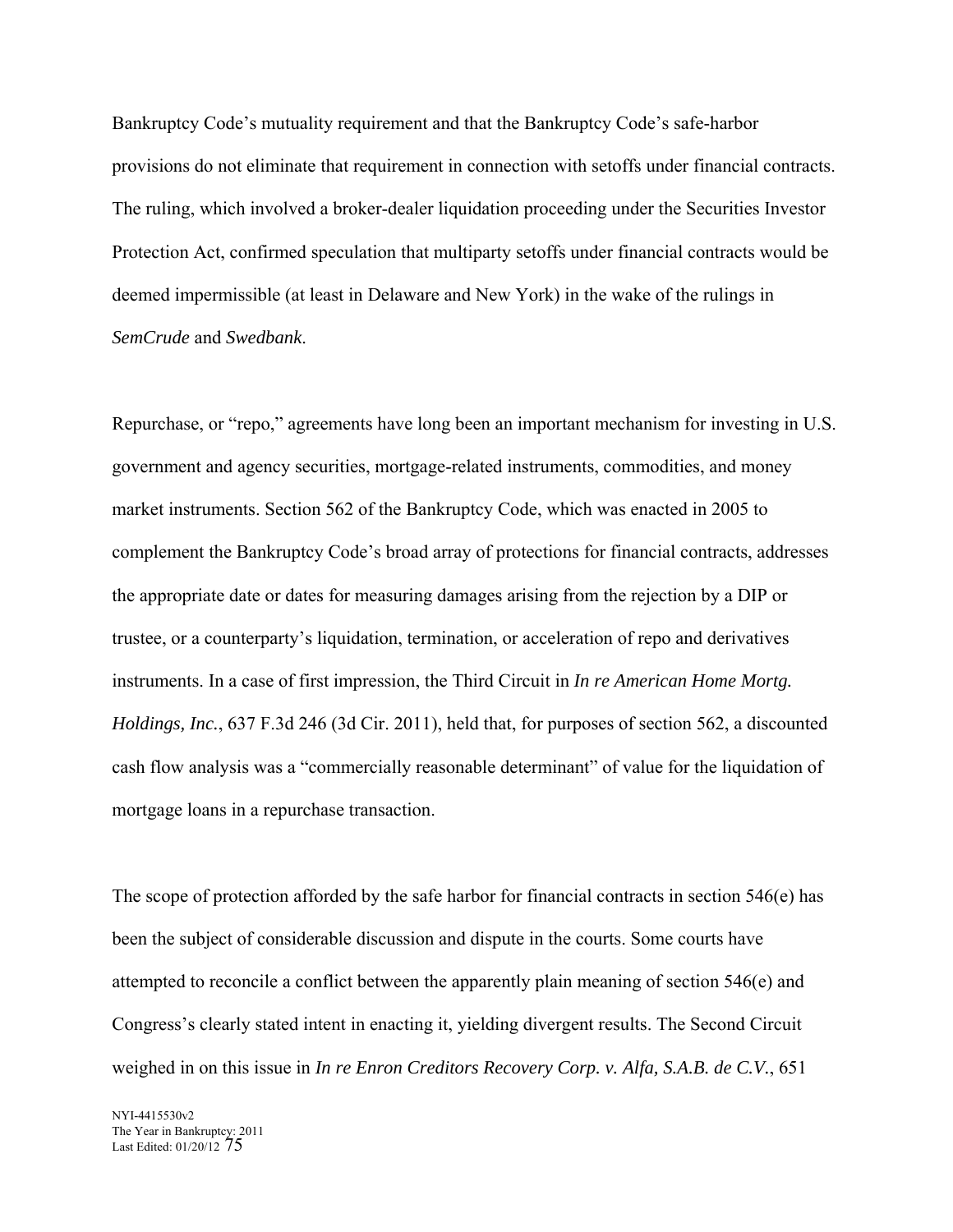F.3d 329 (2d Cir. 2011). The court held that more than \$1.1 billion in prepetition "redemption payments" made by the debtor to retire certain of its commercial paper could not be avoided as being preferential or constructively fraudulent because the redemption payments qualified as "settlement payments" entitled to the protection of the safe-harbor provision.

The Second Circuit joined the Third, Sixth, and Eighth Circuits in ruling that section 546(e) and the Bankruptcy Code's definition of "settlement payment" should be broadly interpreted to cover a wide array of financial transactions. *See In re Plassein Int'l Corp.*, 590 F.3d 252 (3d Cir. 2009); *In re QSI Holdings, Inc.*, 571 F.3d 545 (6th Cir. 2009); *Contemporary Indus. Corp. v. Frost*, 564 F.3d 981 (8th Cir. 2009). Thus, the ruling does much to clarify the scope of section 546(e)'s protections by resolving the tension between the plain language of the provision and the related legislative history.

In a dissenting opinion, district judge John G. Koeltl, sitting by designation, argued that the majority's expansive reading of the term "settlement payment" and its accompanying legislative intent would bring virtually every transaction involving a debt instrument within the safe harbor of section 546(e). Indeed, his prognostication may have hit the mark. Shortly after *Enron* was decided, a New York bankruptcy court, in *In re Quebecor World (USA) Inc.*, 453 B.R. 201 (Bankr. S.D.N.Y. 2011), examined the application of section 546(e) in the context of a debtor's repurchase and subsequent cancellation of privately placed notes.

Relying heavily on *Enron*, the court concluded that courts no longer need: (i) to consider conflicting evidence about usage of the term "settlement payment" within the private-placement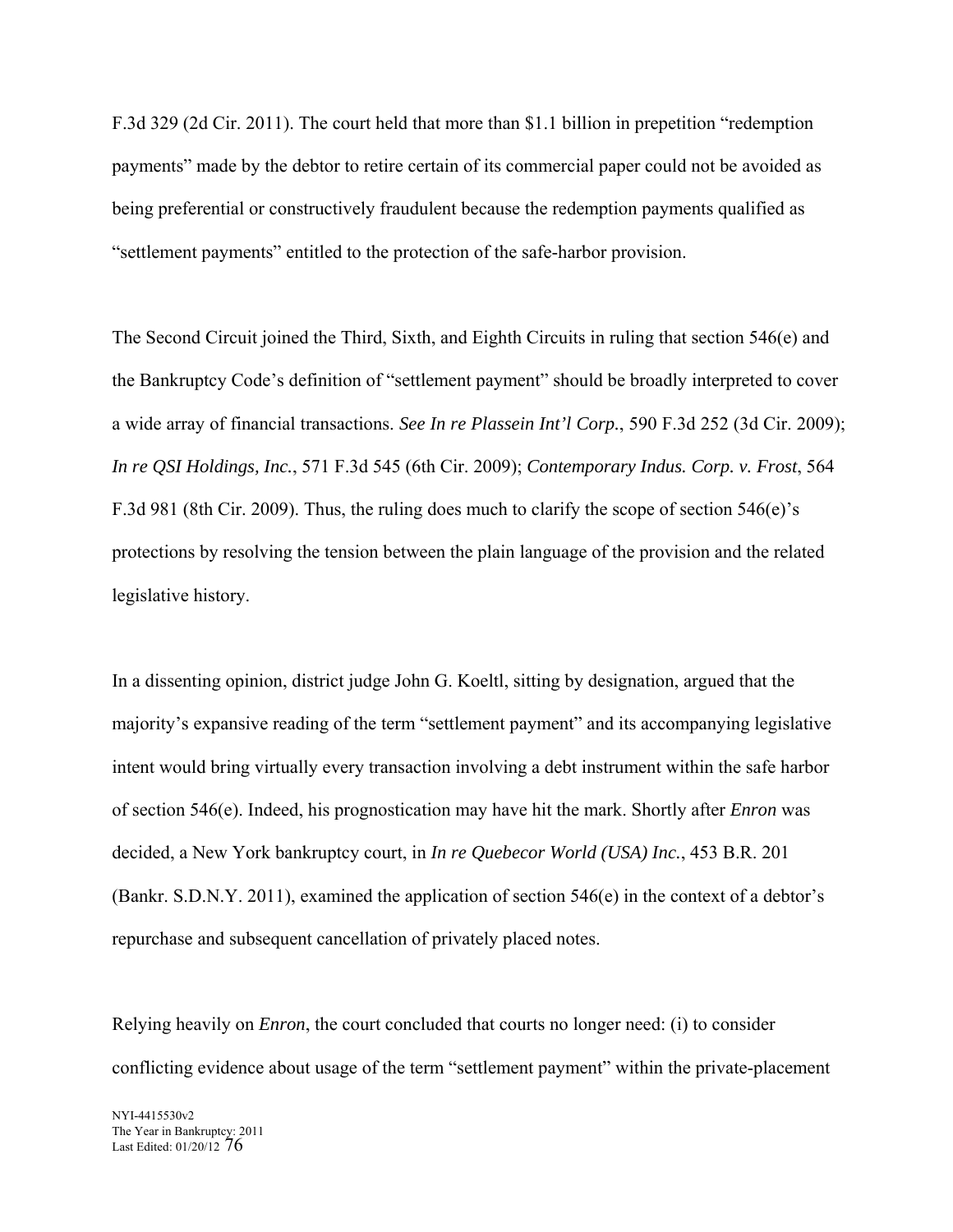sector of the securities industry; or (ii) to decide whether prepetition transfers of value to the defendants should be characterized as a redemption of private-placement notes rather than a repurchase. Instead, the court ruled, any transaction involving a transfer of cash to complete a securities transaction is a "settlement payment" and thus cannot be avoided.

*Enron* effectively overruled a New York bankruptcy court's earlier ruling in *In re MacMenamin's Grill Ltd.*, 450 B.R. 414 (Bankr. S.D.N.Y. 2011), where the court held that the selling shareholders in a private leveraged buyout transaction were not entitled to the protections of section 546(e). Notwithstanding the plain meaning of the provision, the court read the legislative history of section 546(e) to mean that the safe harbor was intended to shield from avoidance as constructively fraudulent transfers only those transactions that, if avoided, would disrupt the financial markets.

#### *Municipal Debtors*

One option available to some municipalities teetering on the brink of financial ruin is chapter 9 of the Bankruptcy Code, a relatively obscure and seldom used legal framework that allows an eligible municipality to "adjust" its debts by means of a plan of adjustment which is in many respects similar to the plan of reorganization that a debtor devises in a chapter 11 case. However, due to constitutional concerns rooted in the Tenth Amendment's preservation of each state's individual sovereignty over its internal affairs, the resemblance between chapter 9 and chapter 11 is limited.

NYI-4415530v2 The Year in Bankruptcy: 2011 Last Edited: 01/20/12 77 An important distinction between chapter 9 and chapter 11 is chapter 9's requirement that a municipality be insolvent to qualify for relief. In *In re Boise County*, 2011 WL 3875639 (Bankr.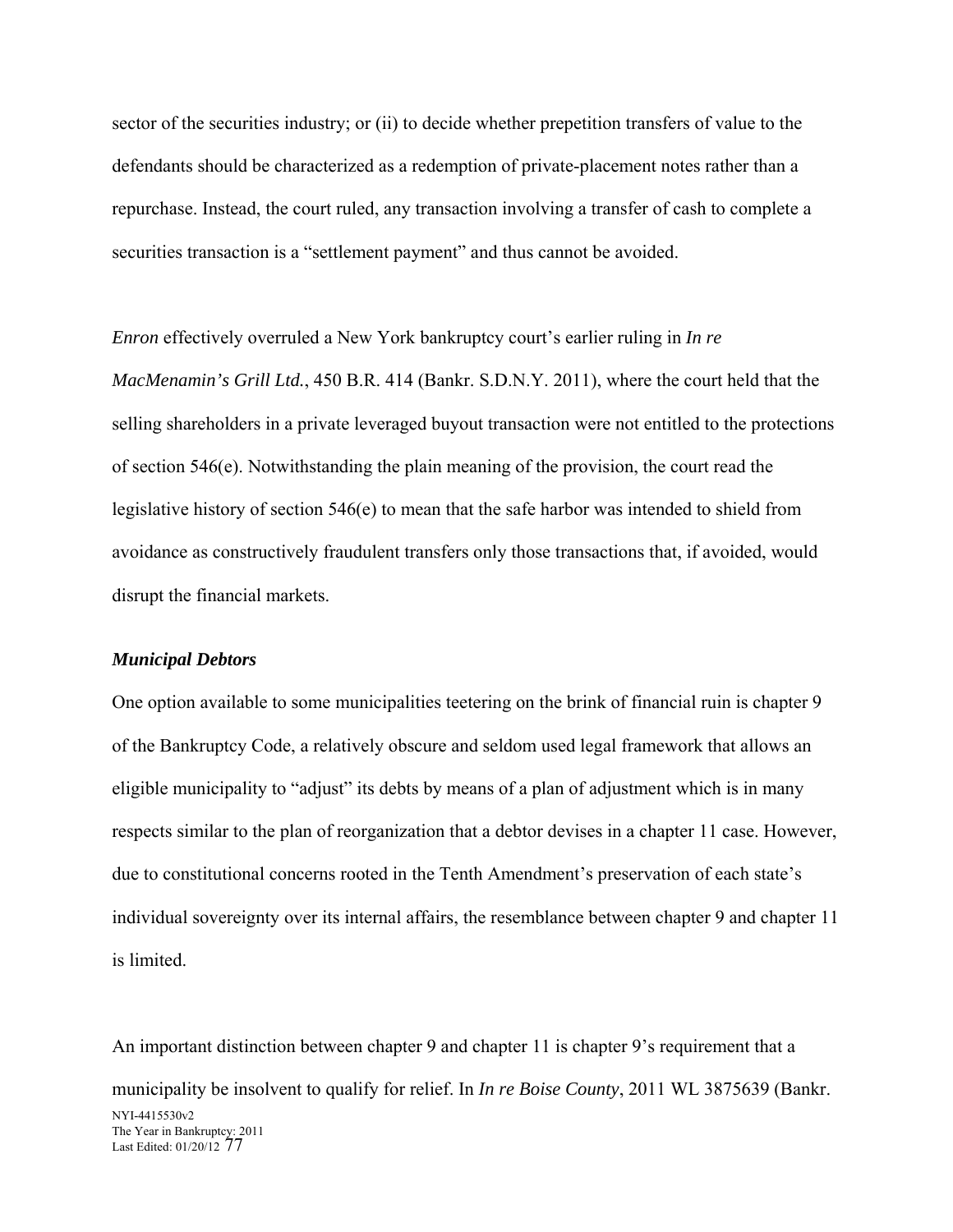D. Idaho Sept. 2, 2011), the bankruptcy court dismissed Boise County, Idaho's chapter 9 filing due to the county's failure to demonstrate that it was insolvent. According to the court, the county's budget deficit and failure to pay a single outstanding judgment debt were not adequate to support a showing of insolvency under section 101(32)(C) of the Bankruptcy Code. The ruling illustrates that chapter 9 of the Bankruptcy Code is not a panacea for the woes of towns, cities, and other municipalities across the country in the enduring aftermath of the Great Recession.

In *In re New York City Off-Track Betting Corp.*, 2011 WL 309594 (Bankr. S.D.N.Y. Jan. 25, 2011), the bankruptcy court dismissed the debtor's chapter 9 case, finding that the debtor had no prospect of reorganizing after the state legislature failed to act to amend the law governing the way the debtor's operations were funded, and the debtor ceased operating. Dismissal was also the remedy ordered by the bankruptcy courts in *In re Suffolk Regional Off-Track Betting Corp.*, 2011 WL 6010673 (Bankr. E.D.N.Y. Dec. 2, 2011), and *In re City of Harrisburg, Pennsylvania*, 2011 WL 6026287 (Bankr. M.D. Pa. Dec. 5, 2011). In *Suffolk*, the court ruled that the county resolution authorizing the debtor to file for chapter 9 relief exceeded the scope of the county legislature's authority, such that the debtor was not properly authorized to file a chapter 9 petition, as required by section  $109(c)(2)$  of the Bankruptcy Code. Lack of due authorization under section 109(c)(2) similarly motivated the *Harrisburg* bankruptcy court, which held that the debtor was not "specifically authorized" by state law to seek chapter 9 protection and was in fact prohibited from doing so under a law passed by the Pennsylvania legislature after the debtor was designated as a "distressed" municipality.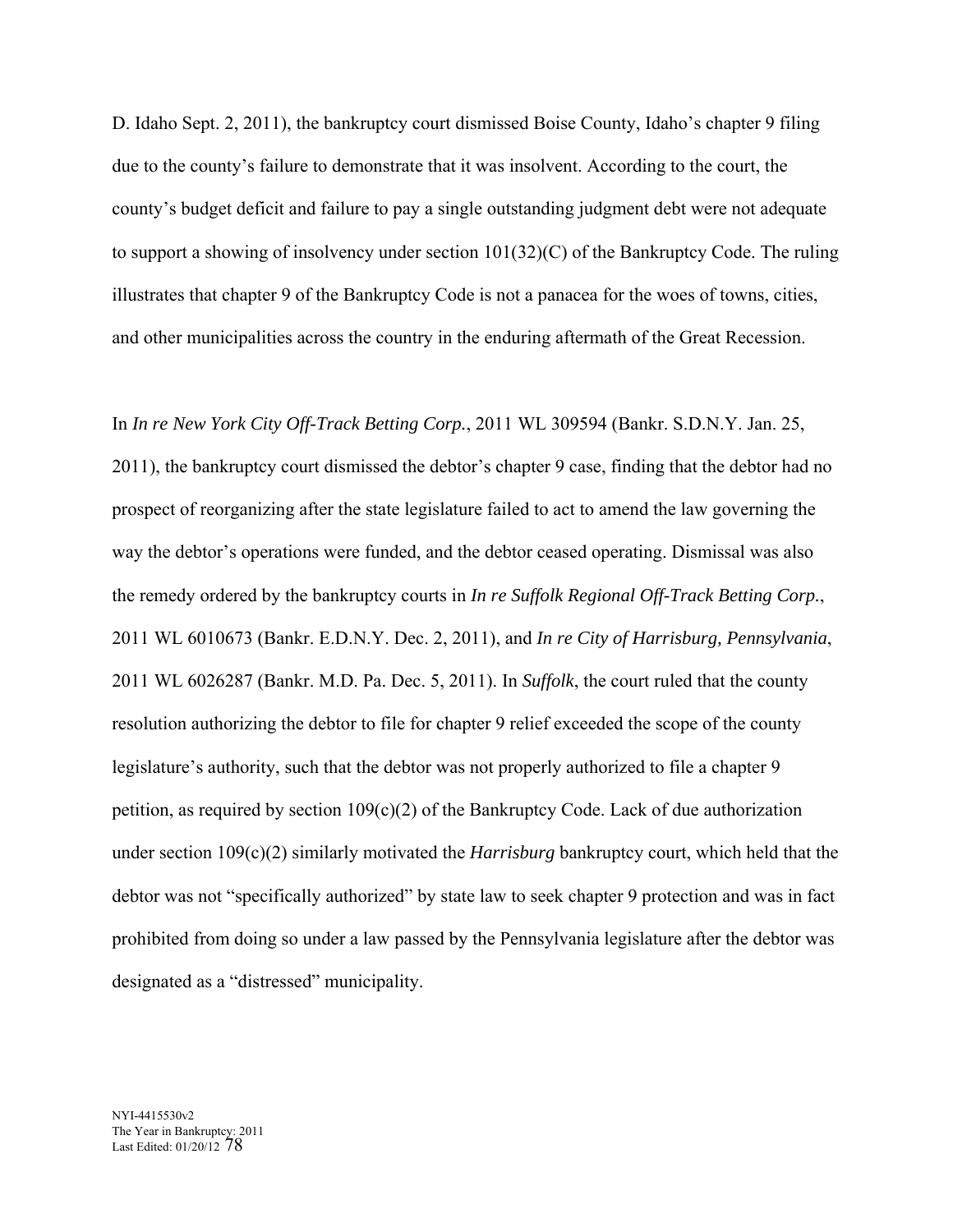If a chapter 9 debtor is a health-care business, section  $333(a)(1)$ , which was added to the Bankruptcy Code in 2005, mandates the appointment of a "patient care ombudsman" not later than 30 days after commencement of the case to monitor the quality of patient care and to represent the interests of the debtor's patients, "unless the court finds that appointment of such ombudsman is not necessary for the protection of patients under the specific facts of the case."

In *In re Barnwell County Hosp.*, 2011 WL 5443025 (Bankr. D.S.C. Nov. 8, 2011), the bankruptcy court ruled that the appointment of an ombudsman was unnecessary because, among other things, the debtor sought relief under chapter 9 due to a shortfall of revenue, not due to any allegations of deficient patient care; the debtor was already subject to state and federal monitoring; and the debtor had adopted internal procedures to ensure a high level of patient care and to resolve complaints expeditiously. In *In re Barnwell County Hosp.*, 2011 WL 5117073 (Bankr. D.S.C. Oct. 27, 2011), the same court previously held that a citizens' group lacked standing to object to the debtor's chapter 9 filing on the basis of ineligibility, although the court ruled that it would rule on the issue *sua sponte*.

In *In re Connector 2000 Ass'n, Inc.*, 447 B.R. 752 (Bankr. D.S.C. 2011), the bankruptcy court confirmed a chapter 9 plan of adjustment that released third parties which were providing substantial consideration to the reorganization or substantially compromising their claims. According to the court, the release was appropriate and necessary because: (i) the debtor, a nonprofit corporation organized under South Carolina law to assist the South Carolina Department of Transportation ("SCDOT") in the financing, acquisition, construction, and operation of turnpikes, highway projects, and other transportation facilities, had an identity of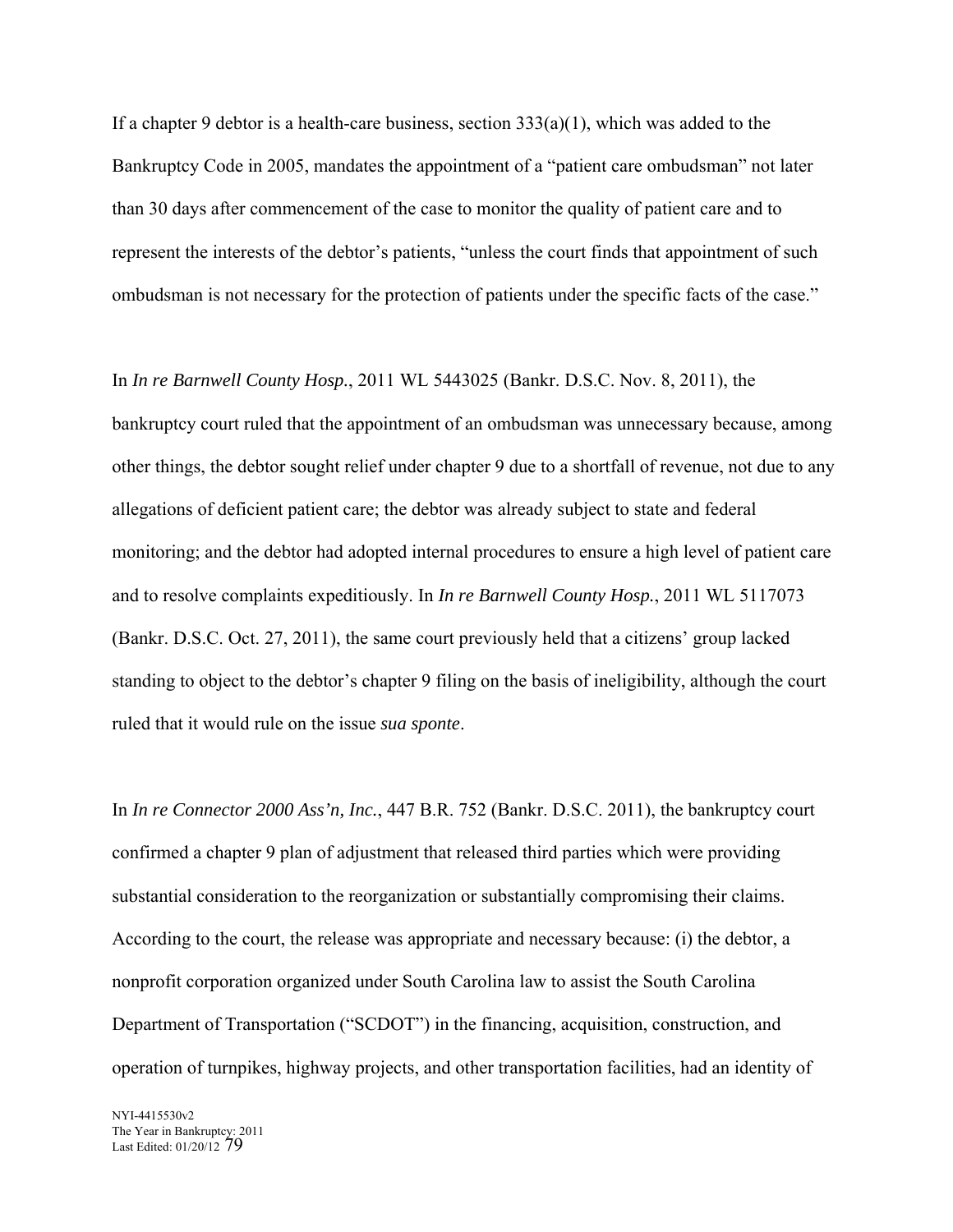interest with SCDOT, the beneficiary of the release; (ii) the releasee provided substantial consideration critical to effectuate the plan; and (iii) all of the impacted classes of creditors overwhelmingly supported the plan.

# *Nonprofit Debtors*

One of the many challenges confronted by nonprofits in chapter 11 cases concerns a workable exit strategy, especially if plan funding depends upon donor contributions. This obstacle was addressed in a ruling handed down by the Fifth Circuit in *In re Save Our Springs (S.O.S.) Alliance Inc.*, 632 F.3d 168 (5th Cir. 2011). The court affirmed a decision below denying confirmation of a chapter 11 plan, ruling that "voluntary pledges [from donors] alone are too speculative to provide evidence of [plan] feasibility."

In *Behrmann v. National Heritage Foundation*, 653 F.3d 704 (4th Cir. 2011), the Fourth Circuit considered whether a nonprofit charity could properly release nondebtor third parties under its chapter 11 plan. The court ruled that such releases were unwarranted in the absence of any specific findings by the bankruptcy court explaining its determinations that the release provisions: (i) were essential to the charity's reorganization and implementation of its plan; (ii) were appropriate in light of the charity's unique circumstances; (iii) were an integral element of transactions contemplated in the plan; (iv) conferred some material benefit on the charity, its bankruptcy estate, or its creditors; and (v) were consistent with the applicable provisions of the Bankruptcy Code.

### **From the Top**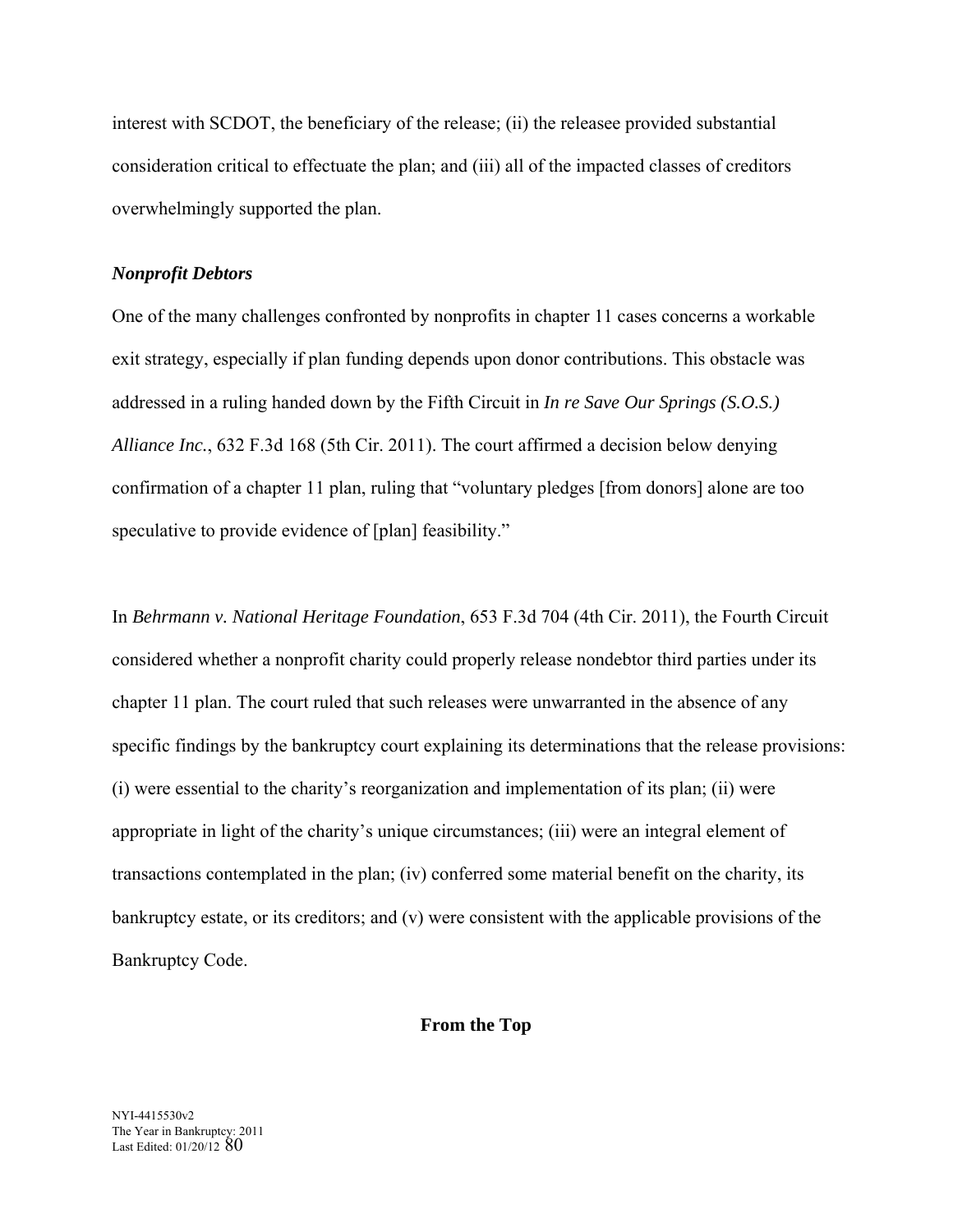The U.S. Supreme Court's October 2010 Term (which extended from October 2010 to October 2011) officially got underway on October 4, 2010, three days after Elena Kagan was formally sworn in as the Court's 112th justice and one of three female justices sitting on the Court.

Only two bankruptcy-related cases were handed down by the Supreme Court in 2011. On January 11, 2011, the Court ruled in *Ransom v. FIA Card Services, N.A.*, 131 S. Ct. 716 (2011), that a chapter 13 debtor, in calculating his or her projected "disposable income" during the chapter 13 plan period, cannot deduct automobile "ownership costs" specified in charts produced by the Internal Revenue Service, even though the debtor's vehicle is completely paid for. The circuits were split 3-1 on this issue, which arises from ambiguities introduced into the relevant provisions of the Bankruptcy Code in 2005.

On June 23, 2011, the Court handed down its bombshell ruling in *Stern v. Marshall*, 131 S. Ct. 2594 (2011). In *Stern*, the Court considered, among other things, whether a bankruptcy court created under Article I of the U.S. Constitution (rather than Article III, which governs the judiciary branch) can properly exercise "core" jurisdiction to adjudicate a state law tort claim asserted as a counterclaim to a claim for defamation filed in a bankruptcy case.

In its 5-4 ruling, the Court began by clarifying that: (i) "core proceedings are those that arise in a bankruptcy case or under Title 11 [*i.e.*, the Bankruptcy Code]"; (ii) there is no such thing as a "core" proceeding that does not arise under Title 11 or in a Title 11 case; and (iii) the list of core proceedings in 28 U.S.C.  $\S$  157(b)(2) is illustrative. Section 157(b)(2), among other examples,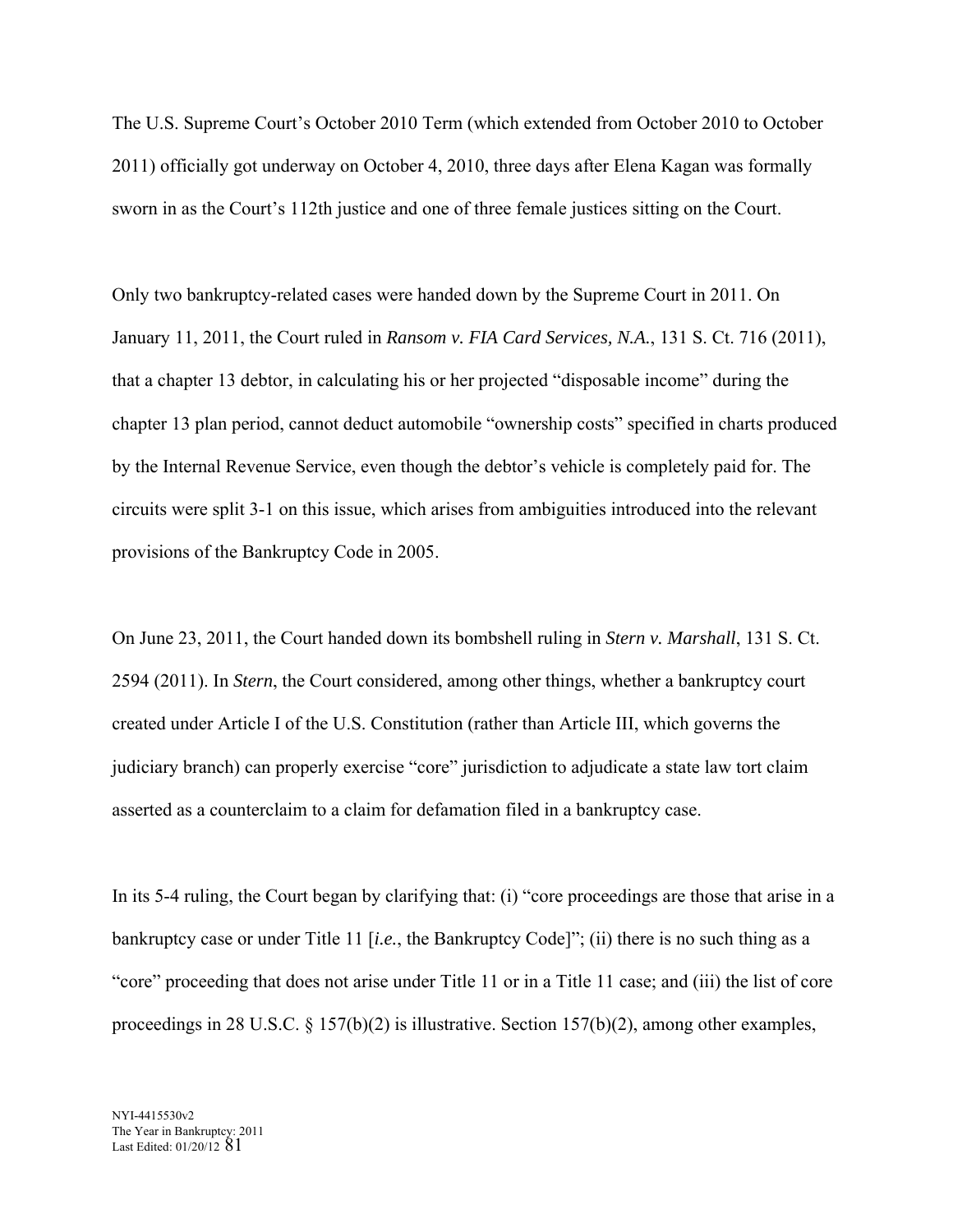identifies "counterclaims by the estate against persons filing claims against the estate" as being within the bankruptcy court's core jurisdiction.

By its terms, the Court explained, 28 U.S.C. § 157(b)(2) entitled the bankruptcy court as a matter of statute to enter a final order on the counterclaim for tortious interference as a core proceeding because the creditor filed a proof of claim in the bankruptcy case. Notwithstanding the statute, however, the Court held that the bankruptcy court could not *constitutionally* enter a final order on such a counterclaim because that would trespass upon the judicial power granted to Article III courts.

This trespass, the Court emphasized, was not cured by the "public rights" exception, which recognizes a category of cases involving public rights that Congress may constitutionally assign to "legislative" courts for resolution. While the Court acknowledged that its treatment of the public rights exception has not been entirely consistent, it concluded that this case could not fit within any of the varied formulations of the doctrine.

The Court also rejected the argument that the bankruptcy court had authority to adjudicate the counterclaim because the creditor filed a proof of claim in the bankruptcy case. The Court distinguished the cases of *Katchen v. Landy*, 382 U.S. 323 (1966), and *Langenkamp v. Culp*, 498 U.S. 42 (1990), and held that, unlike in those cases, the counterclaim did not arise from the bankruptcy itself and that it was not necessary to resolve the counterclaim in the claimsallowance process.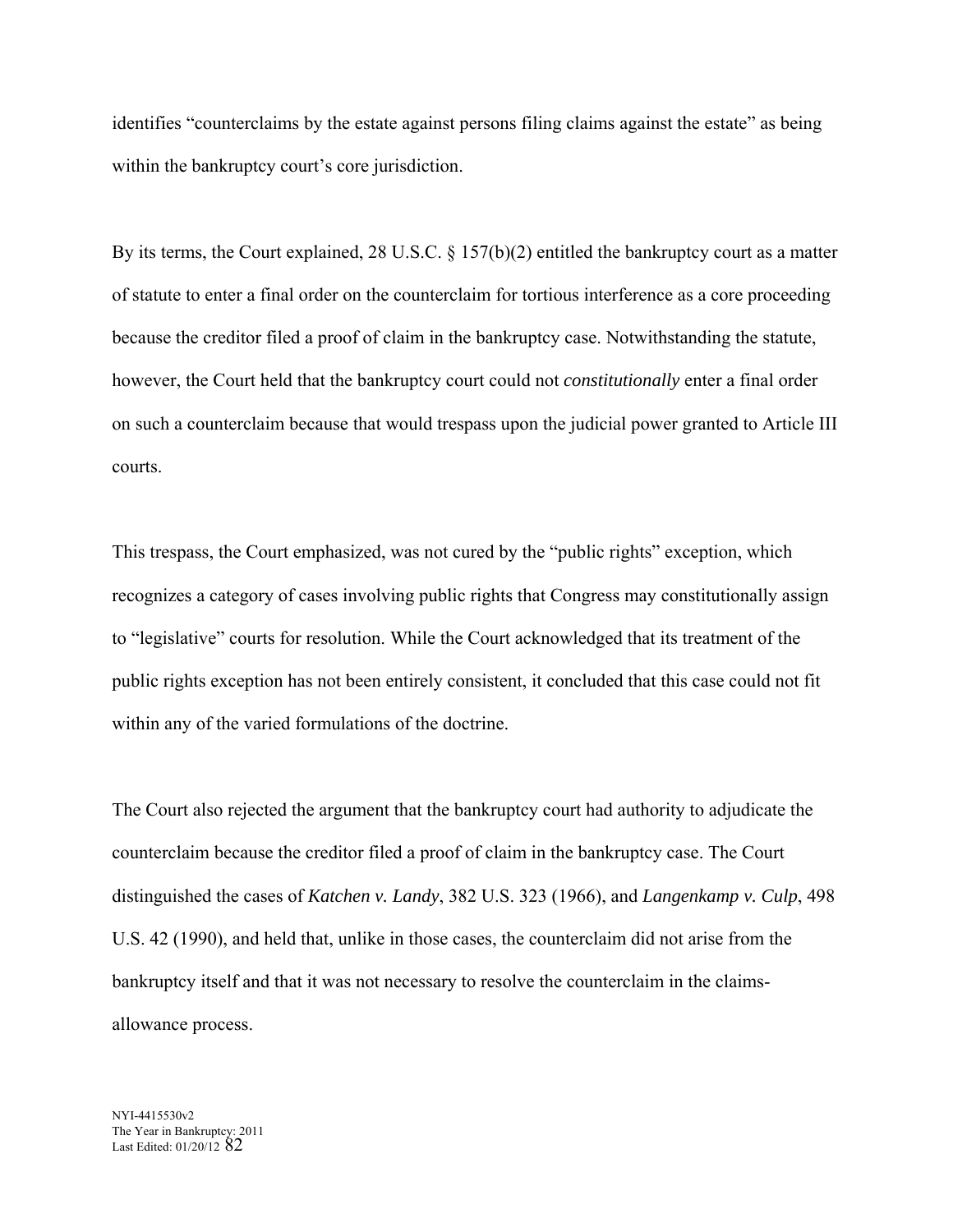Justice Breyer issued a dissenting opinion, joined by three other justices. In the minority's view, the Court's prior precedent mandated a more pragmatic approach to Article III questions. Applying this approach, the dissenters concluded that bankruptcy courts could adjudicate compulsory counterclaims without violating any constitutional separation-of-powers principle in light of several factors delineated in the dissenting opinion. The dissenting justices also contended that the practical problems associated with the majority's holding were more significant and, by contrast, that any intrusion on the judiciary could only be considered *de minimis*.

The reverberations of *Stern* have been earthshaking (at least in the bankruptcy world) and are likely to continue for some time. The volume of jurisdictional challenges (strategic or otherwise) has skyrocketed in *Stern*'s aftermath, with (by some counts) as many as 150 court rulings on the issue in 2011 alone. *See*, *e.g.*, *In re Ortiz*, 2011 WL 6880651 (7th Cir. Dec. 30, 2011) (based on *Stern*, bankruptcy court lacked jurisdiction to grant summary judgment on state law counterclaims absent consent of the litigants); *In re Schmidt*, 453 B.R. 346 (B.A.P. 8th Cir. 2011) (based on *Stern*, replevin actions that had been removed from the state court to the bankruptcy court were outside the bankruptcy court's core jurisdiction; the inability of a bankruptcy judge after *Stern* to make final rulings on state law may take away power to enjoin suits against nonbankrupts); *In re McClelland*, 2011 WL 6117275 (Bankr. S.D.N.Y. Dec. 9, 2011) (adversary proceeding involving allegations that real estate appraiser retained and compensated in chapter 11 case with bankruptcy court approval committed gross negligence was core; state law counterclaim to fee application could not be finally adjudicated by court under *Stern*); *In re Refco Inc.*, 2011 WL 5974532 (Bankr. S.D.N.Y. Nov. 30, 2011) (*Stern* does not preclude court's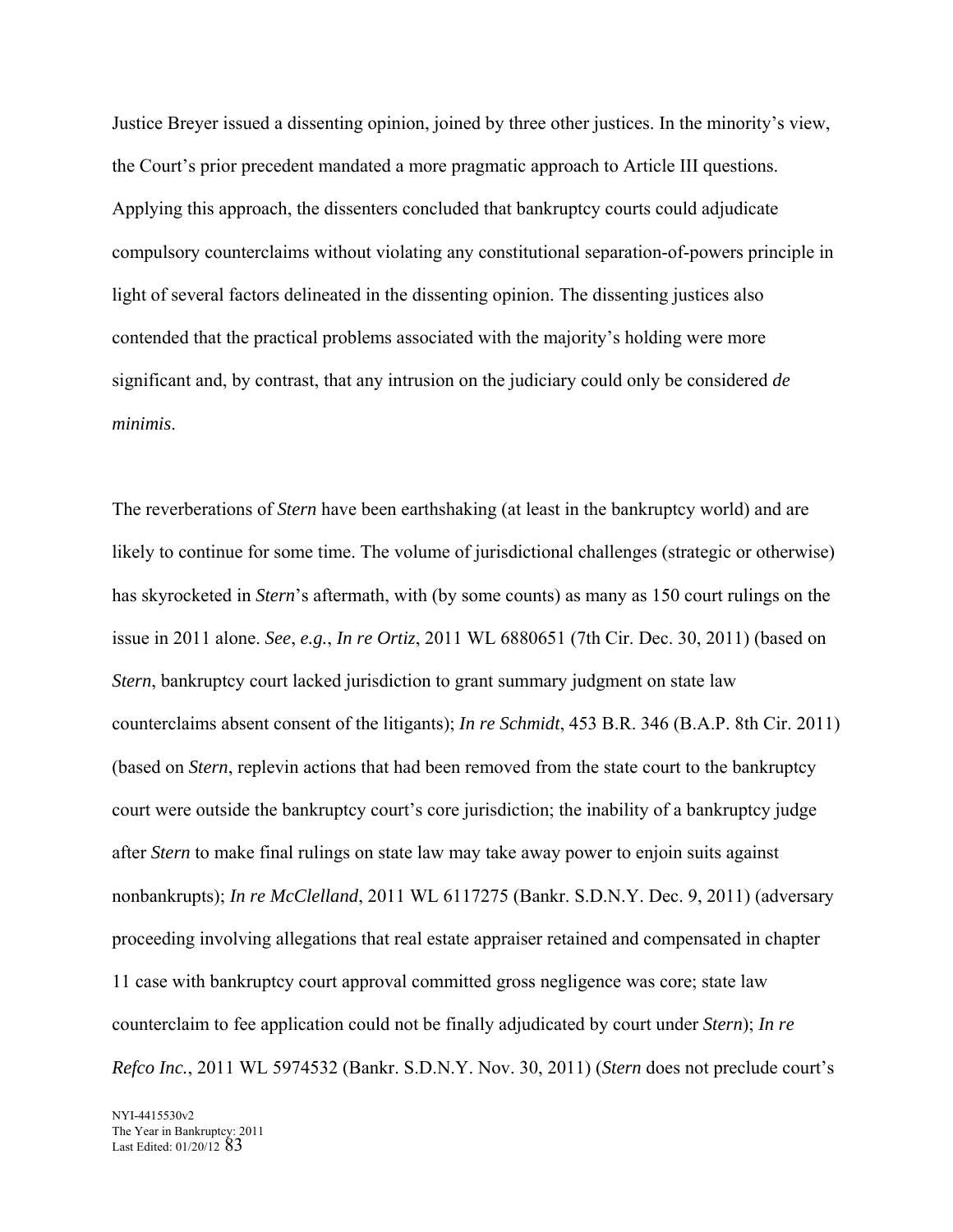issuance of final judgment on fraudulent transfer complaint where defendant has not filed a proof of claim); *In re Black Diamond Min. Co., LLC*, 2011 WL 4433624 (Bankr. E.D. Ky. Sept. 21, 2011) (based on *Stern*, court doubts that it would have supplemental jurisdiction over claims entirely unrelated to bankruptcy merely because those claims related to the same case or controversy as a cause of action pending before the court); *In re LLS America, LLC*, 2011 WL 4005447 (Bankr. E.D. Wash. Sept. 8, 2011) (substantive consolidation motion is core matter with respect to which bankruptcy court can issue final judgment under *Stern*); *In re AFY, Inc.*, 2011 WL 3800041 (Bankr. D. Neb. Aug. 18, 2011) (court lacked core jurisdiction under *Stern* over debt-collection suit mischaracterized as turnover proceeding under section 542).

| Company                          | <b>Filing Date</b> | <b>Industry</b>           | <b>Assets</b>  |
|----------------------------------|--------------------|---------------------------|----------------|
| Lehman Brothers Holdings Inc.    | 09/15/2008         | <b>Investment Banking</b> | \$691 billion  |
| Washington Mutual, Inc.          | 09/26/2008         | <b>Banking</b>            | \$328 billion  |
| WorldCom, Inc.                   | 07/21/2002         | Telecommunications        | \$104 billion  |
| General Motors Corporation       | 06/01/2009         | Automobiles               | \$91 billion   |
| CIT Group Inc.                   | 11/01/2009         | Banking and Leasing       | \$80 billion   |
| Enron Corp.                      | 12/02/2001         | <b>Energy Trading</b>     | \$66 billion   |
| Conseco, Inc.                    | 12/17/2002         | <b>Financial Services</b> | \$61 billion   |
| MF Global Holdings Ltd.          | 10/31/2011         | Commodities               | \$40.5 billion |
| Chrysler LLC                     | 04/30/2009         | Automobiles               | \$39 billion   |
| Thornburg Mortgage, Inc.         | 05/01/2009         | Mortgage Lending          | \$36.5 billion |
| Pacific Gas and Electric Company | 04/06/2001         | <b>Utilities</b>          | \$36 billion   |
| Texaco, Inc.                     | 04/12/1987         | Oil and Gas               | \$35 billion   |
| Financial Corp. of America       | 09/09/1988         | <b>Financial Services</b> | \$33.8 billion |
| Refco Inc.                       | 10/17/2005         | <b>Brokerage</b>          | \$33.3 billion |
| IndyMac Bancorp, Inc.            | 07/31/2008         | Banking                   | \$32.7 billion |
| Global Crossing, Ltd.            | 01/28/2002         | Telecommunications        | \$30.1 billion |
| Bank of New England Corp.        | 01/07/1991         | <b>Banking</b>            | \$29.7 billion |
| General Growth Properties, Inc.  | 04/16/2009         | <b>Real Estate</b>        | \$29.6 billion |
| <b>Lyondell Chemical Company</b> | 01/06/2009         | Chemicals                 | \$27.4 billion |
| Calpine Corporation              | 12/20/2005         | Utilities                 | \$27.2 billion |
| New Century Financial Corp.      | 04/02/2007         | <b>Financial Services</b> | \$26.1 billion |
| Colonial BancGroup, Inc.         | 08/25/2009         | <b>Banking</b>            | \$25.8 billion |
| <b>UAL</b> Corporation           | 12/09/2002         | Aviation                  | \$25.2 billion |

# **Largest Public-Company Bankruptcy Filings Since 1980**

NYI-4415530v2 The Year in Bankruptcy: 2011 Last Edited: 01/20/12 84